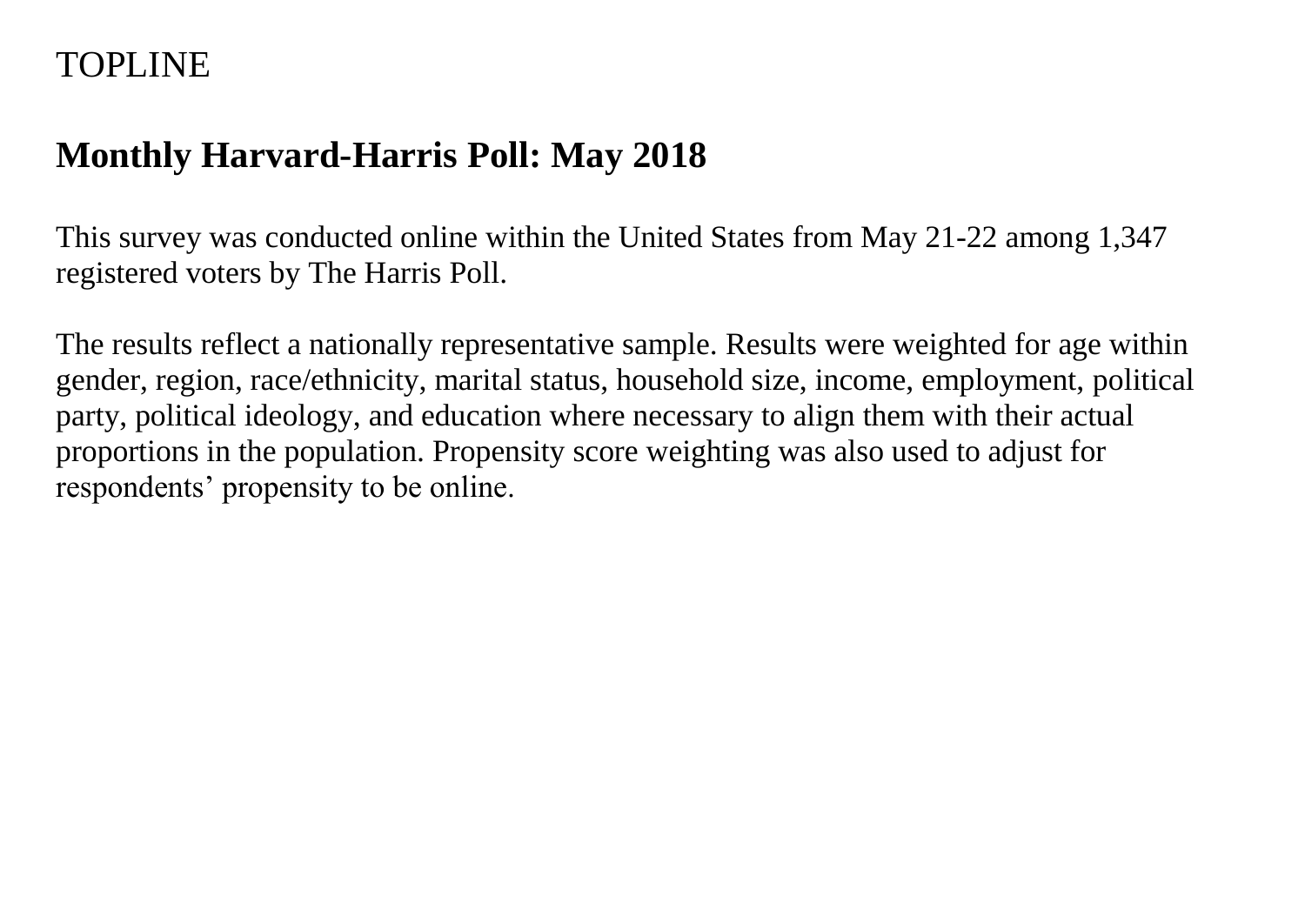| Base                                                  | $n = 1347$ |                            |
|-------------------------------------------------------|------------|----------------------------|
| AGE*                                                  |            | <b>POLITICAL PARTY*</b>    |
| 18-34                                                 | 26%        | Democrat                   |
| 35-49                                                 | 24%        | Republican                 |
| 50-64                                                 | 29%        | Independent                |
| $65+$                                                 | 21%        | Other                      |
| SEX*                                                  |            | <b>LOCALE</b>              |
| Male                                                  | 48%        | Urban                      |
| Female                                                | 52%        | Suburban                   |
| <b>EDUCATION*</b>                                     |            | Rural                      |
| Less than high school degree                          | 8%         | <b>POLITICAL IDEOLOGY*</b> |
| High school degree to less than 4-year college degree | 58%        | Liberal                    |
| 4-year college degree or more                         | 34%        | Moderate                   |
| RACE/ETHNICITY*                                       |            | Conservative               |
| White                                                 | 70%        |                            |
| Black/African American                                | 12%        |                            |
| Hispanic                                              | 10%        |                            |
| Asian                                                 | 5%         |                            |
| Other                                                 | 4%         |                            |

| Base                                                  | n=1347 | Base                       | $n = 1347$ |
|-------------------------------------------------------|--------|----------------------------|------------|
| $AGE^*$                                               |        | <b>POLITICAL PARTY*</b>    |            |
| 18-34                                                 | 26%    | Democrat                   | 37%        |
| 35-49                                                 | 24%    | Republican                 | 32%        |
| 50-64                                                 | 29%    | Independent                | 29%        |
| $65+$                                                 | 21%    | Other                      | 2%         |
| SEX*                                                  |        | <b>LOCALE</b>              |            |
| Male                                                  | 48%    | Urban                      | 30%        |
| Female                                                | 52%    | Suburban                   | 48%        |
| <b>EDUCATION*</b>                                     |        | Rural                      | 22%        |
| Less than high school degree                          | 8%     | <b>POLITICAL IDEOLOGY*</b> |            |
| High school degree to less than 4-year college degree | 58%    | Liberal                    | 27%        |
| 4-year college degree or more                         | 34%    | Moderate                   | 42%        |
| RACE/ETHNICITY*                                       |        | Conservative               | 31%        |
|                                                       |        |                            |            |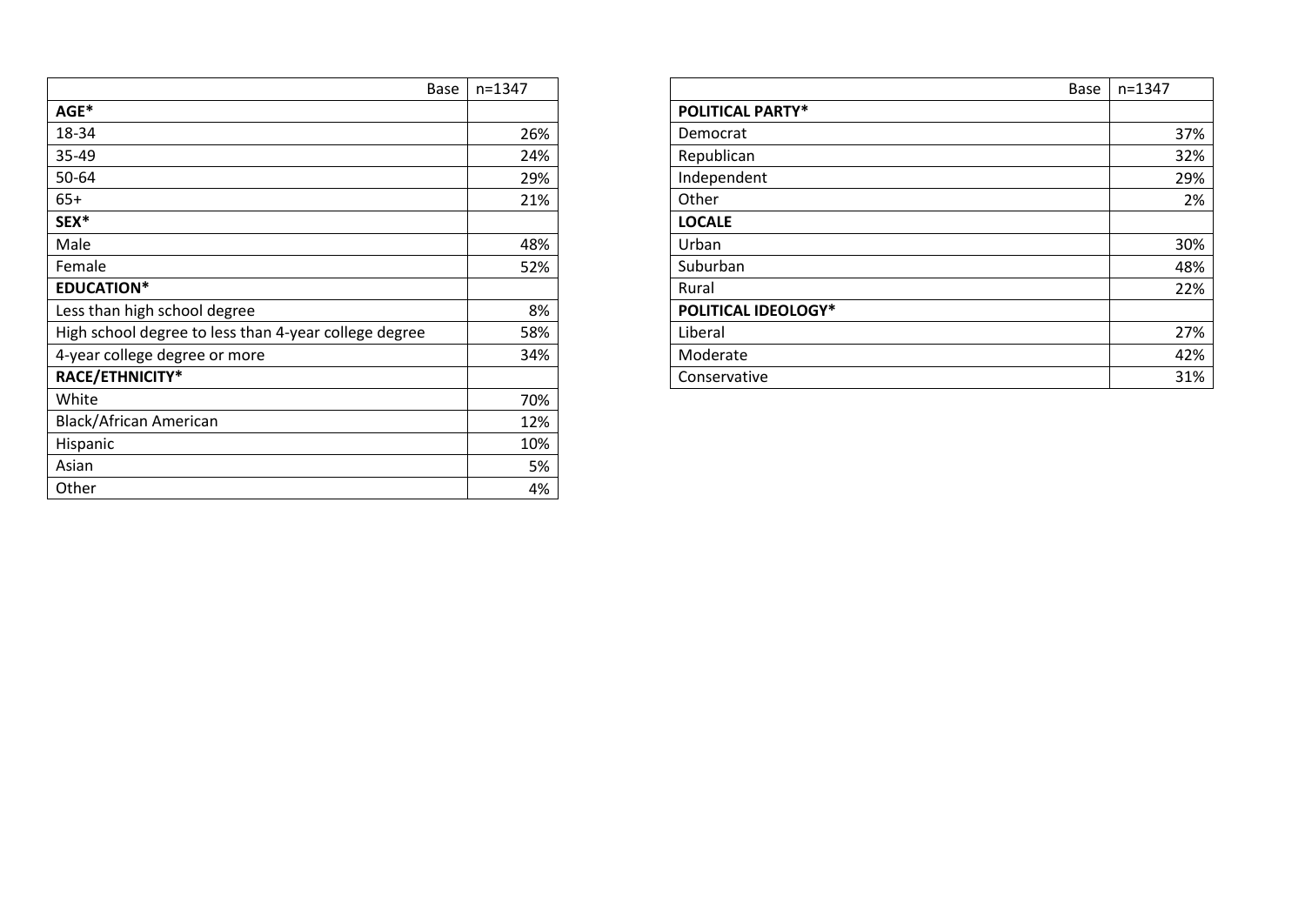| Q4007 What is your age? |  |  |
|-------------------------|--|--|
|                         |  |  |

Base: All Respondents

|                 | Total        |
|-----------------|--------------|
| Unweighted Base | 1347         |
| Weighted Base   | 1347         |
| Effective Base  | 833          |
| $18 - 34$       | 369<br>27%   |
| $35 - 49$       | 354<br>26%   |
| $50 - 64$       | 353<br>26%   |
| $65+$           | 271<br>20%   |
| Mean            | 47.6         |
| Std. Dev.       | 16.58        |
| Std. Err.       | 0.45         |
| Sigma           | 1347<br>100% |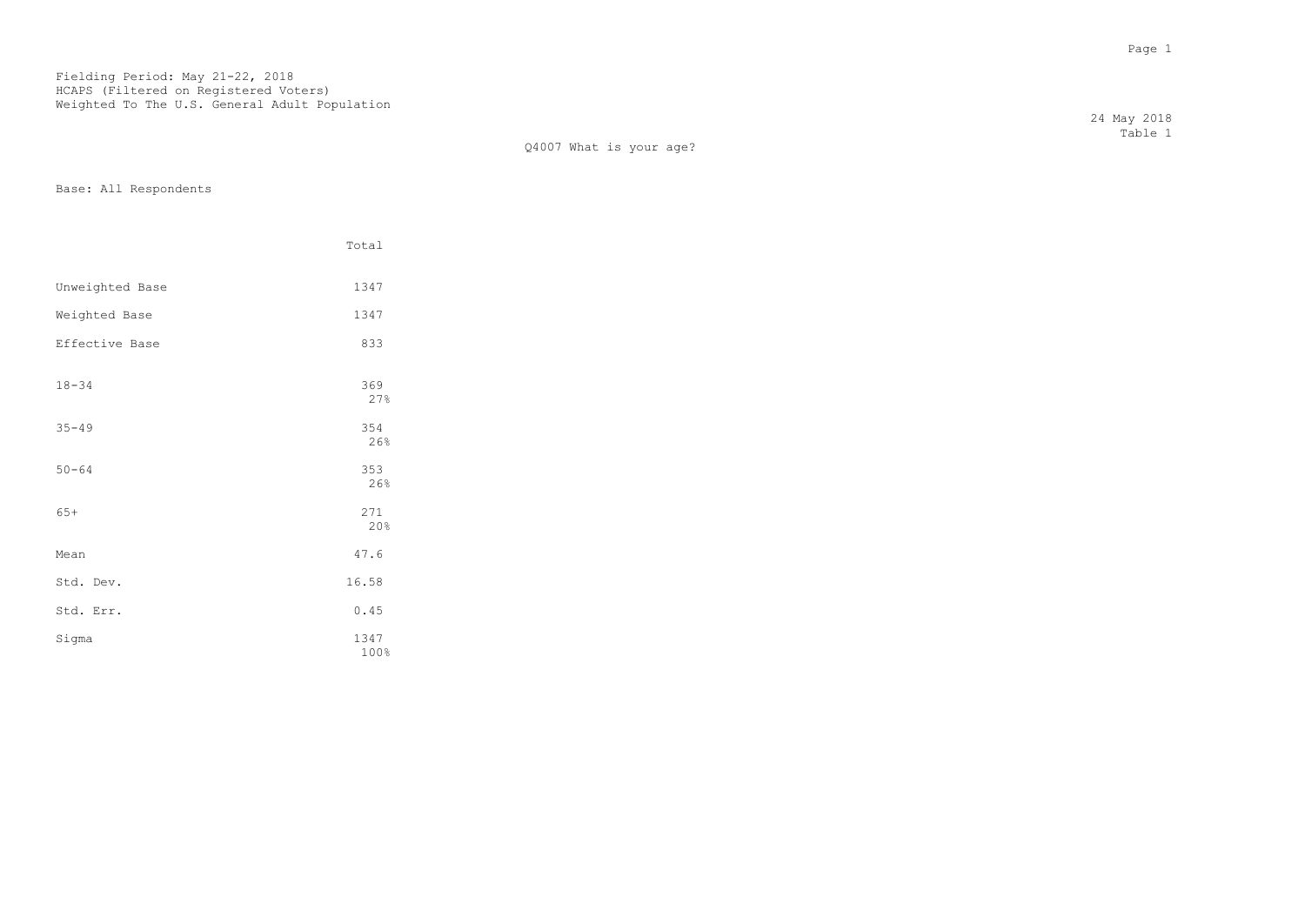Q4005 What is your gender?

Base: All Respondents

|                 | Total        |
|-----------------|--------------|
| Unweighted Base | 1347         |
| Weighted Base   | 1347         |
| Effective Base  | 833          |
| Male            | 663<br>49%   |
| Female          | 684<br>51%   |
| Sigma           | 1347<br>100% |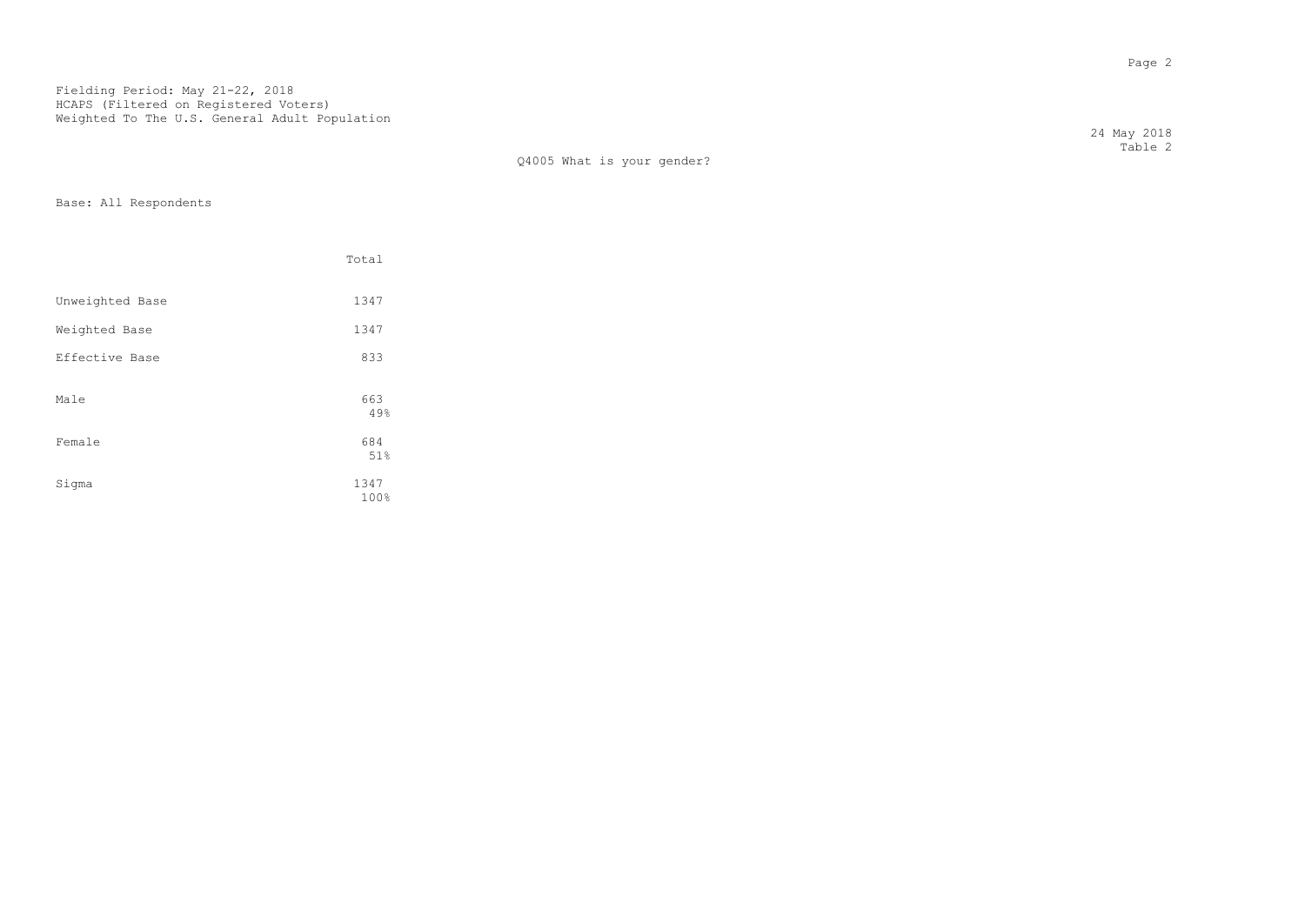|                       |                                                          | 24 May 2018 |
|-----------------------|----------------------------------------------------------|-------------|
|                       |                                                          | Table 3     |
|                       | Q2109 In what country or region do you currently reside? |             |
| Base: All Respondents |                                                          |             |

|                 | Total        |
|-----------------|--------------|
| Unweighted Base | 1347         |
| Weighted Base   | 1347         |
| Effective Base  | 833          |
| United States   | 1347<br>100% |
| Sigma           | 1347<br>100% |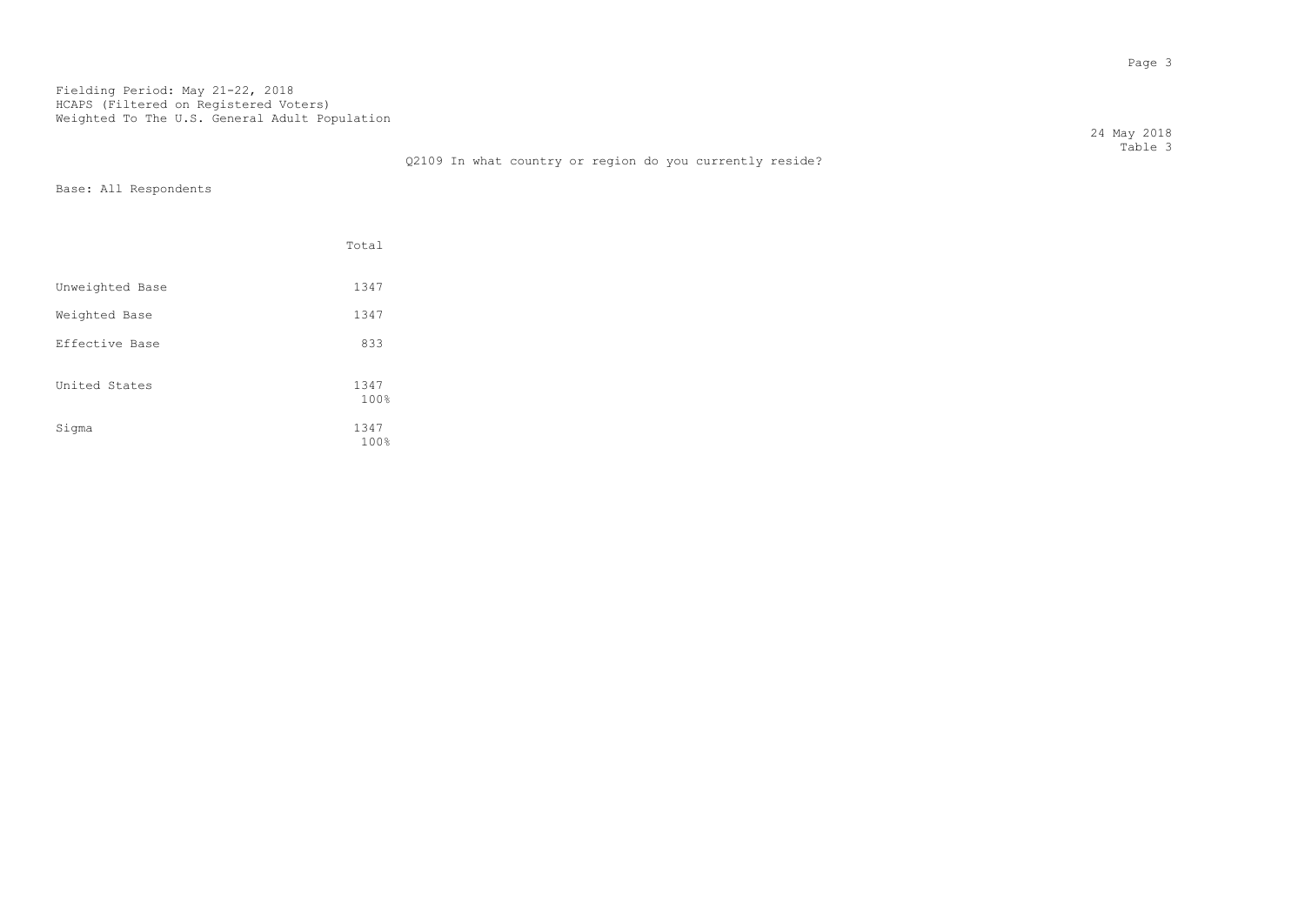S2 In which state do you reside?

Base: All Respondents

|                      | Total                |
|----------------------|----------------------|
| Unweighted Base      | 1347                 |
| Weighted Base        | 1347                 |
| Effective Base       | 833                  |
| Alabama              | 26<br>2%             |
| Alaska               | $\star$<br>$\star$   |
| Arizona              | 24<br>2%             |
| Arkansas             | $\overline{7}$<br>1% |
| California           | 163<br>12%           |
| Colorado             | $2\sqrt{1}$<br>2%    |
| Connecticut          | 5<br>$\star$         |
| Delaware             | 6<br>$\star$         |
| District of Columbia | 4<br>$\star$         |
| Florida              | 74<br>6%             |
| Georgia              | 44<br>3 <sup>°</sup> |
| Hawaii               | $\overline{7}$<br>1% |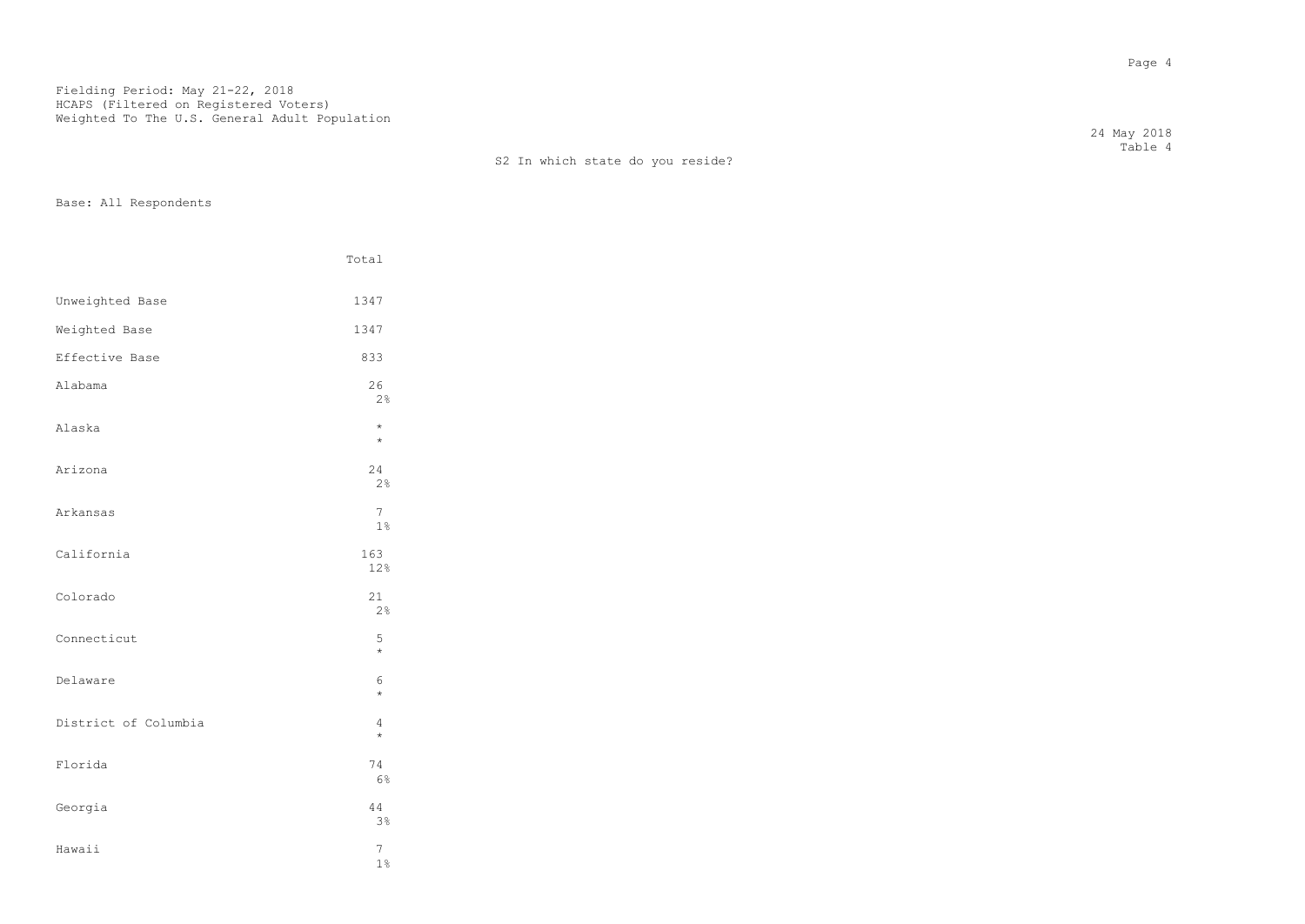| Idaho    | 16<br>$1\%$ |
|----------|-------------|
| Illinois | 52<br>4%    |
| Indiana  | 28<br>2%    |
| Iowa     | 20<br>$1\%$ |
| Kansas   | 15<br>$1\%$ |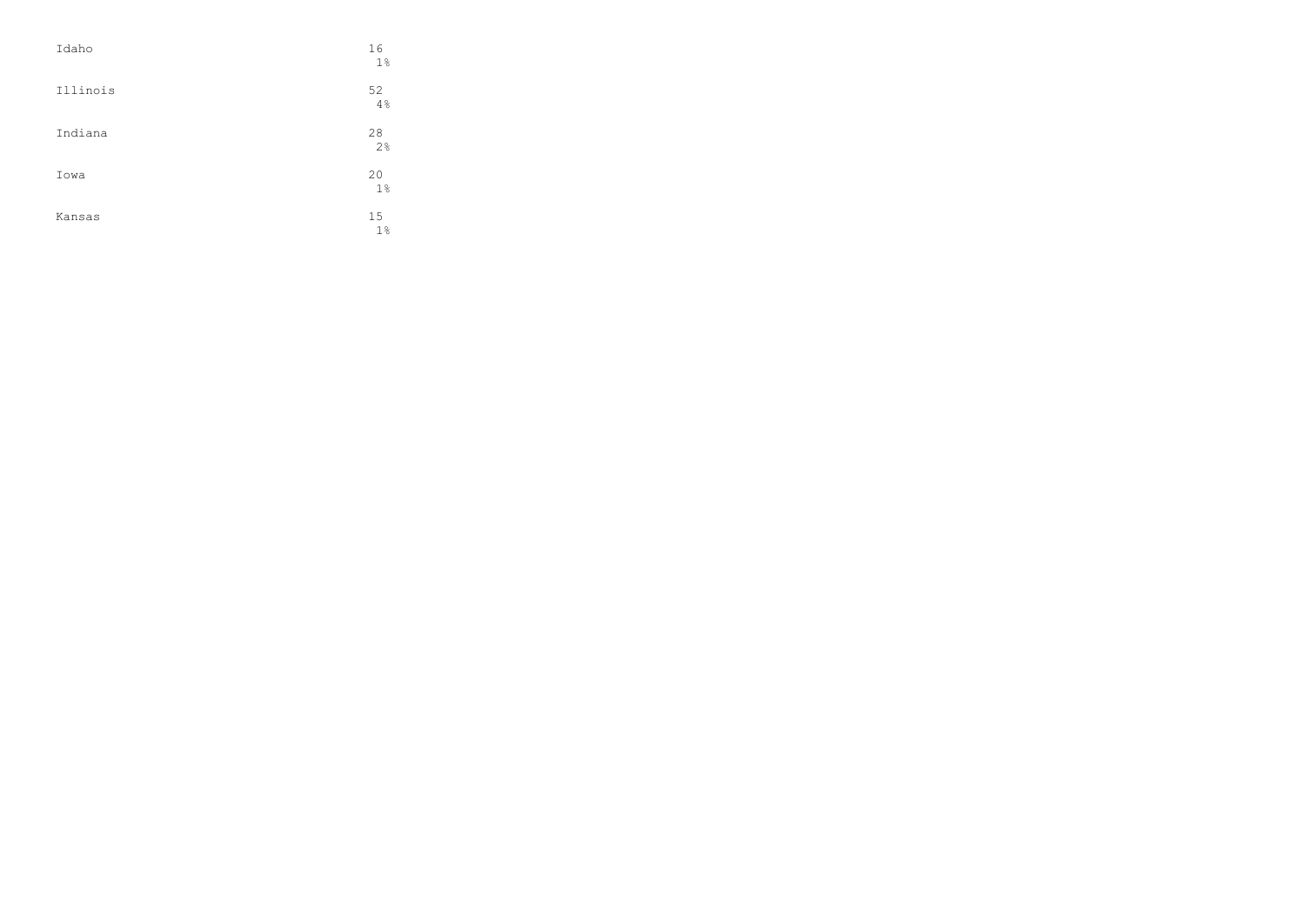## S2 In which state do you reside?

Base: All Respondents

|               | Total                |
|---------------|----------------------|
| Weighted Base | 1347                 |
| Kentucky      | 13<br>1%             |
| Louisiana     | 13<br>1%             |
| Maine         | 7<br>$\star$         |
| Maryland      | 30<br>2%             |
| Massachusetts | 33<br>2%             |
| Michigan      | 37<br>$3\frac{6}{9}$ |
| Minnesota     | 13<br>$1\%$          |
| Mississippi   | 8<br>$1\%$           |
| Missouri      | 24<br>2%             |
| Montana       | 4<br>$\star$         |
| Nebraska      | 11<br>1%             |
| Nevada        | 15<br>$1\%$          |
| New Hampshire | 10<br>$1\%$          |
| New Jersey    | 25<br>2%             |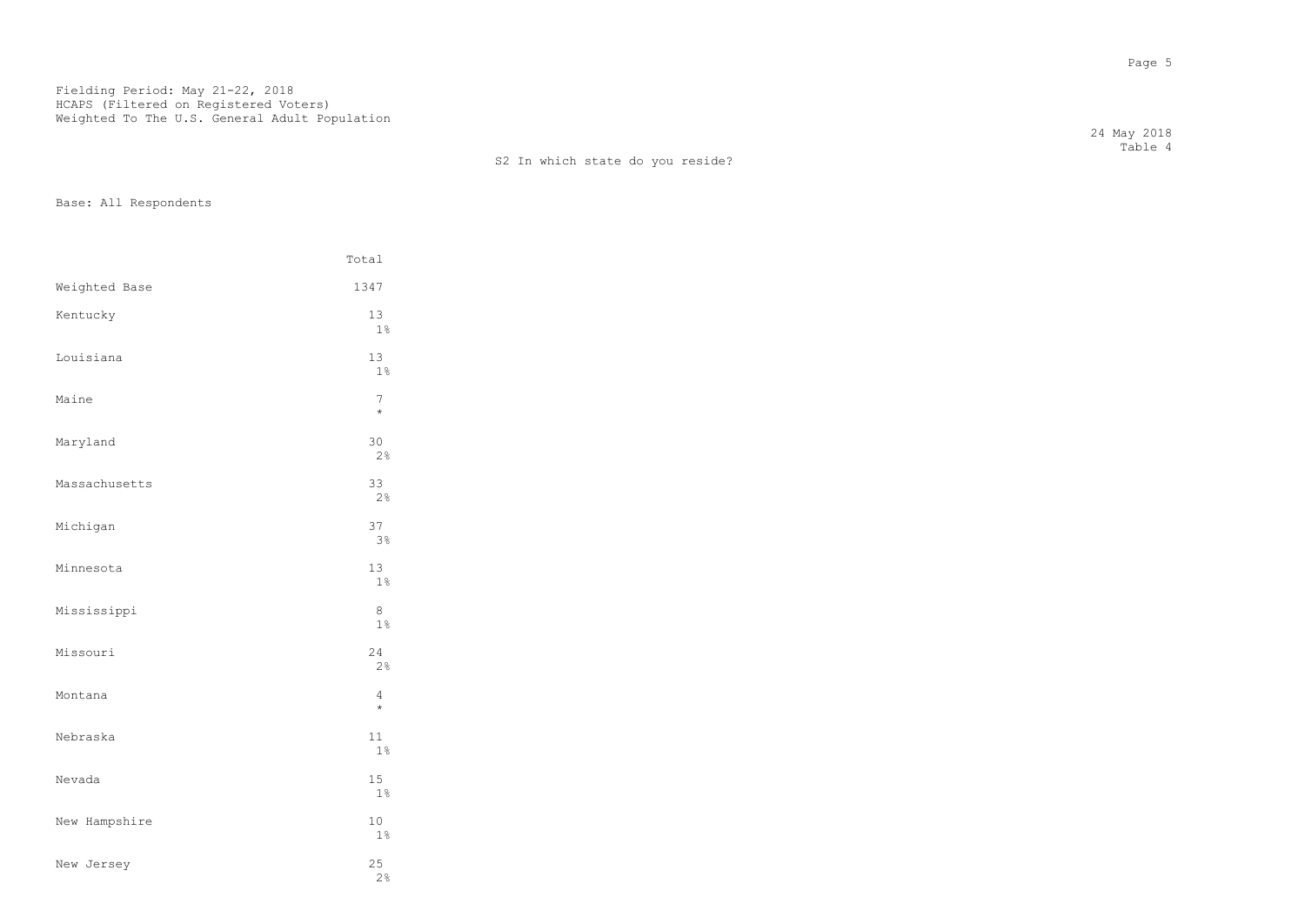| New Mexico     | 16<br>1 <sup>°</sup>  |
|----------------|-----------------------|
| New York       | 116<br>$9\frac{6}{6}$ |
| North Carolina | 39<br>3 <sup>°</sup>  |
| North Dakota   | 4<br>$\star$          |
| Ohio           | 51<br>4%              |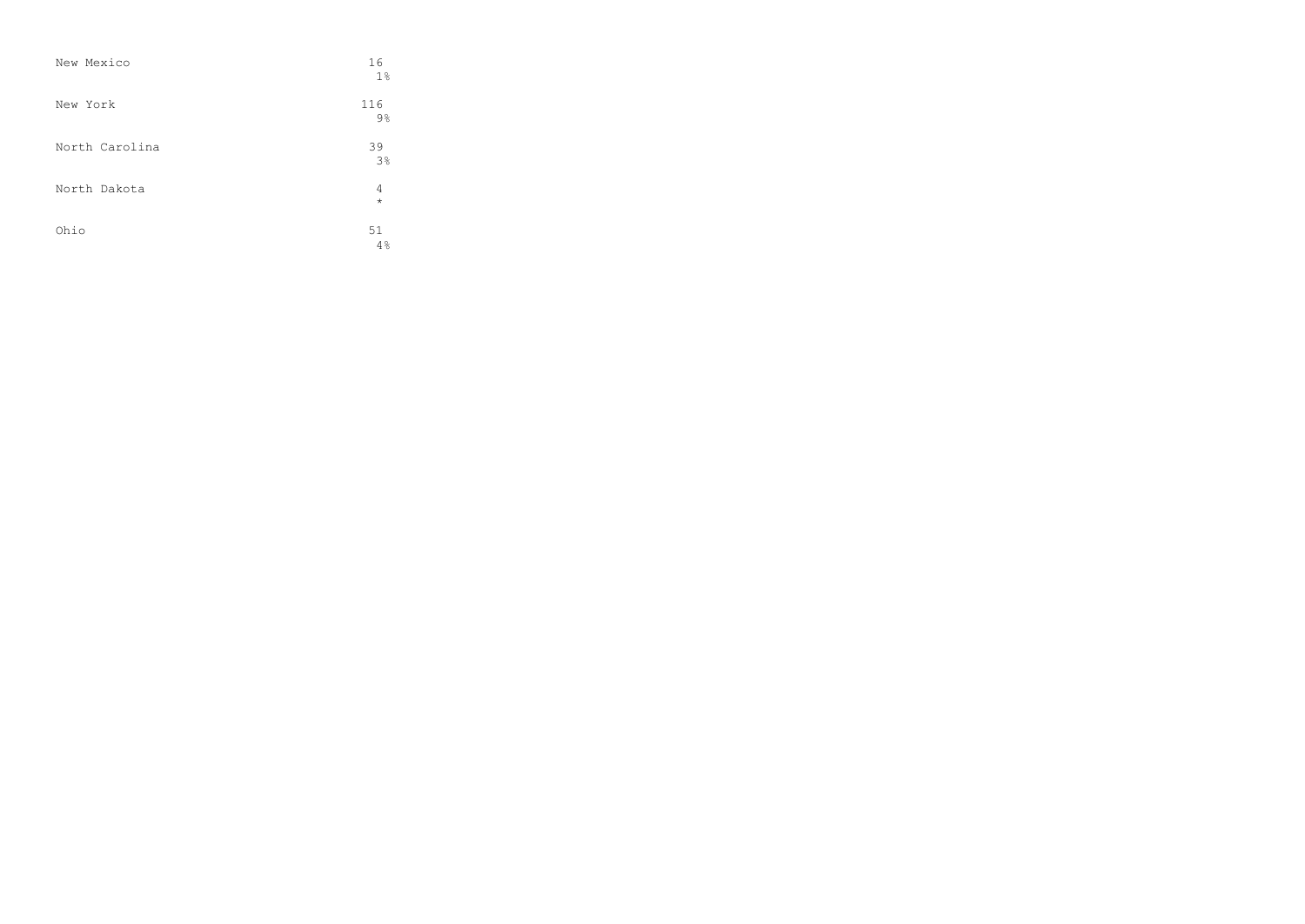## S2 In which state do you reside?

Base: All Respondents

|                | Total                     |
|----------------|---------------------------|
| Weighted Base  | 1347                      |
| Oklahoma       | 19<br>$1\%$               |
| Oregon         | 22<br>2%                  |
| Pennsylvania   | 46<br>3%                  |
| Rhode Island   | 3<br>$\star$              |
| South Carolina | 27<br>2%                  |
| South Dakota   | $\overline{c}$<br>$\star$ |
| Tennessee      | 41<br>3%                  |
| Texas          | 99<br>7%                  |
| Utah           | 21<br>2%                  |
| Vermont        | 8<br>$1\%$                |
| Virginia       | 33<br>2%                  |
| Washington     | 22<br>2%                  |
| West Virginia  | 9<br>$1\%$                |
| Wisconsin      | 16<br>$1\%$               |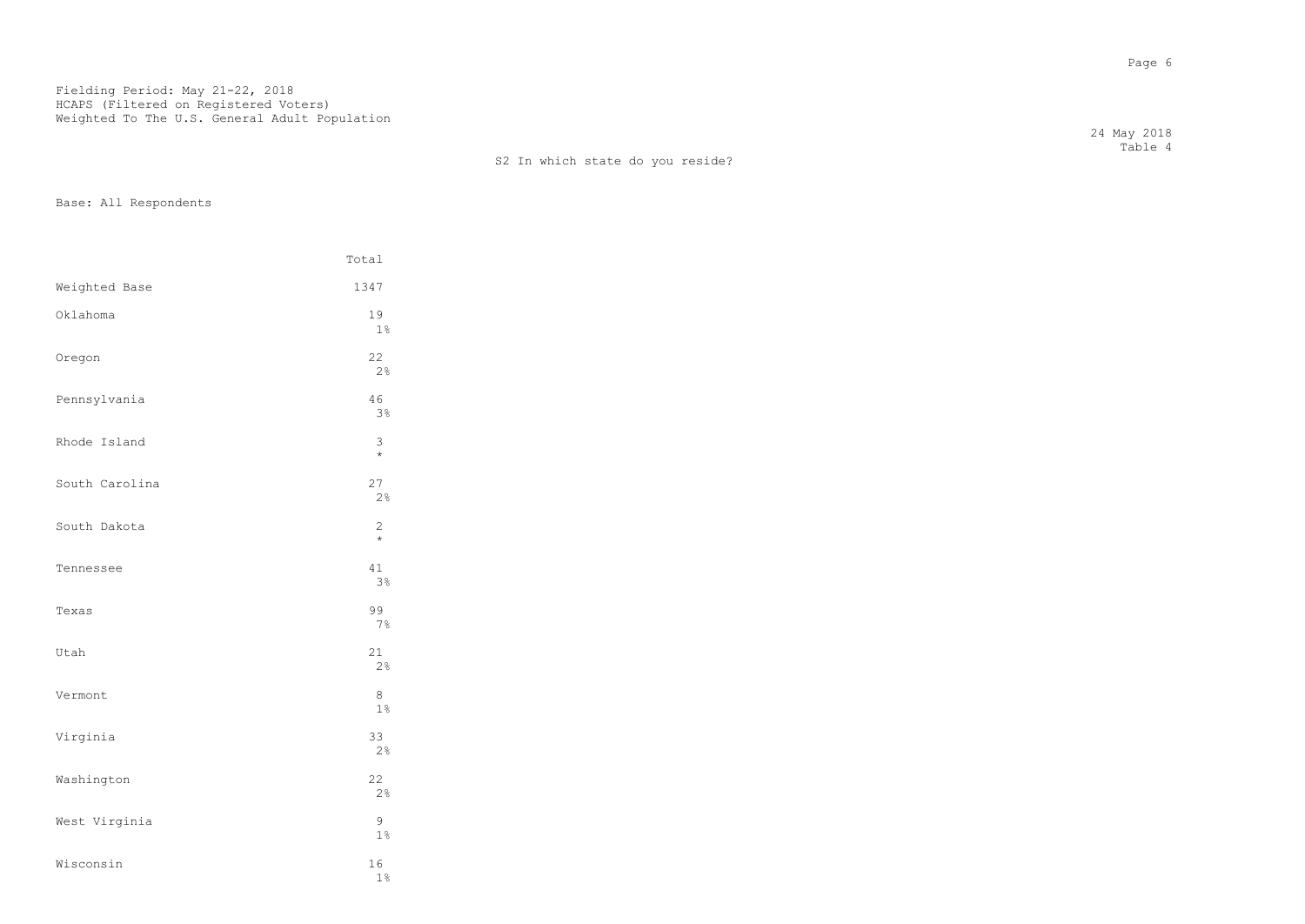| Wyoming | 2<br>$\star$ |
|---------|--------------|
| Sigma   | 1347<br>100% |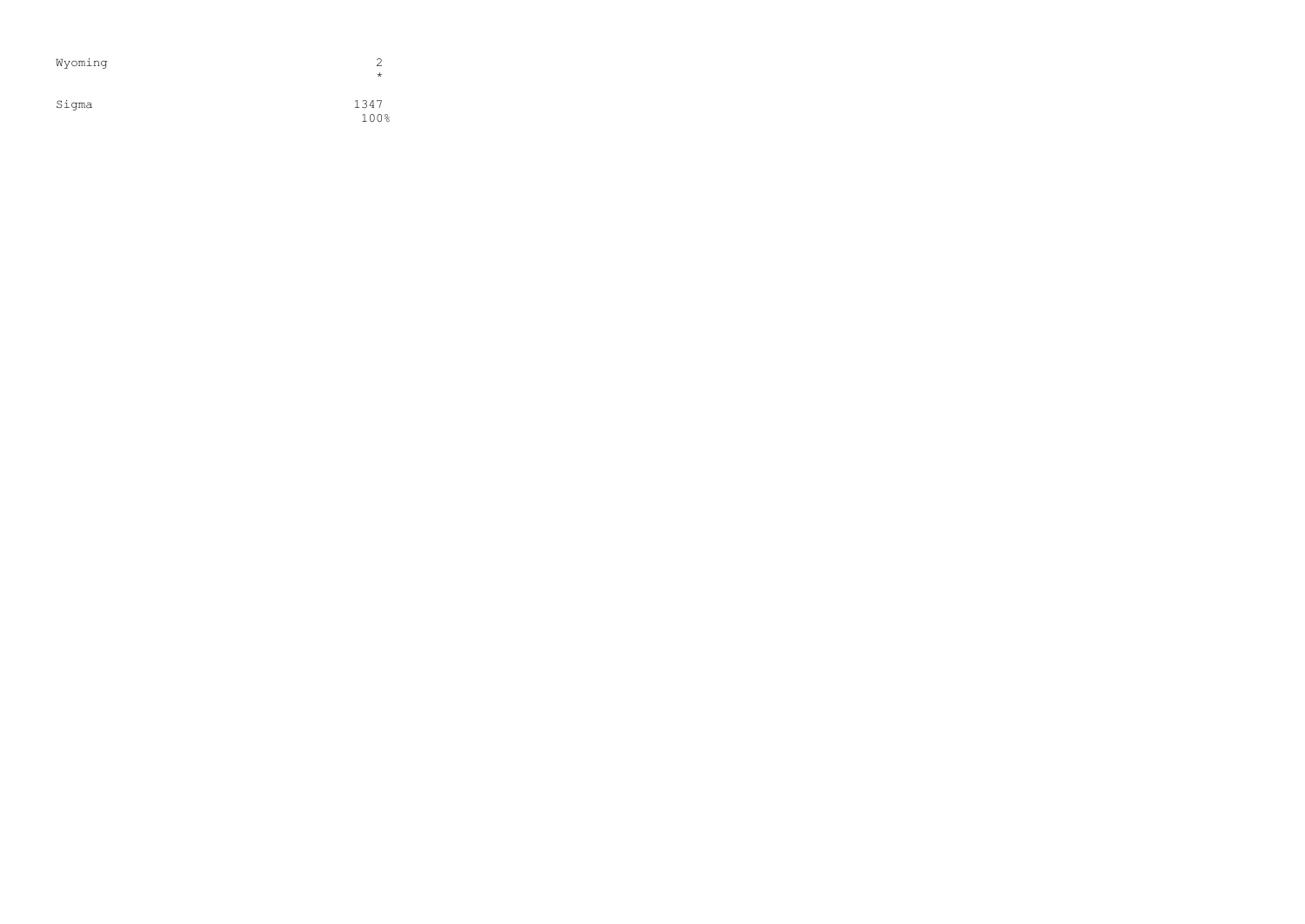24 May 2018 Table 5

## S1 Are you over 18 years of age and registered to vote?

|                 | Total        |  |
|-----------------|--------------|--|
| Unweighted Base | 1347         |  |
| Weighted Base   | 1347         |  |
| Effective Base  | 833          |  |
| Yes             | 1347<br>100% |  |
| No              |              |  |
| Sigma           | 1347<br>100% |  |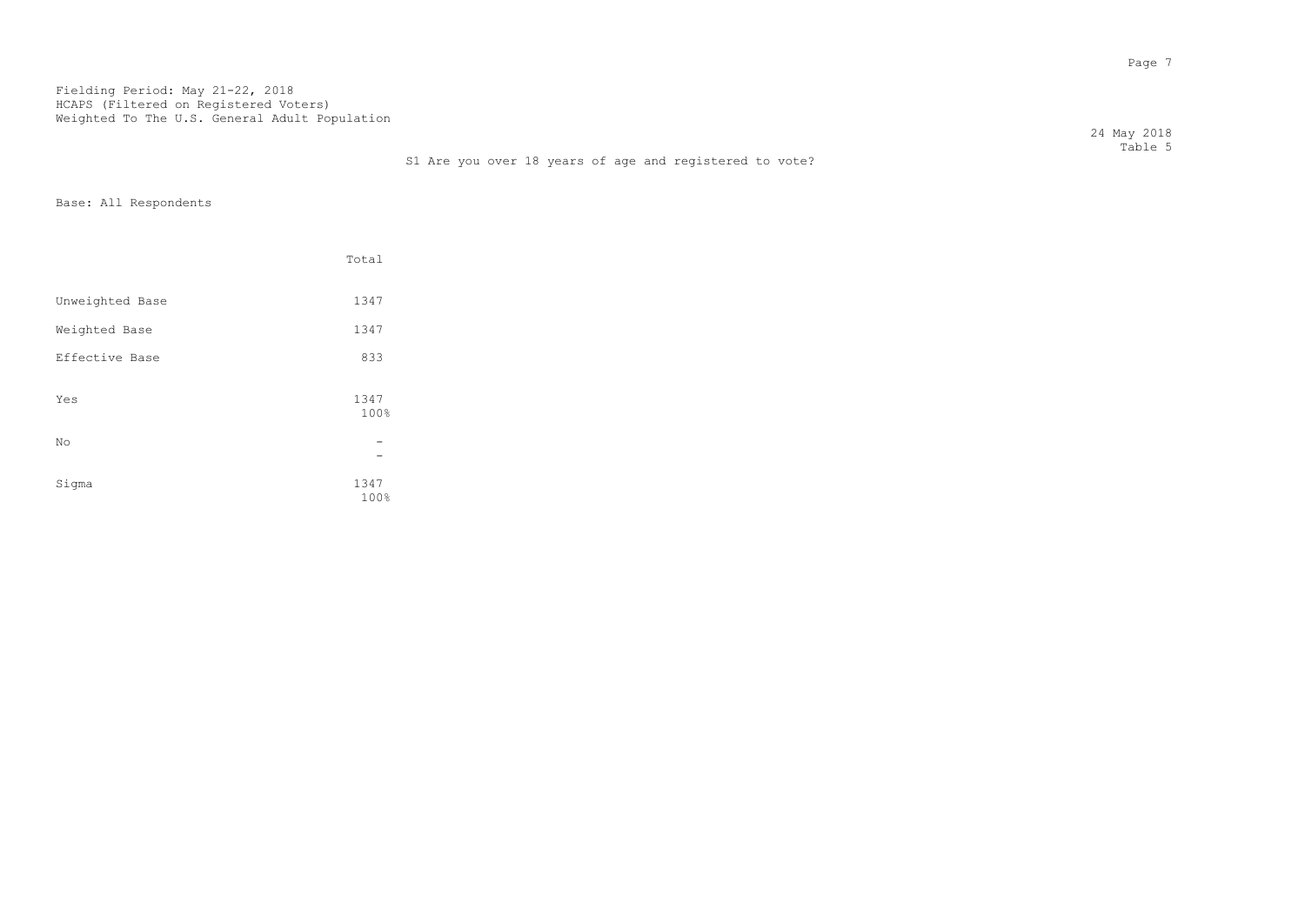24 May 2018 Table 6

M1 In general, do you think the country is on the right track or is it off on the wrong track?

|                     | Total        |
|---------------------|--------------|
| Unweighted Base     | 1347         |
| Weighted Base       | 1347         |
| Effective Base      | 833          |
| Right track         | 482<br>36%   |
| Wrong track         | 741<br>55%   |
| Don't know / Unsure | 124<br>$9\%$ |
| Sigma               | 1347<br>100% |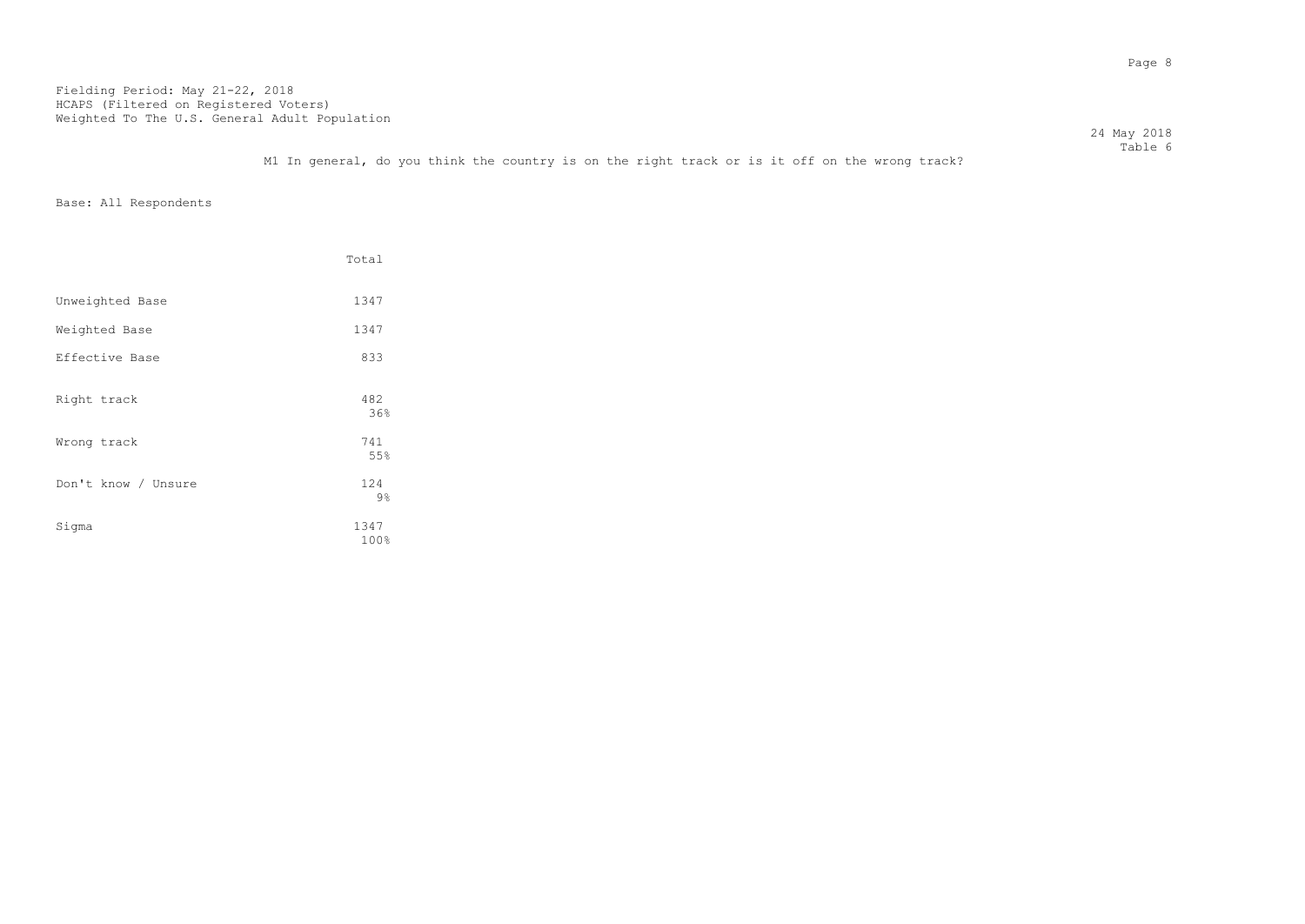24 May 2018  $\footnotesize\substack{\text{Table 7}}$ 

M2 In general, do you think the American economy is on the right track or is it off on the wrong track?

|                     | Total        |
|---------------------|--------------|
| Unweighted Base     | 1347         |
| Weighted Base       | 1347         |
| Effective Base      | 833          |
| Right track         | 610<br>45%   |
| Wrong track         | 538<br>40%   |
| Don't know / Unsure | 200<br>15%   |
| Sigma               | 1347<br>100% |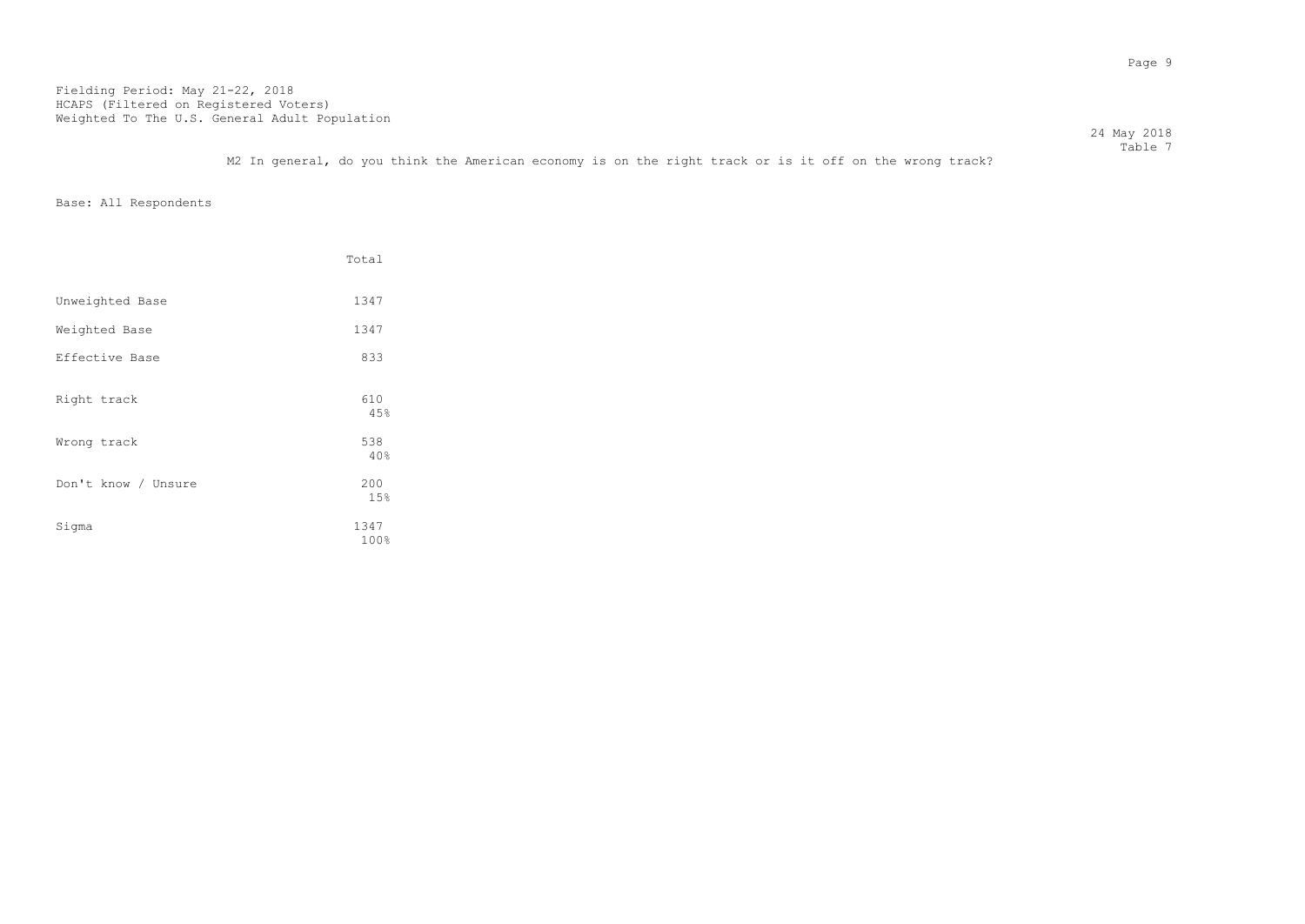24 May 2018 Table 8

|                            | Total        |
|----------------------------|--------------|
| Unweighted Base            | 1347         |
| Weighted Base              | 1347         |
| Effective Base             | 833          |
| Very/Somewhat Strong (Net) | 915<br>68%   |
| Very strong                | 156<br>12%   |
| Somewhat strong            | 759<br>56%   |
| Very/Somewhat Weak (Net)   | 432<br>32%   |
| Somewhat weak              | 357<br>26%   |
| Very weak                  | 75<br>6%     |
| Sigma                      | 1347<br>100% |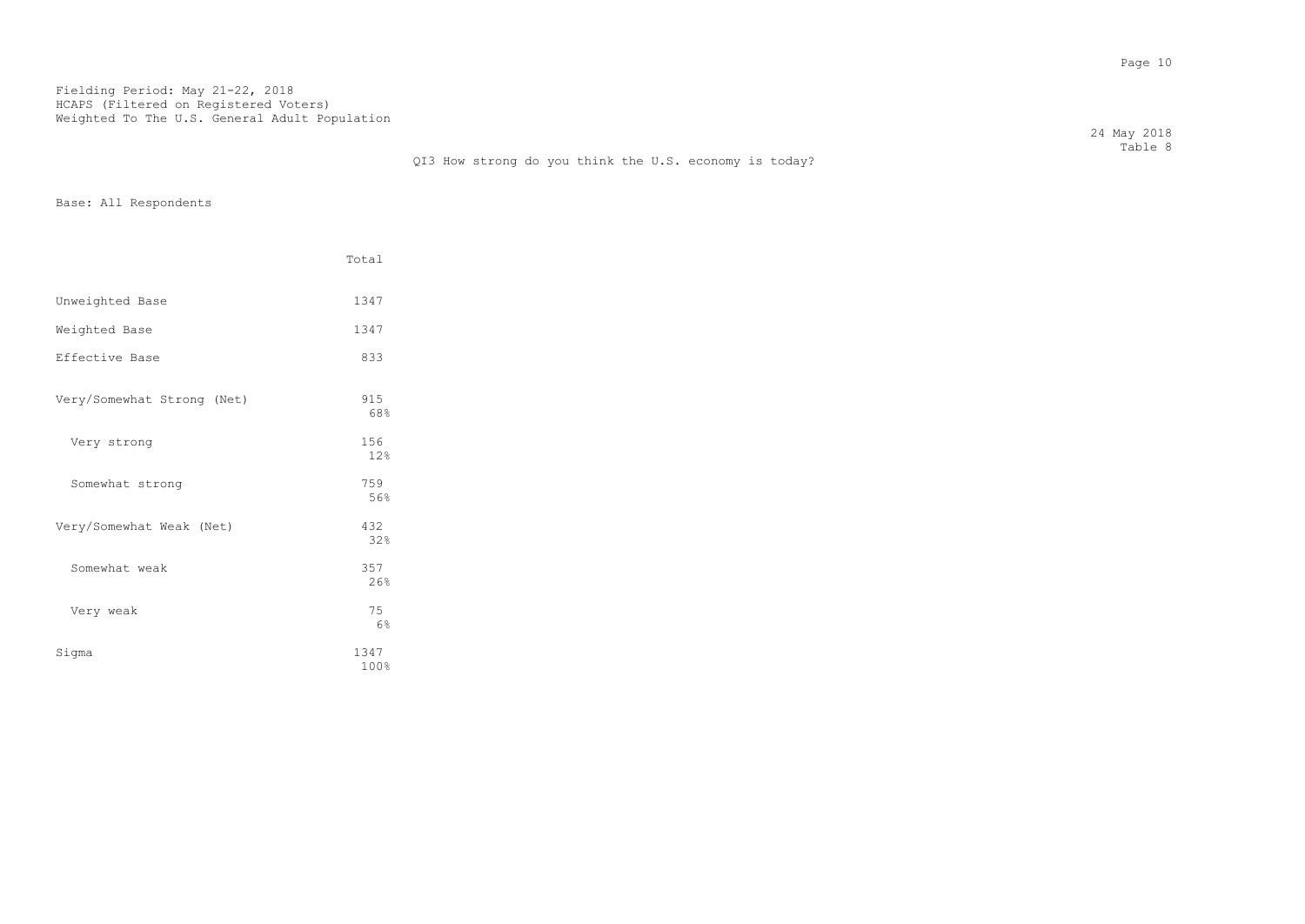24 May 2018 Table 9

## QI4 Would you say that your personal financial situation is improving or getting worse?

|                  | Total        |
|------------------|--------------|
| Unweighted Base  | 1347         |
| Weighted Base    | 1347         |
| Effective Base   | 833          |
| Improving        | 413<br>31%   |
| Getting worse    | 335<br>25%   |
| Just as well off | 515<br>38%   |
| No opinion       | 85<br>6%     |
| Sigma            | 1347<br>100% |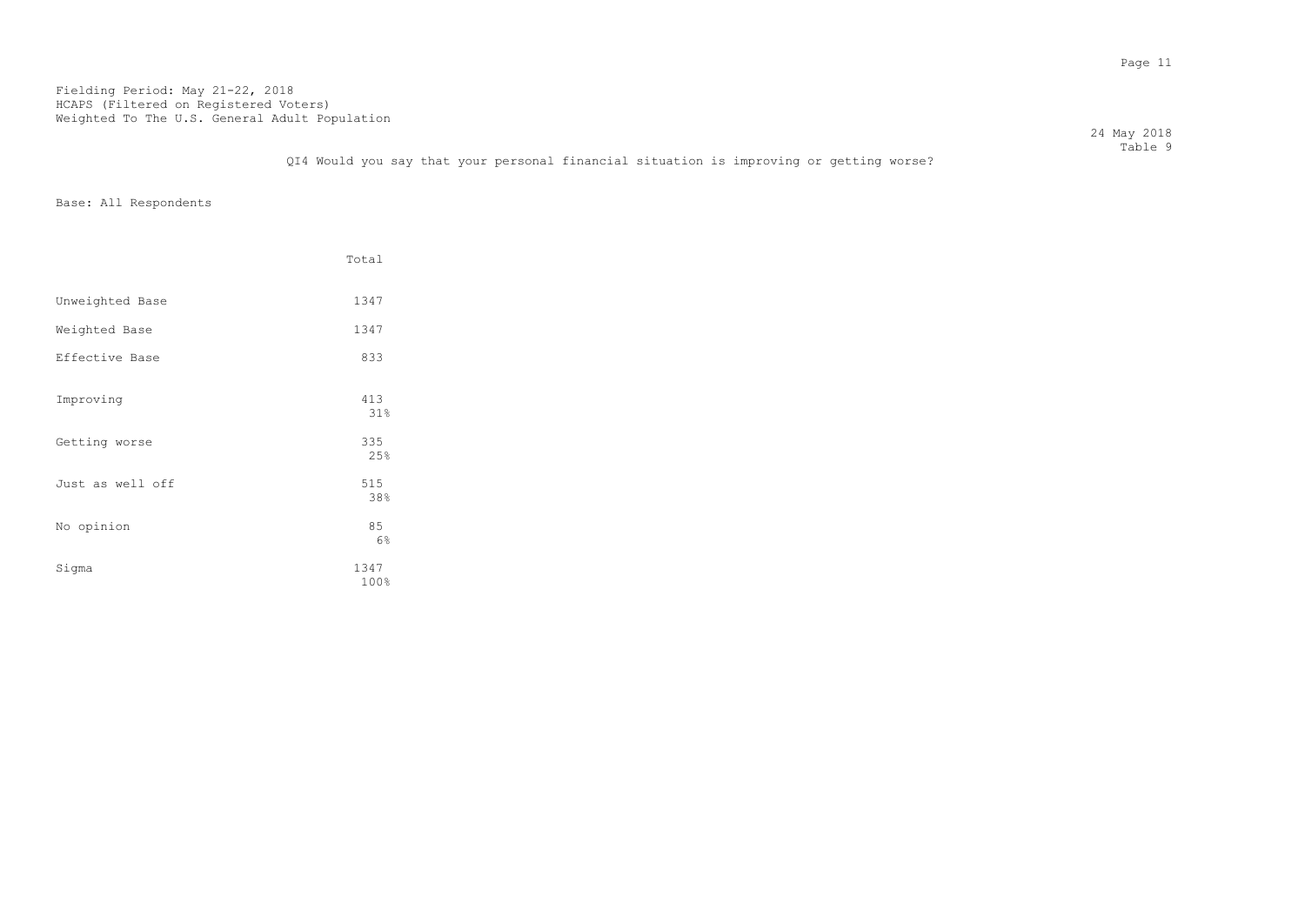M3 Do you approve or disapprove of the job Donald Trump is doing as President of the United States?

Base: All Respondents

|                                       | Total        |
|---------------------------------------|--------------|
| Unweighted Base                       | 1347         |
| Weighted Base                         | 1347         |
| Effective Base                        | 833          |
| Strongly/Somewhat Approve<br>(Net)    | 601<br>45%   |
| Strongly approve                      | 256<br>19%   |
| Somewhat approve                      | 345<br>26%   |
| Strongly/Somewhat Disapprove<br>(Net) | 746<br>55%   |
| Somewhat disapprove                   | 209<br>15%   |
| Strongly disapprove                   | 537<br>40%   |
| Sigma                                 | 1347<br>100% |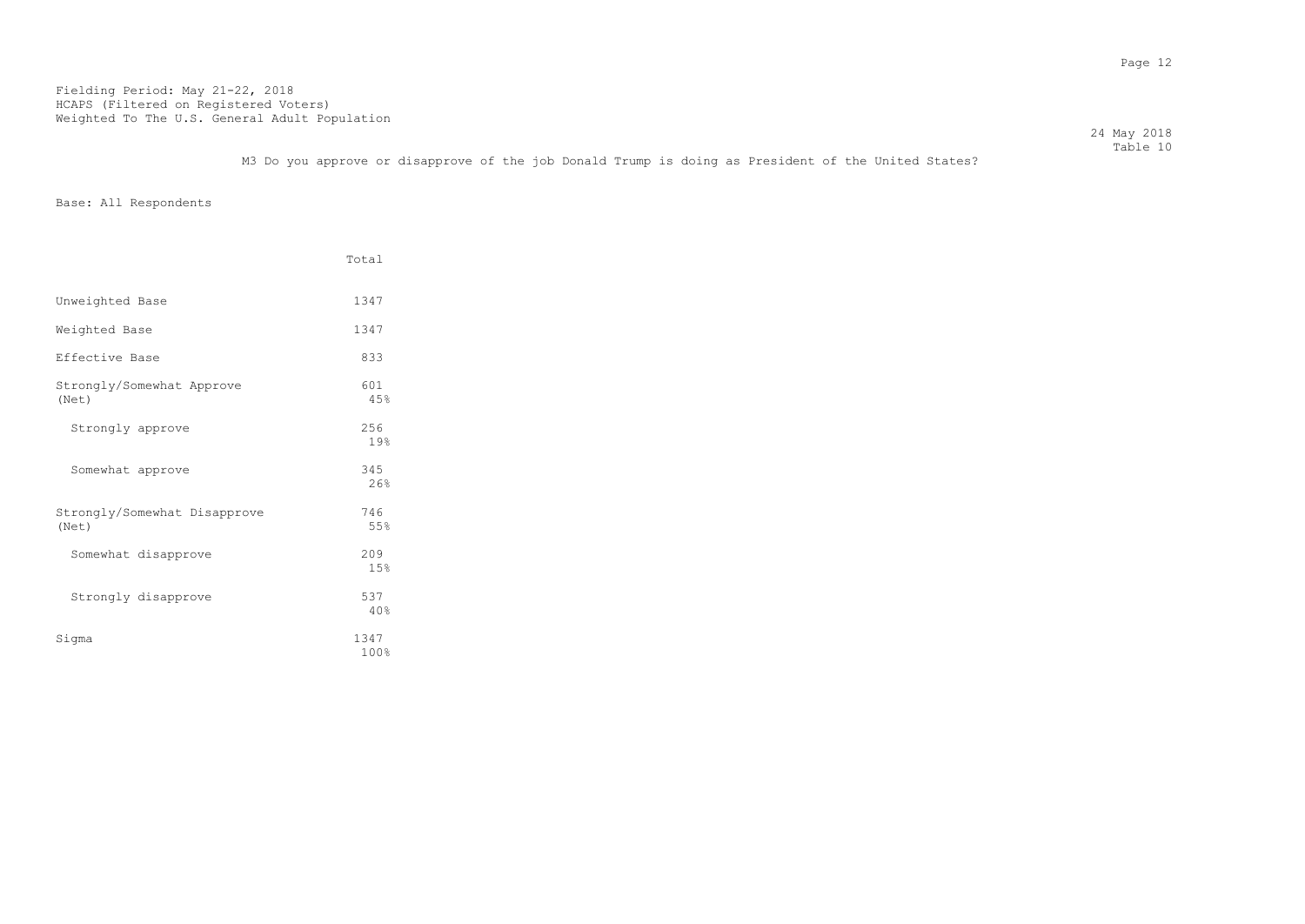24 May 2018 Table 11

## M3A Do you approve or disapprove of the job President Trump is doing on ...?

Summary Of Approve

|                              | Total      |
|------------------------------|------------|
| Unweighted Base              | 1347       |
| Weighted Base                | 1347       |
| Effective Base               | 833        |
| Stimulating jobs             | 729<br>54% |
| The economy                  | 721<br>54% |
| Fighting terrorism           | 715<br>53% |
| Foreign affairs              | 601<br>45% |
| Immigration                  | 595<br>44% |
| Administering the government | 553<br>41% |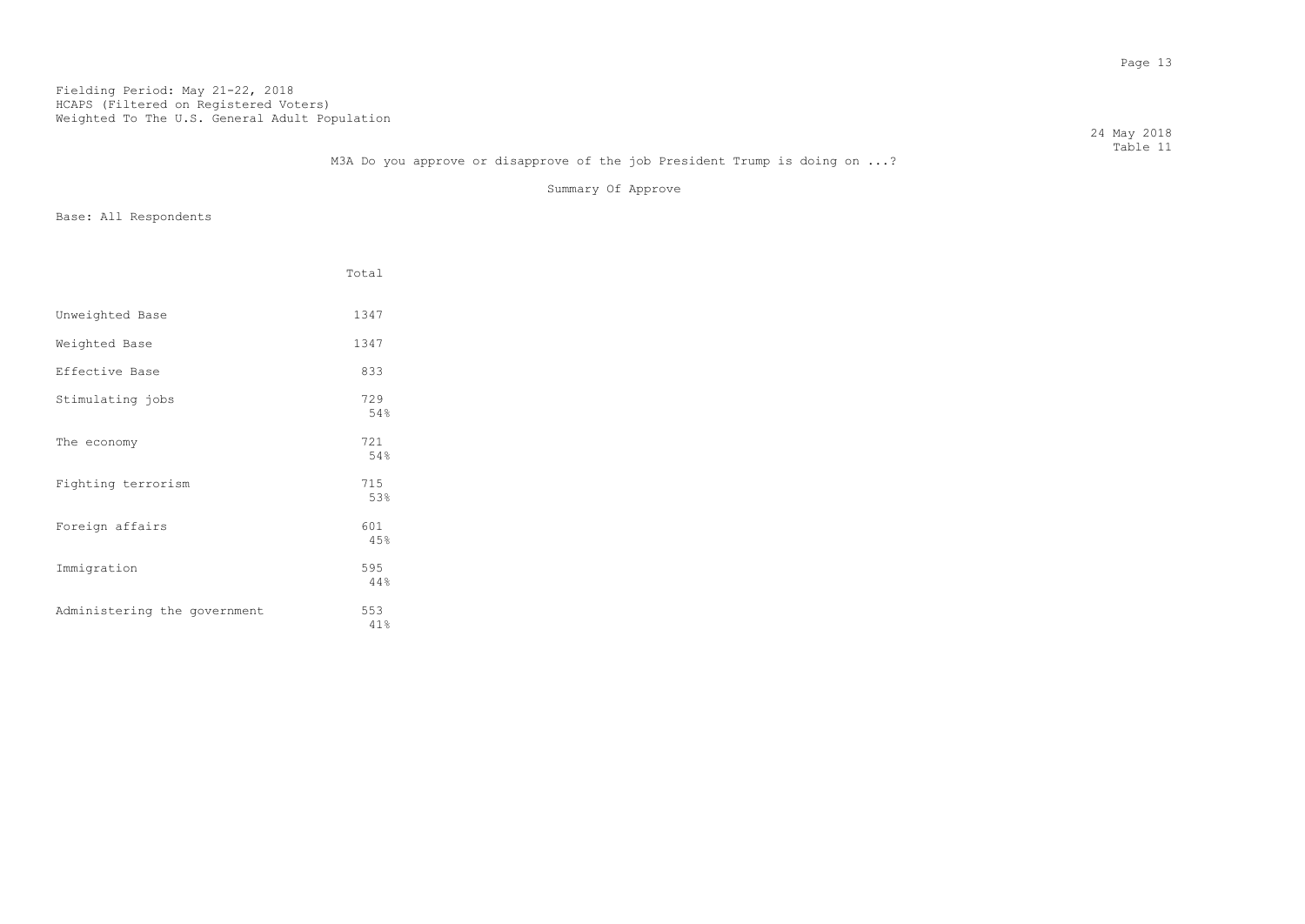24 May 2018 Table 12

## M3A Do you approve or disapprove of the job President Trump is doing on ...?

Summary Of Disapprove

|                              | Total      |
|------------------------------|------------|
| Unweighted Base              | 1347       |
| Weighted Base                | 1347       |
| Effective Base               | 833        |
| Administering the government | 794<br>59% |
| Immigration                  | 752<br>56% |
| Foreign affairs              | 746<br>55% |
| Fighting terrorism           | 632<br>47% |
| The economy                  | 626<br>46% |
| Stimulating jobs             | 618<br>46% |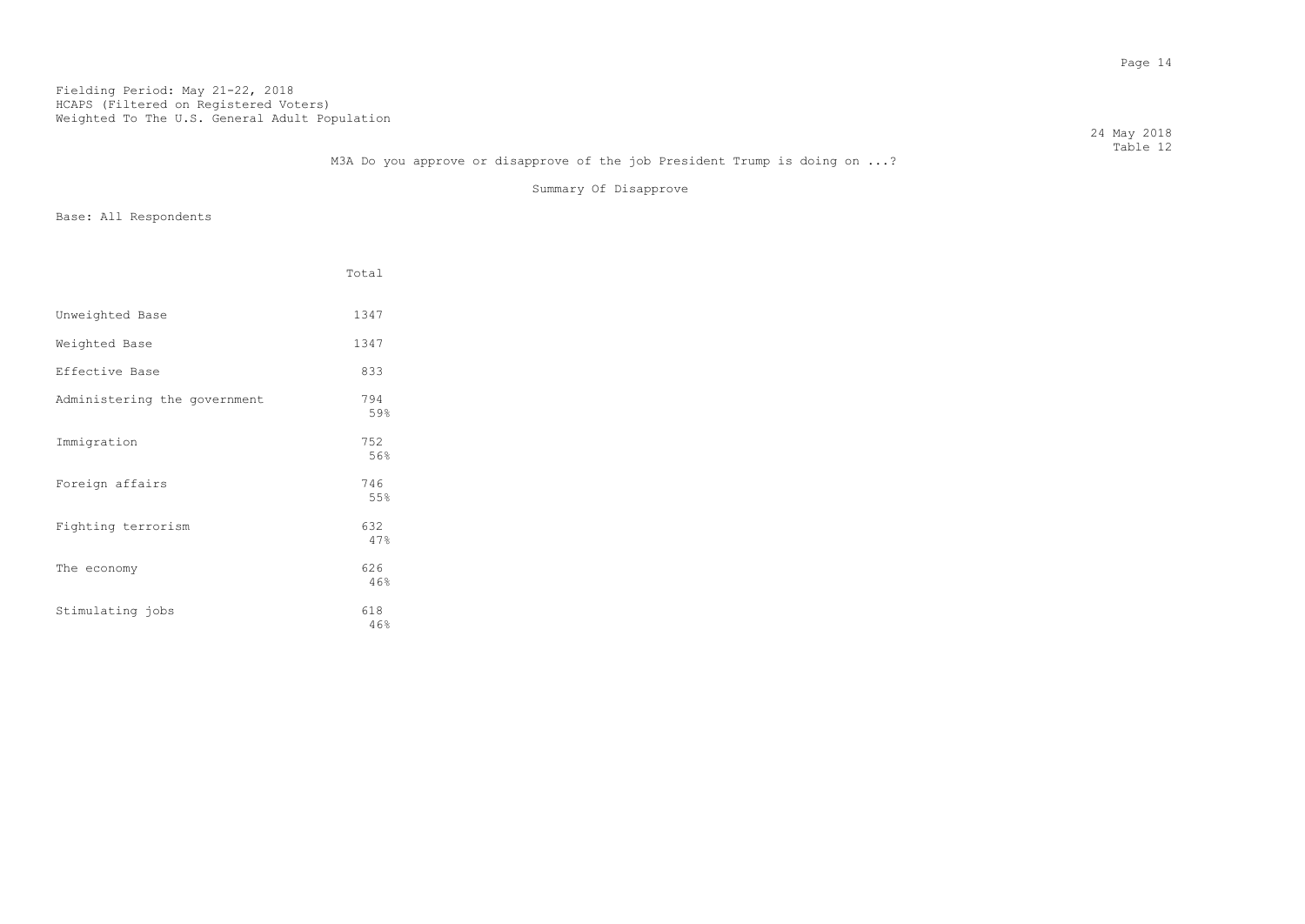24 May 2018 Table 13

The economy

|                     | Total        |
|---------------------|--------------|
| Unweighted Base     | 1347         |
| Weighted Base       | 1347         |
| Effective Base      | 833          |
| Approve (Net)       | 721<br>54%   |
| Strongly approve    | 325<br>2.4%  |
| Somewhat approve    | 396<br>29%   |
| Disapprove (Net)    | 626<br>46%   |
| Somewhat disapprove | 280<br>21%   |
| Strongly disapprove | 346<br>26%   |
| Sigma               | 1347<br>100% |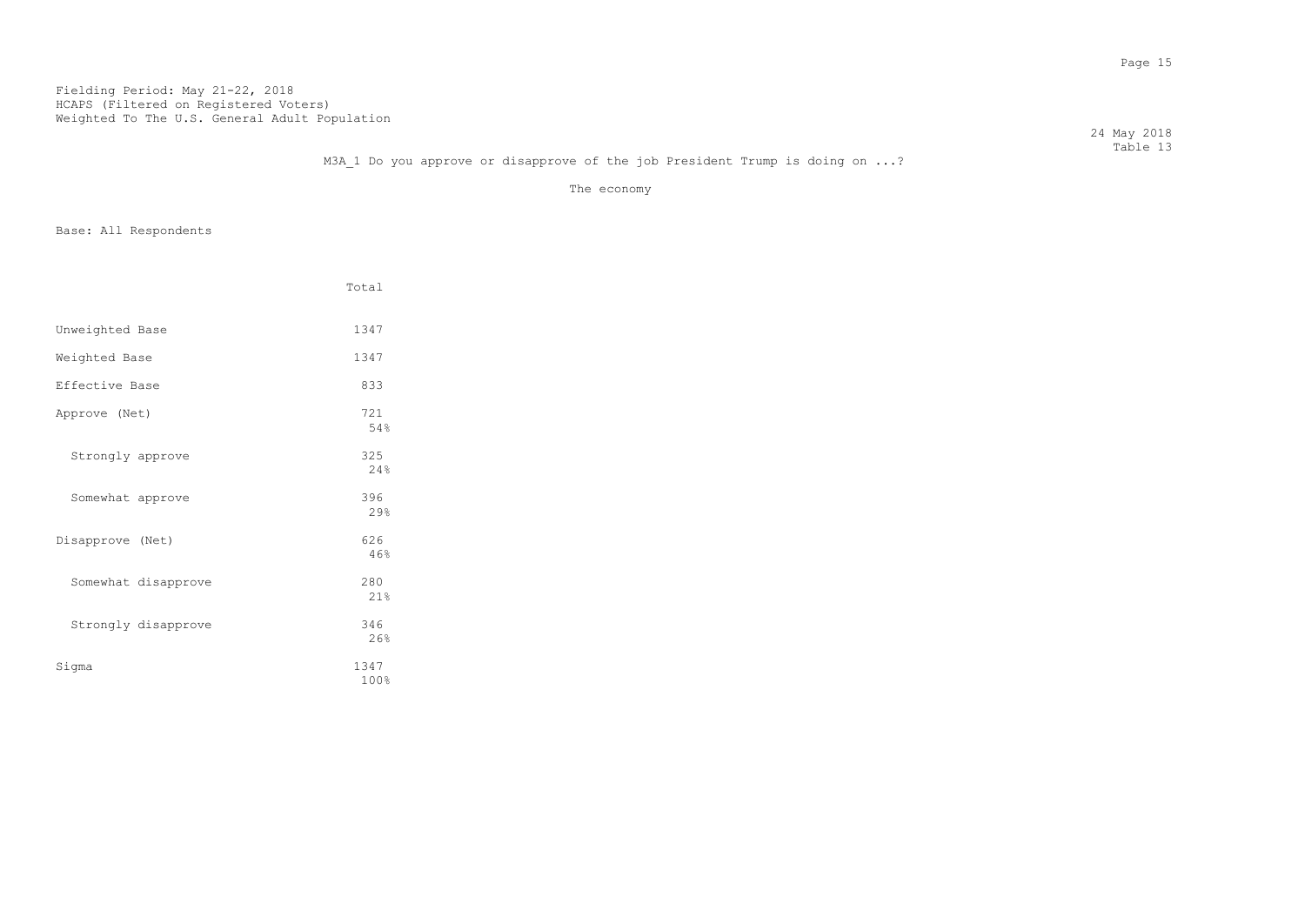24 May 2018 Table 14

## M3A 2 Do you approve or disapprove of the job President Trump is doing on ...?

Foreign affairs

|                     | Total        |
|---------------------|--------------|
| Unweighted Base     | 1347         |
| Weighted Base       | 1347         |
| Effective Base      | 833          |
| Approve (Net)       | 601<br>45%   |
| Strongly approve    | 257<br>19%   |
| Somewhat approve    | 344<br>26%   |
| Disapprove (Net)    | 746<br>55%   |
| Somewhat disapprove | 2.44<br>18%  |
| Strongly disapprove | 502<br>37%   |
| Sigma               | 1347<br>100% |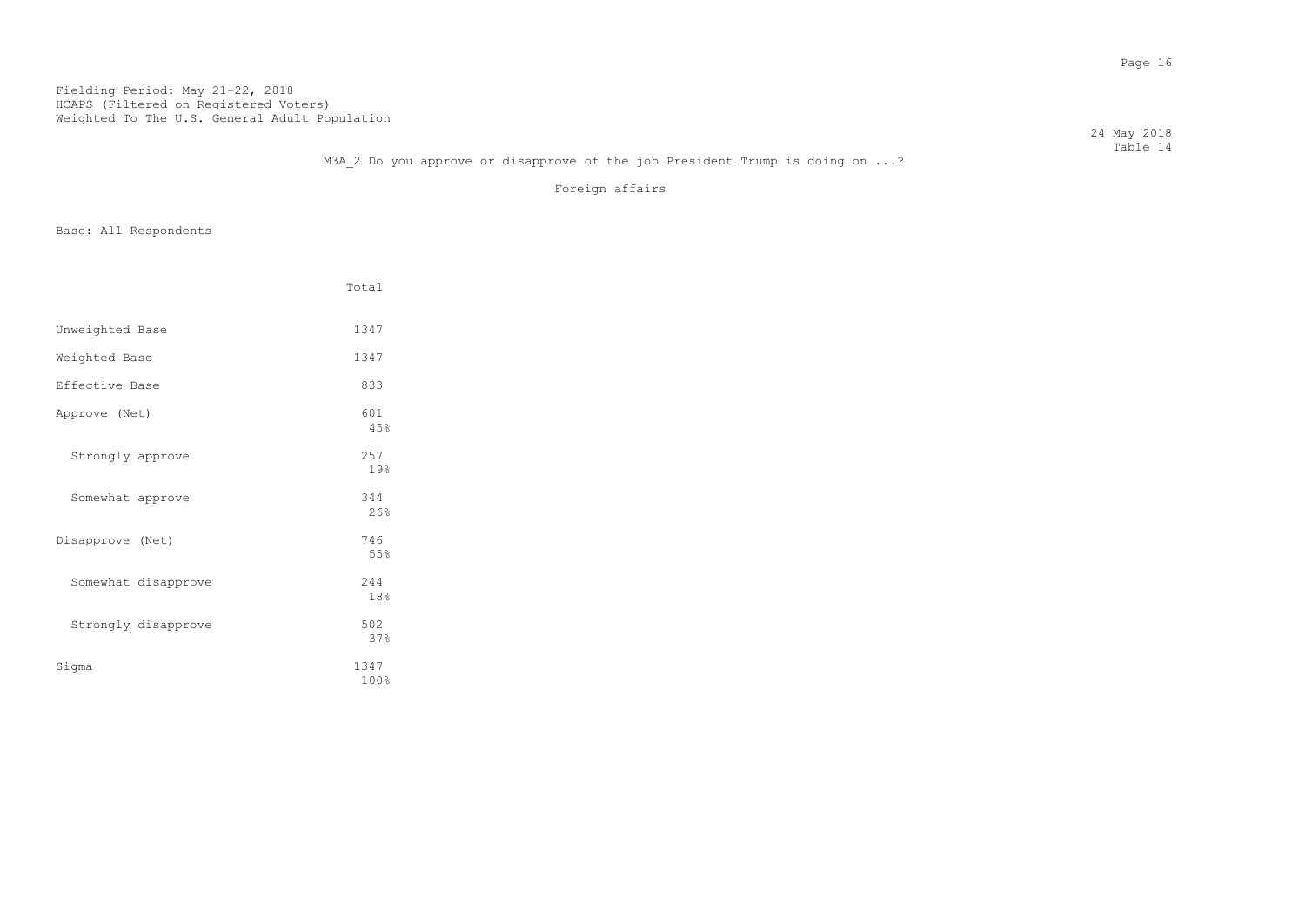24 May 2018 Table 15

## M3A 3 Do you approve or disapprove of the job President Trump is doing on ...?

Fighting terrorism

|                     | Total        |
|---------------------|--------------|
| Unweighted Base     | 1347         |
| Weighted Base       | 1347         |
| Effective Base      | 833          |
| Approve (Net)       | 715<br>53%   |
| Strongly approve    | 334<br>25%   |
| Somewhat approve    | 381<br>28%   |
| Disapprove (Net)    | 632<br>47%   |
| Somewhat disapprove | 260<br>19%   |
| Strongly disapprove | 371<br>28%   |
| Sigma               | 1347<br>100% |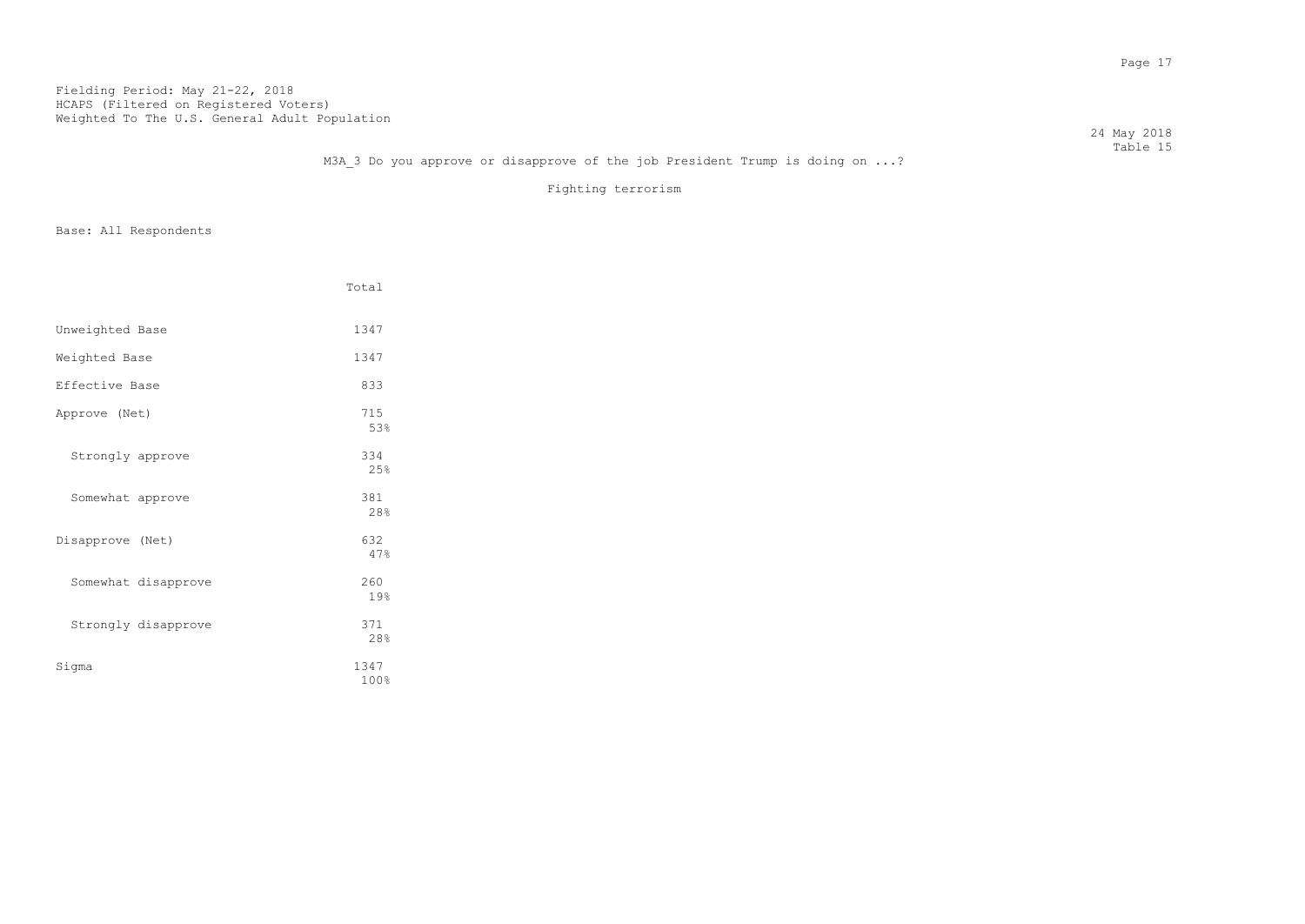24 May 2018 Table 16

## M3A 4 Do you approve or disapprove of the job President Trump is doing on ...?

Administering the government

|                     | Total        |
|---------------------|--------------|
| Unweighted Base     | 1347         |
| Weighted Base       | 1347         |
| Effective Base      | 833          |
| Approve (Net)       | 553<br>41%   |
| Strongly approve    | 208<br>15%   |
| Somewhat approve    | 345<br>26%   |
| Disapprove (Net)    | 794<br>59%   |
| Somewhat disapprove | 269<br>20%   |
| Strongly disapprove | 525<br>39%   |
| Sigma               | 1347<br>100% |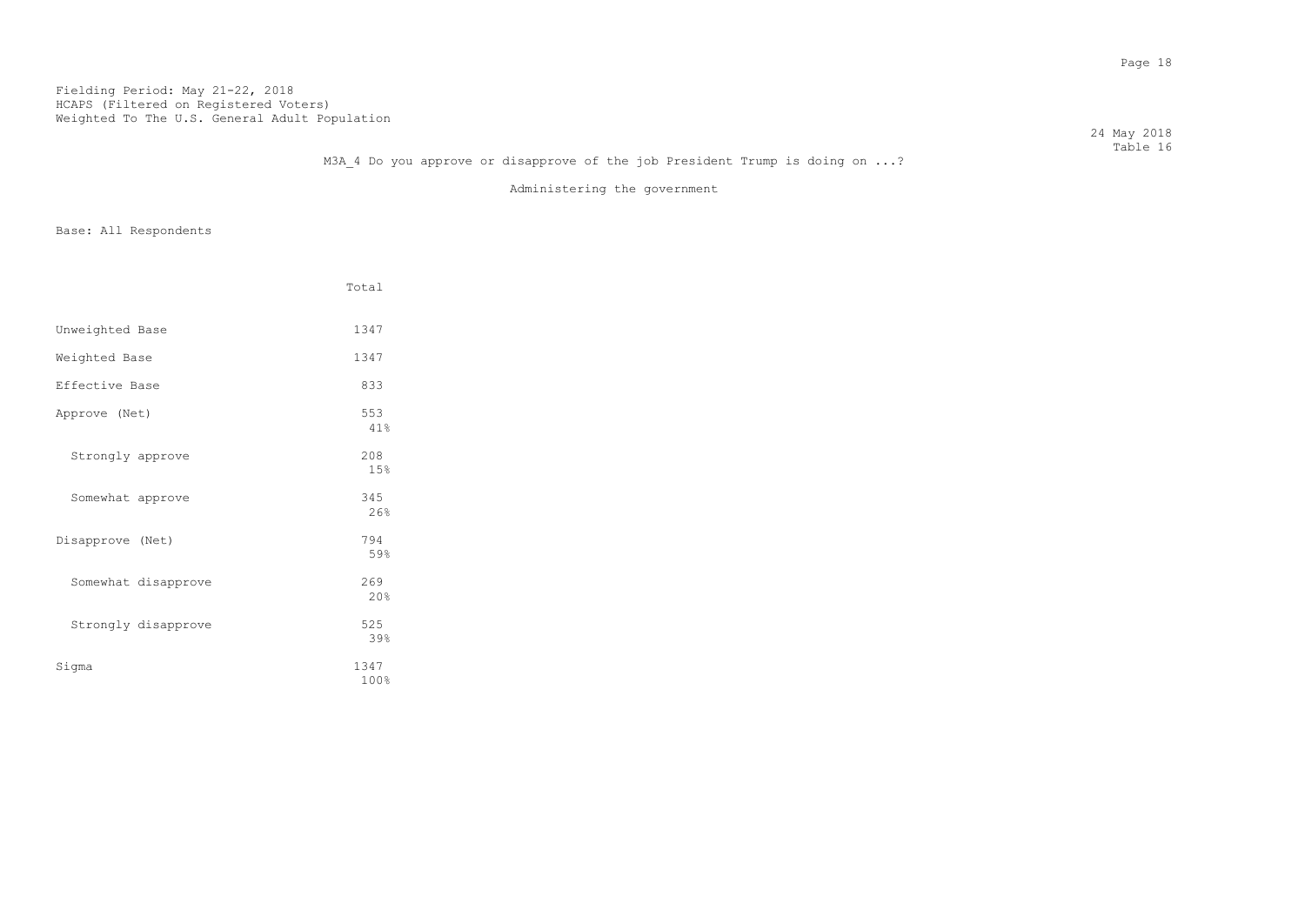24 May 2018 Table 17

## M3A 5 Do you approve or disapprove of the job President Trump is doing on ...?

Stimulating jobs

|                     | Total        |
|---------------------|--------------|
|                     |              |
| Unweighted Base     | 1347         |
| Weighted Base       | 1347         |
| Effective Base      | 833          |
| Approve (Net)       | 729<br>54%   |
| Strongly approve    | 328<br>24%   |
| Somewhat approve    | 401<br>30%   |
| Disapprove (Net)    | 618<br>46%   |
| Somewhat disapprove | 295<br>22%   |
| Strongly disapprove | 323<br>24%   |
| Sigma               | 1347<br>100% |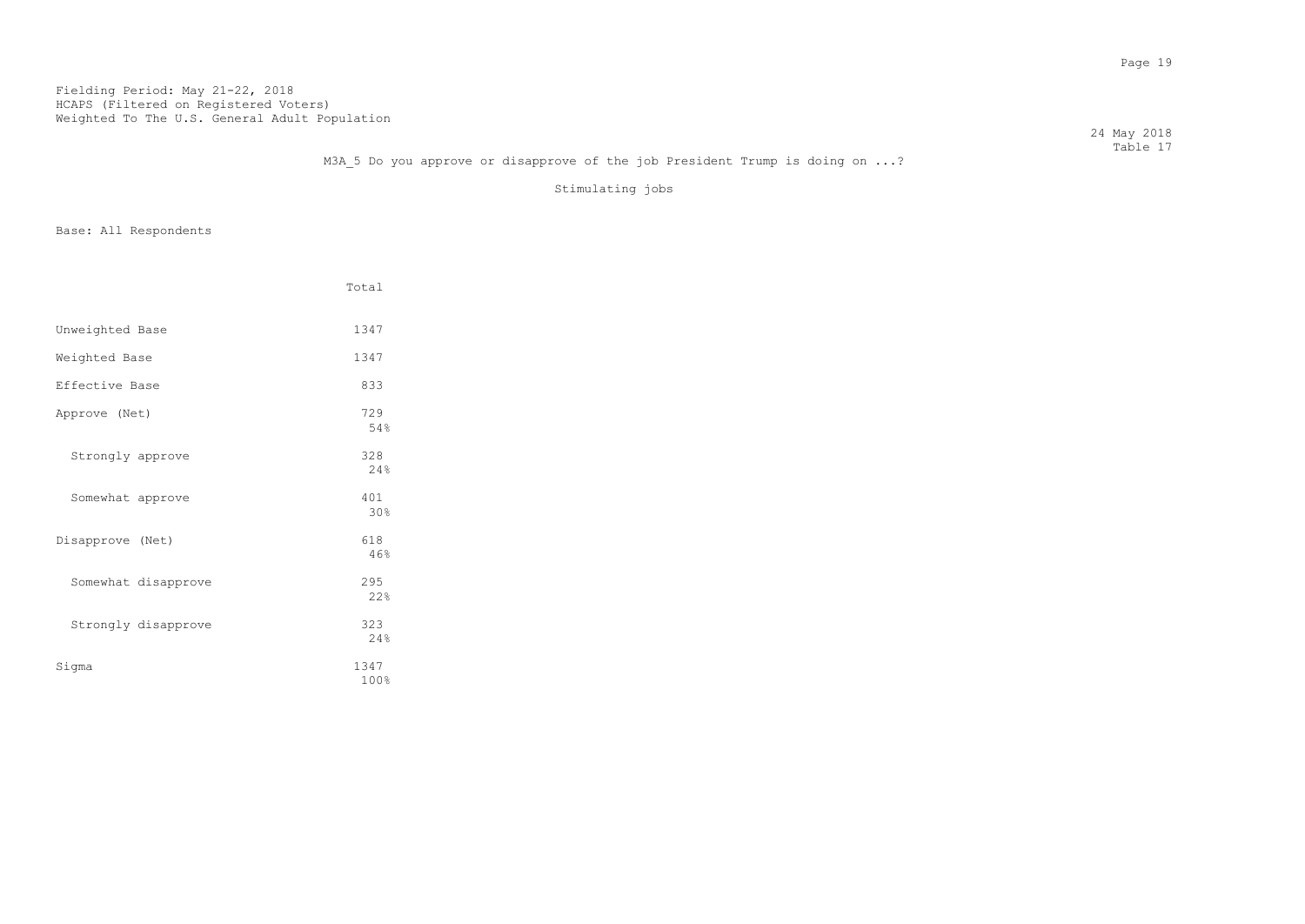24 May 2018 Table 18

## M3A 6 Do you approve or disapprove of the job President Trump is doing on ...?

Immigration

|                     | Total        |
|---------------------|--------------|
| Unweighted Base     | 1347         |
| Weighted Base       | 1347         |
| Effective Base      | 833          |
| Approve (Net)       | 595<br>44%   |
| Strongly approve    | 304<br>23%   |
| Somewhat approve    | 291<br>22%   |
| Disapprove (Net)    | 752<br>56%   |
| Somewhat disapprove | 213<br>16%   |
| Strongly disapprove | 539<br>40%   |
| Sigma               | 1347<br>100% |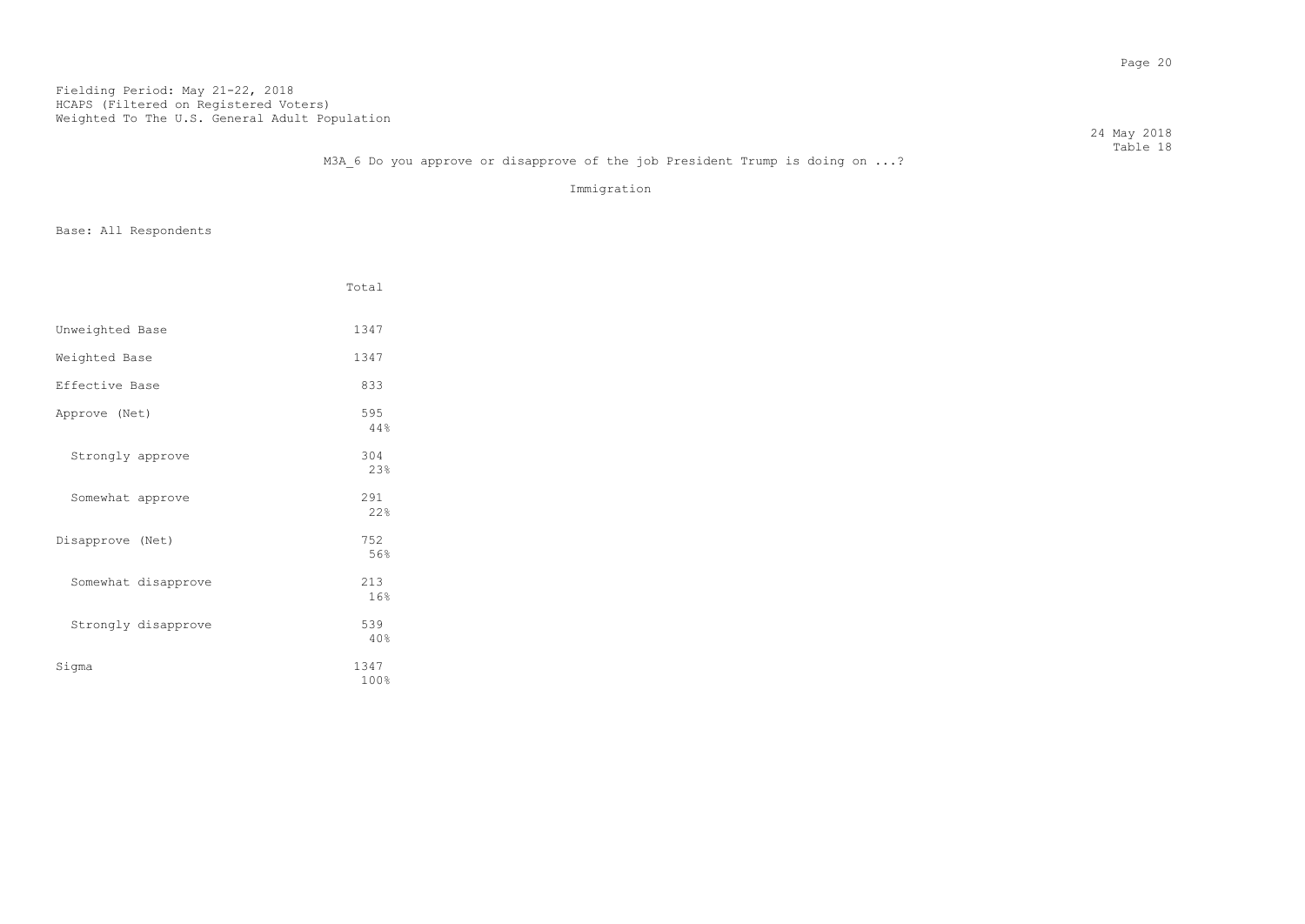24 May 2018 Table 19

M4 Do you approve or disapprove of the way the Republican Party is handling its job?

|                                       | Total                 |
|---------------------------------------|-----------------------|
| Unweighted Base                       | 1347                  |
| Weighted Base                         | 1347                  |
| Effective Base                        | 833                   |
| Strongly/Somewhat Approve<br>(Net)    | 531<br>39%            |
| Strongly approve                      | 105<br>8 <sup>°</sup> |
| Somewhat approve                      | 426<br>32%            |
| Strongly/Somewhat Disapprove<br>(Net) | 816<br>61%            |
| Somewhat disapprove                   | 365<br>27%            |
| Strongly disapprove                   | 451<br>34%            |
| Sigma                                 | 1347<br>100%          |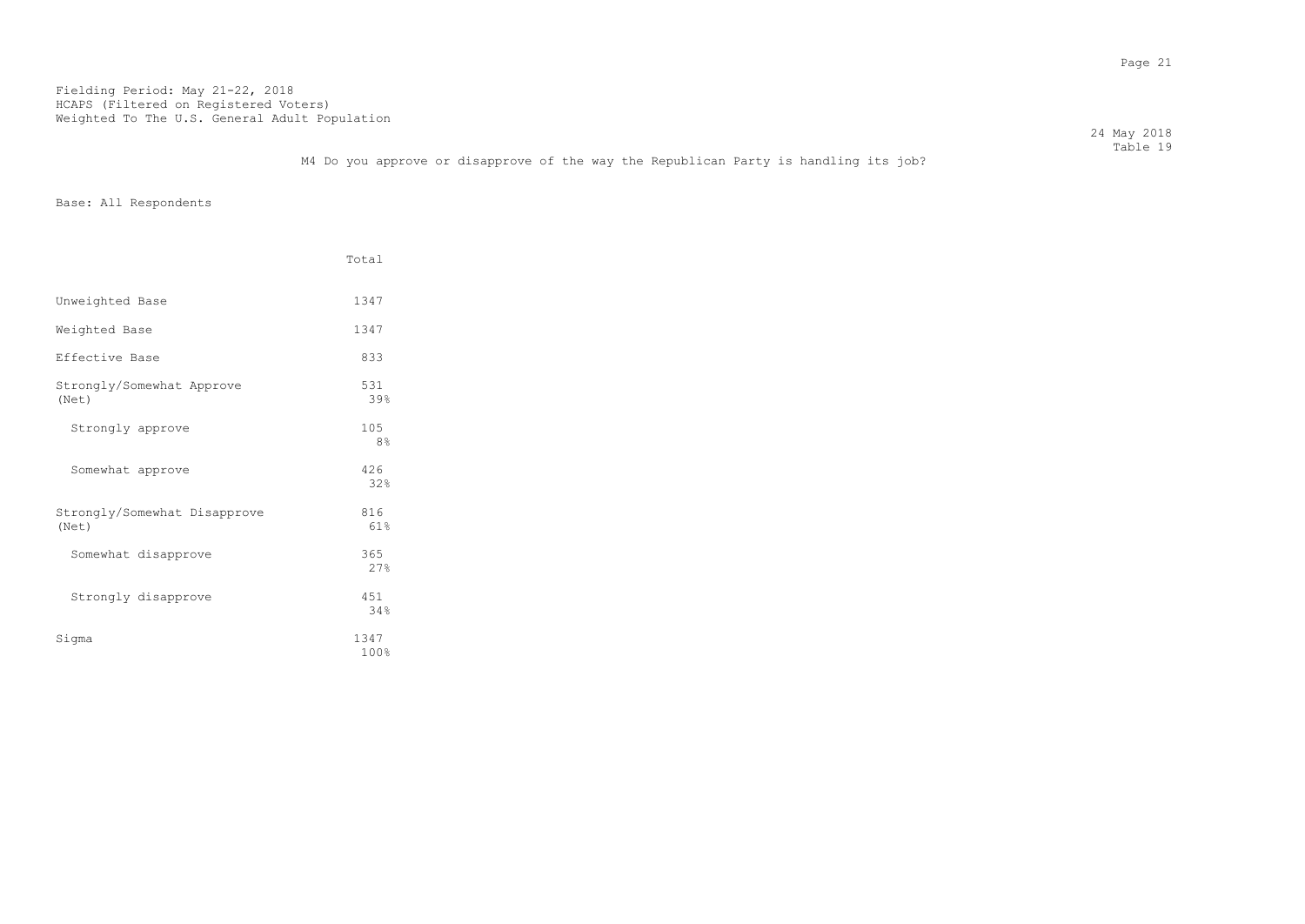24 May 2018 Table 20

|                                       | Total                 |
|---------------------------------------|-----------------------|
| Unweighted Base                       | 1347                  |
| Weighted Base                         | 1347                  |
| Effective Base                        | 833                   |
| Strongly/Somewhat Approve<br>(Net)    | 576<br>43%            |
| Strongly approve                      | 114<br>8 <sup>°</sup> |
| Somewhat approve                      | 462<br>34%            |
| Strongly/Somewhat Disapprove<br>(Net) | 771<br>57%            |
| Somewhat disapprove                   | 420<br>31%            |
| Strongly disapprove                   | 351<br>26%            |
| Sigma                                 | 1347<br>100%          |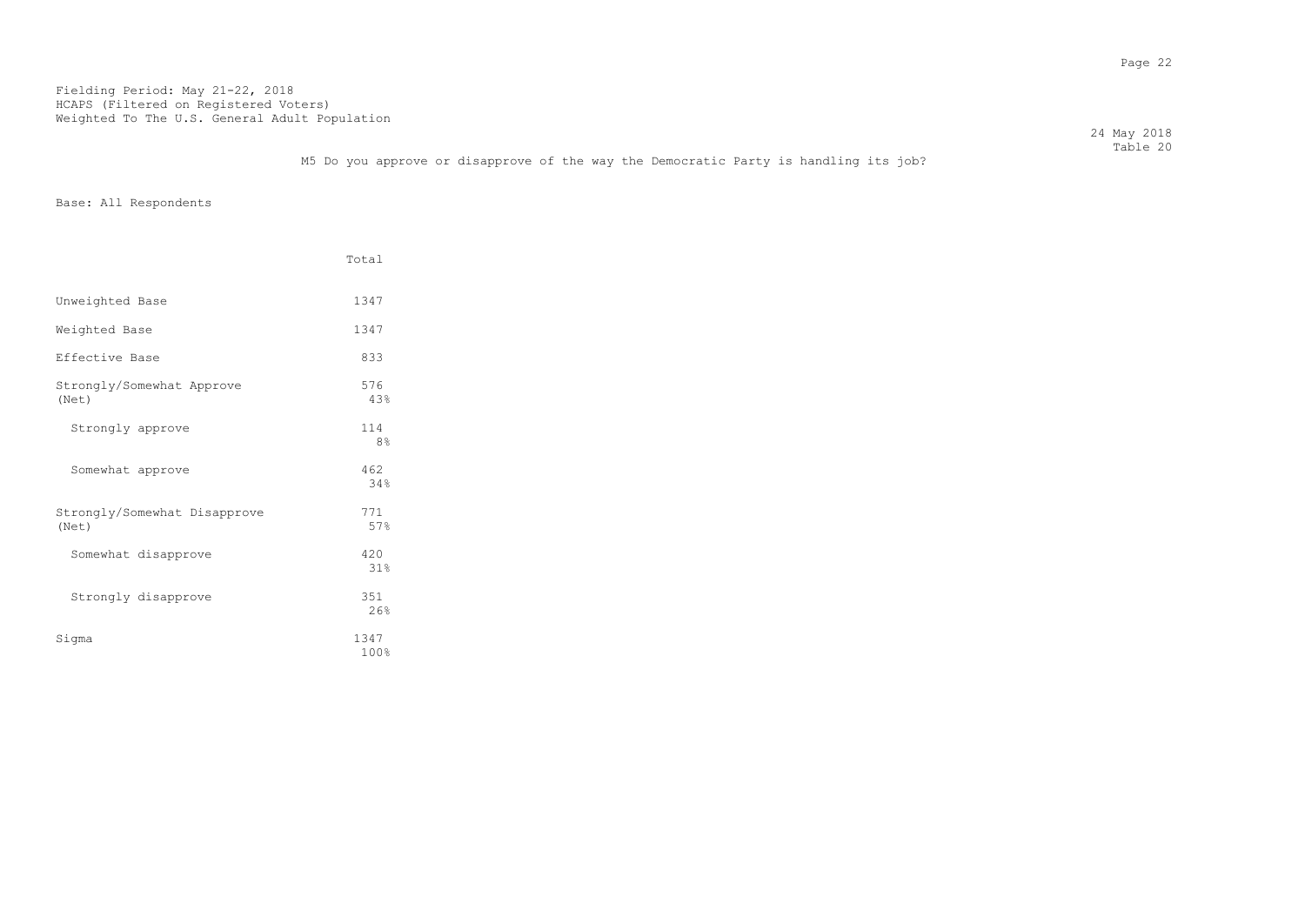Table 21 QMIDTERMS1 If the 2018 midterms were held today, would you vote for the Democratic or Republican candidate in your district?

24 May 2018

|                      | Total        |
|----------------------|--------------|
| Unweighted Base      | 1347         |
| Weighted Base        | 1347         |
| Effective Base       | 833          |
| Democratic candidate | 596<br>44%   |
| Republican candidate | 498<br>37%   |
| Other                | 51<br>4%     |
| Unsure               | 201<br>15%   |
| Sigma                | 1347<br>100% |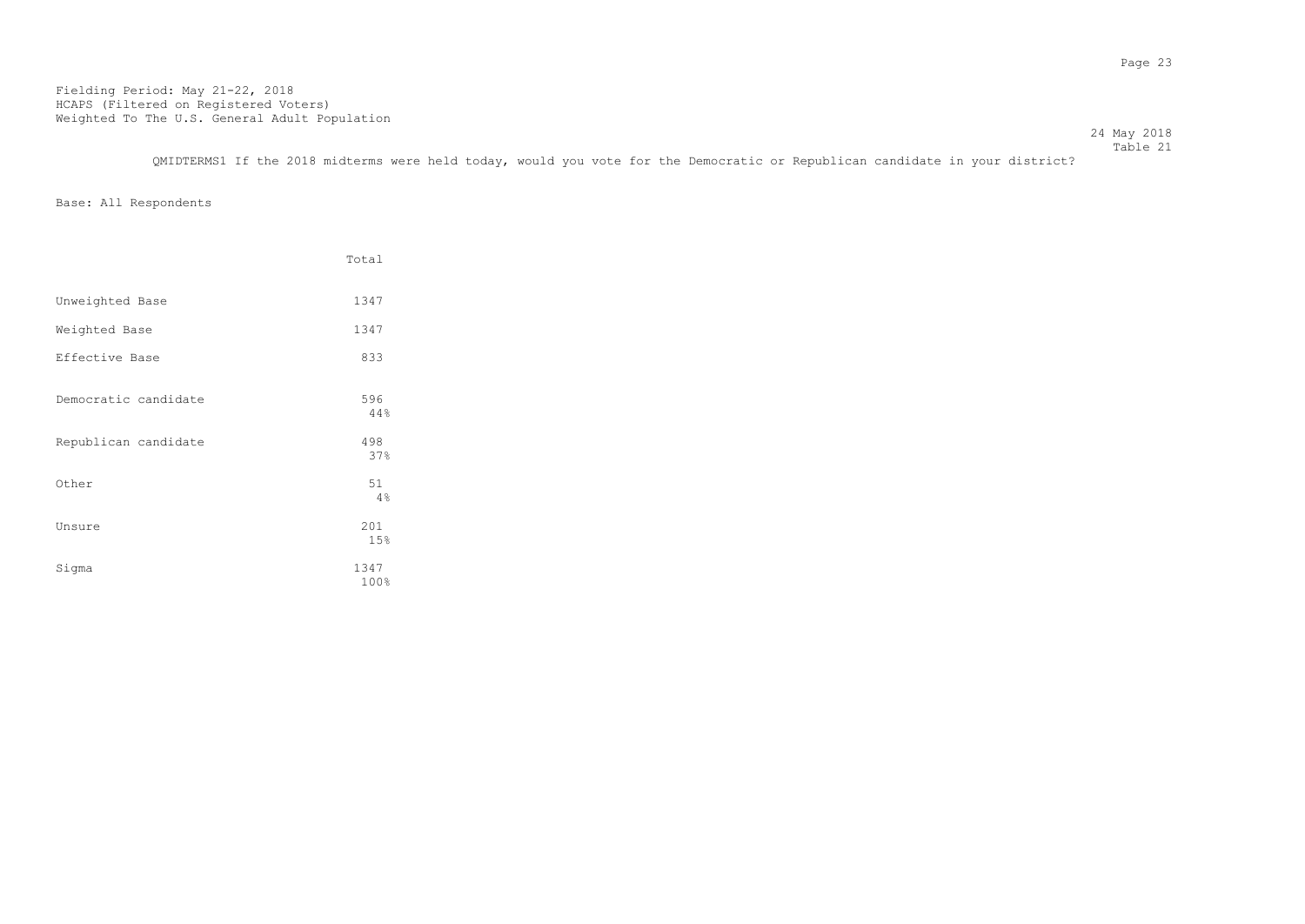24 May 2018 Table 22

## QMIDTERMS2 If the 2018 midterm elections were today, would you want to see the Republican Party or the Democratic Party win control of the United States House of Representatives?

|                  | Total        |
|------------------|--------------|
| Unweighted Base  | 1347         |
| Weighted Base    | 1347         |
| Effective Base   | 833          |
| Democratic Party | 739<br>55%   |
| Republican Party | 608<br>45%   |
| Sigma            | 1347<br>100% |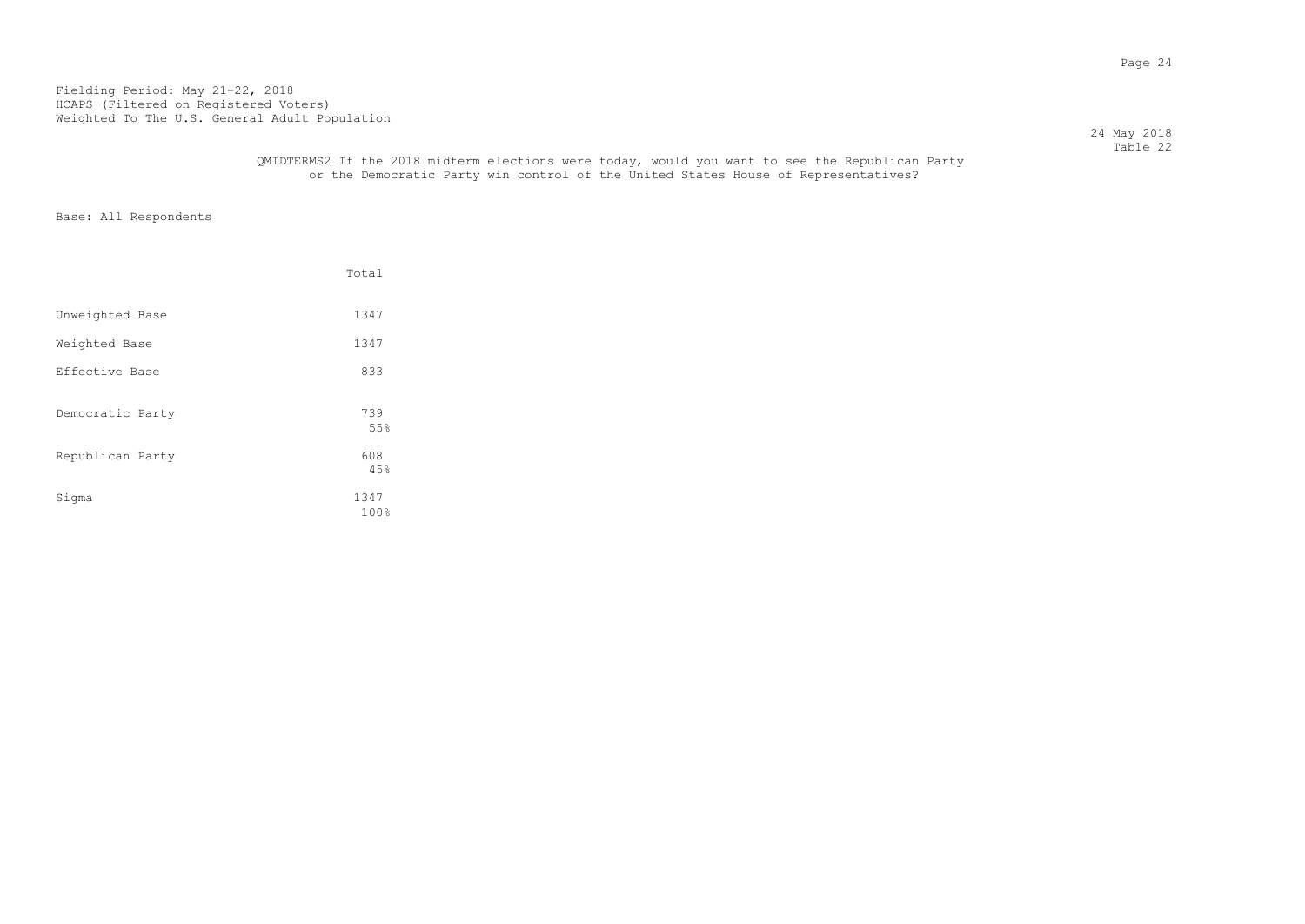Table 23 QMIDTERMS3 If the election were today, would you want to see the Republican Party or the Democratic Party win control of the United States Senate?

24 May 2018

|                  | Total        |
|------------------|--------------|
| Unweighted Base  | 1347         |
| Weighted Base    | 1347         |
| Effective Base   | 833          |
| Democratic Party | 746<br>55%   |
| Republican Party | 601<br>45%   |
| Sigma            | 1347<br>100% |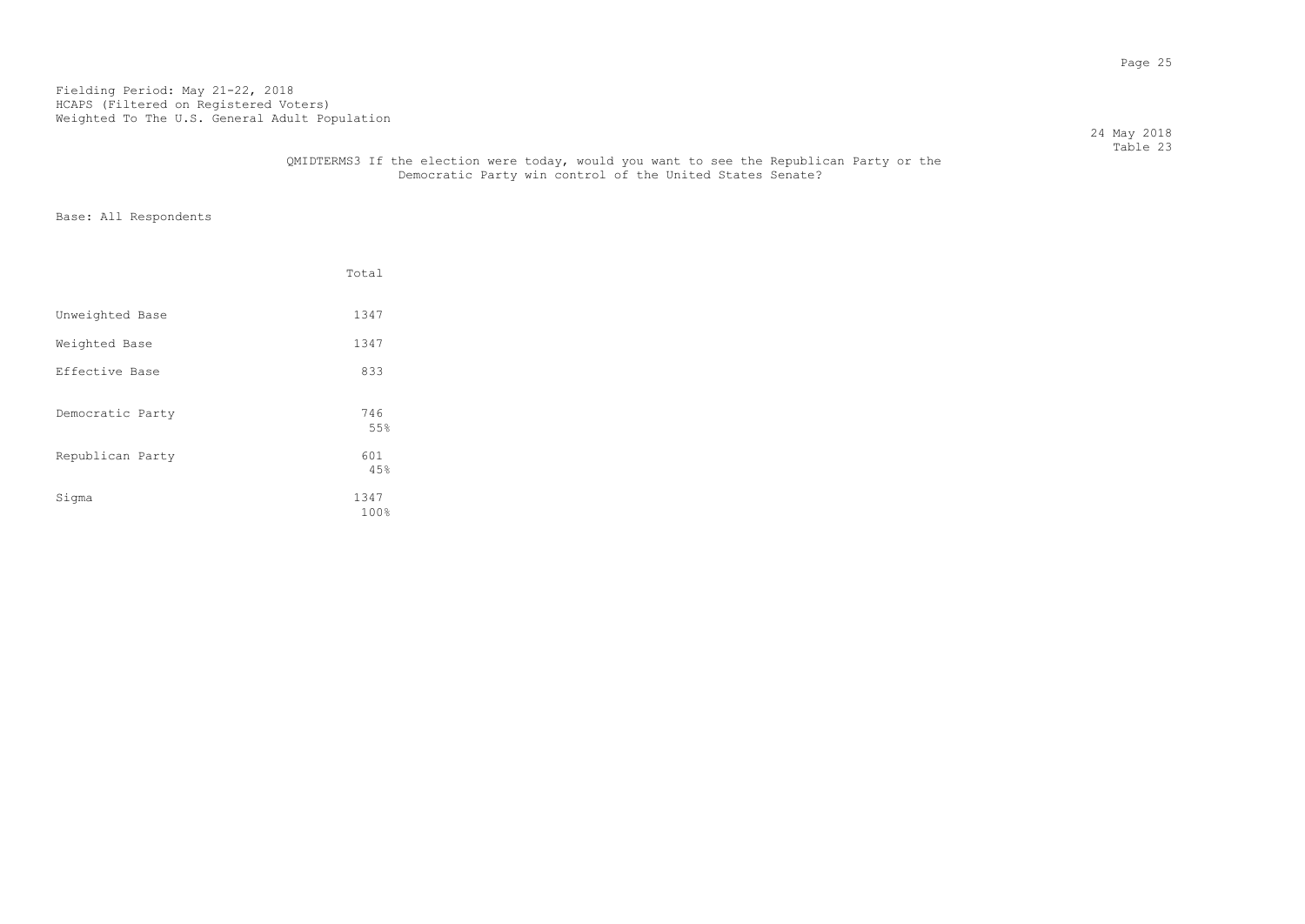24 May 2018 Table 24

## Q1903 Regardless of how you may vote, what do you usually consider yourself?

|                 | Total        |
|-----------------|--------------|
| Unweighted Base | 1347         |
| Weighted Base   | 1347         |
| Effective Base  | 833          |
| Republican      | 431<br>32%   |
| Democrat        | 498<br>37%   |
| Independent     | 391<br>29%   |
| Other           | 27<br>2%     |
| Sigma           | 1347<br>100% |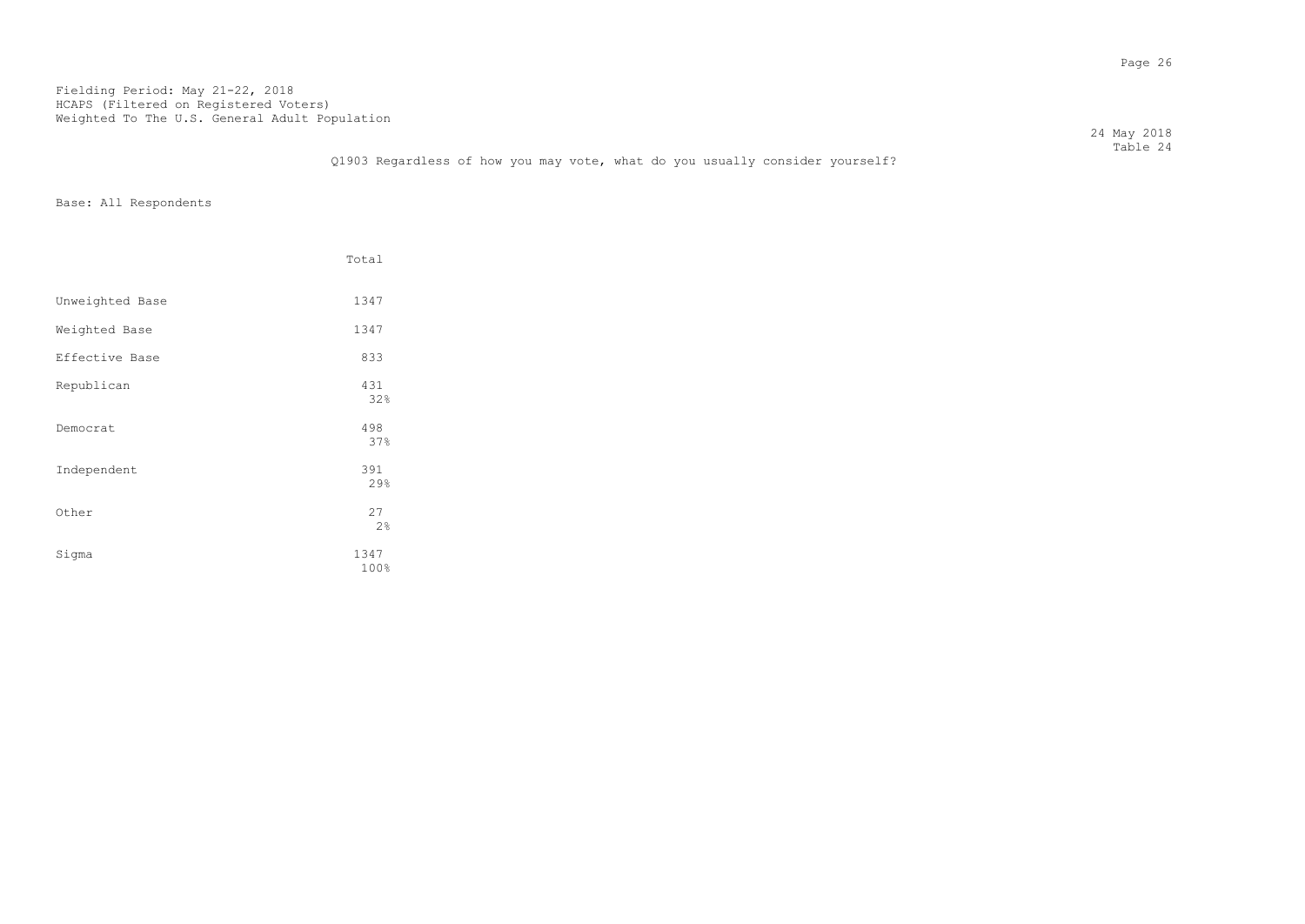24 May 2018 Table 25

Q1905 Would you call yourself a strong Republican or a not-so-strong Republican?

Base: Republican

|                          | Total       |
|--------------------------|-------------|
| Unweighted Base          | 378         |
| Weighted Base            | 431         |
| Effective Base           | 241         |
| Strong Republican        | 225<br>52%  |
| Not-so-strong Republican | 206<br>48%  |
| Sigma                    | 431<br>100% |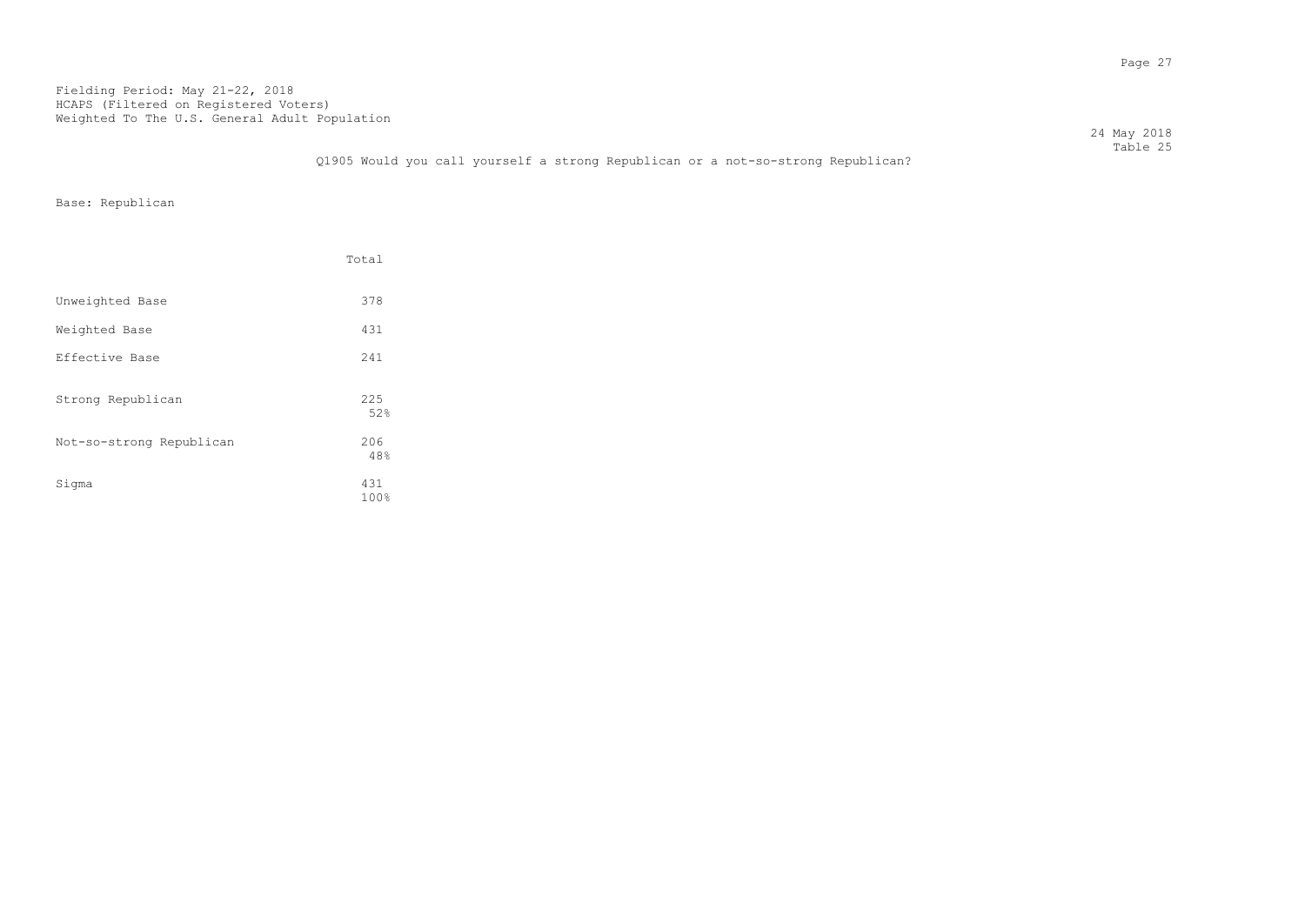24 May 2018 Table 26

## Q1910 Would you call yourself a strong Democrat or a not-so-strong Democrat?

Base: Democrat

|                        | Total       |
|------------------------|-------------|
| Unweighted Base        | 527         |
| Weighted Base          | 498         |
| Effective Base         | 332         |
| Strong Democrat        | 311<br>62%  |
| Not-so-strong Democrat | 188<br>38%  |
| Sigma                  | 498<br>100% |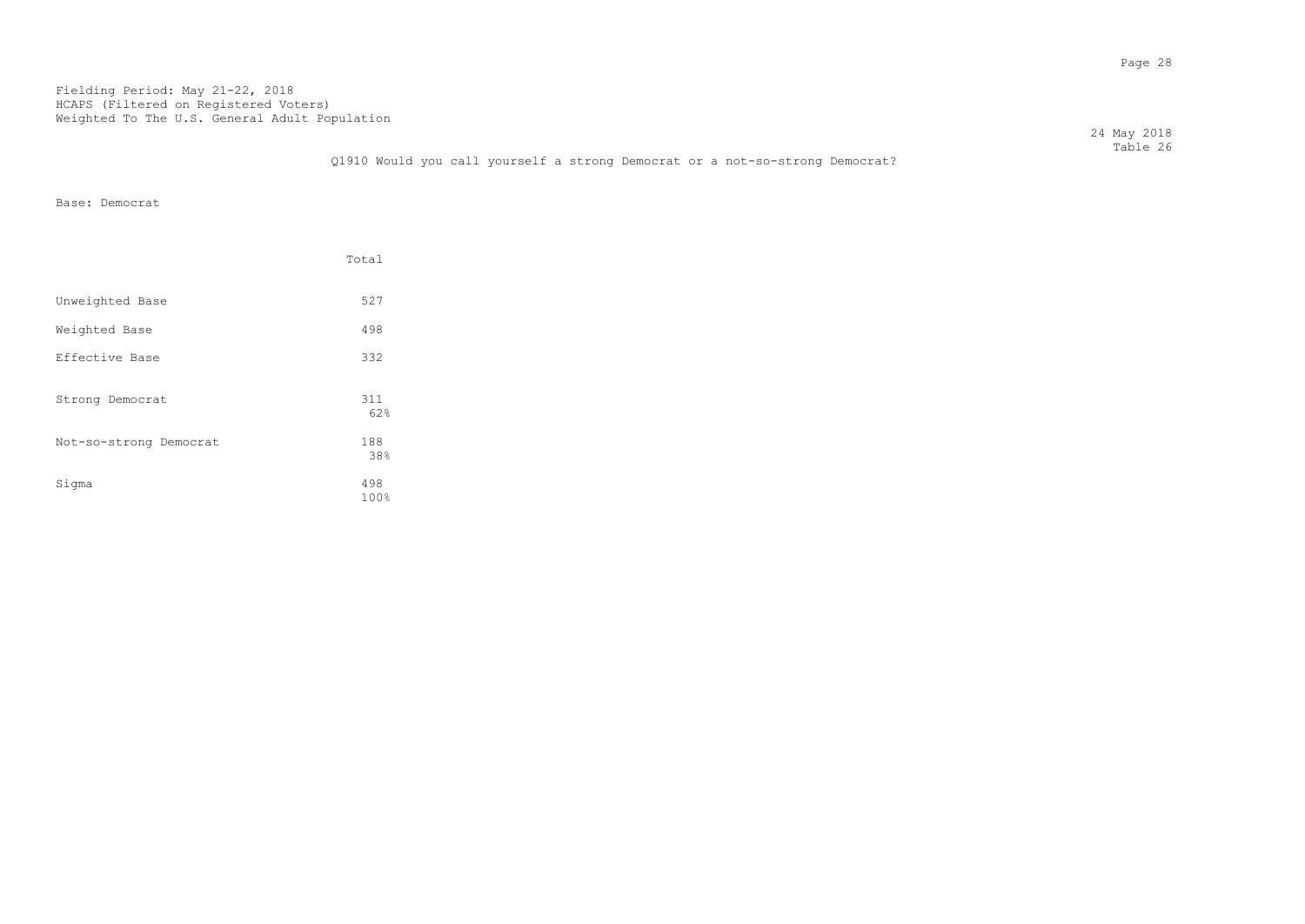Table 27 Q1915 Do you lean more toward the Republican Party or toward the Democratic Party/the Democratic Party or toward the Republican Party?

24 May 2018

## Base: Independent/Other

|                        | Total       |
|------------------------|-------------|
| Unweighted Base        | 441         |
| Weighted Base          | 417         |
| Effective Base         | 264         |
| Lean Republican        | 103<br>25%  |
| Lean Democrat          | 164<br>39%  |
| Do not lean either way | 150<br>36%  |
| Sigma                  | 417<br>100% |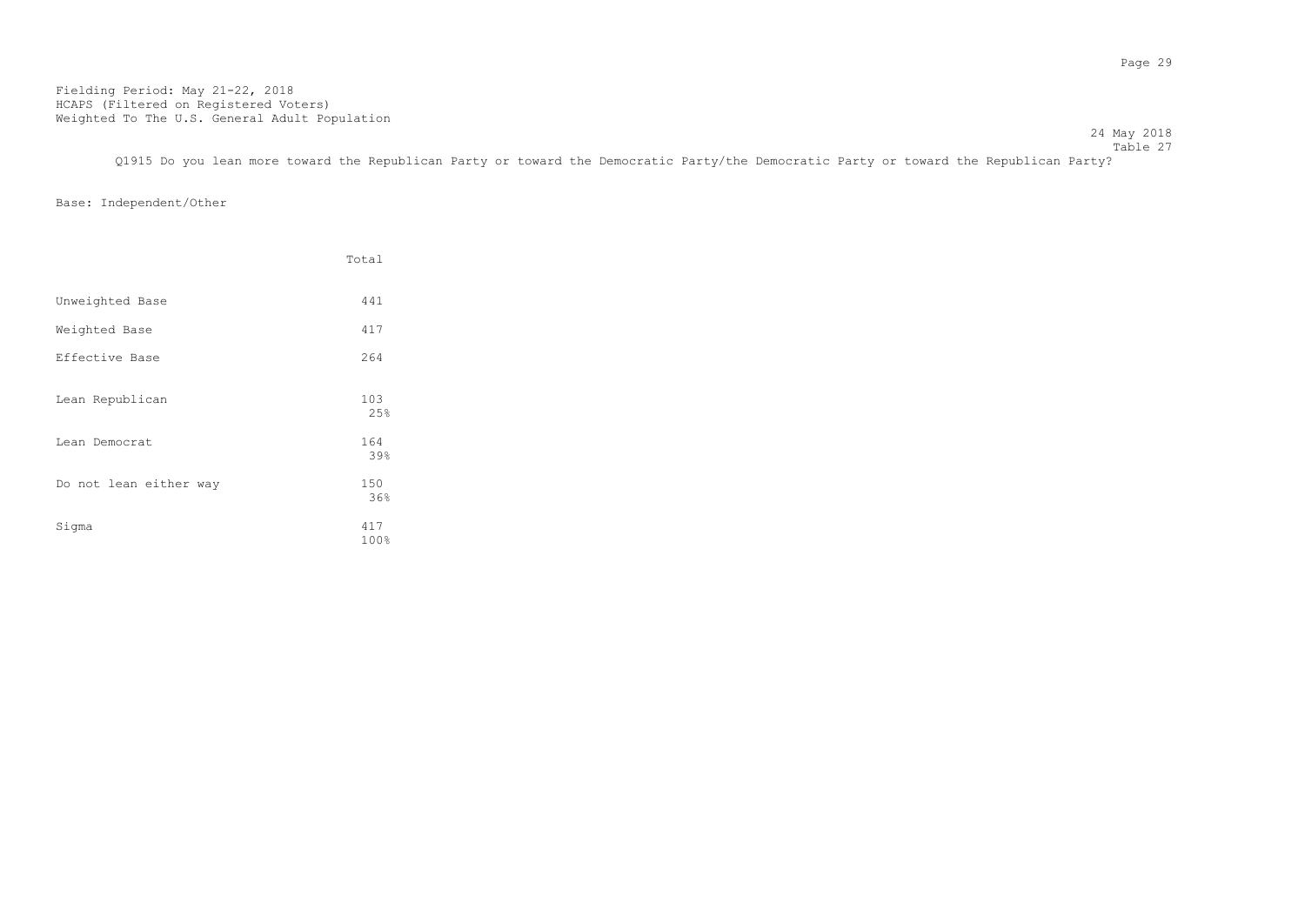#### 24 May 2018 Table 28 F1 Now we will show you some names. Please indicate if you have a favorable or unfavorable view of that person - or if you've never heard of them.

Summary Of Ever Heard Of

|                 | Total       |
|-----------------|-------------|
| Unweighted Base | 1347        |
| Weighted Base   | 1347        |
| Effective Base  | 833         |
| Donald Trump    | 1270<br>94% |
| Hillary Clinton | 1268<br>94% |
| Joe Biden       | 1137<br>84% |
| Mike Pence      | 1122<br>83% |
| Mark Zuckerberg | 1116<br>83% |
| Paul Ryan       | 1078<br>80% |
| Nancy Pelosi    | 1062<br>79% |
| James Comey     | 922<br>68%  |
| Mitch McConnell | 882<br>65%  |
| Jeff Sessions   | 879<br>65%  |
| Chuck Schumer   | 865<br>64%  |
| Robert Mueller  | 863         |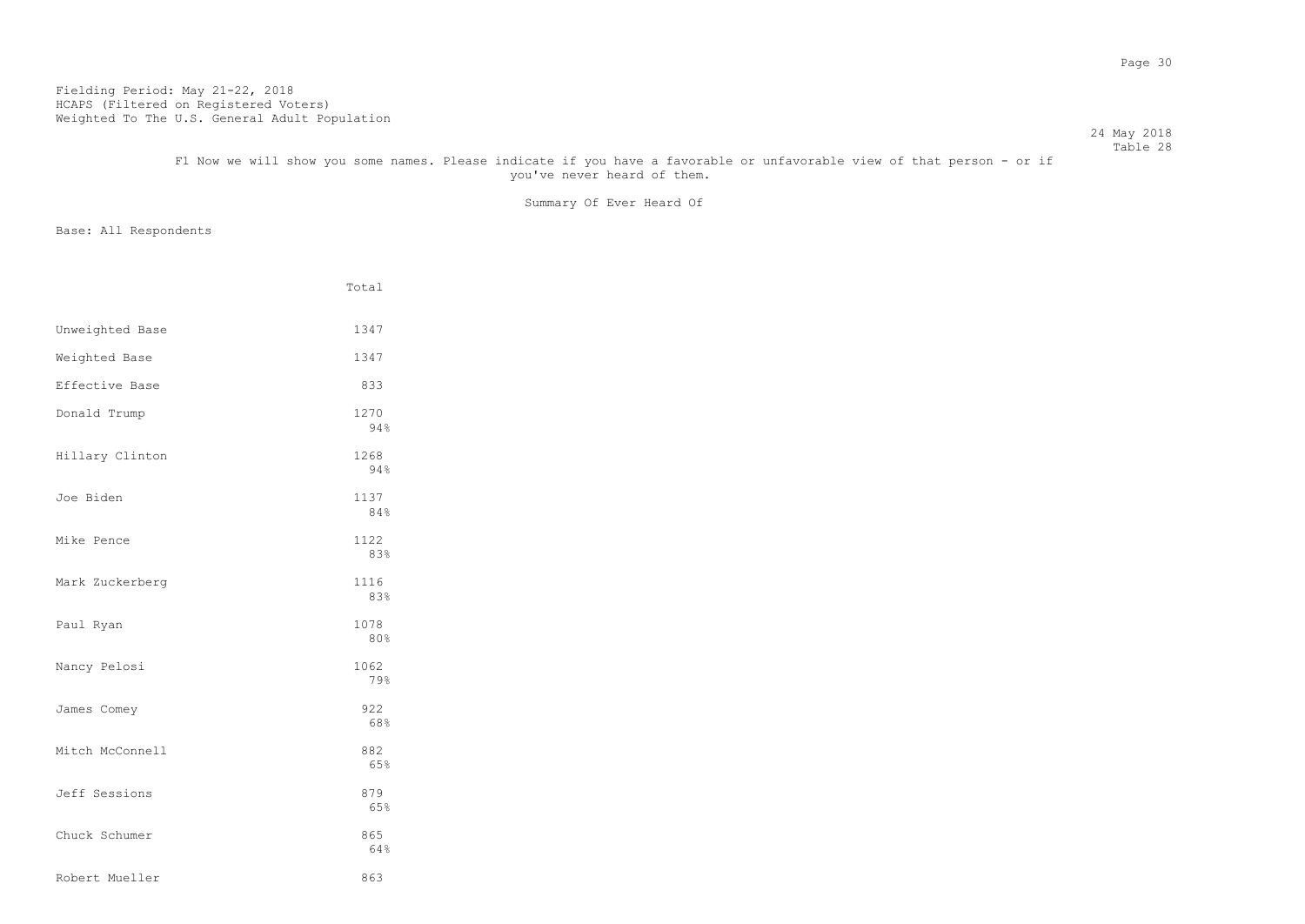|             | 64%        |
|-------------|------------|
| Nikki Haley | 753<br>56% |
| Mike Pompeo | 744<br>55% |
| John Kelly  | 714<br>53% |
| John Bolton | 665<br>49% |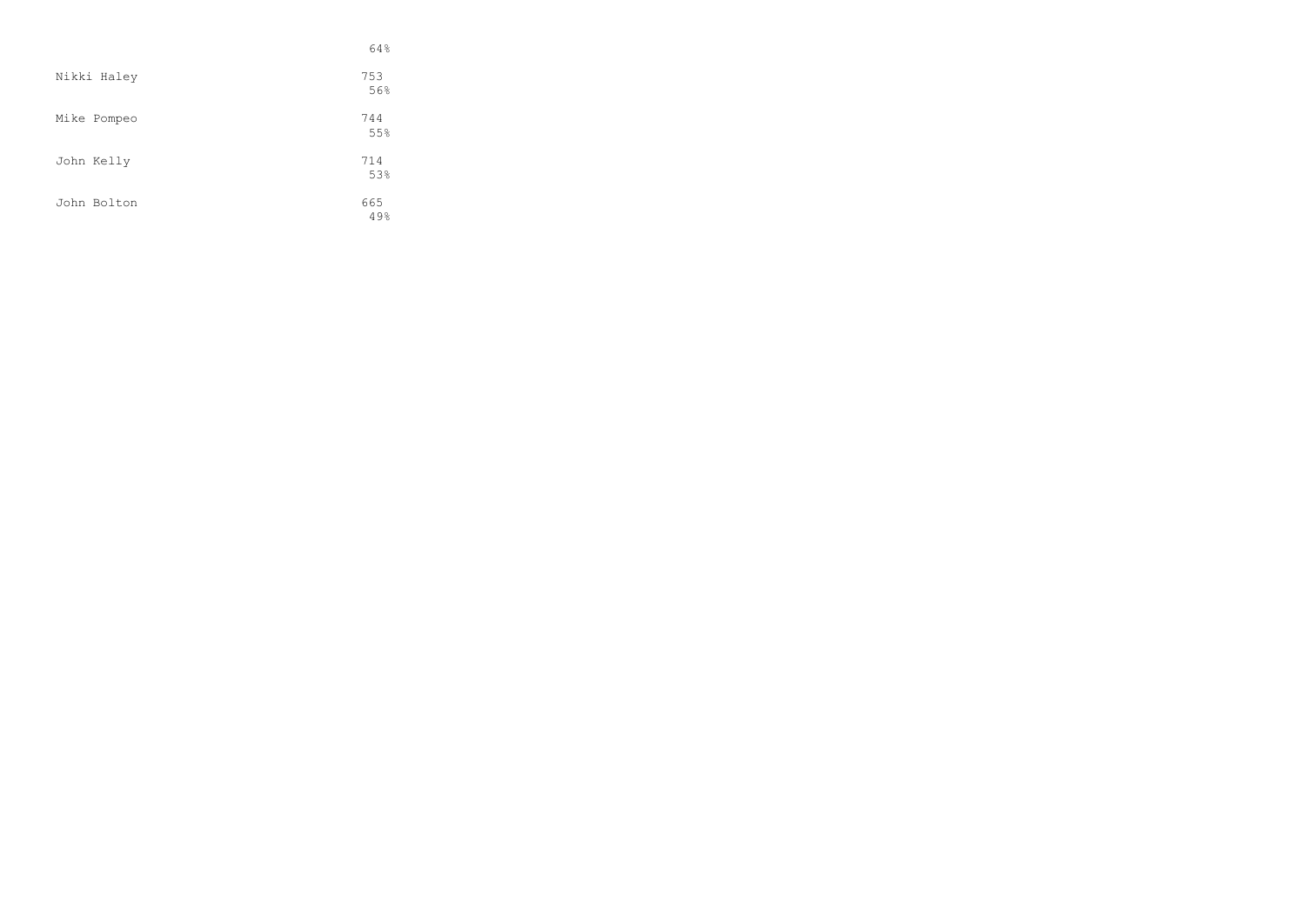#### 24 May 2018 Table 28 F1 Now we will show you some names. Please indicate if you have a favorable or unfavorable view of that person - or if

you've never heard of them.

Summary Of Ever Heard Of

|                 | Total      |
|-----------------|------------|
| Rod Rosenstein  | 614<br>46% |
| Gina Haspel     | 594<br>44% |
| Andrew McCabe   | 557<br>41% |
| Sheryl Sandberg | 485<br>36% |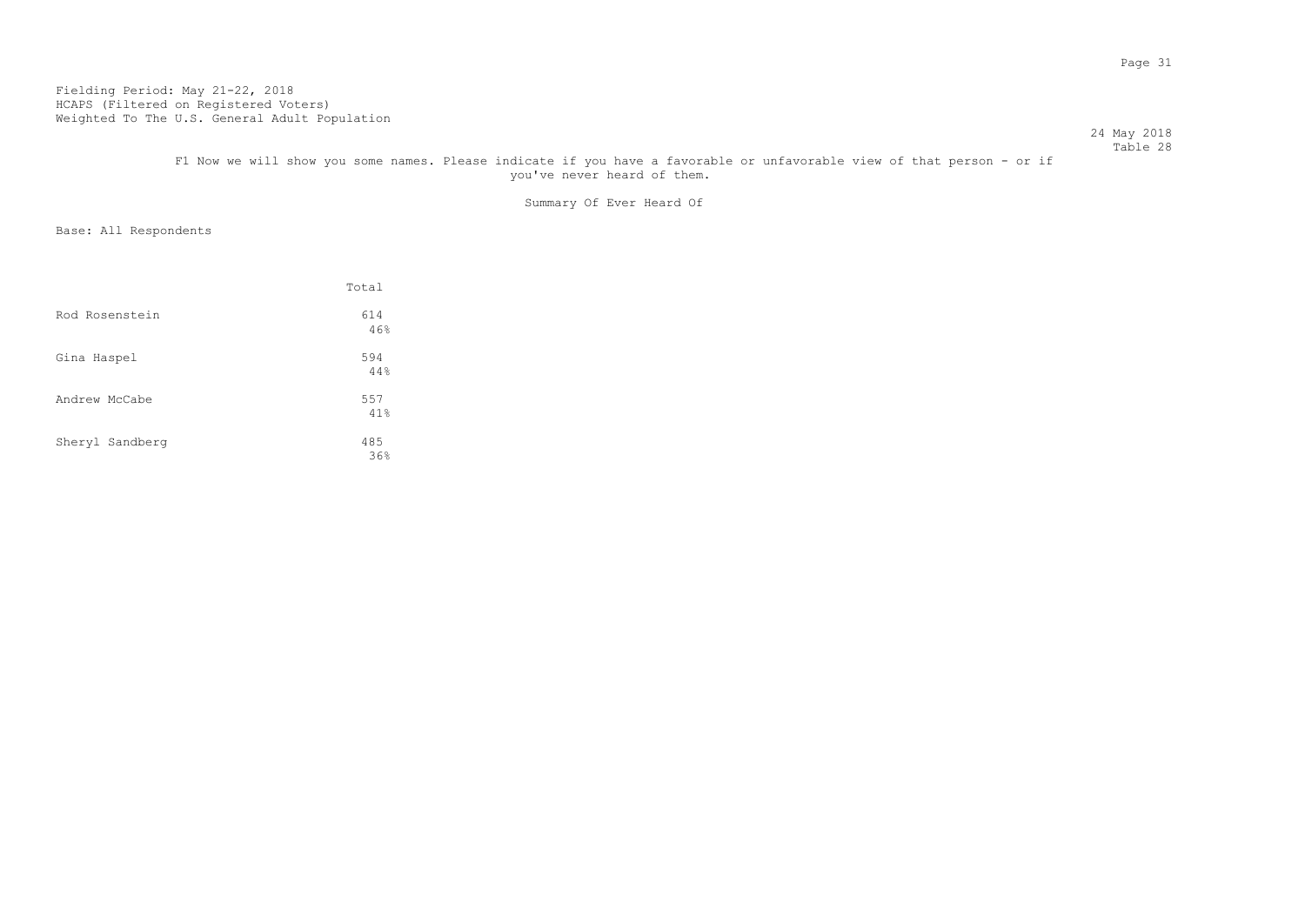#### 24 May 2018 Table 29

# F1 Now we will show you some names. Please indicate if you have a favorable or unfavorable view of that person - or if you've never heard of them.

Summary Of Very Favorable/ Favorable

|                 | Total      |
|-----------------|------------|
| Unweighted Base | 1347       |
| Weighted Base   | 1347       |
| Effective Base  | 833        |
| Joe Biden       | 712<br>53% |
| Mark Zuckerberg | 572<br>42% |
| Donald Trump    | 548<br>41% |
| Mike Pence      | 536<br>40% |
| Hillary Clinton | 529<br>39% |
| Nikki Haley     | 461<br>34% |
| Robert Mueller  | 460<br>34% |
| Paul Ryan       | 437<br>32% |
| James Comey     | 416<br>31% |
| Nancy Pelosi    | 415<br>31% |
| Chuck Schumer   | 388<br>29% |
| John Kelly      | 342        |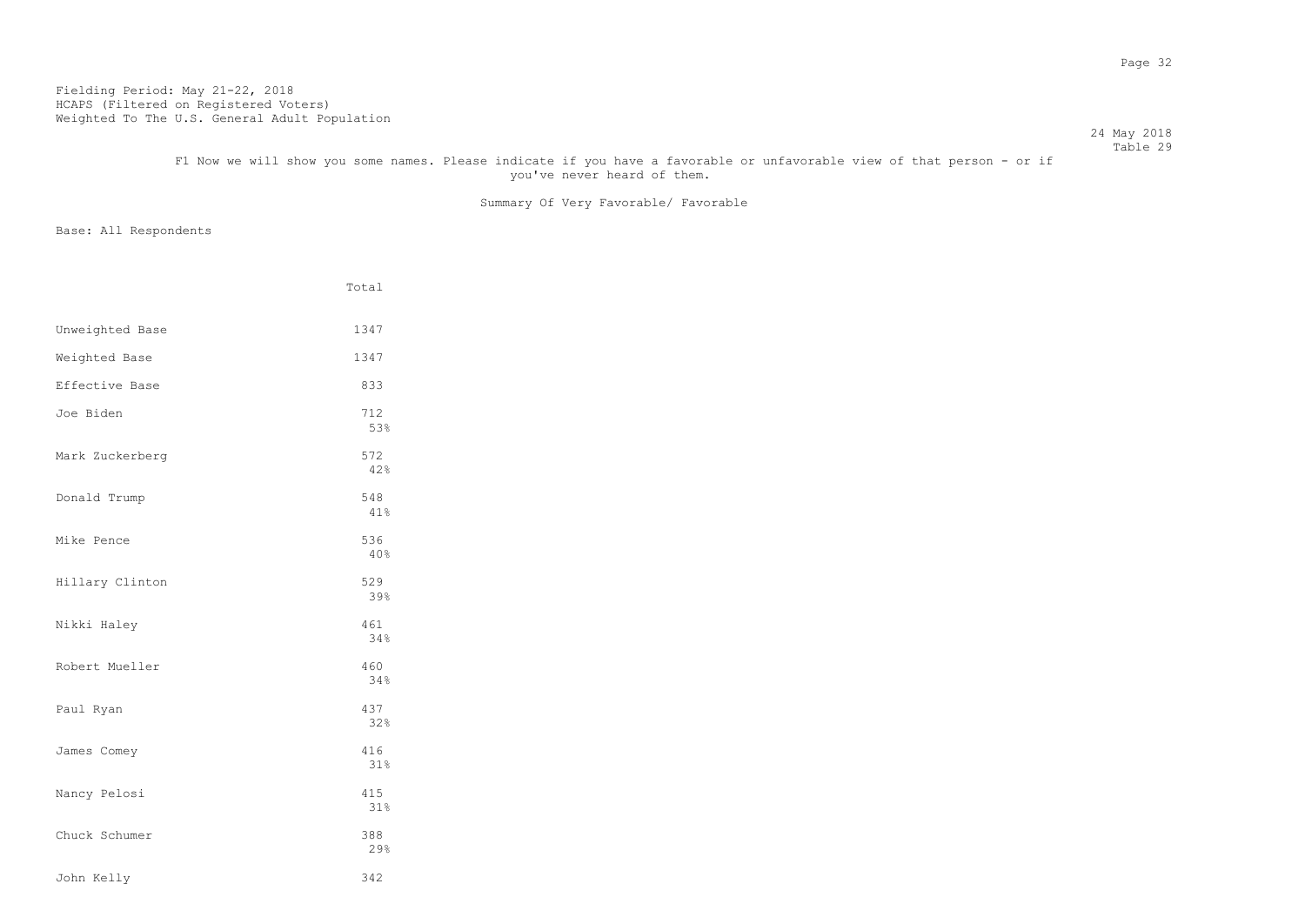|                 | 25%         |
|-----------------|-------------|
| Mike Pompeo     | 326<br>24%  |
| Rod Rosenstein  | 301<br>22%  |
| Gina Haspel     | 280<br>21%  |
| Mitch McConnell | 2.77<br>21% |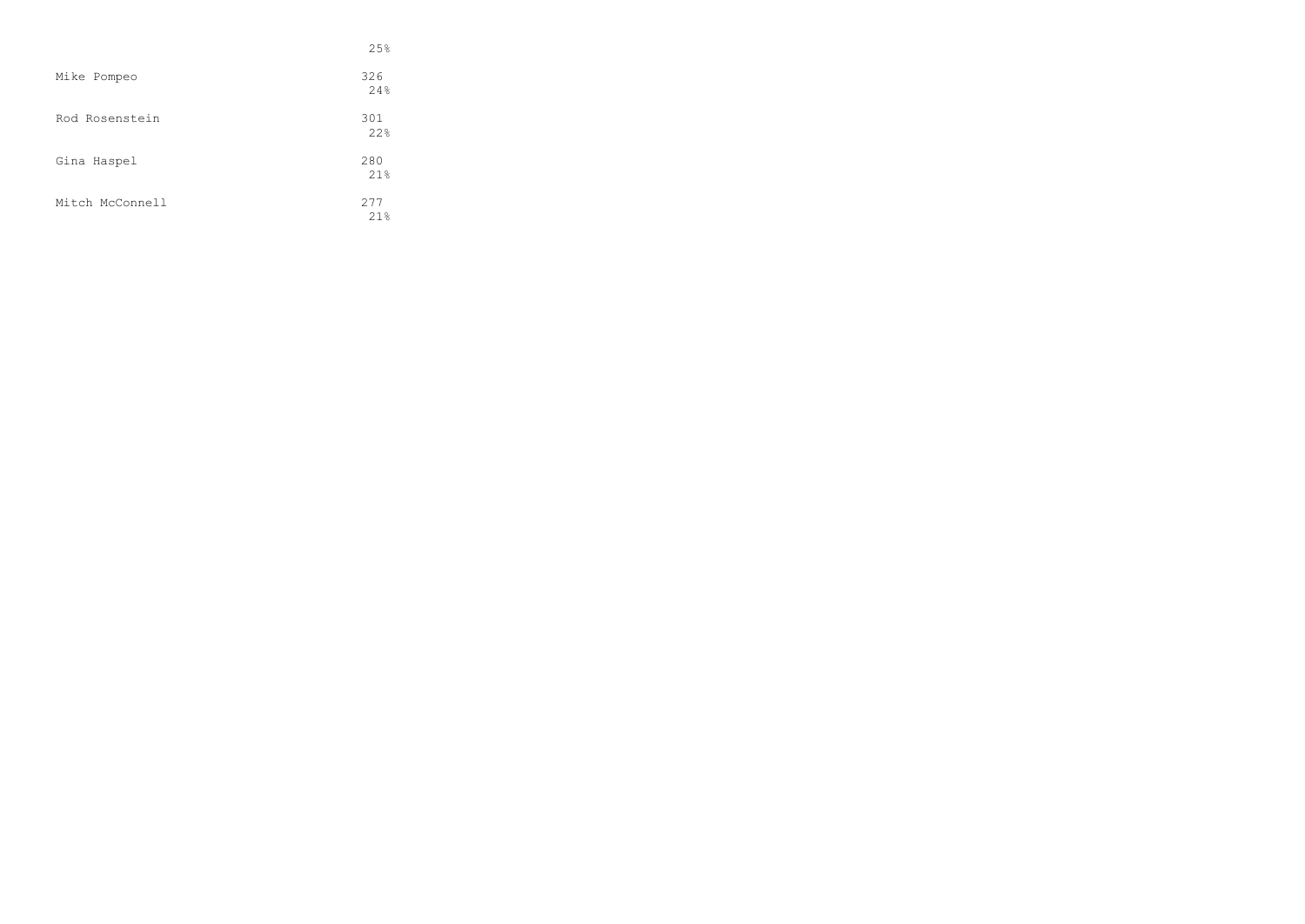#### 24 May 2018 Table 29

# F1 Now we will show you some names. Please indicate if you have a favorable or unfavorable view of that person - or if you've never heard of them.

Summary Of Very Favorable/ Favorable

|                 | Total      |
|-----------------|------------|
| John Bolton     | 265<br>20% |
| Jeff Sessions   | 249<br>18% |
| Andrew McCabe   | 235<br>17% |
| Sheryl Sandberg | 218<br>16% |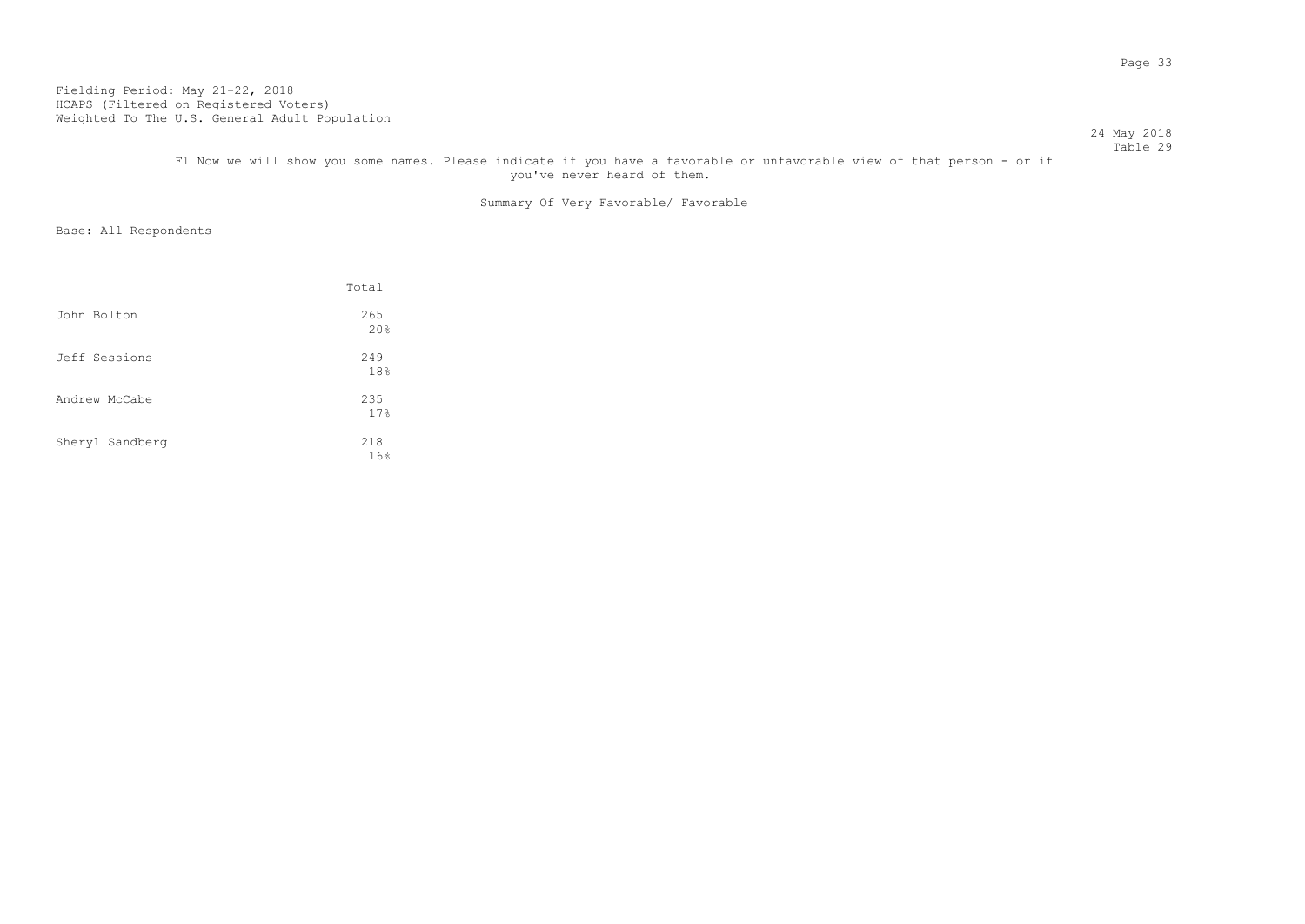#### 24 May 2018 Table 30

# F1 Now we will show you some names. Please indicate if you have a favorable or unfavorable view of that person - or if you've never heard of them.

Summary Of Very Unfavorable/ Unfavorable

|                 | Total      |
|-----------------|------------|
| Unweighted Base | 1347       |
| Weighted Base   | 1347       |
| Effective Base  | 833        |
| Hillary Clinton | 739<br>55% |
| Donald Trump    | 722<br>54% |
| Nancy Pelosi    | 647<br>48% |
| Paul Ryan       | 641<br>48% |
| Jeff Sessions   | 630<br>47% |
| Mitch McConnell | 605<br>45% |
| Mike Pence      | 587<br>44% |
| Mark Zuckerberg | 544<br>40% |
| James Comey     | 507<br>38% |
| Chuck Schumer   | 477<br>35% |
| Joe Biden       | 426<br>32% |
| Mike Pompeo     | 418        |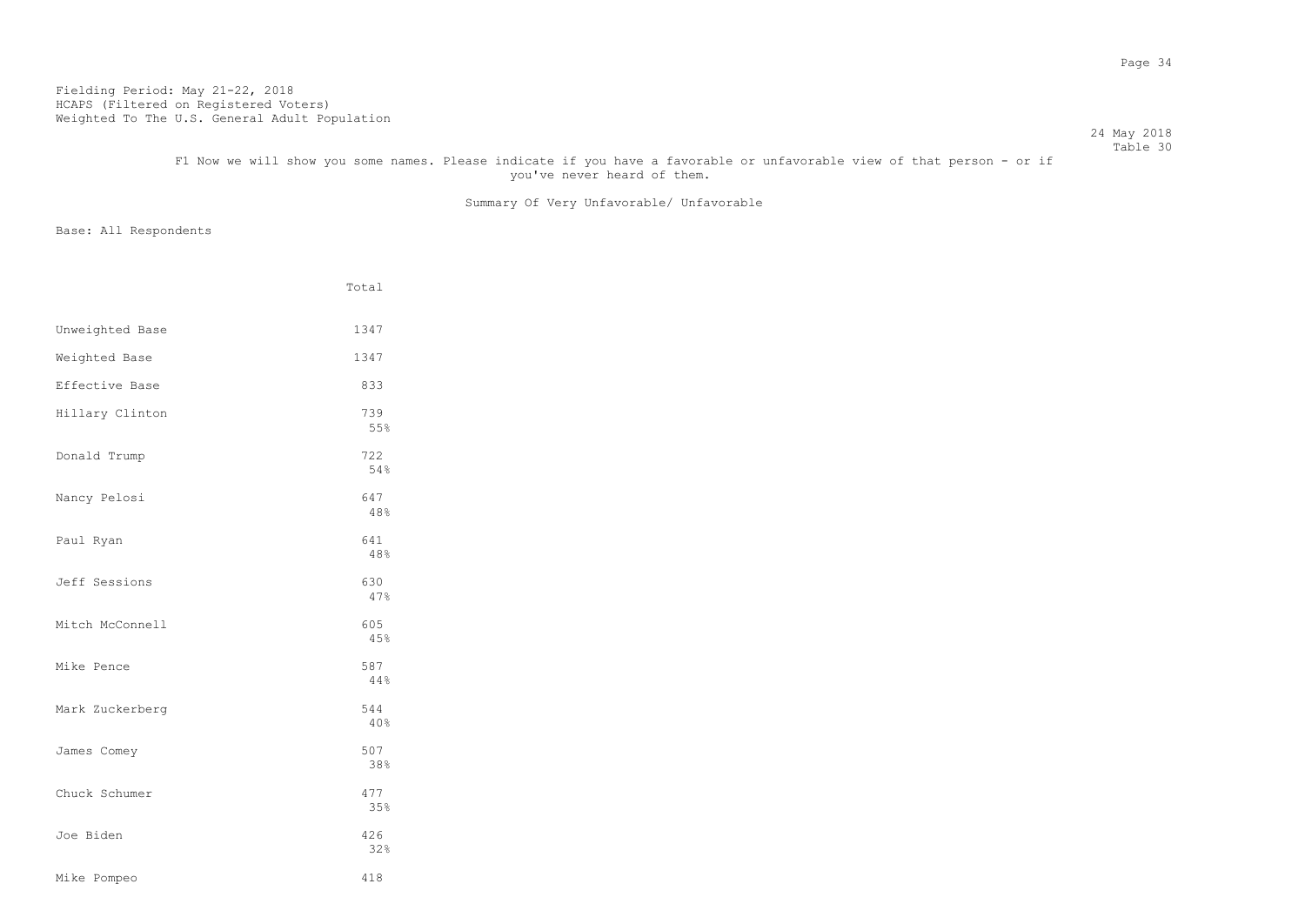|                | 31%        |
|----------------|------------|
| Robert Mueller | 403<br>30% |
| John Bolton    | 401<br>30% |
| John Kelly     | 373<br>28% |
| Andrew McCabe  | 322<br>24% |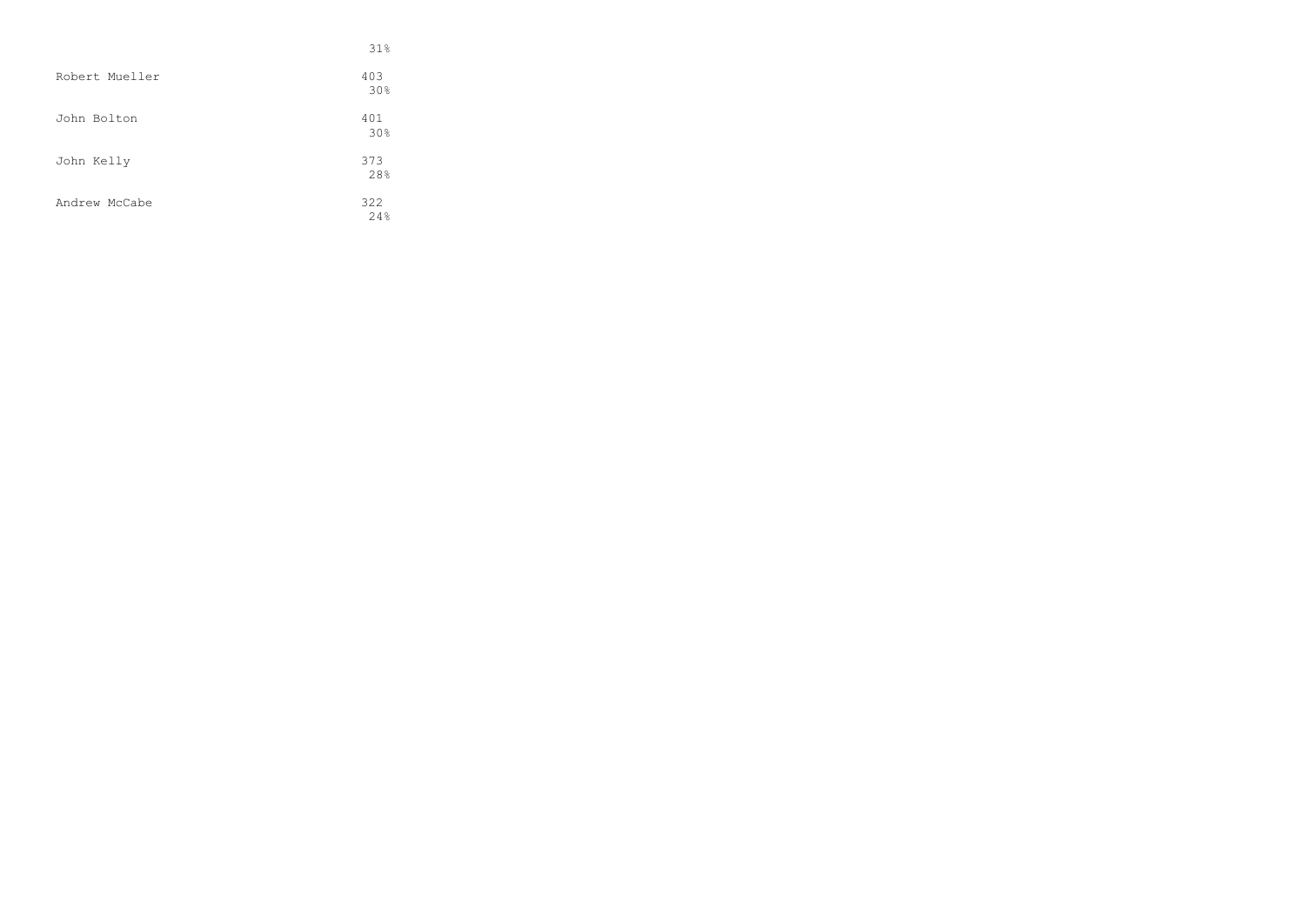#### 24 May 2018 Table 30

# F1 Now we will show you some names. Please indicate if you have a favorable or unfavorable view of that person - or if you've never heard of them.

Summary Of Very Unfavorable/ Unfavorable

|                 | Total      |
|-----------------|------------|
| Gina Haspel     | 314<br>23% |
| Rod Rosenstein  | 313<br>23% |
| Nikki Haley     | 292<br>22% |
| Sheryl Sandberg | 267<br>20% |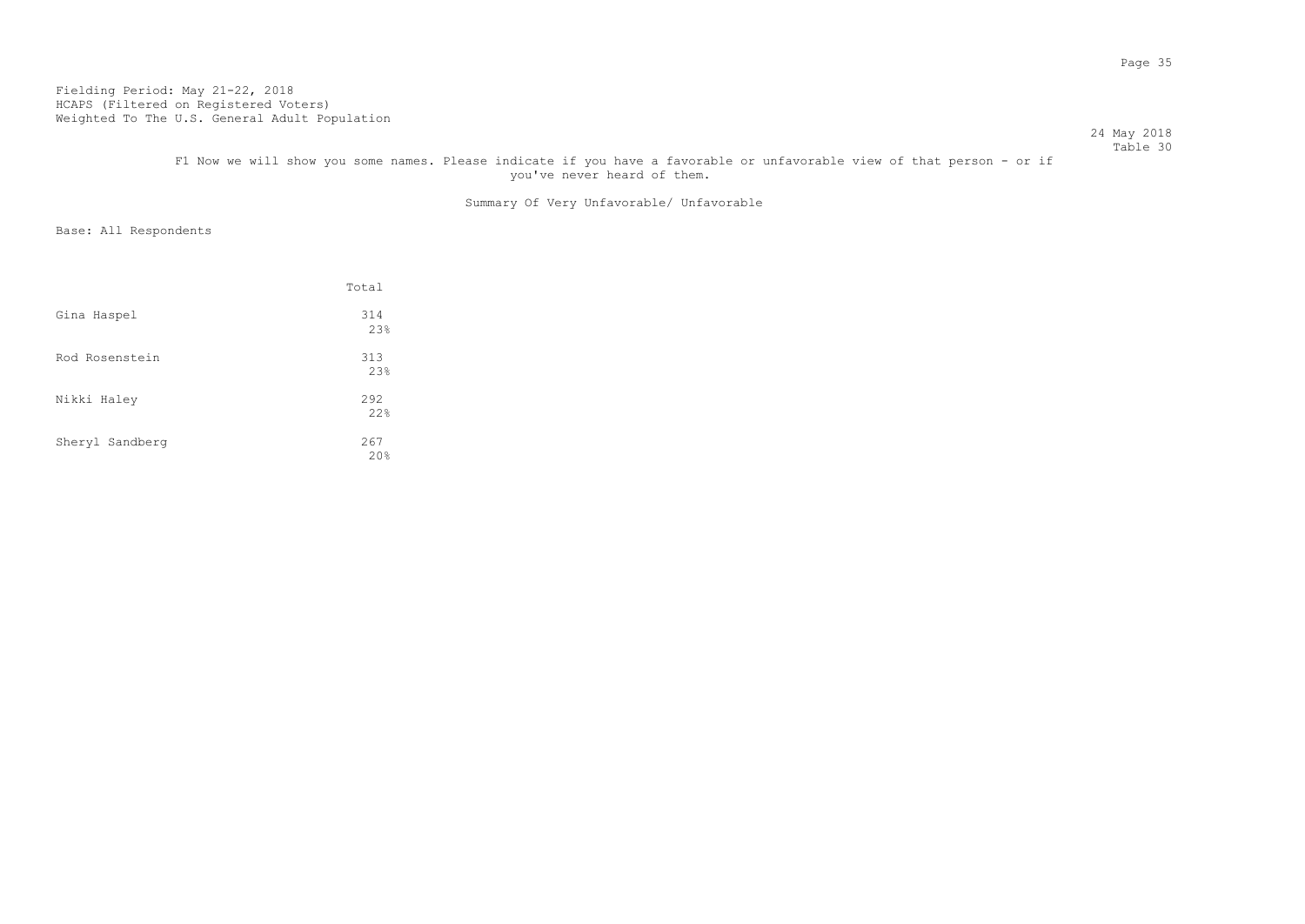#### 24 May 2018 Table 31

# F1 1 Now we will show you some names. Please indicate if you have a favorable or unfavorable view of that person - or if you've never heard of them.

Hillary Clinton

|                                            | Total        |
|--------------------------------------------|--------------|
| Unweighted Base                            | 1347         |
| Weighted Base                              | 1347         |
| Effective Base                             | 833          |
| Ever Heard Of (Net)                        | 1268<br>94%  |
| Very Favorable/ Favorable<br>(Sub-Net)     | 529<br>39%   |
| Very favorable                             | 174<br>13%   |
| Favorable                                  | 355<br>26%   |
| Very Unfavorable/<br>Unfavorable (Sub-Net) | 739<br>55%   |
| Unfavorable                                | 227<br>17%   |
| Very unfavorable                           | 512<br>38%   |
| Never heard of them                        | 10<br>$1\%$  |
| No opinion                                 | 70<br>5%     |
| Sigma                                      | 1347<br>100% |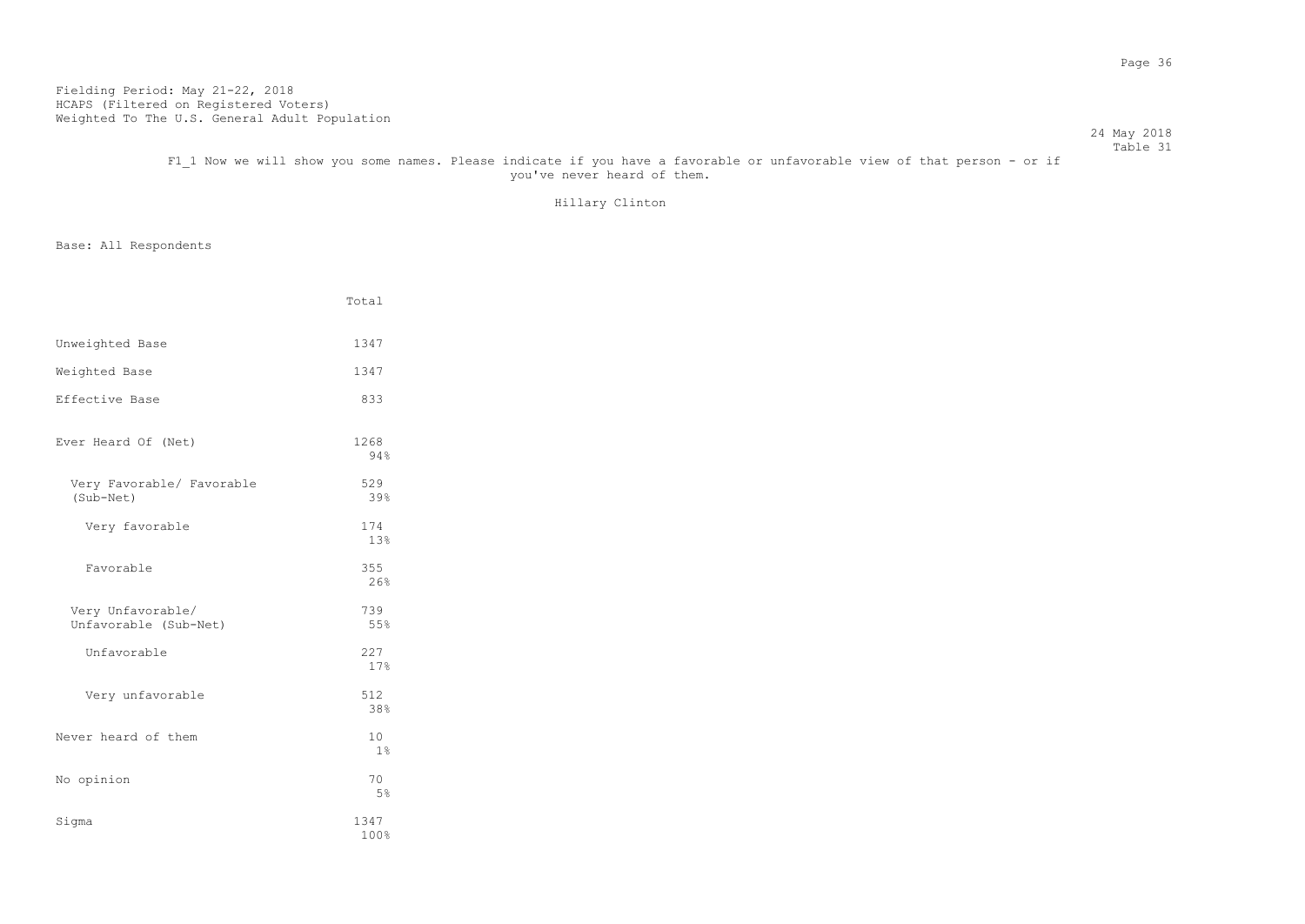#### Table 32 F1\_2 Now we will show you some names. Please indicate if you have a favorable or unfavorable view of that person - or if you've never heard of them.

Donald Trump

24 May 2018

|                                            | Total        |
|--------------------------------------------|--------------|
| Unweighted Base                            | 1347         |
| Weighted Base                              | 1347         |
| Effective Base                             | 833          |
| Ever Heard Of (Net)                        | 1270<br>94%  |
| Very Favorable/ Favorable<br>(Sub-Net)     | 548<br>41%   |
| Very favorable                             | 248<br>18%   |
| Favorable                                  | 300<br>22%   |
| Very Unfavorable/<br>Unfavorable (Sub-Net) | 722<br>54%   |
| Unfavorable                                | 154<br>11%   |
| Very unfavorable                           | 568<br>42%   |
| Never heard of them                        | 19<br>$1\%$  |
| No opinion                                 | 58<br>$4\%$  |
| Sigma                                      | 1347<br>100% |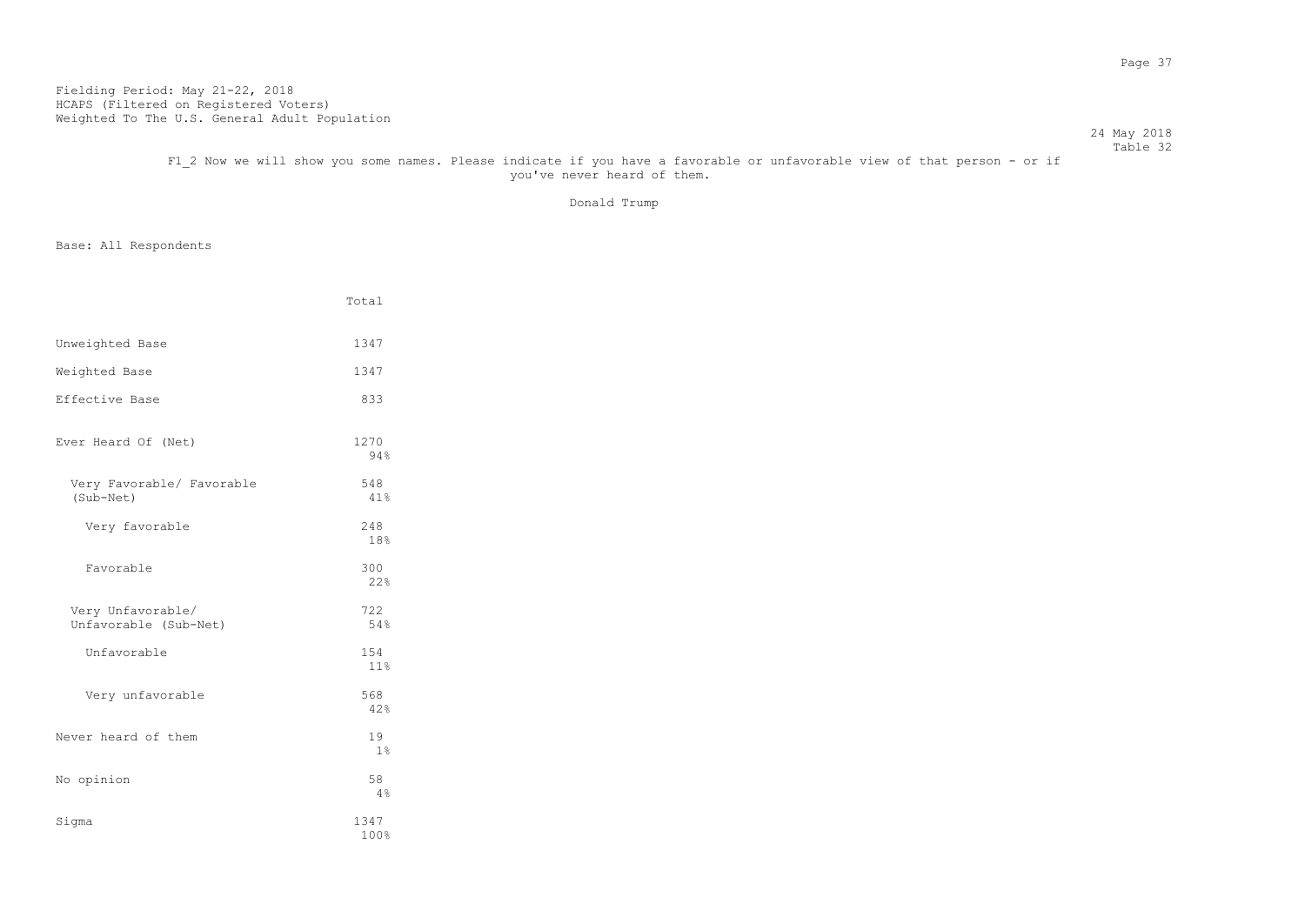#### Table 33 F1 4 Now we will show you some names. Please indicate if you have a favorable or unfavorable view of that person - or if you've never heard of them.

Mike Pence

24 May 2018

|                                            | Total                |
|--------------------------------------------|----------------------|
| Unweighted Base                            | 1347                 |
| Weighted Base                              | 1347                 |
| Effective Base                             | 833                  |
| Ever Heard Of (Net)                        | 1122<br>83%          |
| Very Favorable/ Favorable<br>(Sub-Net)     | 536<br>40%           |
| Very favorable                             | 244<br>18%           |
| Favorable                                  | 291<br>22%           |
| Very Unfavorable/<br>Unfavorable (Sub-Net) | 587<br>44%           |
| Unfavorable                                | 191<br>14%           |
| Very unfavorable                           | 395<br>29%           |
| Never heard of them                        | 43<br>3 <sup>°</sup> |
| No opinion                                 | 181<br>13%           |
| Sigma                                      | 1347<br>100%         |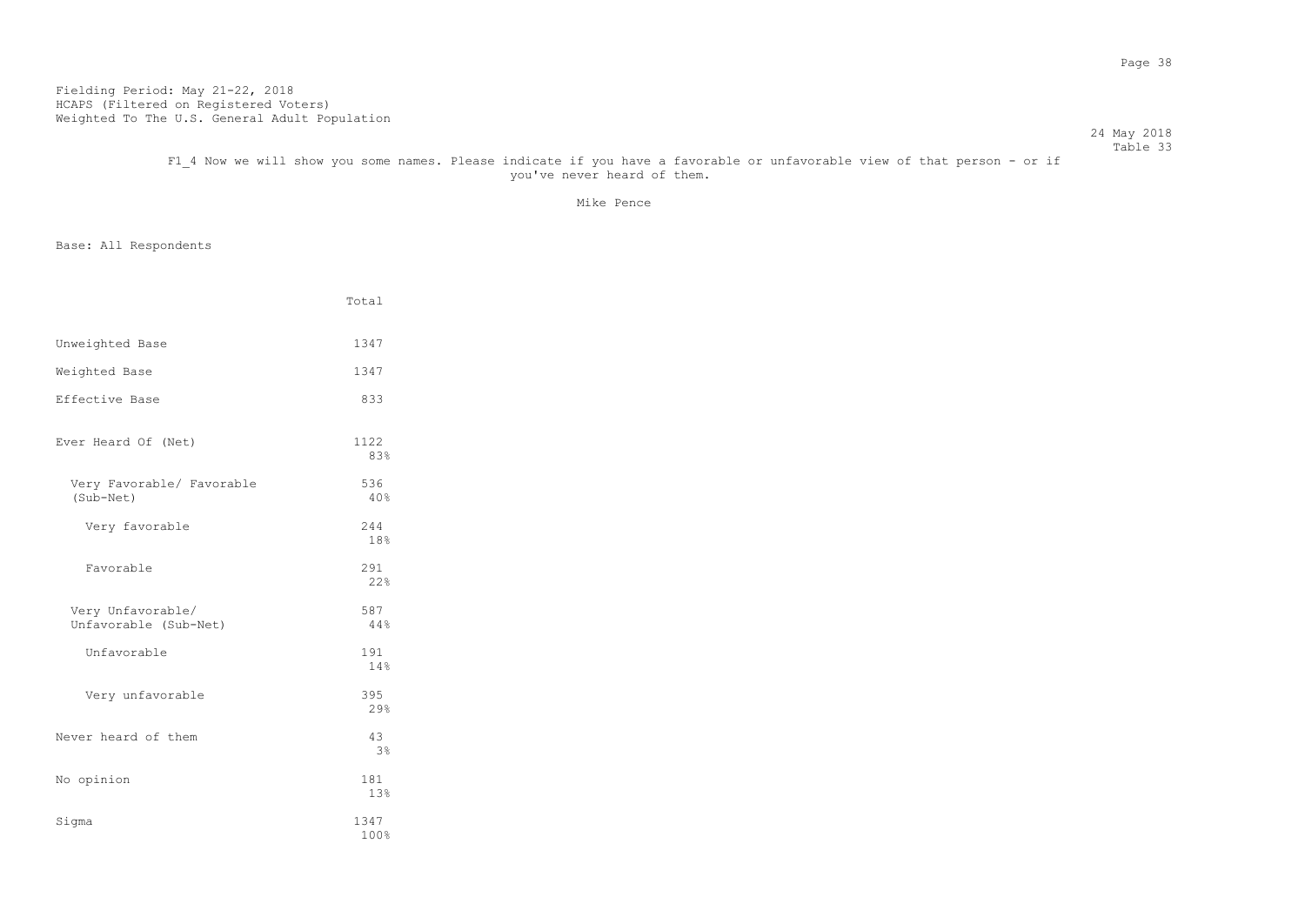#### Table 34 F1\_8 Now we will show you some names. Please indicate if you have a favorable or unfavorable view of that person - or if you've never heard of them.

Paul Ryan

24 May 2018

|                                            | Total        |
|--------------------------------------------|--------------|
| Unweighted Base                            | 1347         |
| Weighted Base                              | 1347         |
| Effective Base                             | 833          |
| Ever Heard Of (Net)                        | 1078<br>80%  |
| Very Favorable/ Favorable<br>(Sub-Net)     | 437<br>32%   |
| Very favorable                             | 80<br>6%     |
| Favorable                                  | 357<br>27%   |
| Very Unfavorable/<br>Unfavorable (Sub-Net) | 641<br>48%   |
| Unfavorable                                | 263<br>20%   |
| Very unfavorable                           | 377<br>28%   |
| Never heard of them                        | 57<br>4%     |
| No opinion                                 | 212<br>16%   |
| Sigma                                      | 1347<br>100% |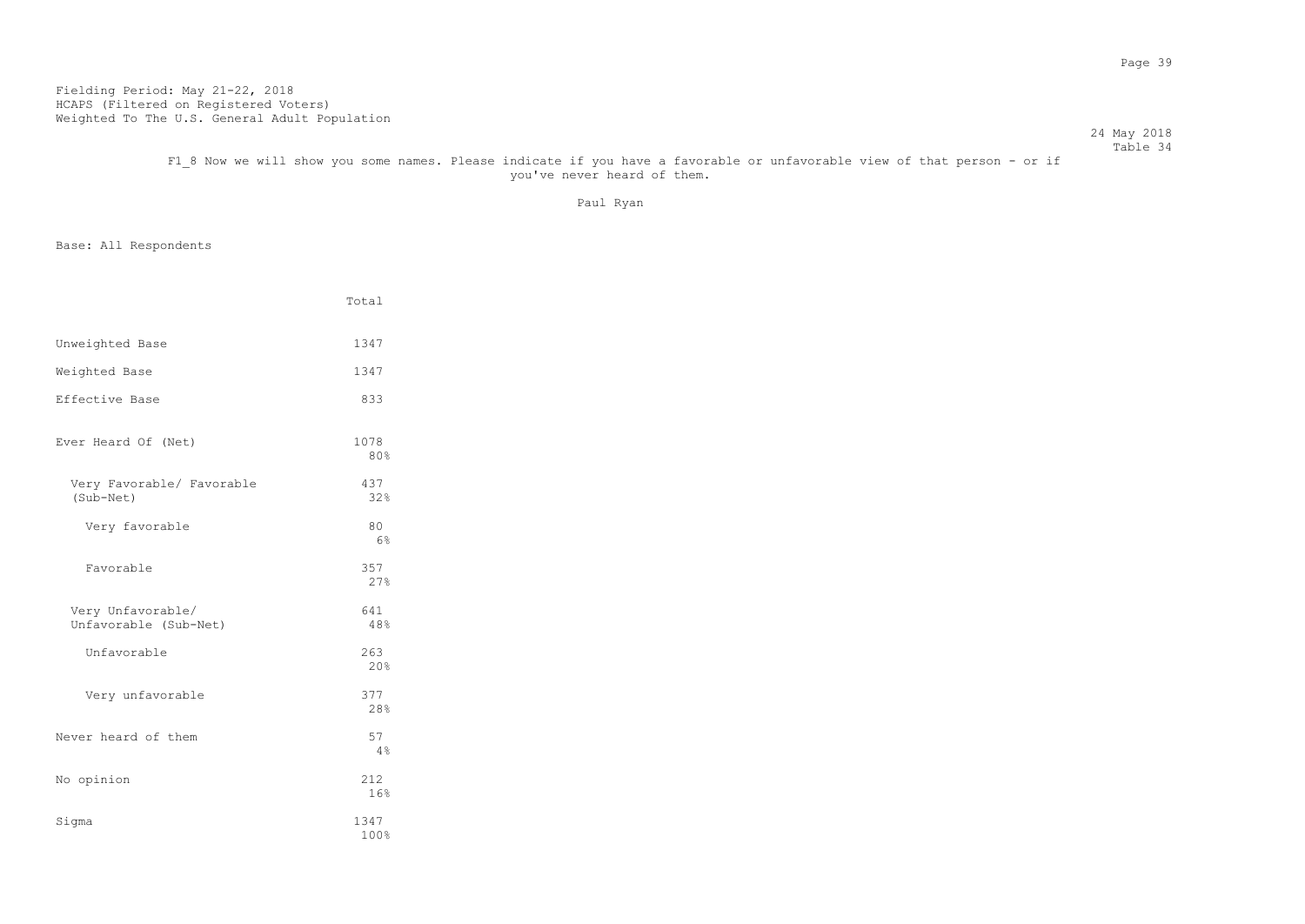#### Table 35 F1\_9 Now we will show you some names. Please indicate if you have a favorable or unfavorable view of that person - or if you've never heard of them.

Nancy Pelosi

24 May 2018

|                                            | Total                |
|--------------------------------------------|----------------------|
| Unweighted Base                            | 1347                 |
| Weighted Base                              | 1347                 |
| Effective Base                             | 833                  |
| Ever Heard Of (Net)                        | 1062<br>79%          |
| Very Favorable/ Favorable<br>(Sub-Net)     | 415<br>31%           |
| Very favorable                             | 86<br>6%             |
| Favorable                                  | 329<br>24%           |
| Very Unfavorable/<br>Unfavorable (Sub-Net) | 647<br>48%           |
| Unfavorable                                | 224<br>17%           |
| Very unfavorable                           | 423<br>31%           |
| Never heard of them                        | 84<br>6 <sup>°</sup> |
| No opinion                                 | 201<br>15%           |
| Sigma                                      | 1347<br>100%         |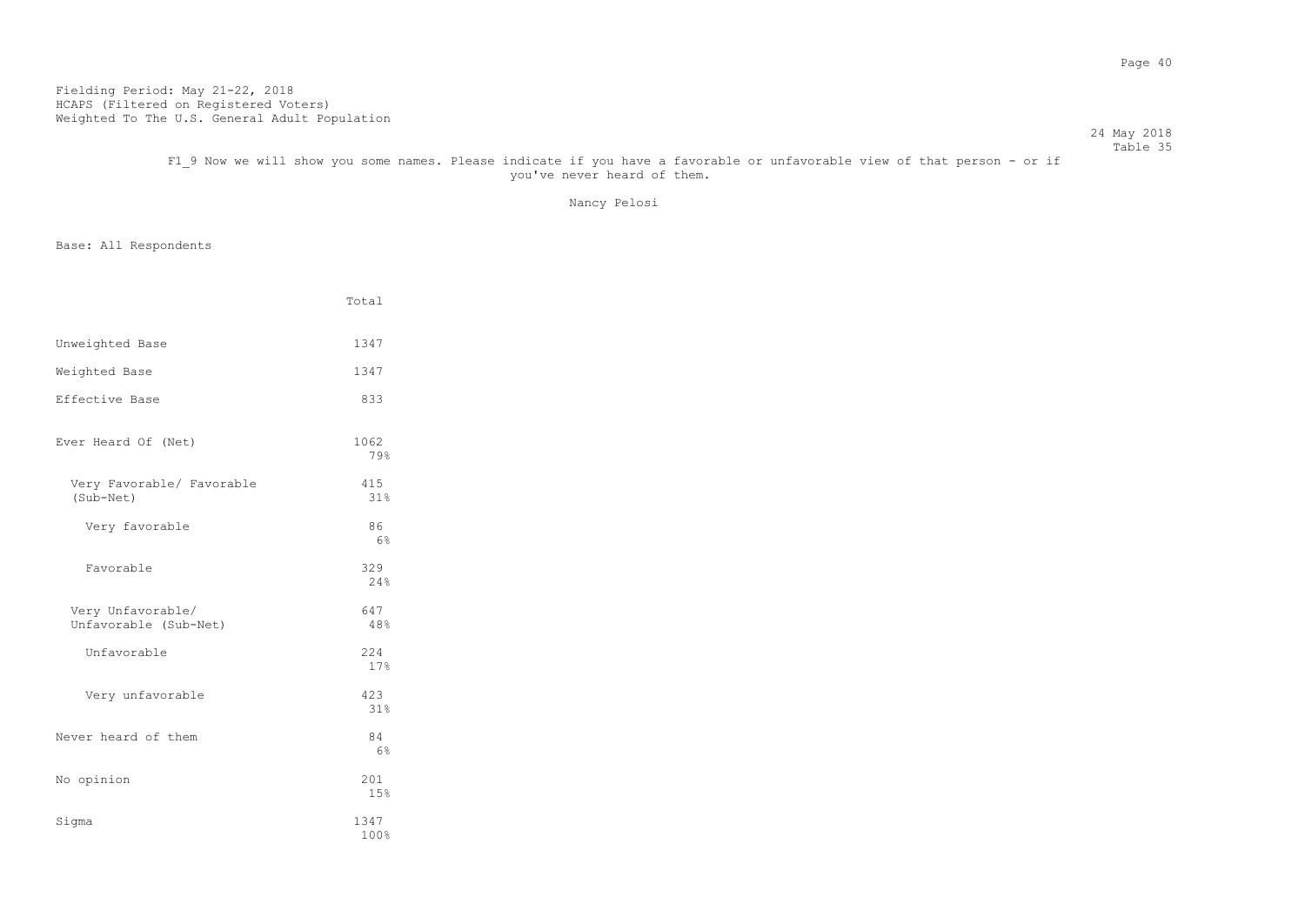#### 24 May 2018 Table 36

# F1 10 Now we will show you some names. Please indicate if you have a favorable or unfavorable view of that person - or if you've never heard of them.

### Mitch McConnell

|                                            | Total                |
|--------------------------------------------|----------------------|
| Unweighted Base                            | 1347                 |
| Weighted Base                              | 1347                 |
| Effective Base                             | 833                  |
| Ever Heard Of (Net)                        | 882<br>65%           |
| Very Favorable/ Favorable<br>(Sub-Net)     | 277<br>21%           |
| Very favorable                             | 42<br>3 <sup>°</sup> |
| Favorable                                  | 235<br>17%           |
| Very Unfavorable/<br>Unfavorable (Sub-Net) | 605<br>45%           |
| Unfavorable                                | 267<br>20%           |
| Very unfavorable                           | 338<br>25%           |
| Never heard of them                        | 144<br>11%           |
| No opinion                                 | 320<br>24%           |
| Sigma                                      | 1347<br>100%         |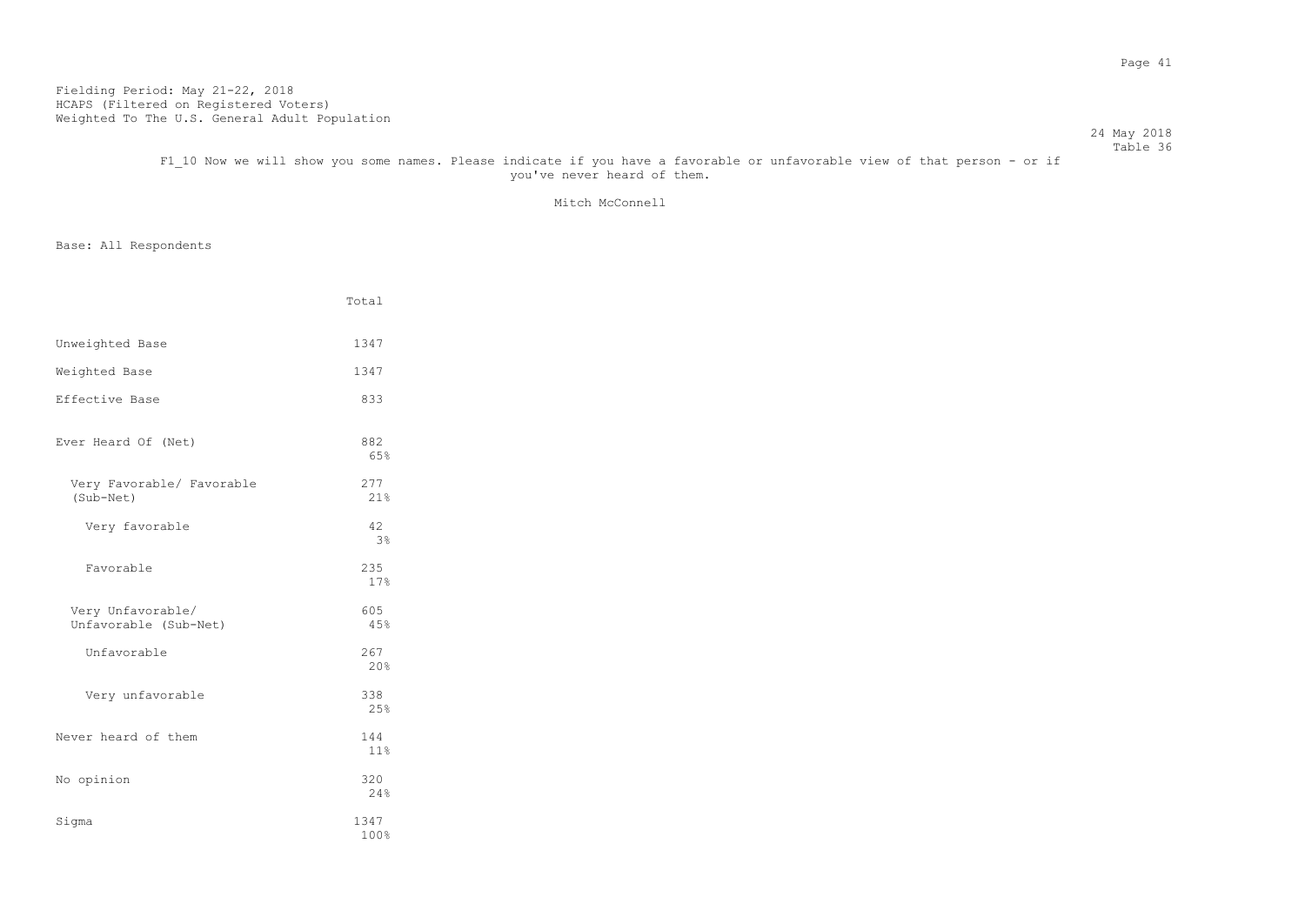#### 24 May 2018 Table 37

F1 11 Now we will show you some names. Please indicate if you have a favorable or unfavorable view of that person - or if you've never heard of them.

Chuck Schumer

|                                            | Total        |
|--------------------------------------------|--------------|
| Unweighted Base                            | 1347         |
| Weighted Base                              | 1347         |
| Effective Base                             | 833          |
| Ever Heard Of (Net)                        | 865<br>64%   |
| Very Favorable/ Favorable<br>(Sub-Net)     | 388<br>29%   |
| Very favorable                             | 83<br>6%     |
| Favorable                                  | 305<br>23%   |
| Very Unfavorable/<br>Unfavorable (Sub-Net) | 477<br>35%   |
| Unfavorable                                | 190<br>14%   |
| Very unfavorable                           | 287<br>21%   |
| Never heard of them                        | 148<br>11%   |
| No opinion                                 | 334<br>25%   |
| Sigma                                      | 1347<br>100% |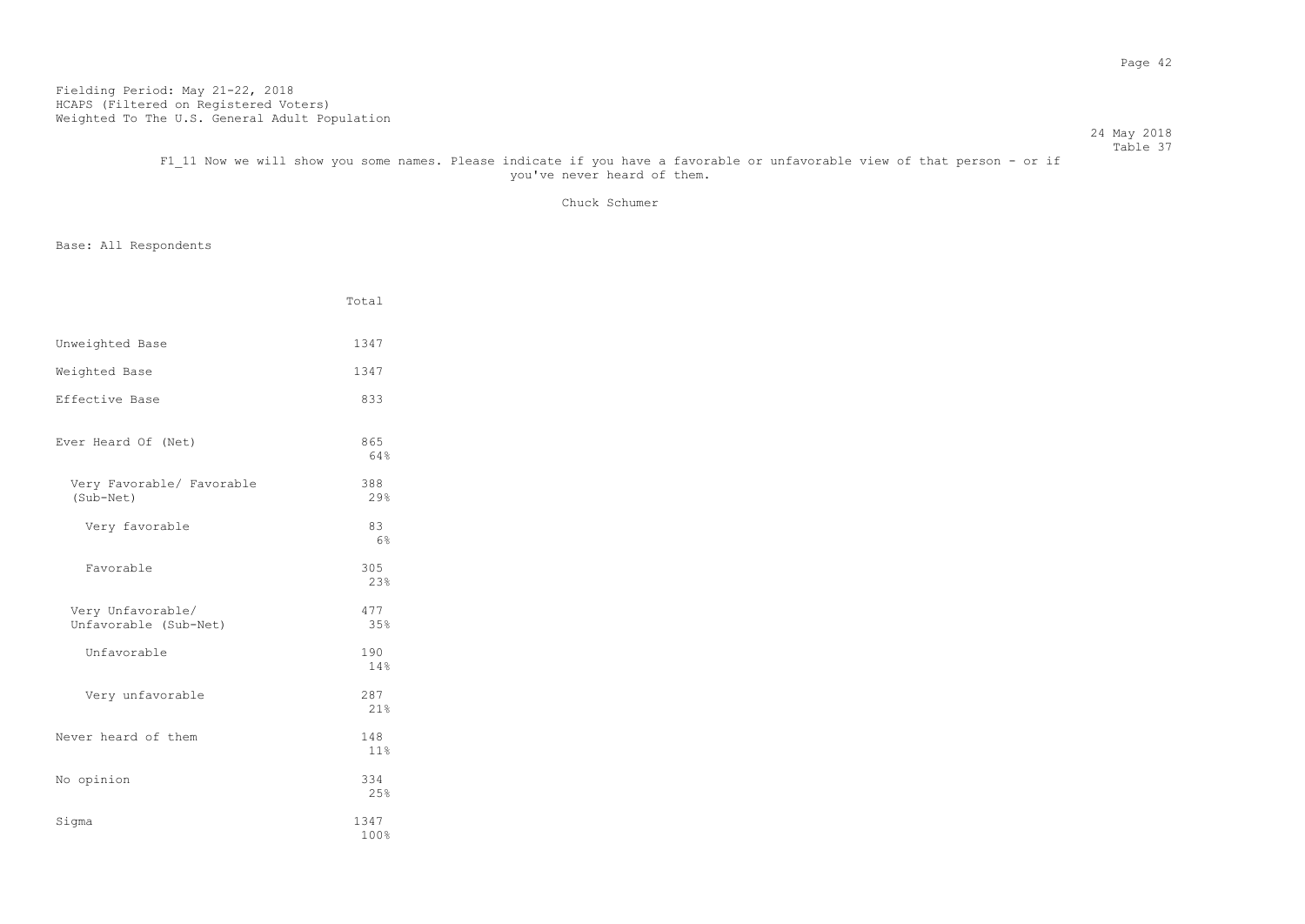#### Table 38 F1 14 Now we will show you some names. Please indicate if you have a favorable or unfavorable view of that person - or if you've never heard of them.

Joe Biden

24 May 2018

|                                            | Total        |
|--------------------------------------------|--------------|
| Unweighted Base                            | 1347         |
| Weighted Base                              | 1347         |
| Effective Base                             | 833          |
| Ever Heard Of (Net)                        | 1137<br>84%  |
| Very Favorable/ Favorable<br>(Sub-Net)     | 712<br>53%   |
| Very favorable                             | 329<br>24%   |
| Favorable                                  | 382<br>28%   |
| Very Unfavorable/<br>Unfavorable (Sub-Net) | 426<br>32%   |
| Unfavorable                                | 205<br>15%   |
| Very unfavorable                           | 220<br>16%   |
| Never heard of them                        | 25<br>2%     |
| No opinion                                 | 185<br>14%   |
| Sigma                                      | 1347<br>100% |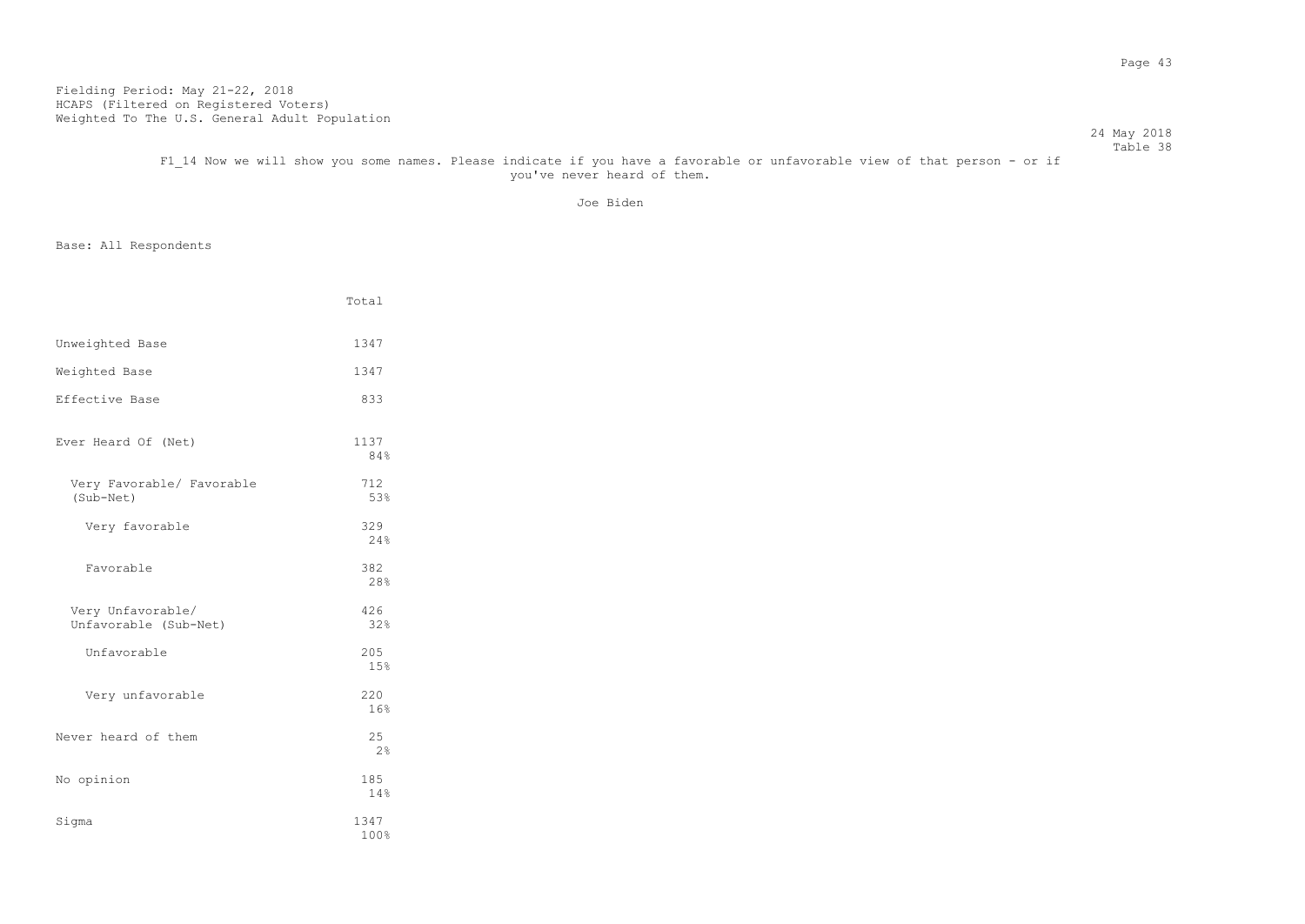#### 24 May 2018 Table 39

# F1 17 Now we will show you some names. Please indicate if you have a favorable or unfavorable view of that person - or if you've never heard of them.

Jeff Sessions

|                                            | Total        |
|--------------------------------------------|--------------|
| Unweighted Base                            | 1347         |
| Weighted Base                              | 1347         |
| Effective Base                             | 833          |
| Ever Heard Of (Net)                        | 879<br>65%   |
| Very Favorable/ Favorable<br>(Sub-Net)     | 249<br>18%   |
| Very favorable                             | 48<br>4%     |
| Favorable                                  | 201<br>15%   |
| Very Unfavorable/<br>Unfavorable (Sub-Net) | 630<br>47%   |
| Unfavorable                                | 266<br>20%   |
| Very unfavorable                           | 365<br>27%   |
| Never heard of them                        | 133<br>10%   |
| No opinion                                 | 335<br>25%   |
| Sigma                                      | 1347<br>100% |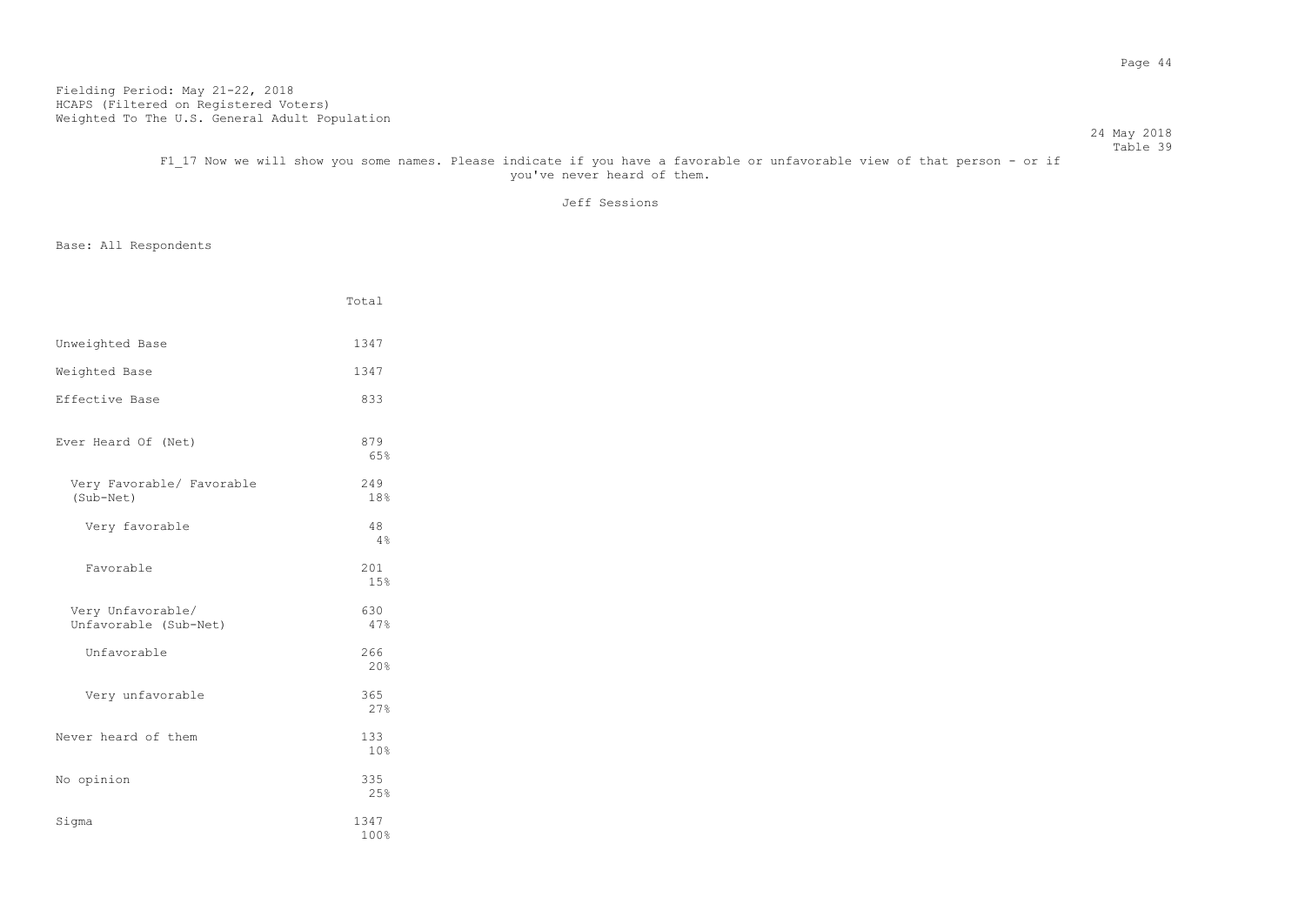#### 24 May 2018 Table 40 F1 25 Now we will show you some names. Please indicate if you have a favorable or unfavorable view of that person - or if you've never heard of them.

James Comey

|                                            | Total                 |
|--------------------------------------------|-----------------------|
| Unweighted Base                            | 1347                  |
| Weighted Base                              | 1347                  |
| Effective Base                             | 833                   |
| Ever Heard Of (Net)                        | 922<br>68%            |
| Very Favorable/ Favorable<br>(Sub-Net)     | 416<br>31%            |
| Very favorable                             | 111<br>8 <sup>°</sup> |
| Favorable                                  | 305<br>23%            |
| Very Unfavorable/<br>Unfavorable (Sub-Net) | 507<br>38%            |
| Unfavorable                                | 228<br>17%            |
| Very unfavorable                           | 278<br>21%            |
| Never heard of them                        | 119<br>9 <sub>8</sub> |
| No opinion                                 | 306<br>23%            |
| Sigma                                      | 1347<br>100%          |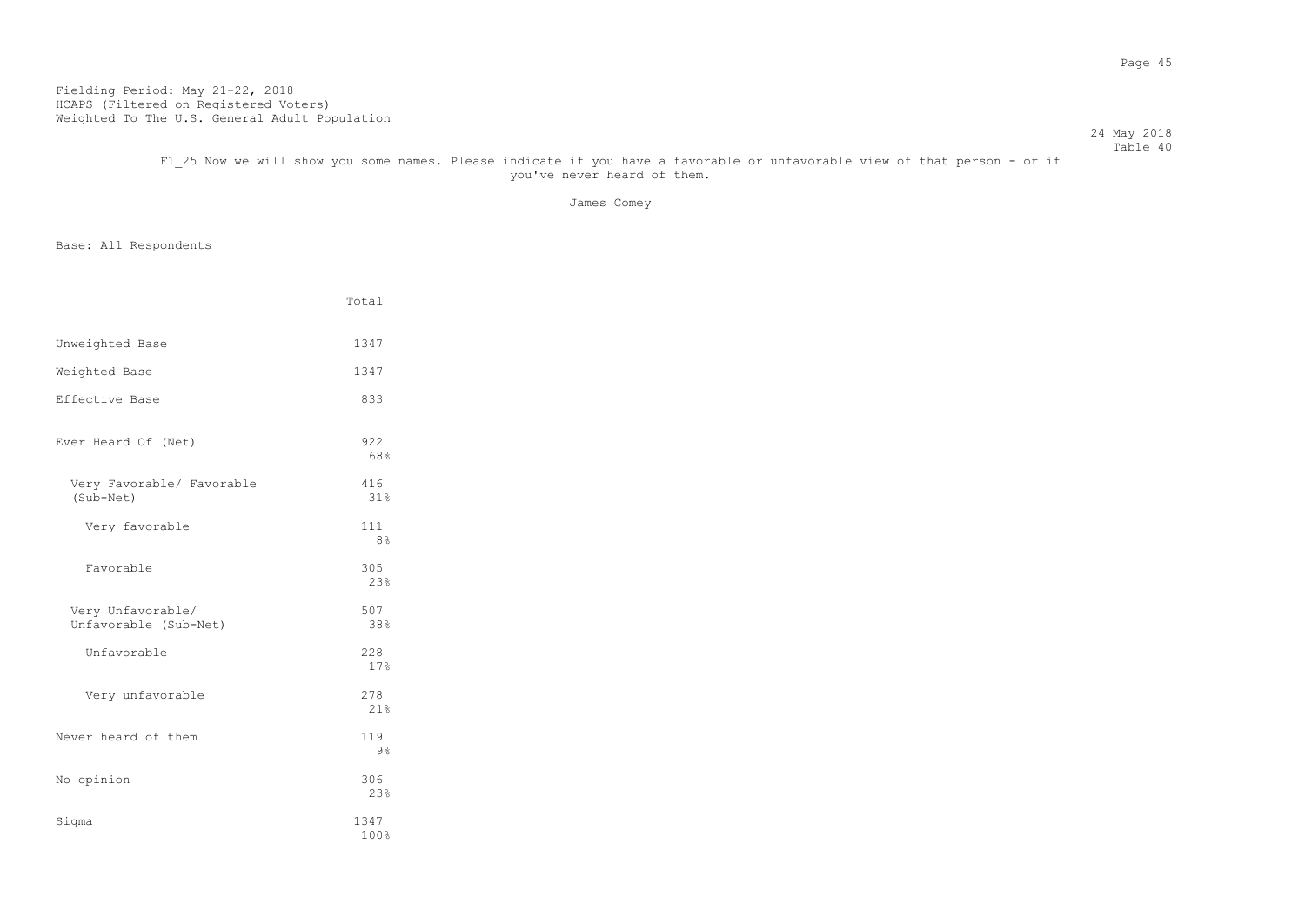#### 24 May 2018 Table 41

# F1 29 Now we will show you some names. Please indicate if you have a favorable or unfavorable view of that person - or if you've never heard of them.

Rod Rosenstein

|                                            | Total        |
|--------------------------------------------|--------------|
| Unweighted Base                            | 1347         |
| Weighted Base                              | 1347         |
| Effective Base                             | 833          |
| Ever Heard Of (Net)                        | 614<br>46%   |
| Very Favorable/ Favorable<br>(Sub-Net)     | 301<br>22%   |
| Very favorable                             | 67<br>5%     |
| Favorable                                  | 233<br>17%   |
| Very Unfavorable/<br>Unfavorable (Sub-Net) | 313<br>23%   |
| Unfavorable                                | 160<br>12%   |
| Very unfavorable                           | 154<br>11%   |
| Never heard of them                        | 368<br>27%   |
| No opinion                                 | 365<br>27%   |
| Sigma                                      | 1347<br>100% |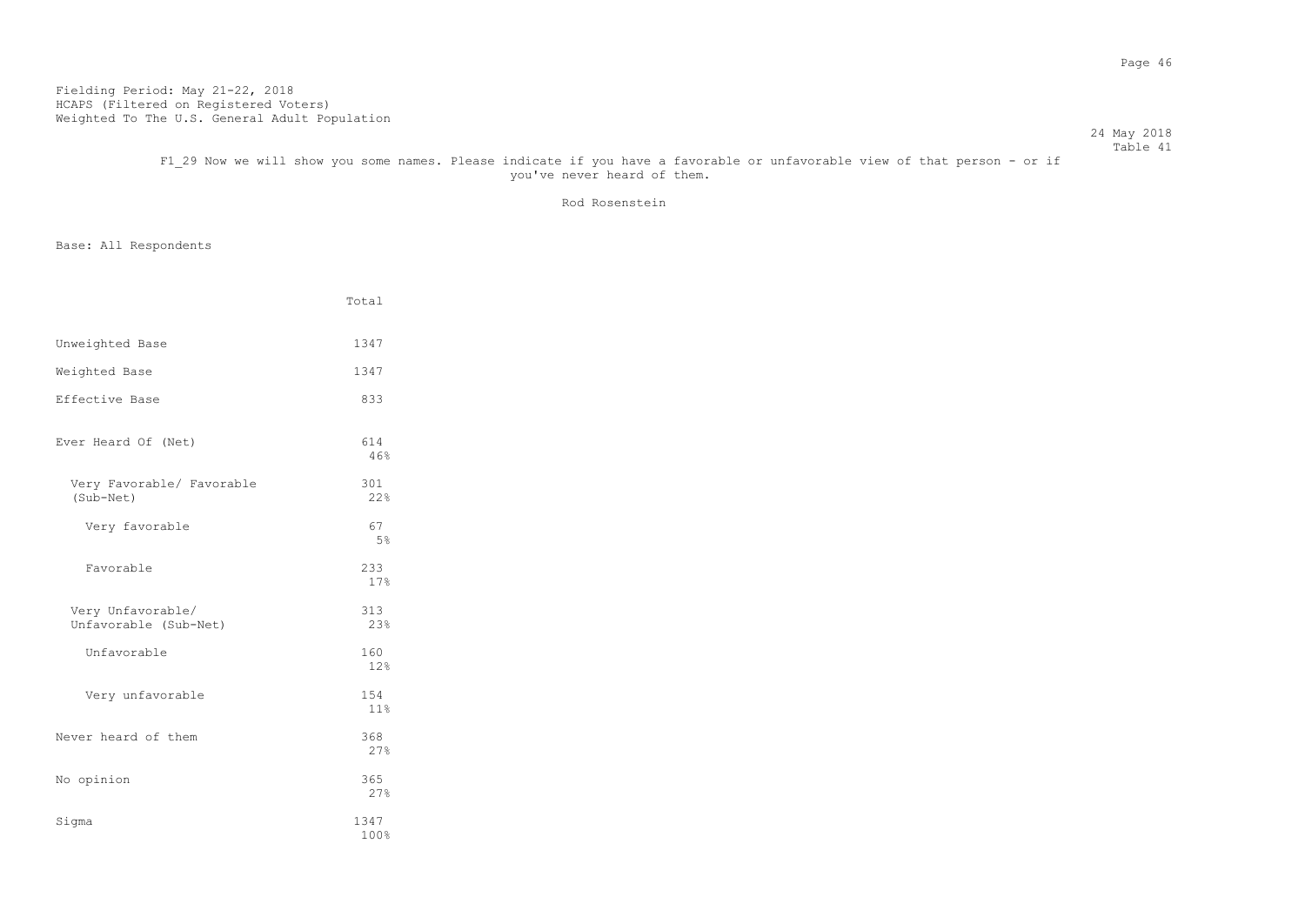#### 24 May 2018 Table 42

# F1 31 Now we will show you some names. Please indicate if you have a favorable or unfavorable view of that person - or if you've never heard of them.

Nikki Haley

|                                            | Total        |
|--------------------------------------------|--------------|
| Unweighted Base                            | 1347         |
| Weighted Base                              | 1347         |
| Effective Base                             | 833          |
| Ever Heard Of (Net)                        | 753<br>56%   |
| Very Favorable/ Favorable<br>(Sub-Net)     | 461<br>34%   |
| Very favorable                             | 178<br>13%   |
| Favorable                                  | 283<br>21%   |
| Very Unfavorable/<br>Unfavorable (Sub-Net) | 292<br>22%   |
| Unfavorable                                | 154<br>11%   |
| Very unfavorable                           | 138<br>10%   |
| Never heard of them                        | 290<br>22%   |
| No opinion                                 | 303<br>23%   |
| Sigma                                      | 1347<br>100% |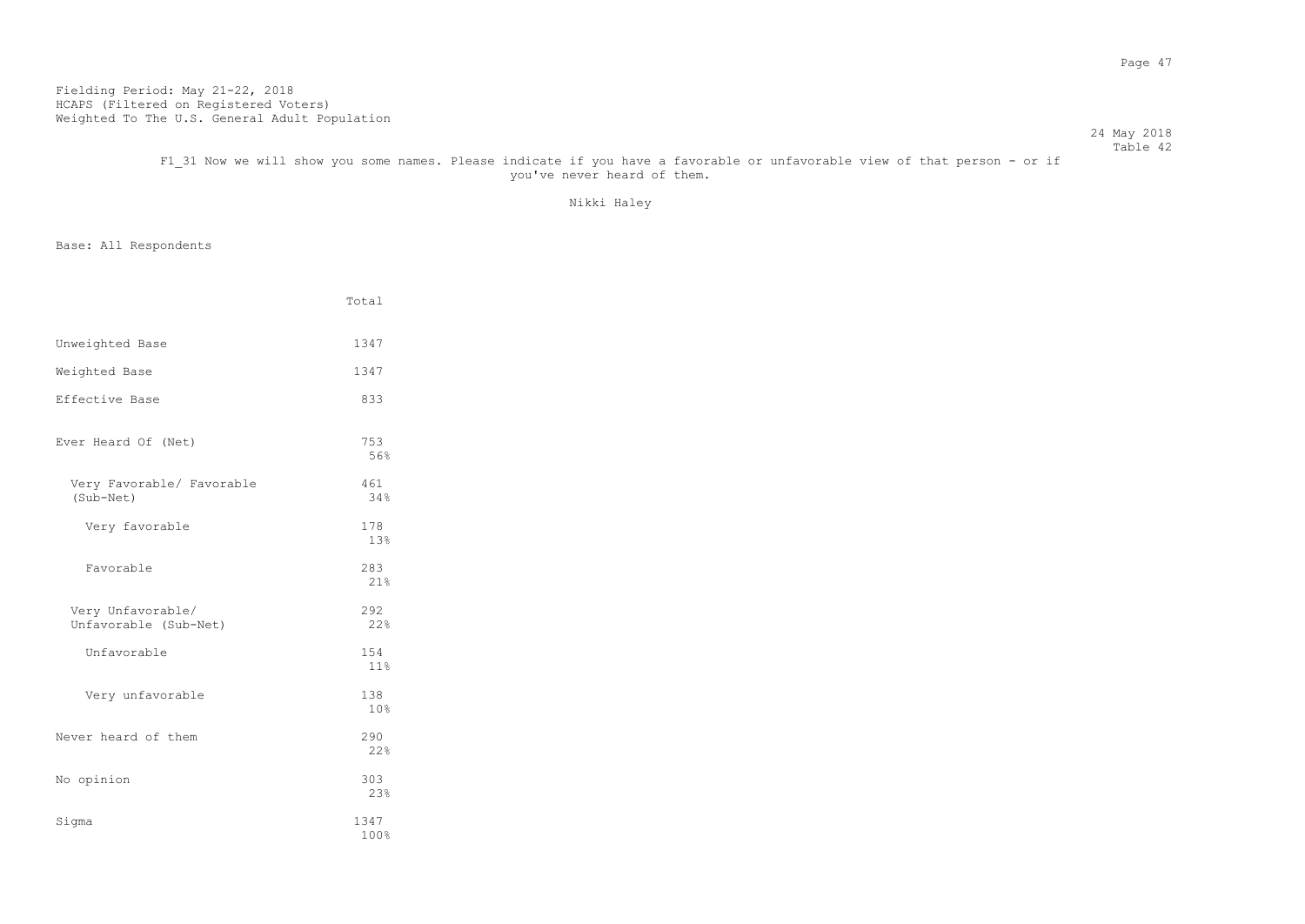#### 24 May 2018 Table 43

## F1 34 Now we will show you some names. Please indicate if you have a favorable or unfavorable view of that person - or if you've never heard of them.

Robert Mueller

|                                            | Total        |
|--------------------------------------------|--------------|
| Unweighted Base                            | 1347         |
| Weighted Base                              | 1347         |
| Effective Base                             | 833          |
| Ever Heard Of (Net)                        | 863<br>64%   |
| Very Favorable/ Favorable<br>(Sub-Net)     | 460<br>34%   |
| Very favorable                             | 225<br>17%   |
| Favorable                                  | 235<br>17%   |
| Very Unfavorable/<br>Unfavorable (Sub-Net) | 403<br>30%   |
| Unfavorable                                | 183<br>14%   |
| Very unfavorable                           | 220<br>16%   |
| Never heard of them                        | 154<br>11%   |
| No opinion                                 | 329<br>24%   |
| Sigma                                      | 1347<br>100% |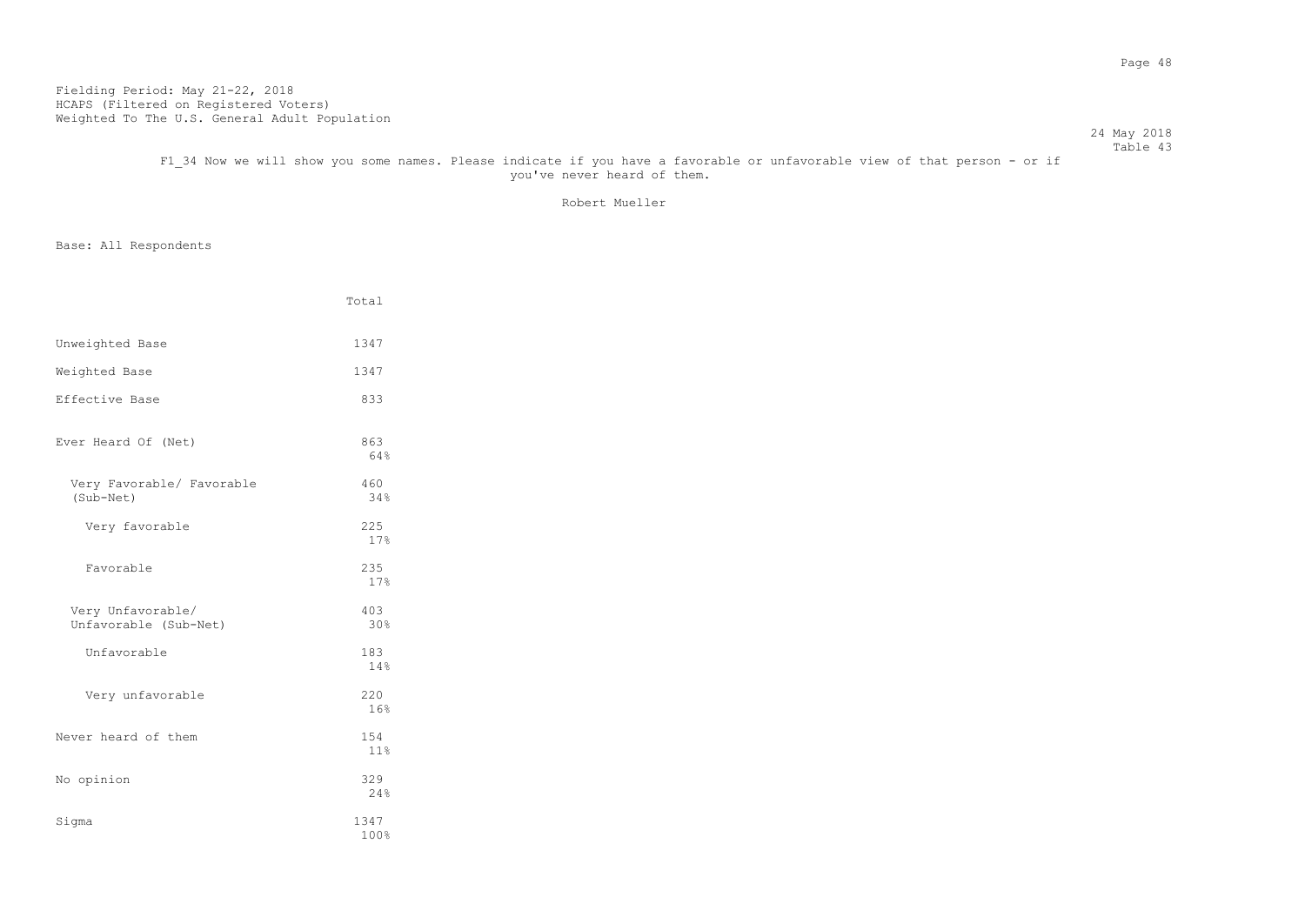#### Table 44 F1 38 Now we will show you some names. Please indicate if you have a favorable or unfavorable view of that person - or if you've never heard of them.

John Kelly

24 May 2018

|                                            | Total                |
|--------------------------------------------|----------------------|
| Unweighted Base                            | 1347                 |
| Weighted Base                              | 1347                 |
| Effective Base                             | 833                  |
| Ever Heard Of (Net)                        | 714<br>53%           |
| Very Favorable/ Favorable<br>(Sub-Net)     | 342<br>25%           |
| Very favorable                             | 86<br>6 <sup>°</sup> |
| Favorable                                  | 256<br>19%           |
| Very Unfavorable/<br>Unfavorable (Sub-Net) | 373<br>28%           |
| Unfavorable                                | 197<br>15%           |
| Very unfavorable                           | 176<br>13%           |
| Never heard of them                        | 230<br>17%           |
| No opinion                                 | 402<br>30%           |
| Sigma                                      | 1347<br>100%         |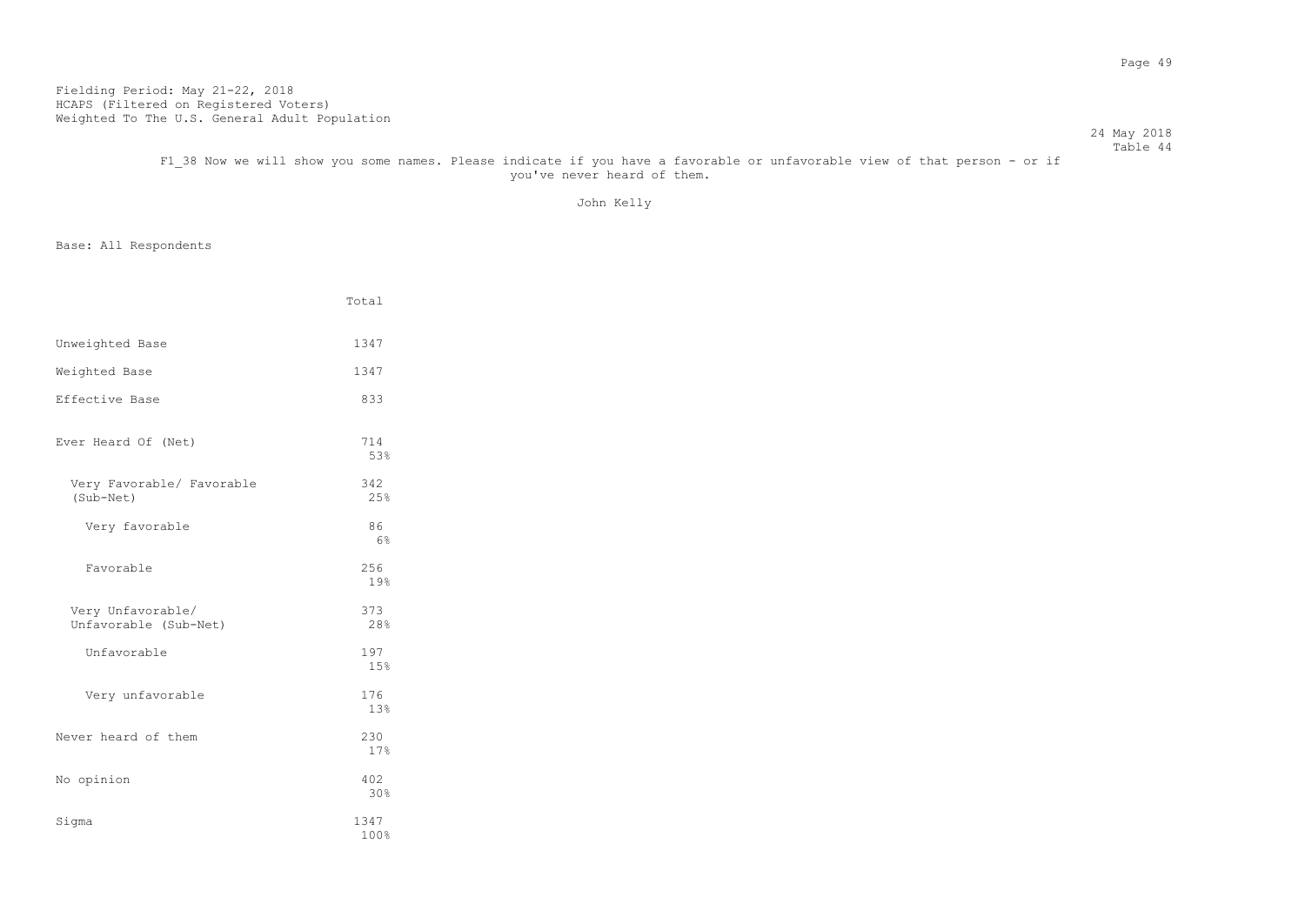#### 24 May 2018 Table 45

F1 46 Now we will show you some names. Please indicate if you have a favorable or unfavorable view of that person - or if you've never heard of them.

Gina Haspel

|                                            | Total        |
|--------------------------------------------|--------------|
| Unweighted Base                            | 1347         |
| Weighted Base                              | 1347         |
| Effective Base                             | 833          |
| Ever Heard Of (Net)                        | 594<br>44%   |
| Very Favorable/ Favorable<br>(Sub-Net)     | 280<br>21%   |
| Very favorable                             | 97<br>$7\%$  |
| Favorable                                  | 183<br>14%   |
| Very Unfavorable/<br>Unfavorable (Sub-Net) | 314<br>23%   |
| Unfavorable                                | 138<br>10%   |
| Very unfavorable                           | 176<br>13%   |
| Never heard of them                        | 399<br>30%   |
| No opinion                                 | 353<br>26%   |
| Sigma                                      | 1347<br>100% |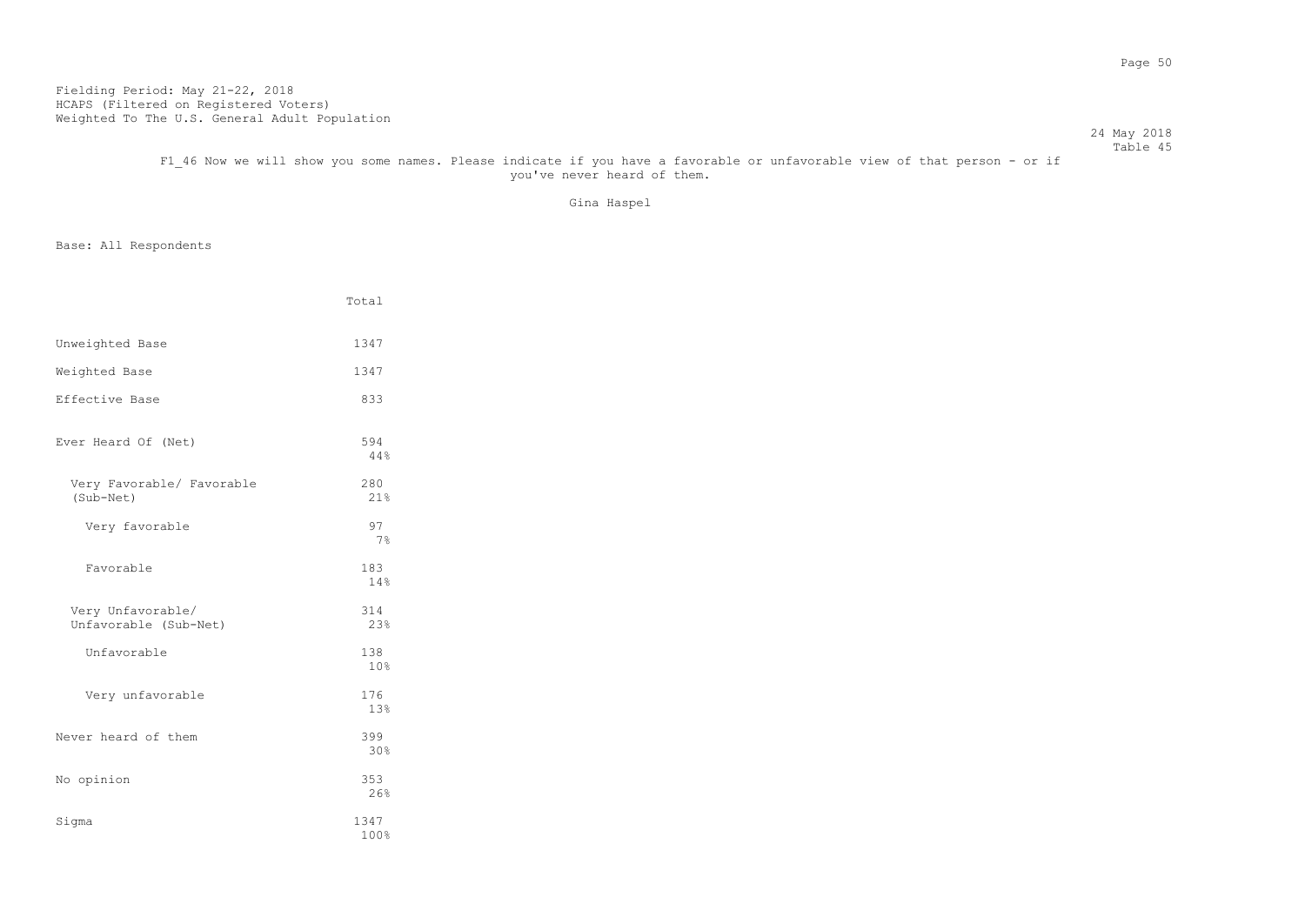#### 24 May 2018 Table 46

F1 47 Now we will show you some names. Please indicate if you have a favorable or unfavorable view of that person - or if you've never heard of them.

Mike Pompeo

|                                            | Total        |
|--------------------------------------------|--------------|
| Unweighted Base                            | 1347         |
| Weighted Base                              | 1347         |
| Effective Base                             | 833          |
| Ever Heard Of (Net)                        | 744<br>55%   |
| Very Favorable/ Favorable<br>(Sub-Net)     | 326<br>24%   |
| Very favorable                             | 116<br>9%    |
| Favorable                                  | 210<br>16%   |
| Very Unfavorable/<br>Unfavorable (Sub-Net) | 418<br>31%   |
| Unfavorable                                | 221<br>16%   |
| Very unfavorable                           | 197<br>15%   |
| Never heard of them                        | 216<br>16%   |
| No opinion                                 | 387<br>29%   |
| Sigma                                      | 1347<br>100% |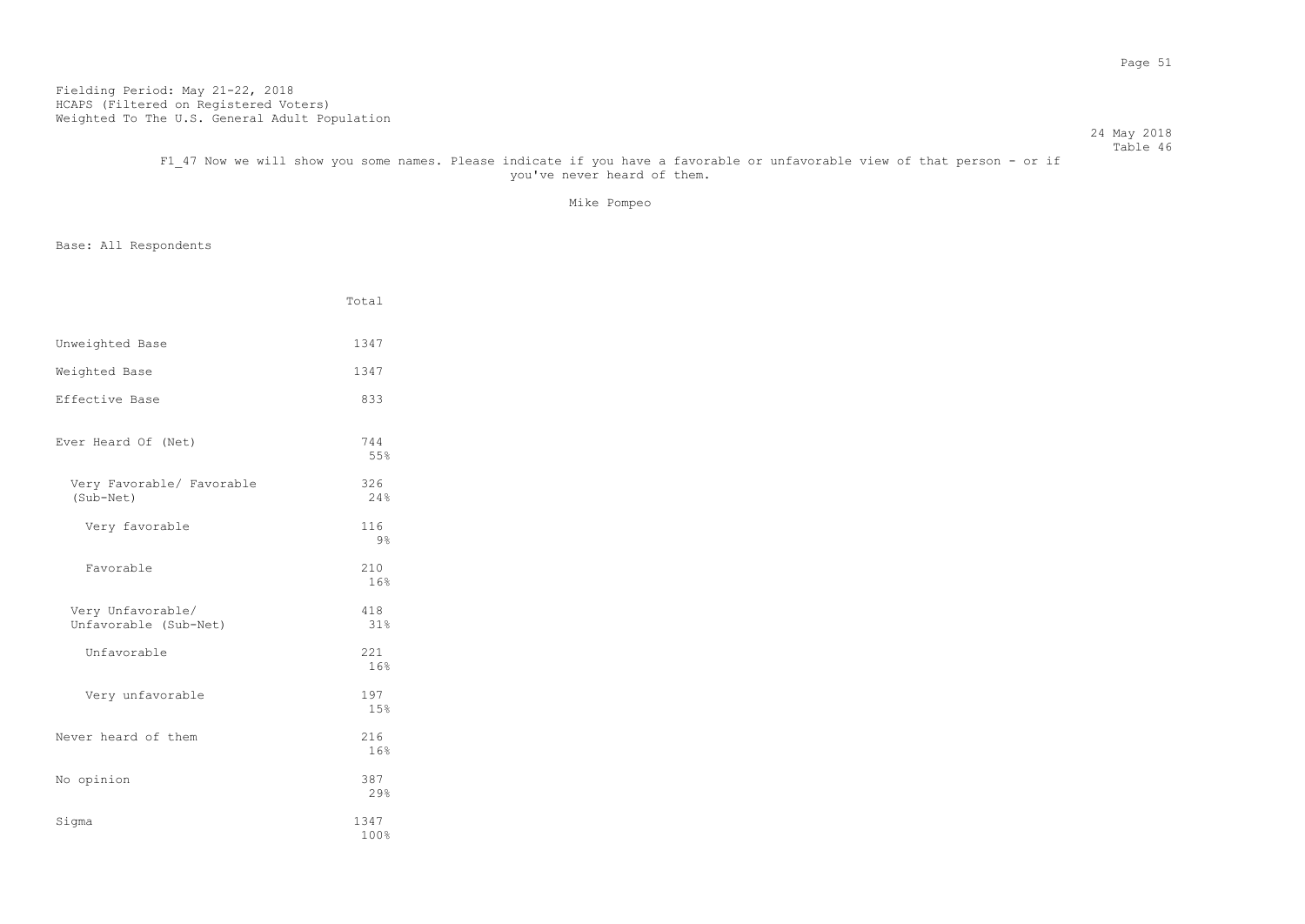#### 24 May 2018 Table 47

F1 48 Now we will show you some names. Please indicate if you have a favorable or unfavorable view of that person - or if you've never heard of them.

Andrew McCabe

|                                            | Total        |
|--------------------------------------------|--------------|
| Unweighted Base                            | 1347         |
| Weighted Base                              | 1347         |
| Effective Base                             | 833          |
| Ever Heard Of (Net)                        | 557<br>41%   |
| Very Favorable/ Favorable<br>(Sub-Net)     | 235<br>17%   |
| Very favorable                             | 49<br>4%     |
| Favorable                                  | 185<br>14%   |
| Very Unfavorable/<br>Unfavorable (Sub-Net) | 322<br>24%   |
| Unfavorable                                | 168<br>12%   |
| Very unfavorable                           | 154<br>11%   |
| Never heard of them                        | 346<br>26%   |
| No opinion                                 | 444<br>33%   |
| Sigma                                      | 1347<br>100% |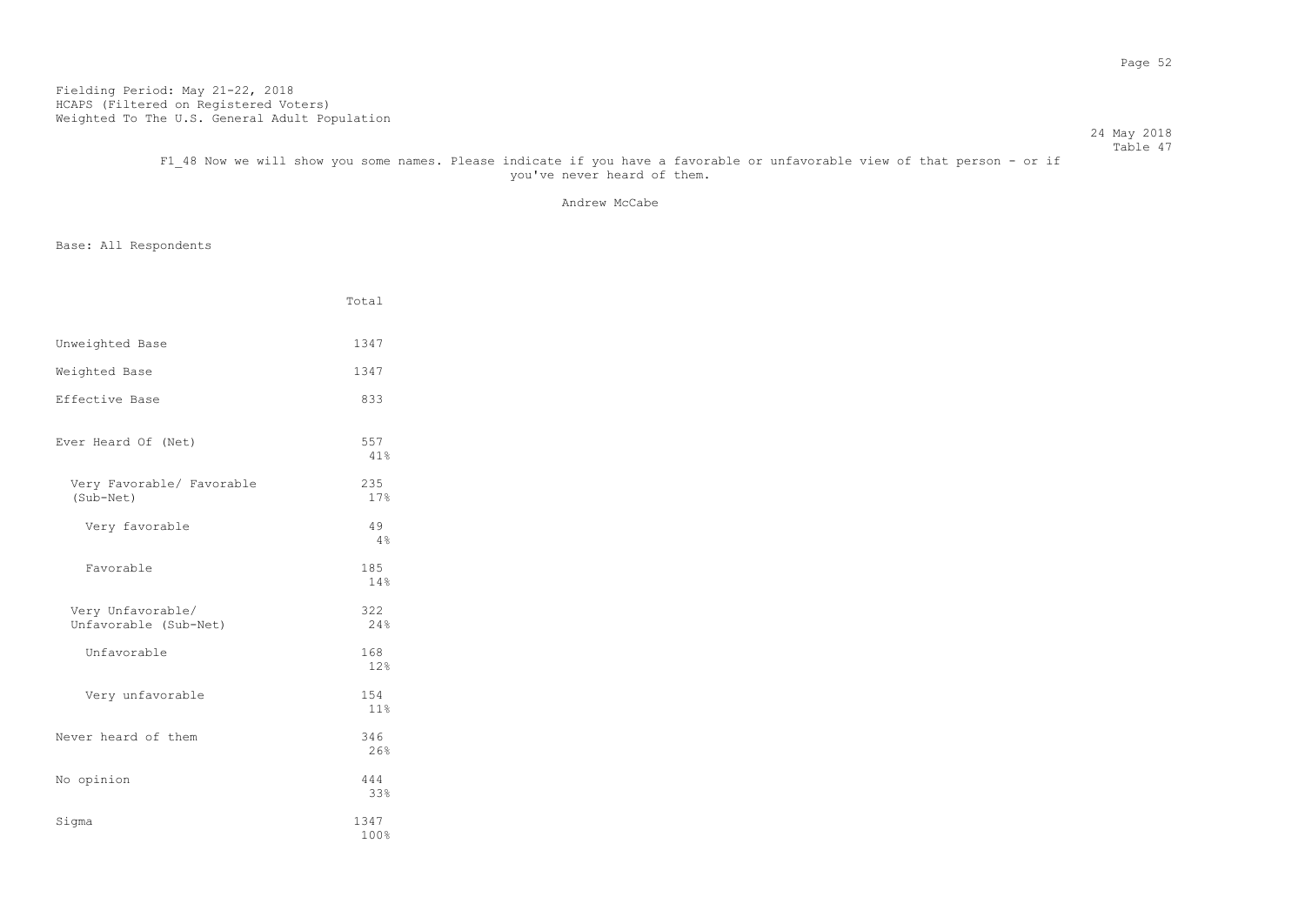#### 24 May 2018 Table 48

F1 49 Now we will show you some names. Please indicate if you have a favorable or unfavorable view of that person - or if you've never heard of them.

John Bolton

|                                            | Total        |
|--------------------------------------------|--------------|
| Unweighted Base                            | 1347         |
| Weighted Base                              | 1347         |
| Effective Base                             | 833          |
| Ever Heard Of (Net)                        | 665<br>49%   |
| Very Favorable/ Favorable<br>(Sub-Net)     | 265<br>20%   |
| Very favorable                             | 93<br>$7\%$  |
| Favorable                                  | 172<br>13%   |
| Very Unfavorable/<br>Unfavorable (Sub-Net) | 401<br>30%   |
| Unfavorable                                | 177<br>13%   |
| Very unfavorable                           | 224<br>17%   |
| Never heard of them                        | 333<br>25%   |
| No opinion                                 | 349<br>26%   |
| Sigma                                      | 1347<br>100% |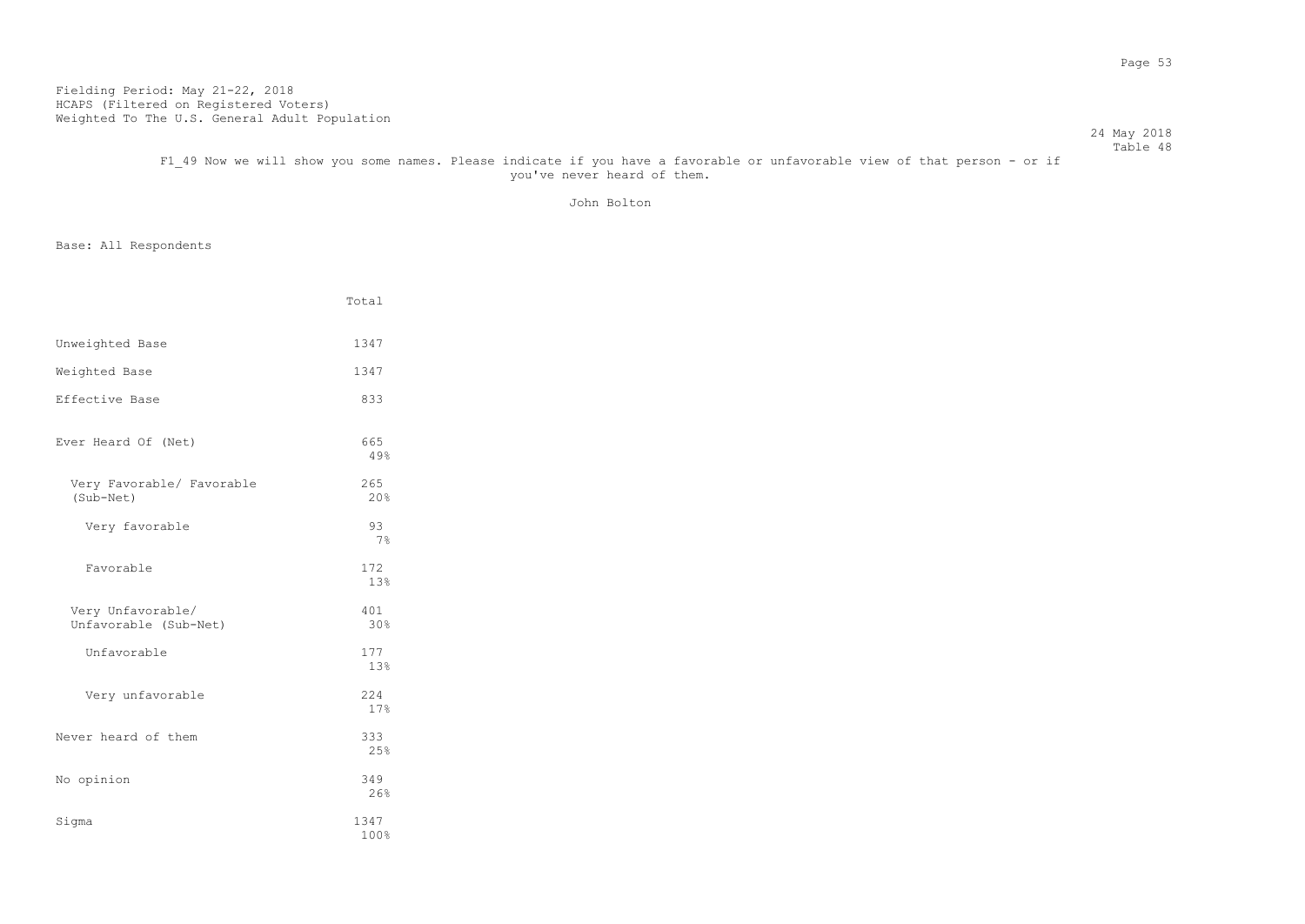#### 24 May 2018 Table 49

# F1 50 Now we will show you some names. Please indicate if you have a favorable or unfavorable view of that person - or if you've never heard of them.

Mark Zuckerberg

|                                            | Total                 |
|--------------------------------------------|-----------------------|
| Unweighted Base                            | 1347                  |
| Weighted Base                              | 1347                  |
| Effective Base                             | 833                   |
| Ever Heard Of (Net)                        | 1116<br>83%           |
| Very Favorable/ Favorable<br>(Sub-Net)     | 572<br>42%            |
| Very favorable                             | 114<br>8 <sup>°</sup> |
| Favorable                                  | 458<br>34%            |
| Very Unfavorable/<br>Unfavorable (Sub-Net) | 544<br>40%            |
| Unfavorable                                | 297<br>2.2%           |
| Very unfavorable                           | 247<br>18%            |
| Never heard of them                        | 22<br>2 <sup>°</sup>  |
| No opinion                                 | 209<br>16%            |
| Sigma                                      | 1347<br>100%          |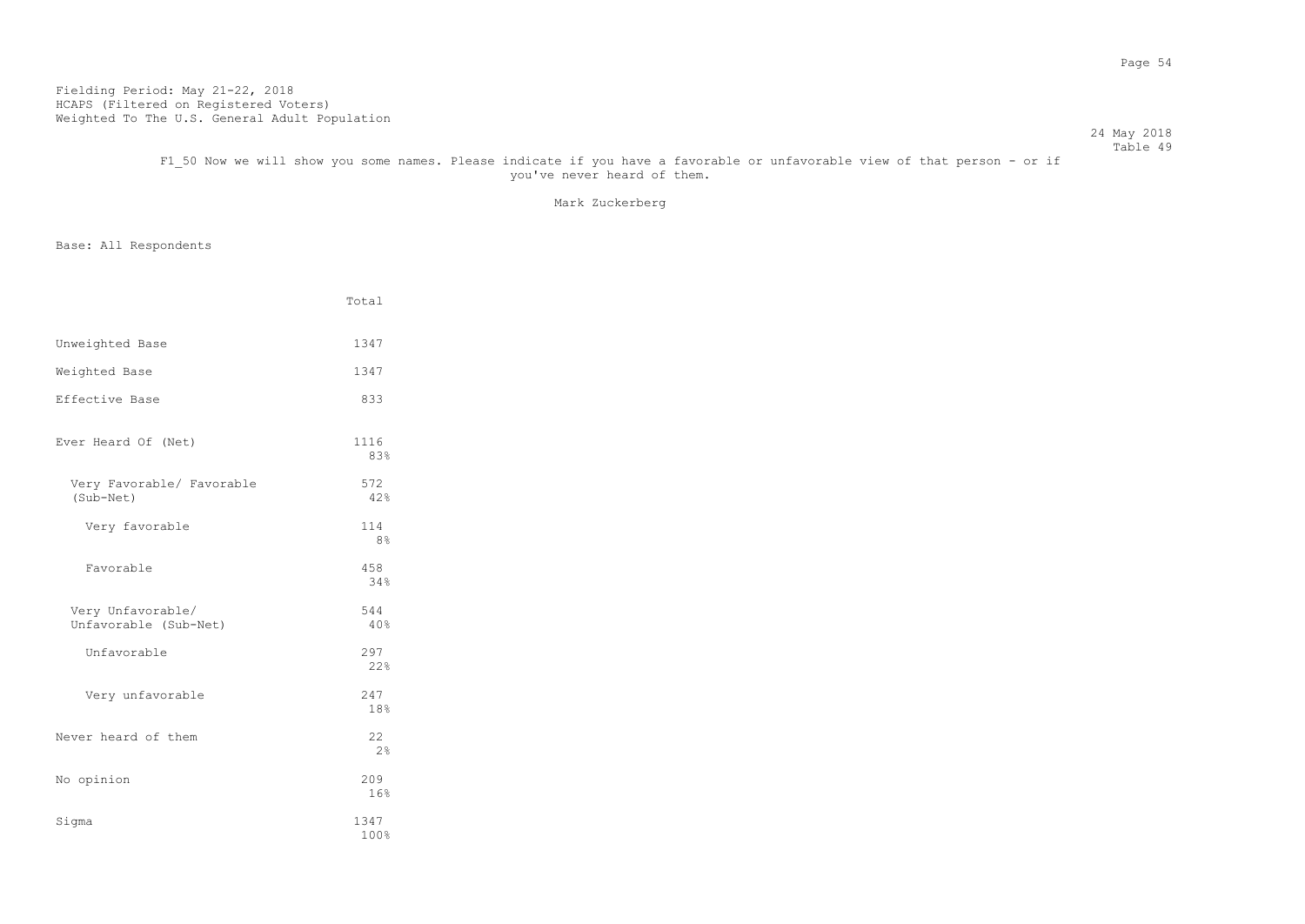#### 24 May 2018 Table 50

# F1 51 Now we will show you some names. Please indicate if you have a favorable or unfavorable view of that person - or if you've never heard of them.

Sheryl Sandberg

|                                            | Total                 |
|--------------------------------------------|-----------------------|
| Unweighted Base                            | 1347                  |
| Weighted Base                              | 1347                  |
| Effective Base                             | 833                   |
| Ever Heard Of (Net)                        | 485<br>36%            |
| Very Favorable/ Favorable<br>(Sub-Net)     | 218<br>16%            |
| Very favorable                             | 53<br>4%              |
| Favorable                                  | 165<br>12%            |
| Very Unfavorable/<br>Unfavorable (Sub-Net) | 267<br>20%            |
| Unfavorable                                | 161<br>12%            |
| Very unfavorable                           | 106<br>8 <sup>°</sup> |
| Never heard of them                        | 425<br>32%            |
| No opinion                                 | 437<br>32%            |
| Sigma                                      | 1347<br>100%          |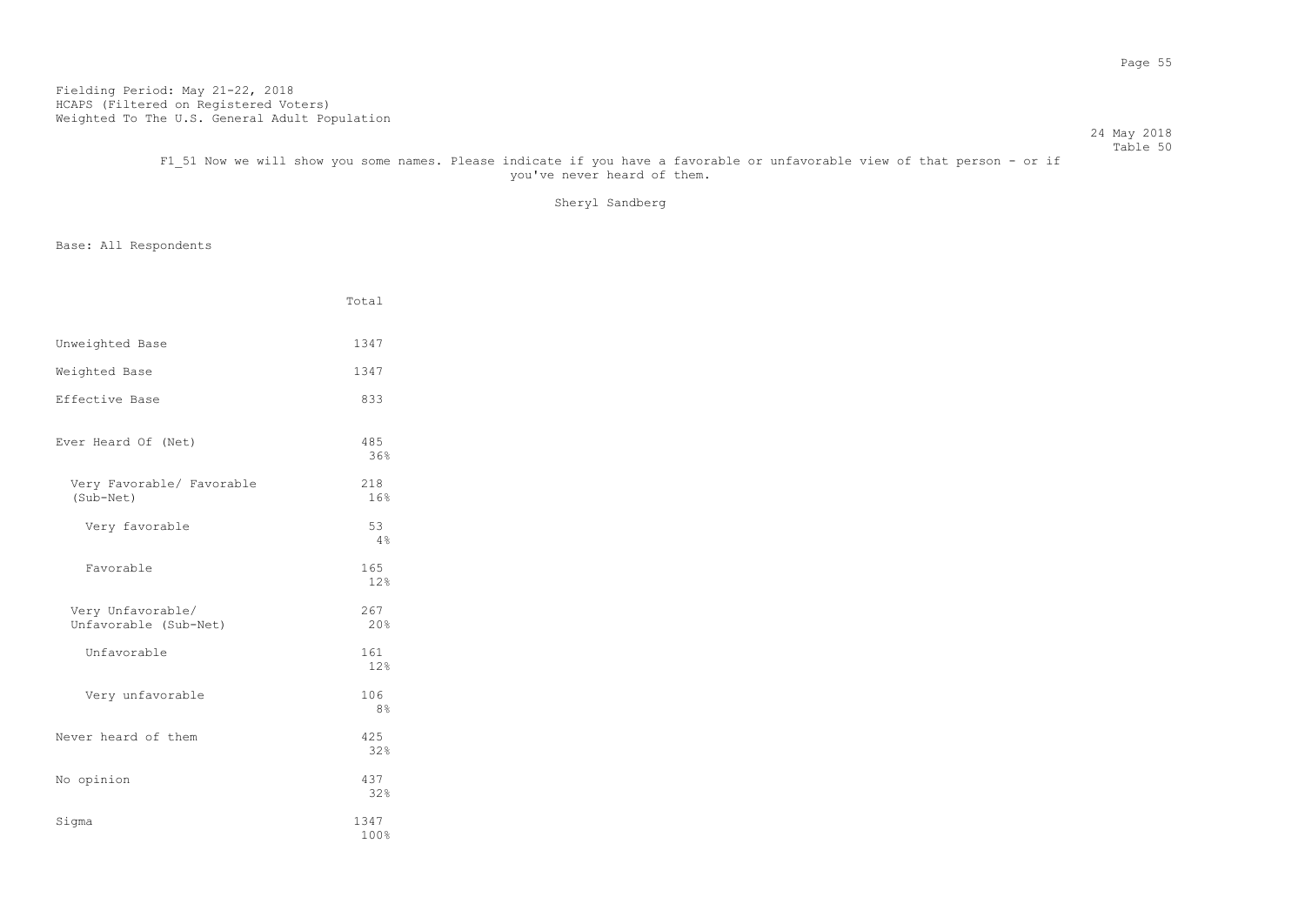Total

 24 May 2018 Table 51 I1 What would you say are the most important issues facing the country today? Please select three.

| Unweighted Base                            | 1347        |
|--------------------------------------------|-------------|
| Weighted Base                              | 1347        |
| Effective Base                             | 833         |
| Health care                                | 406<br>30%  |
| Terrorism / national<br>security           | 369<br>27%  |
| Immigration                                | 362<br>2.7% |
| Guns                                       | 358<br>27%  |
| Economy and jobs                           | 344<br>26%  |
| School safety                              | 280<br>21%  |
| National debt / federal<br>budget deficits | 238<br>18%  |
| Corruption                                 | 188<br>14%  |
| Crime and drugs                            | 176<br>13%  |
| Education                                  | 170<br>13%  |
| Environment / climate change               | 166<br>12%  |
| Race relations                             | 133<br>10%  |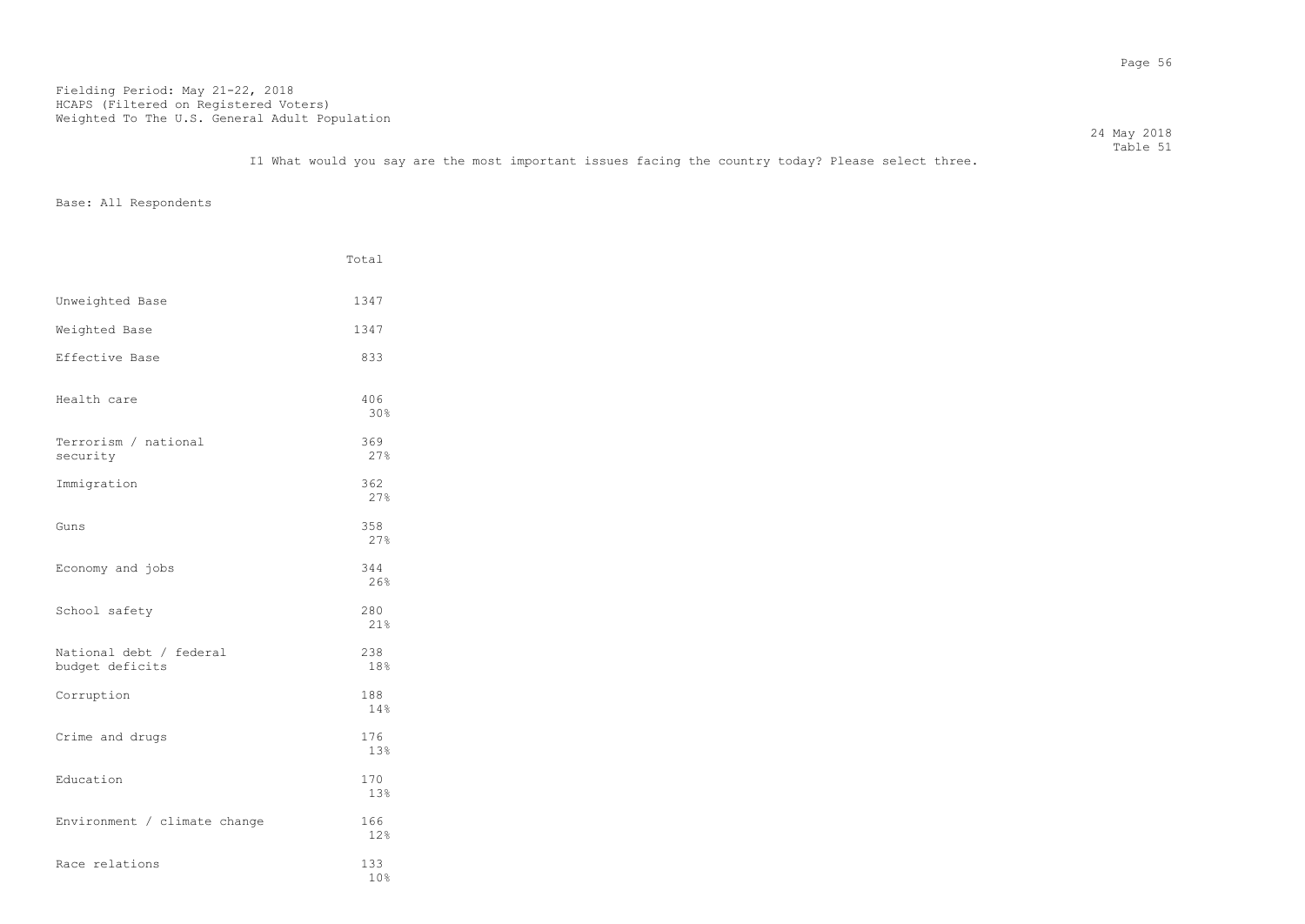| Taxes             | 131<br>10 <sup>°</sup> |
|-------------------|------------------------|
| Income inequality | 128<br>10%             |
| Foreign policy    | 128<br>10 <sup>°</sup> |
| Defense           | 101<br>8 <sup>°</sup>  |
| Cybersecurity     | 95<br>7%               |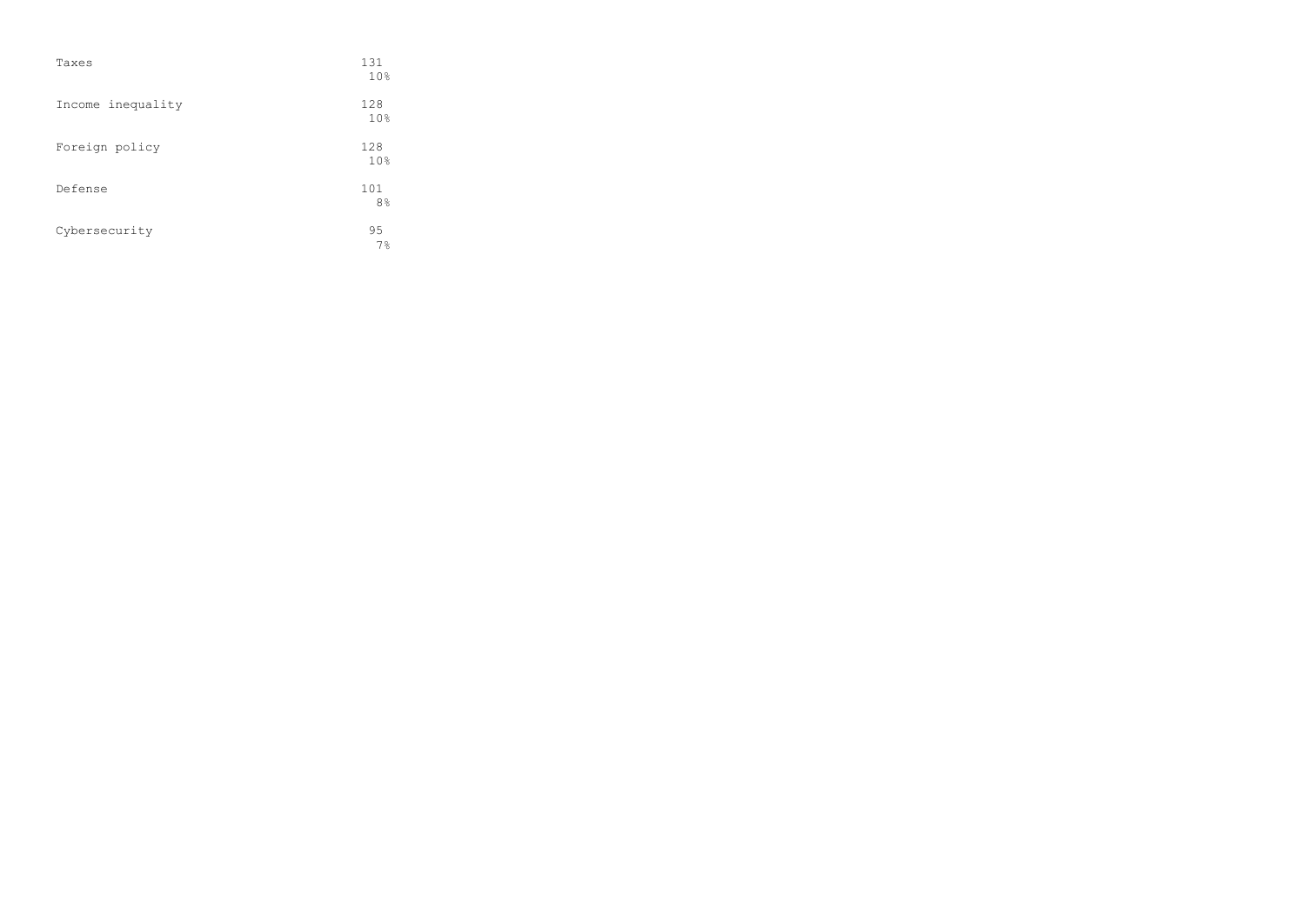I1 What would you say are the most important issues facing the country today? Please select three.

Base: All Respondents

|                                                 | Total        |
|-------------------------------------------------|--------------|
| Weighted Base                                   | 1347         |
| Criminal justice (policing,<br>courts, prisons) | 94<br>7%     |
| Women's rights                                  | 75<br>6%     |
| Political correctness                           | 74<br>6%     |
| Other                                           | 25<br>2.8    |
| Sigma                                           | 4041<br>300% |

 24 May 2018 Table 51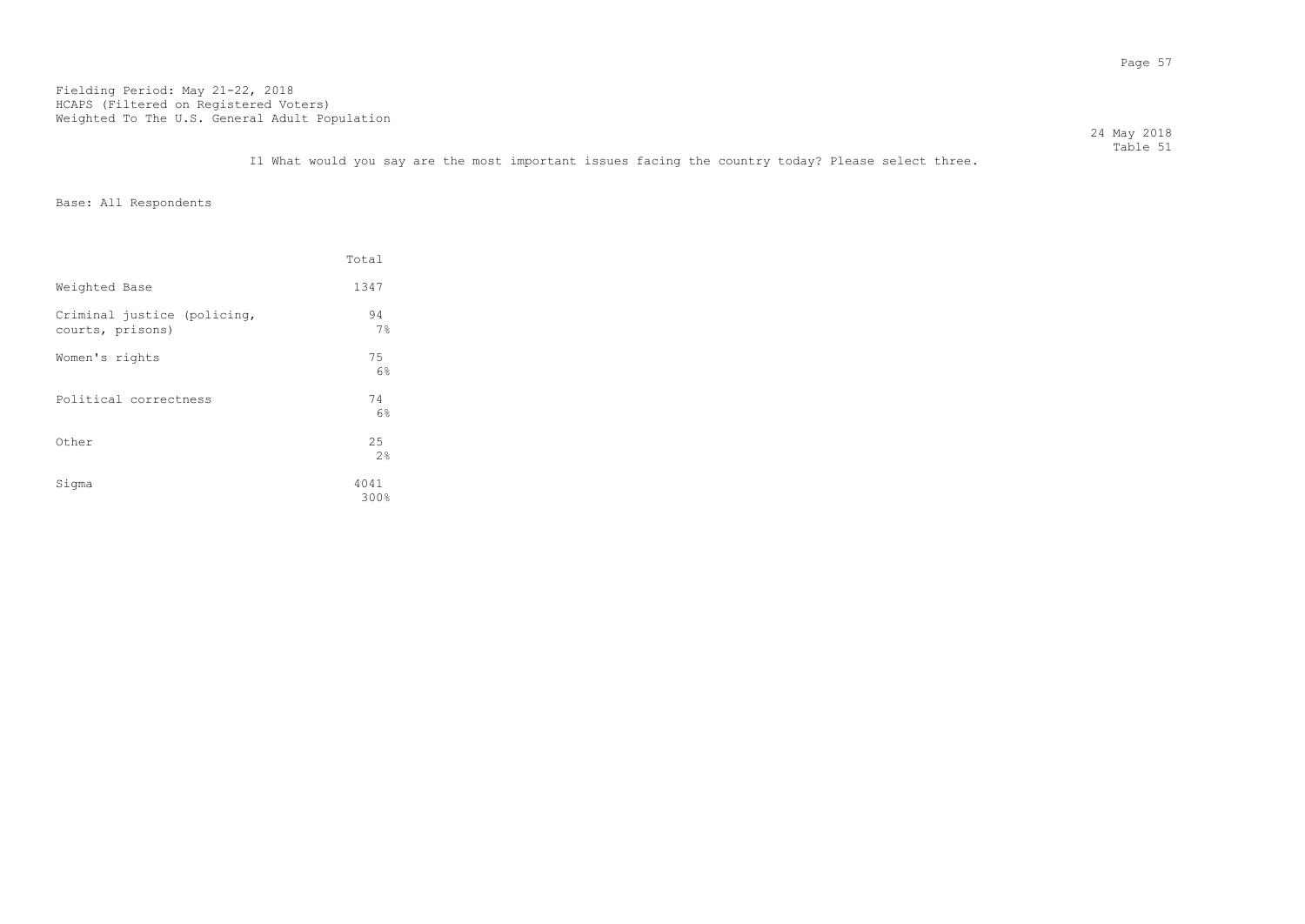24 May 2018 Table 52

### IM11 Would you favor or oppose a congressional deal that gives undocumented immigrants brought here by their parents work permits and a path to citizenship in exchange for increasing merit preference over preference for relatives, eliminating the diversity visa lottery, and funding barrier security on the U.S.-Mexico border?

|                 | Total               |
|-----------------|---------------------|
| Unweighted Base | 1347                |
| Weighted Base   | 1347                |
| Effective Base  | 833                 |
| Favor           | 879<br>65%          |
| Oppose          | 468                 |
| Sigma           | 35%<br>1347<br>100% |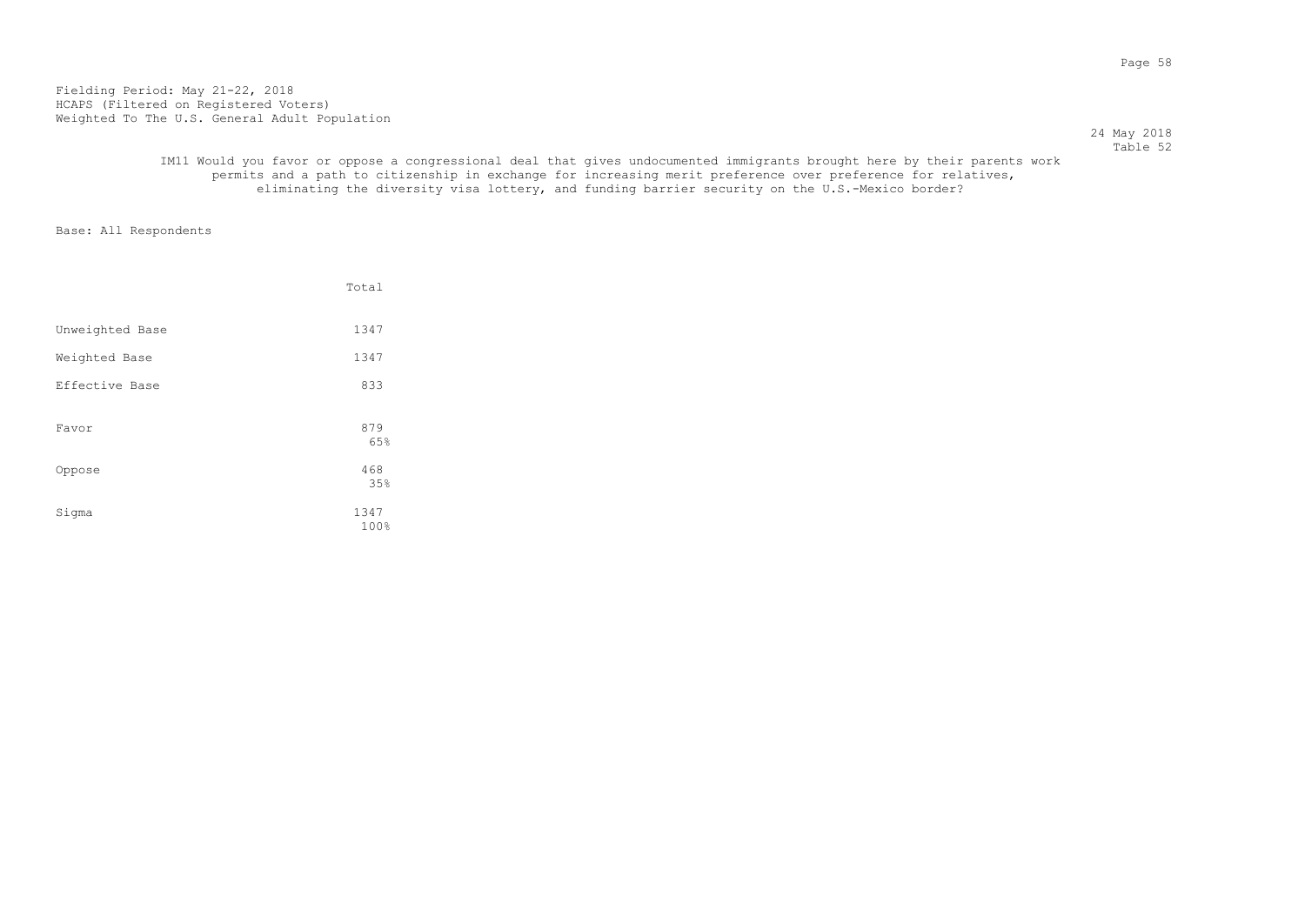24 May 2018 Table 53

CR50 Do you think it is fair or unfair to call members of the MS-13 gang ''animals''?

|                 | Total        |
|-----------------|--------------|
| Unweighted Base | 1347         |
| Weighted Base   | 1347         |
| Effective Base  | 833          |
| Fair            | 759<br>56%   |
| Unfair          | 588<br>44%   |
| Sigma           | 1347<br>100% |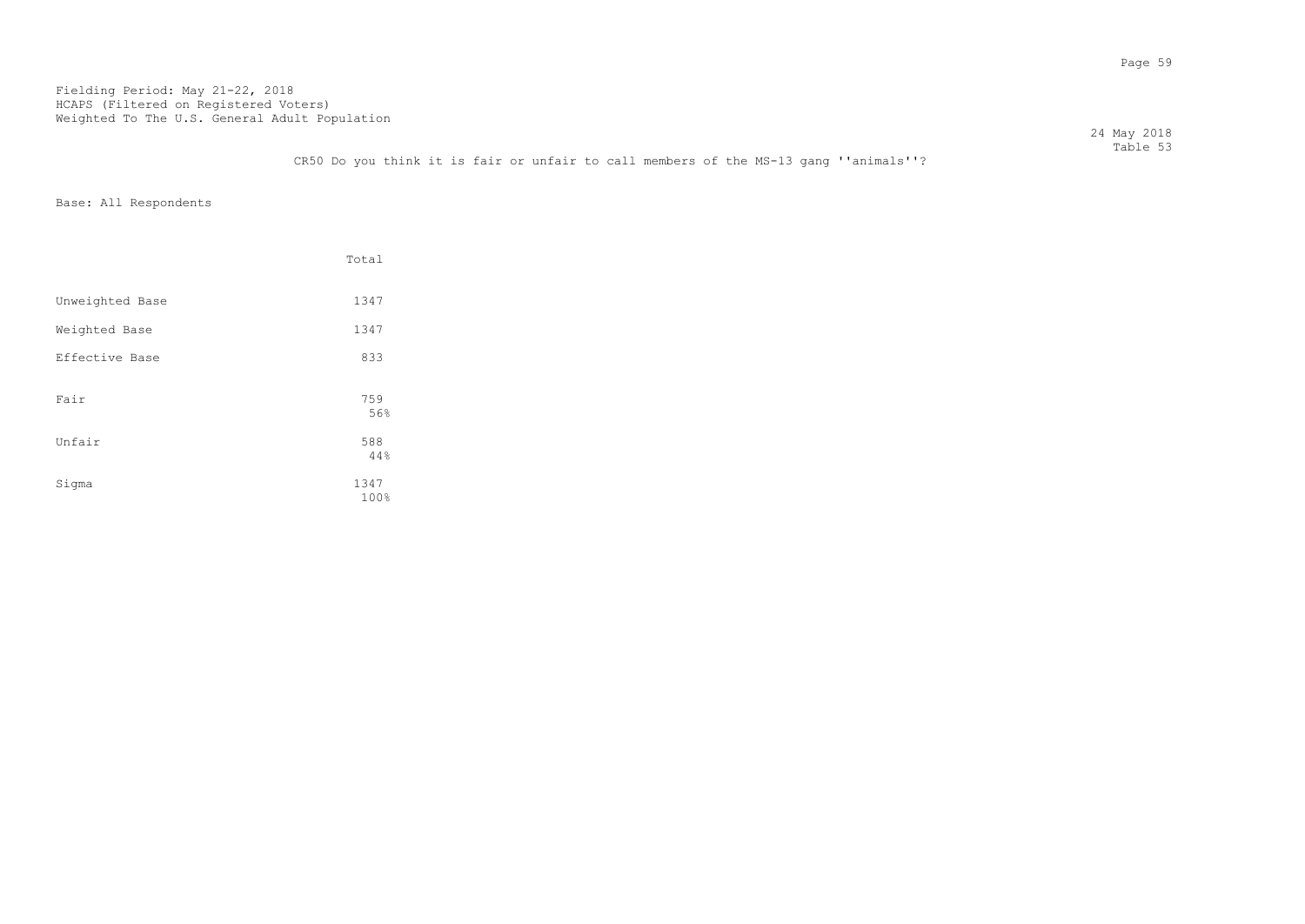24 May 2018 Table 54

### CR51 Is it fair or unfair to offer comments that would dehumanize members of the MS-13 gang?

|                 | Total        |
|-----------------|--------------|
| Unweighted Base | 1347         |
| Weighted Base   | 1347         |
| Effective Base  | 833          |
| Fair            | 701<br>52%   |
| Unfair          | 646<br>48%   |
| Sigma           | 1347<br>100% |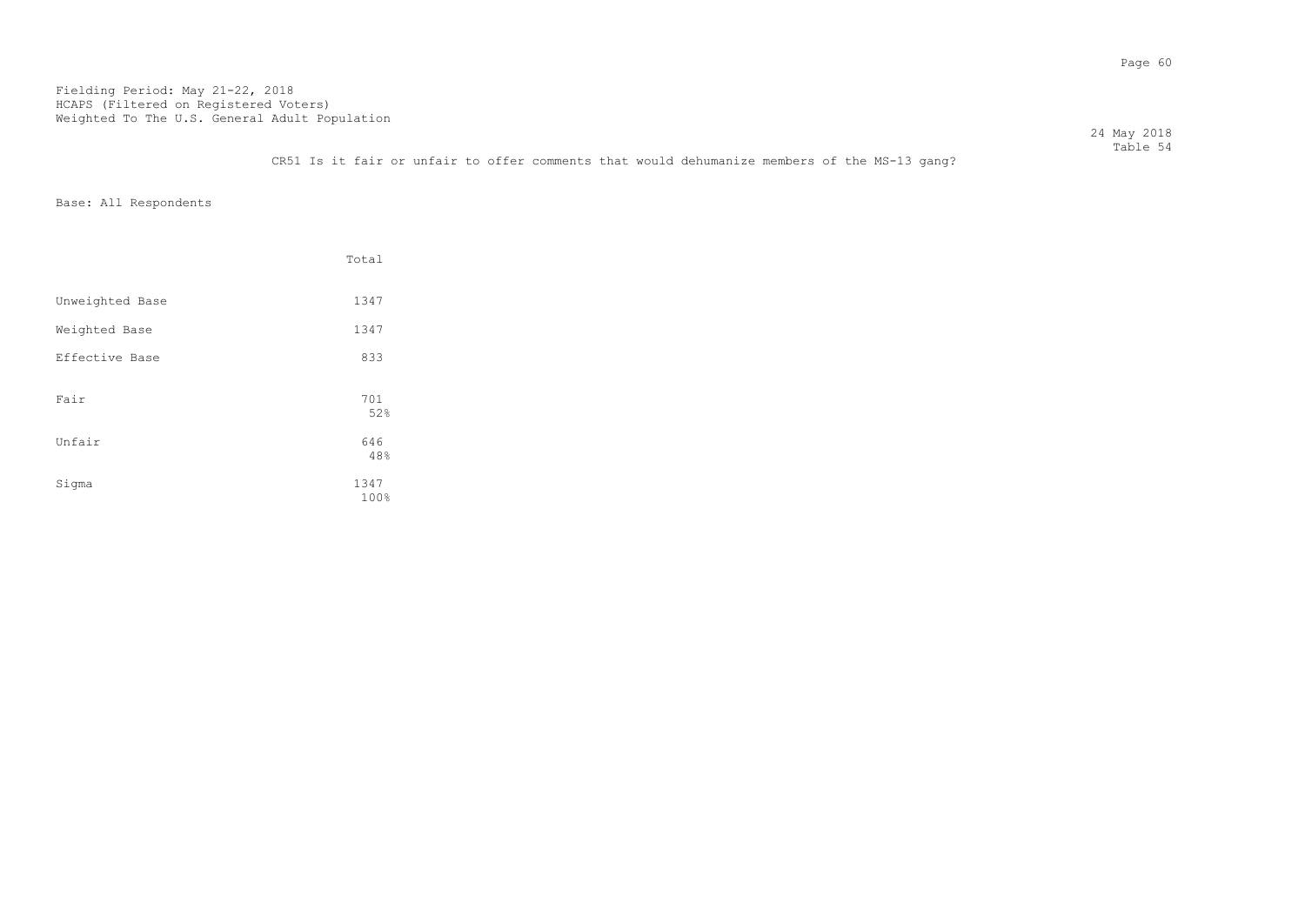Table 55 GUNS17 Do you think gun laws should be mostly at the federal level or mostly at the state and local level?

24 May 2018

|                       | Total        |
|-----------------------|--------------|
| Unweighted Base       | 1347         |
| Weighted Base         | 1347         |
| Effective Base        | 833          |
| Federal level         | 746<br>55%   |
| State and local level | 601<br>45%   |
| Sigma                 | 1347<br>100% |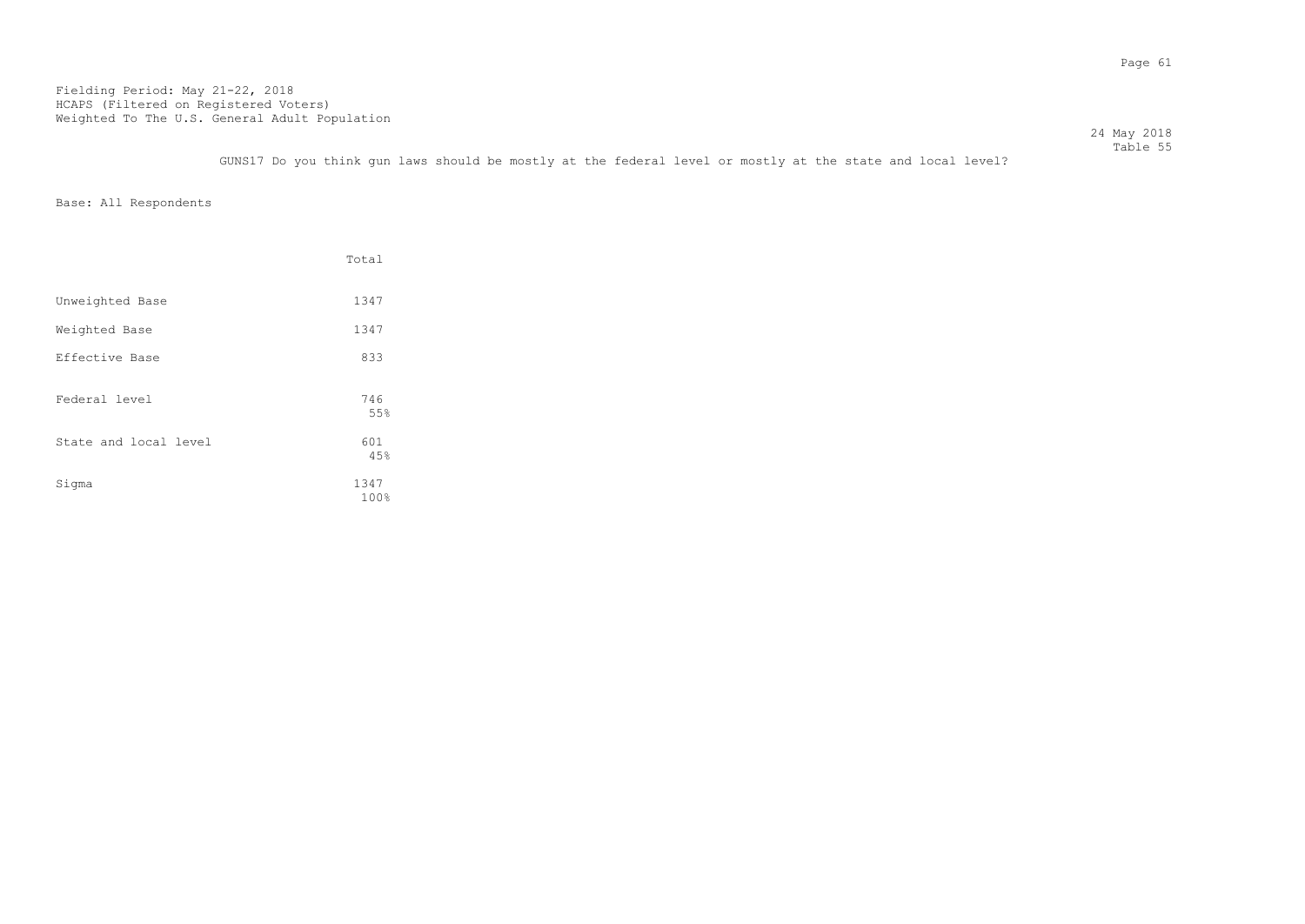24 May 2018 Table 56

GUNS2 Which of the following do you think would do the most to curb school shootings?

|                                                  | Total        |
|--------------------------------------------------|--------------|
| Unweighted Base                                  | 1347         |
| Weighted Base                                    | 1347         |
| Effective Base                                   | 833          |
| Banning assault rifles                           | 413<br>31%   |
| Enhancing school security                        | 554<br>41%   |
| Increasing commitment to<br>mental health issues | 380<br>28%   |
| Sigma                                            | 1347<br>100% |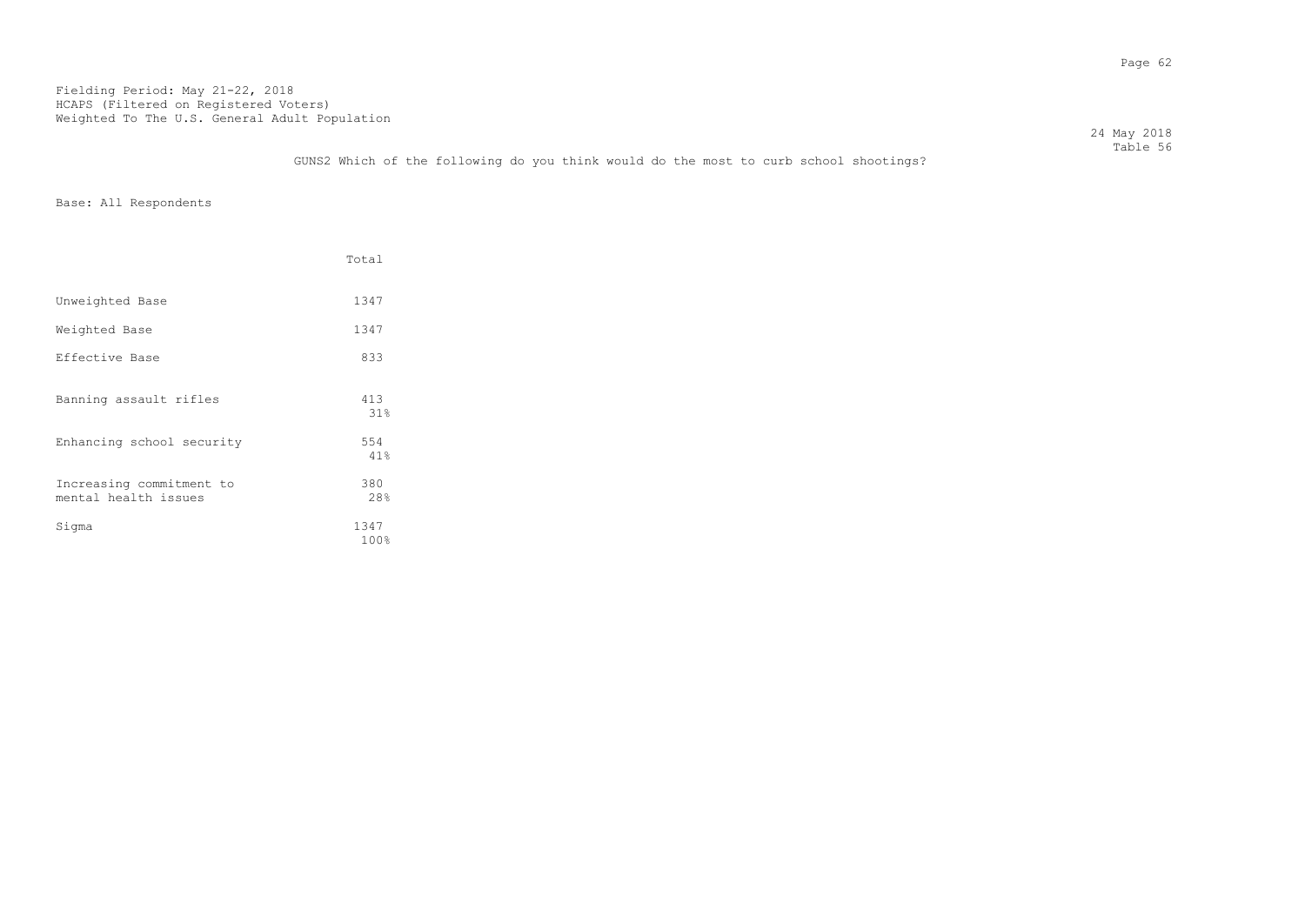24 May 2018 Table 57 GUNS50 Do you think that murder by gun in America in the last five years has gone up, gone down, or stayed the same?

|                 | Total        |
|-----------------|--------------|
| Unweighted Base | 1347         |
| Weighted Base   | 1347         |
| Effective Base  | 833          |
| Gone up         | 880<br>65%   |
| Gone down       | 168<br>12%   |
| Stayed the same | 299<br>22%   |
| Sigma           | 1347<br>100% |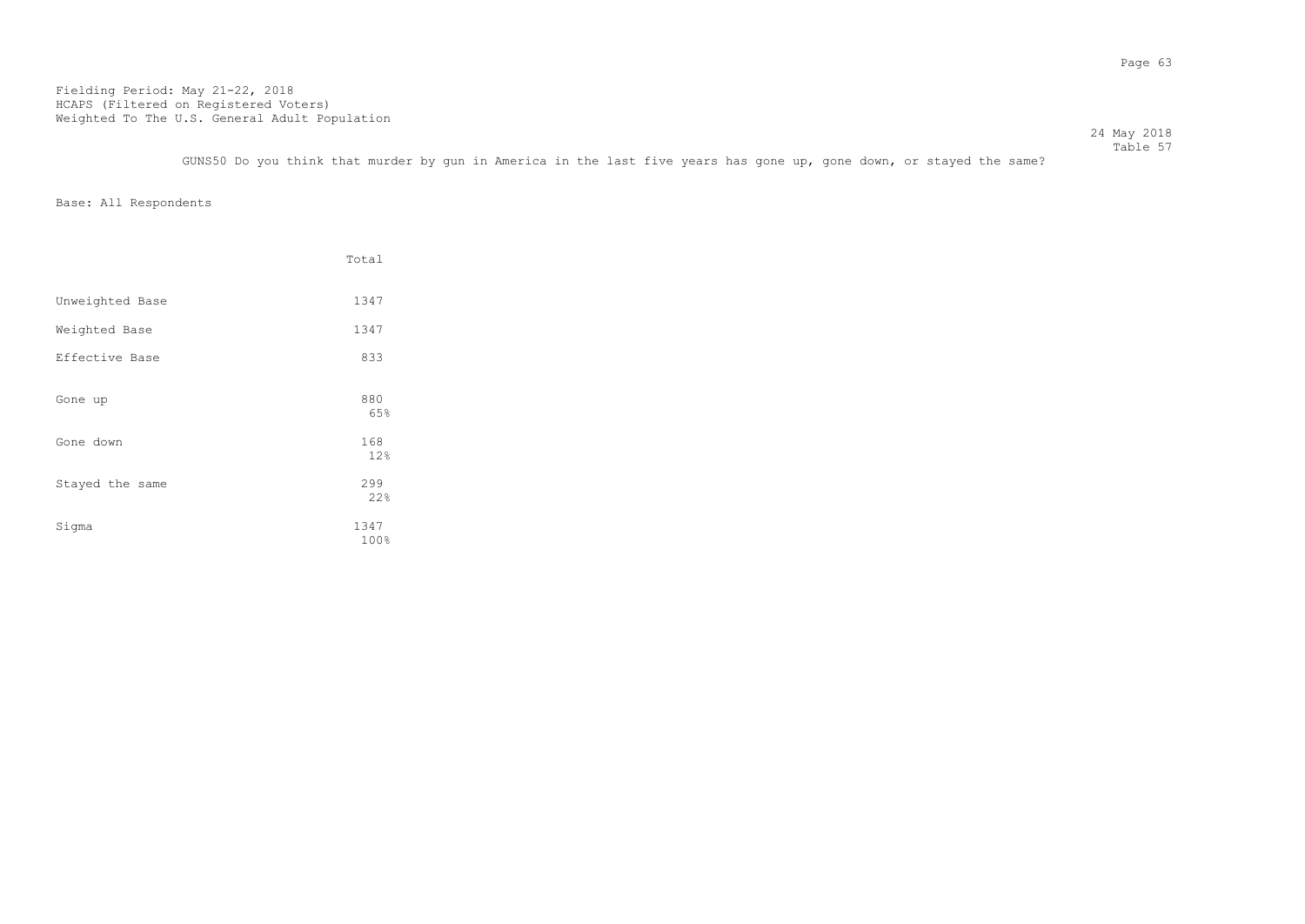Table 58 GUNS7 Should the White House ask Congress to pass legislation to raise the minimum age for purchasing guns from 18 to 21 years old?

24 May 2018

|                 | Total        |
|-----------------|--------------|
| Unweighted Base | 1347         |
| Weighted Base   | 1347         |
| Effective Base  | 833          |
| Yes             | 1041<br>77%  |
| No              | 306<br>23%   |
| Sigma           | 1347<br>100% |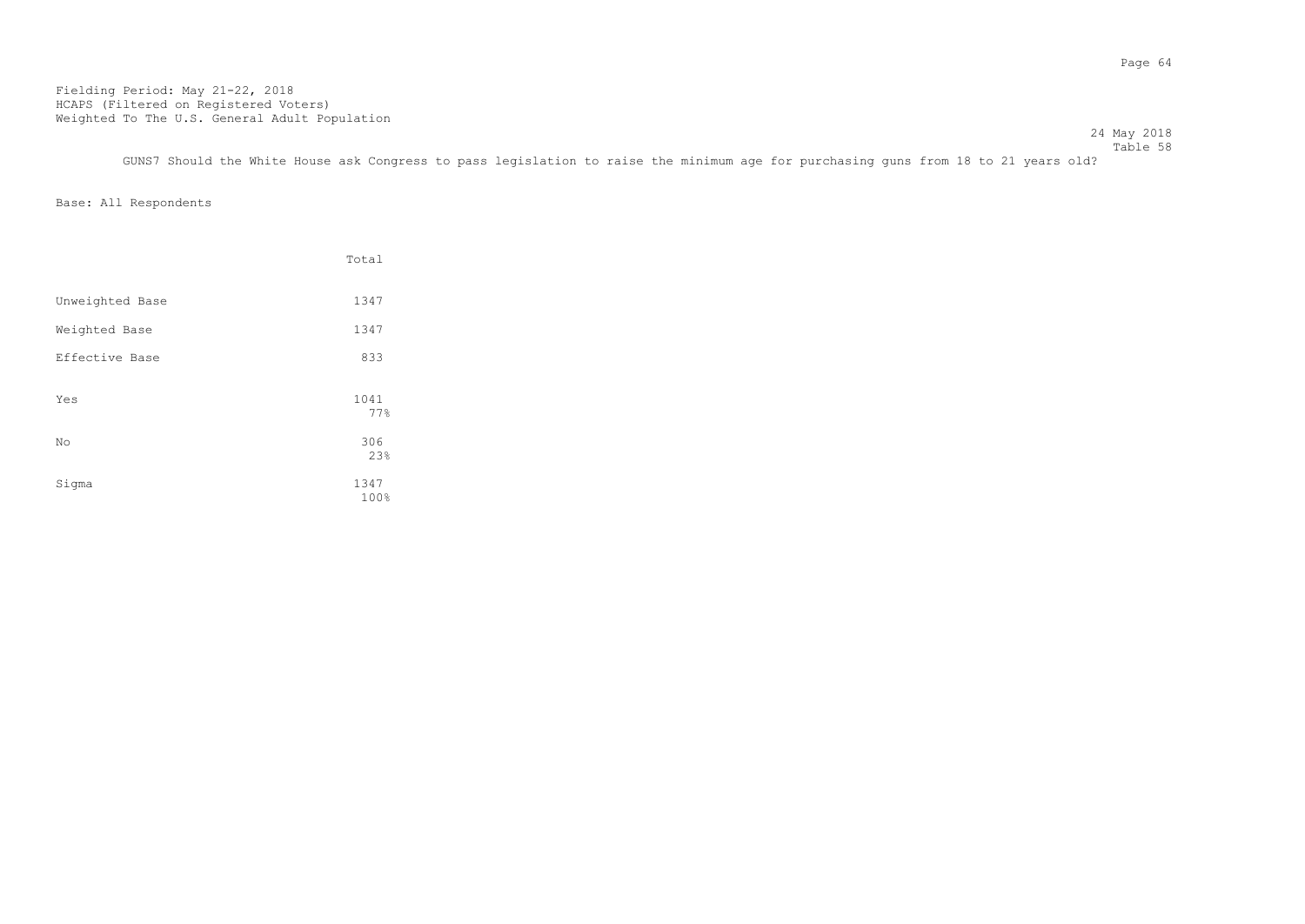Table 59 GUNS8 Do you think that gun ownership should be licensed like car ownership or just require background checks?

24 May 2018

|                                   | Total        |
|-----------------------------------|--------------|
| Unweighted Base                   | 1347         |
| Weighted Base                     | 1347         |
| Effective Base                    | 833          |
| Licensed like car ownership       | 896<br>67%   |
| Just require background<br>checks | 451<br>33%   |
| Sigma                             | 1347<br>100% |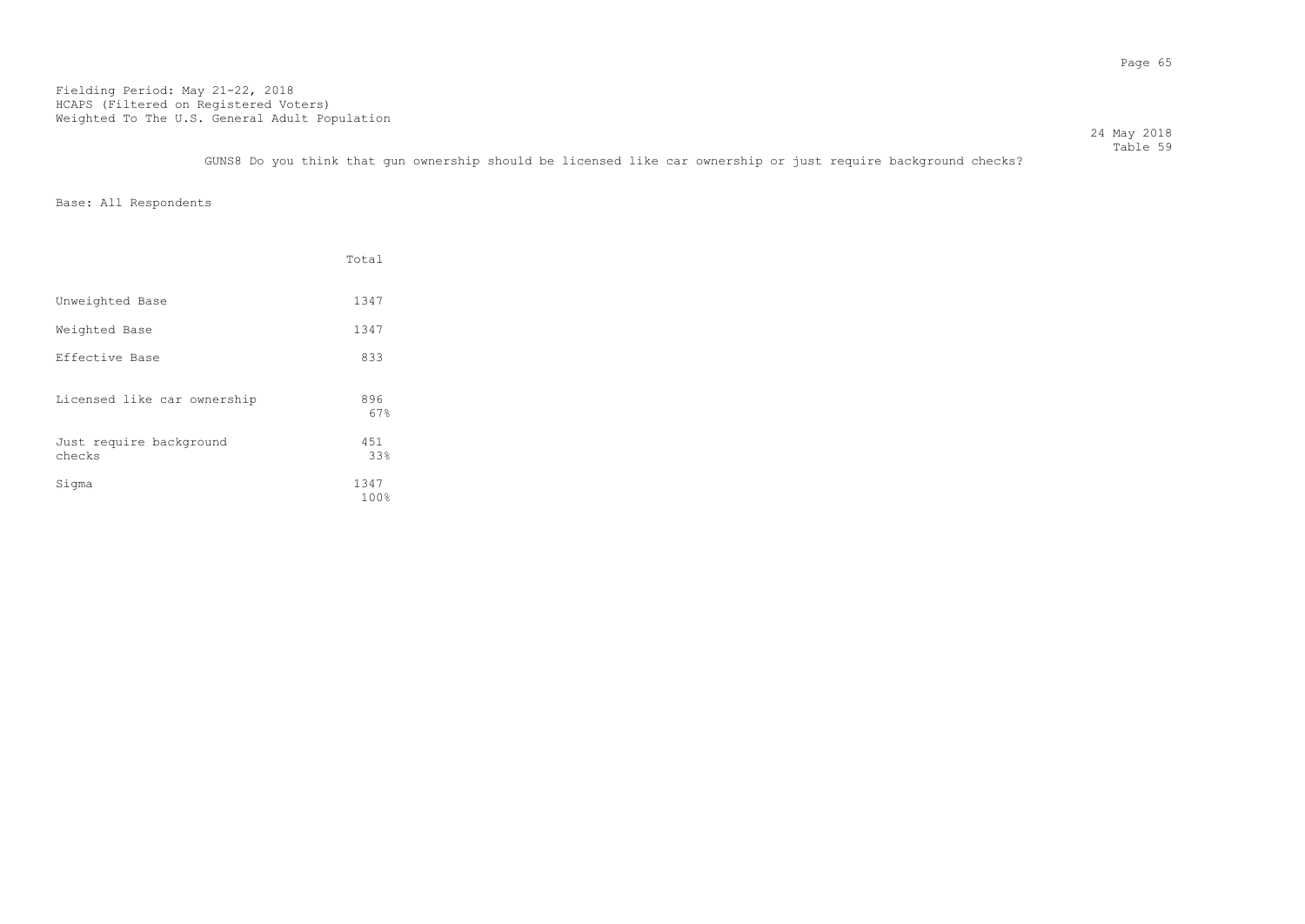Table 60 GUNS51 Do you favor or oppose tougher penalties for parents failing to secure their guns from their kids?

24 May 2018

|                 | Total        |
|-----------------|--------------|
| Unweighted Base | 1347         |
| Weighted Base   | 1347         |
| Effective Base  | 833          |
| Favor           | 1119<br>83%  |
| Oppose          | 228<br>17%   |
| Sigma           | 1347<br>100% |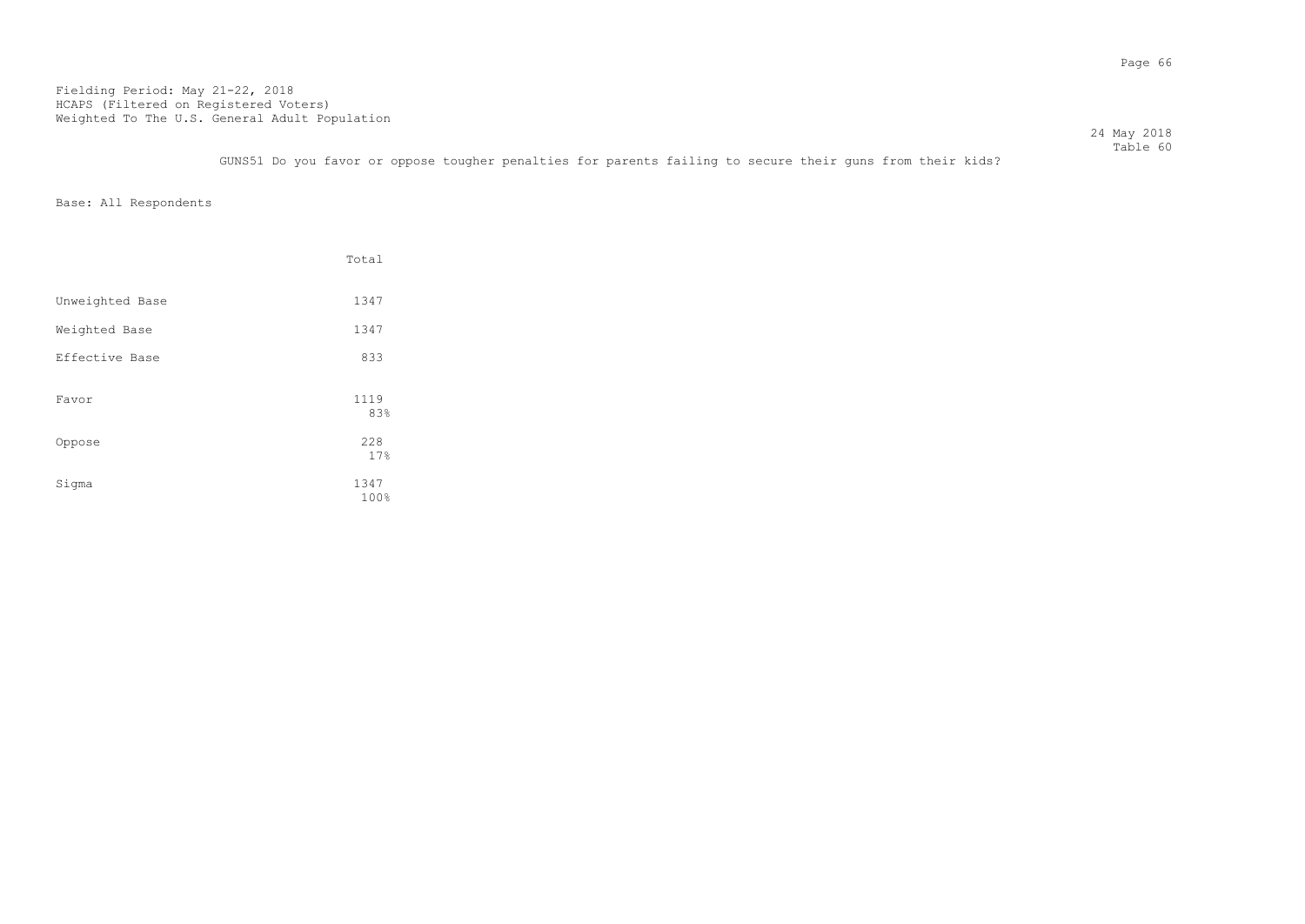|                                                                                                         | 24 May 2018 |
|---------------------------------------------------------------------------------------------------------|-------------|
|                                                                                                         | Table 61    |
| GUNS9 Do you favor or oppose a measure that would ban all qun ownership except for police and military? |             |

|                 | Total        |
|-----------------|--------------|
| Unweighted Base | 1347         |
| Weighted Base   | 1347         |
| Effective Base  | 833          |
| Favor           | 438<br>32%   |
| Oppose          | 909<br>68%   |
| Sigma           | 1347<br>100% |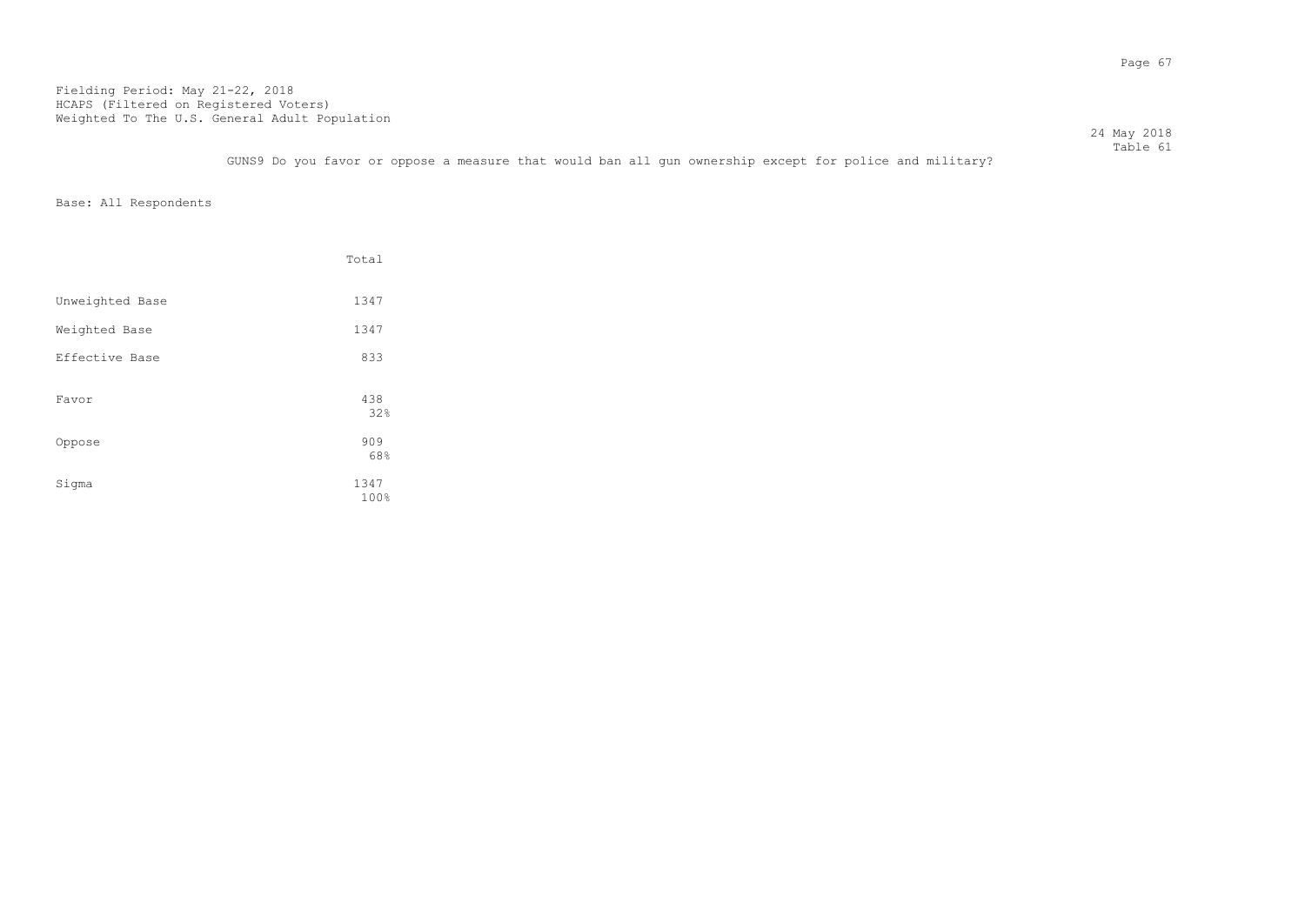24 May 2018 Table 62

GUNS13 Do you think most school violence is related to student mental illness, urban gangs, or easy access to guns?

|                        | Total               |
|------------------------|---------------------|
| Unweighted Base        | 1347                |
| Weighted Base          | 1347                |
| Effective Base         | 833                 |
| Student mental illness | 664<br>49%          |
| Urban gangs            | 127                 |
| Easy access to guns    | $9\%$<br>556<br>41% |
| Sigma                  | 1347<br>100%        |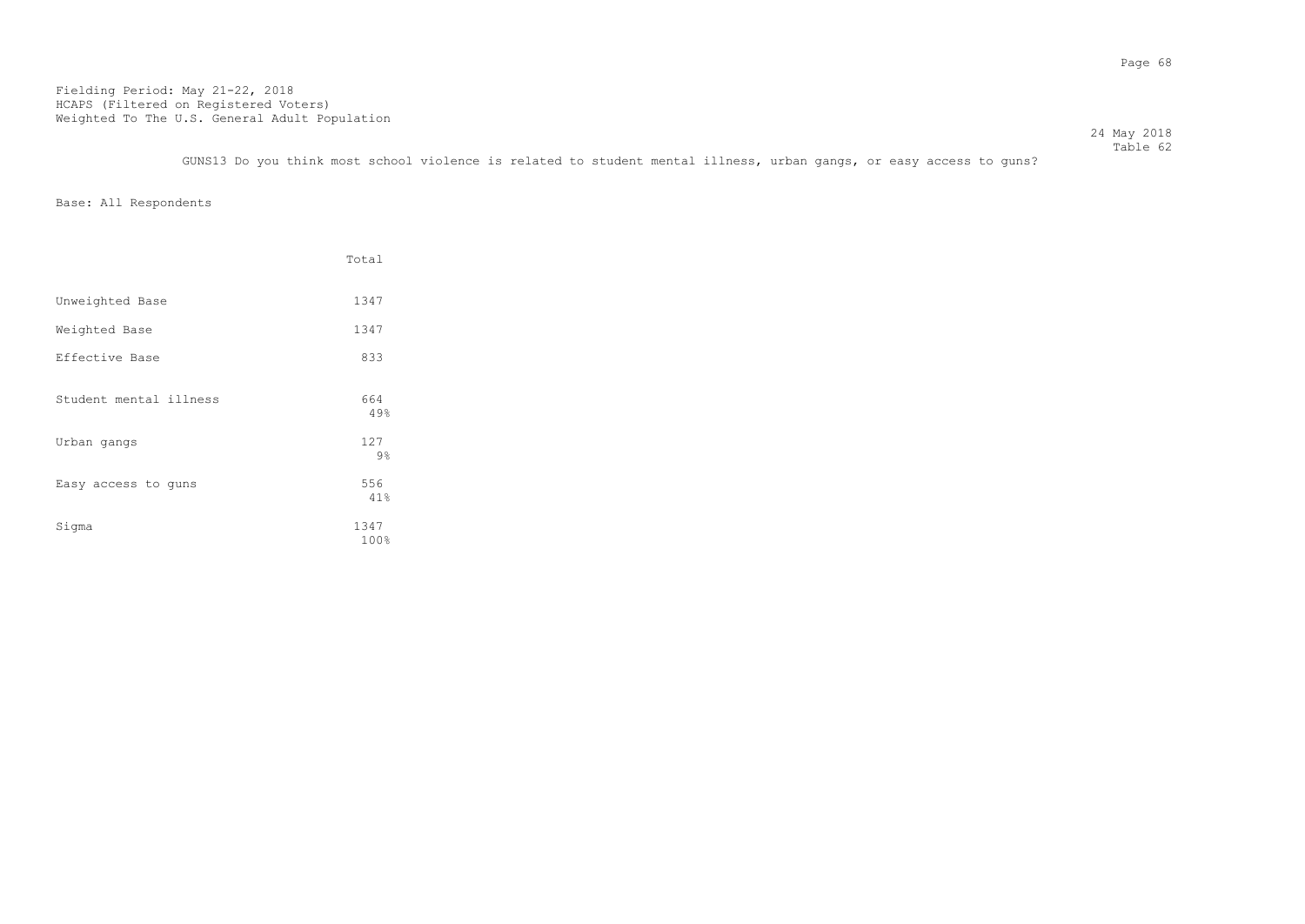24 May 2018 Table 63 M3B Do you approve or disapprove of the way President Trump is handling North Korea?

Base: Assigned M3B

|                 | Total       |
|-----------------|-------------|
| Unweighted Base | 675         |
| Weighted Base   | 677         |
| Effective Base  | 423         |
| Approve         | 340<br>50%  |
| Disapprove      | 336<br>50%  |
| Sigma           | 677<br>100% |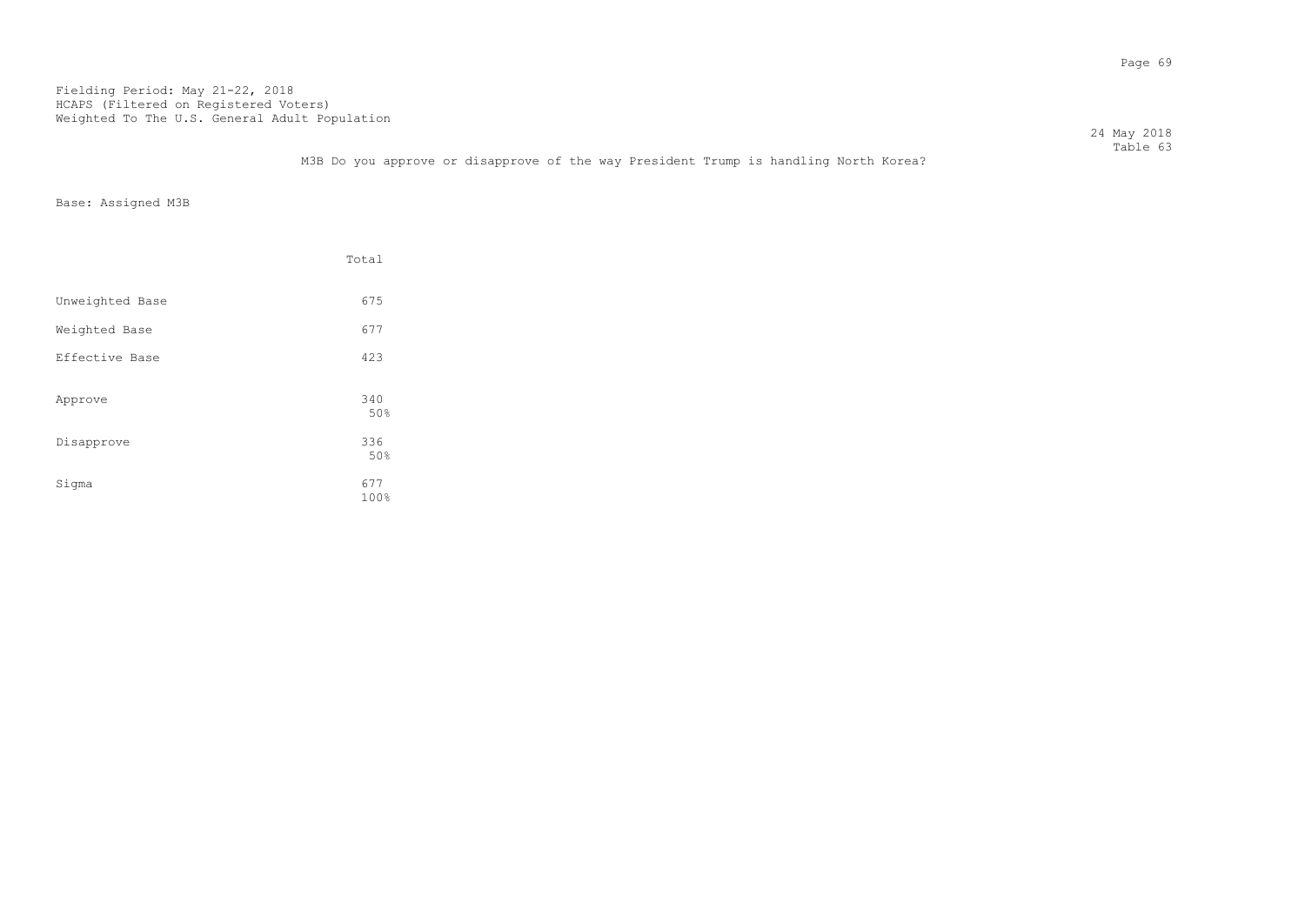24 May 2018 Table 64

M3B TEST Do you approve or disapprove the way the U.S. government is handling North Korea?

Base: Assigned M3B-Test

|                 | Total       |
|-----------------|-------------|
| Unweighted Base | 672         |
| Weighted Base   | 670         |
| Effective Base  | 410         |
| Approve         | 386<br>58%  |
| Disapprove      | 284<br>42%  |
| Sigma           | 670<br>100% |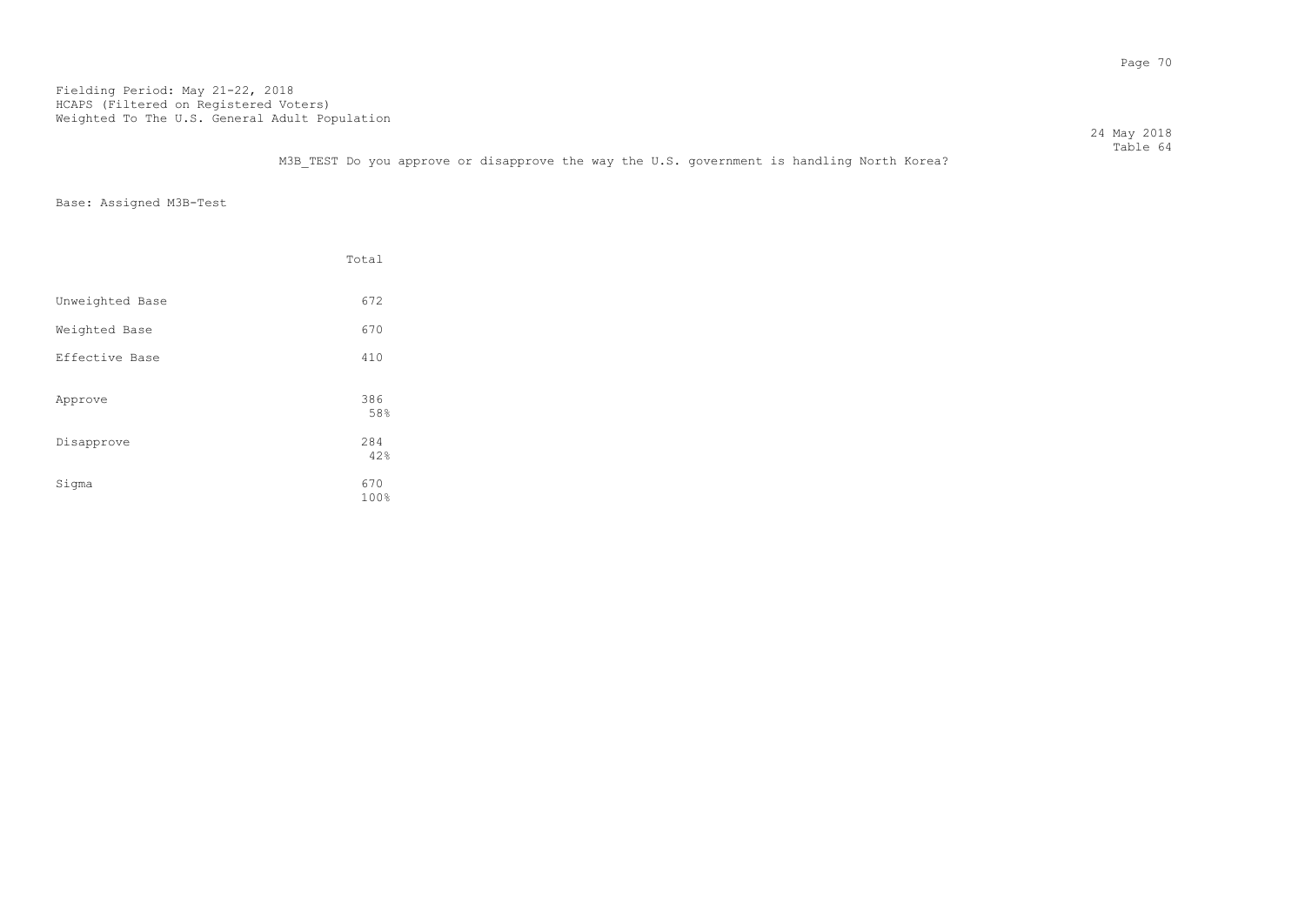Table 65 NK50 Do you think President Trump deserves credit or not for the planned meeting with the North Korean leader Kim Jong Un?

24 May 2018

|                         | Total        |
|-------------------------|--------------|
| Unweighted Base         | 1347         |
| Weighted Base           | 1347         |
| Effective Base          | 833          |
| Deserves credit         | 809<br>60%   |
| Does not deserve credit | 538<br>40%   |
| Sigma                   | 1347<br>100% |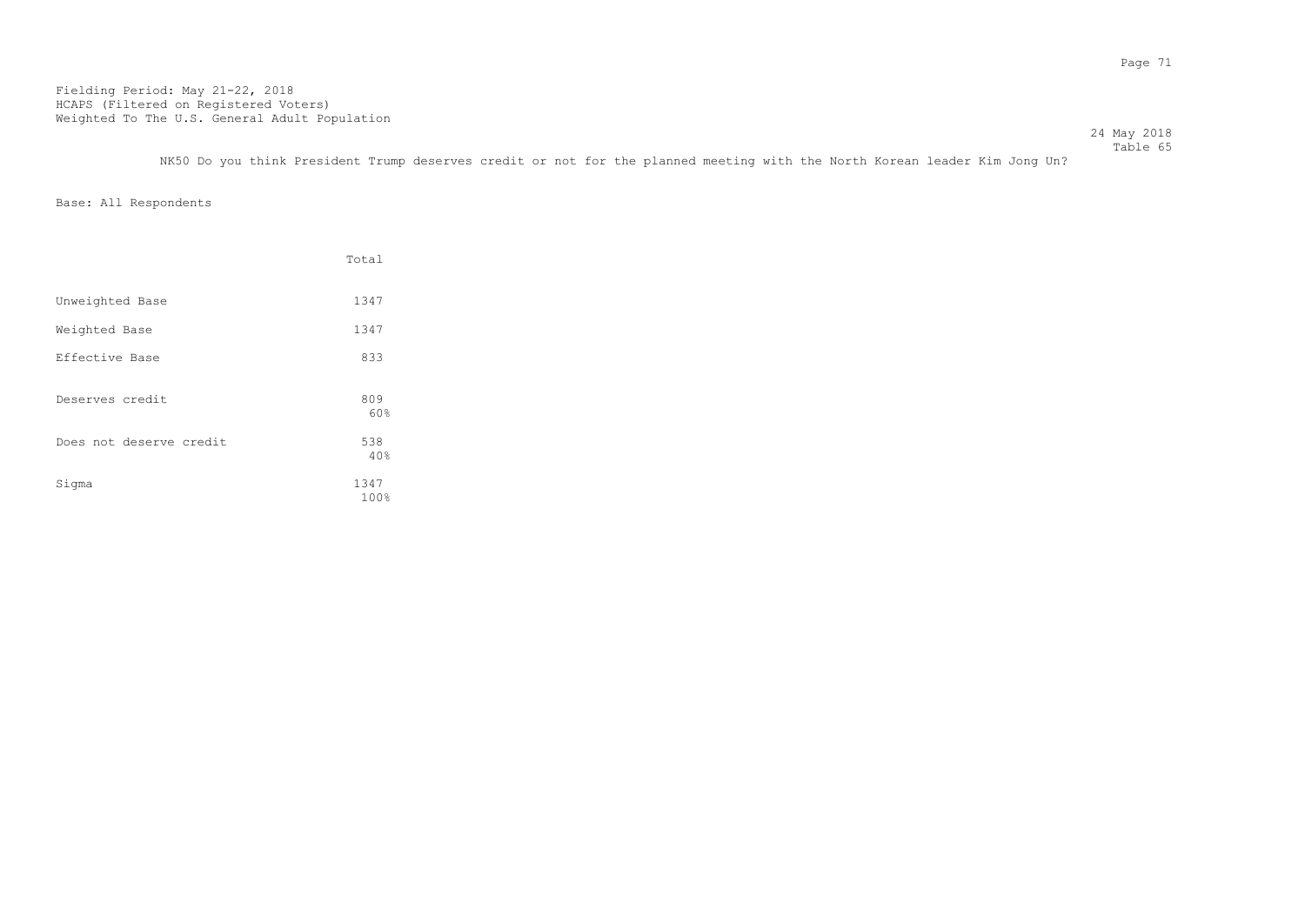Table 66 NK1 Do you approve or disapprove of President Trump's decision to meet with North Korean leader Kim Jong Un in June of this year?

24 May 2018

|                 | Total        |
|-----------------|--------------|
| Unweighted Base | 1347         |
| Weighted Base   | 1347         |
| Effective Base  | 833          |
| Approve         | 1001<br>74%  |
| Disapprove      | 346<br>26%   |
| Sigma           | 1347<br>100% |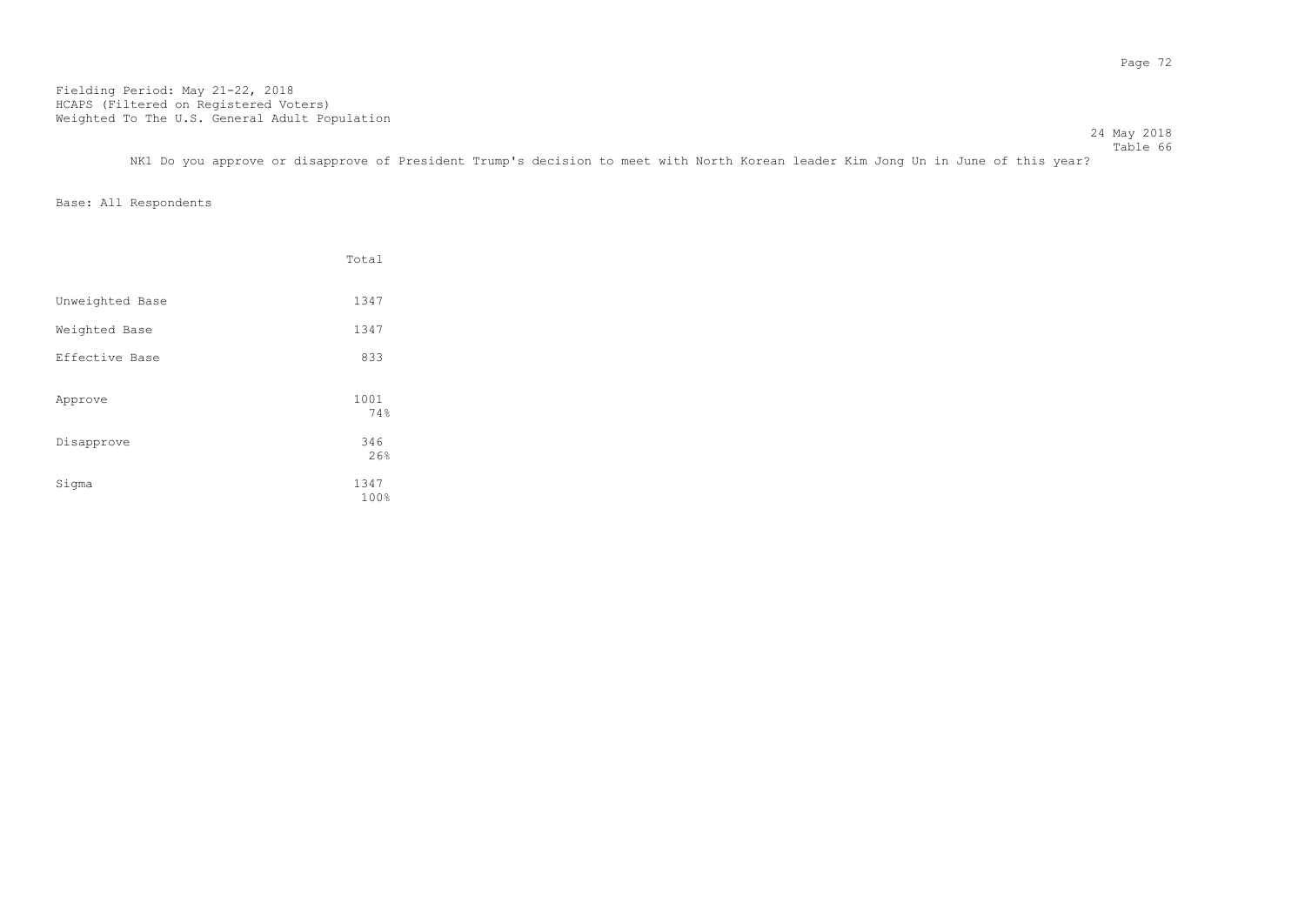#### 24 May 2018 Table 67

#### NK2 Do you think the meeting between President Trump and Kim Jong Un offers a viable path for North Korea to give up its nuclear weapons and should be taken seriously, or is the visit just a diplomatic show that will not lead to anything good? And the state of the state of the state of the state of the state of the state of the state of the state of the state of the state of the state of the state of the state of the state of the state of the state of the

|                                                                                       | Total                      |
|---------------------------------------------------------------------------------------|----------------------------|
| Unweighted Base                                                                       | 1347                       |
| Weighted Base                                                                         | 1347                       |
| Effective Base                                                                        | 833                        |
| The meeting offers a viable<br>path for North Korea to give<br>up its nuclear weapons | 740<br>55%                 |
| The visit is just a show<br>that will not lead to<br>anything good                    | 607<br>45%                 |
| Sigma                                                                                 | 1347<br>$100$ <sup>2</sup> |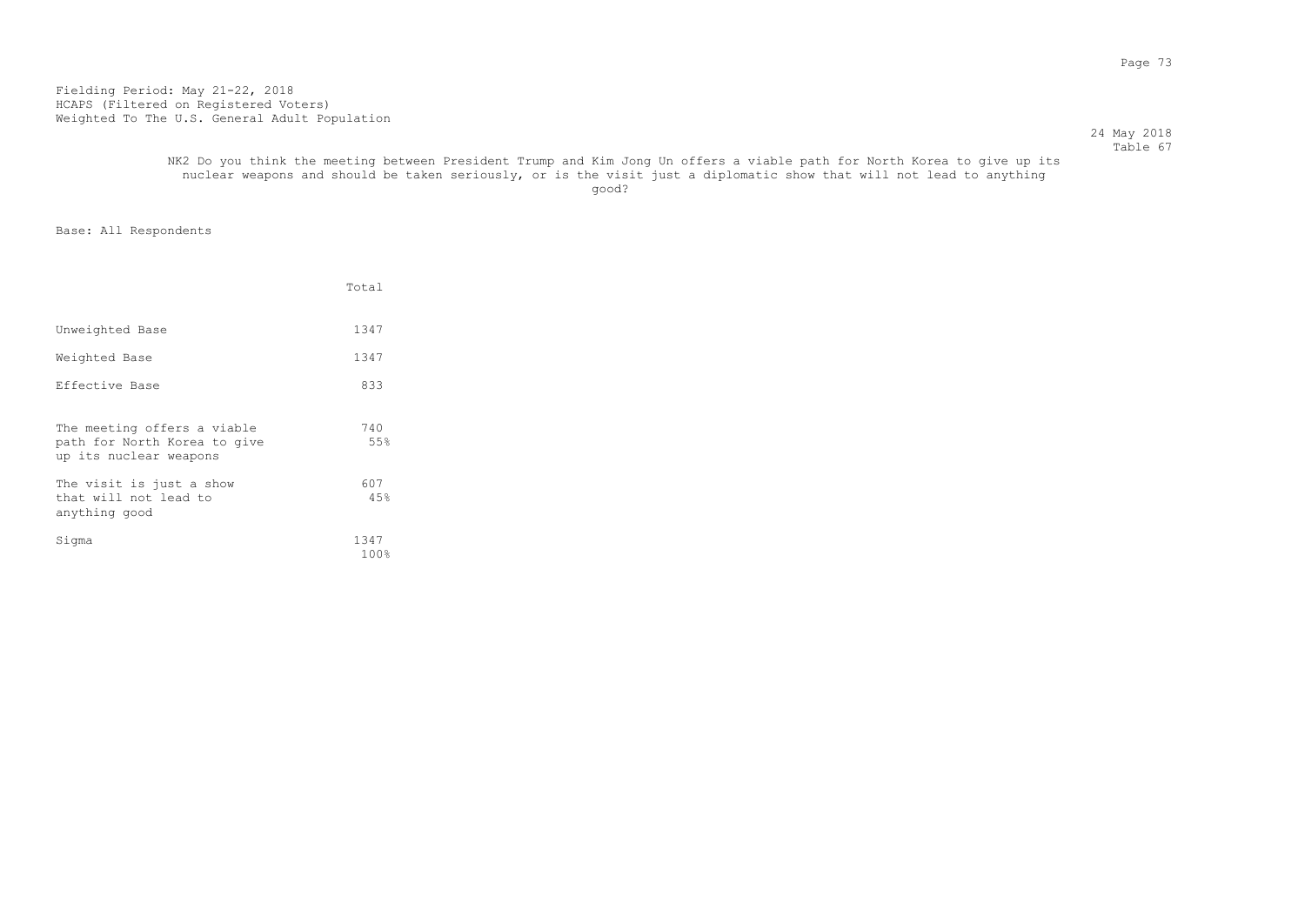#### 24 May 2018 Table 68

# NK36 Do you consider the recent decision by North Korea to temporarily close their nuclear-test sites and suspend long-range missile launches a diplomatic victory by the Trump administration or is it mainly posturing by the North Koreans intended to get concessions from the U.S.?

|                                          | Total        |
|------------------------------------------|--------------|
| Unweighted Base                          | 1347         |
| Weighted Base                            | 1347         |
| Effective Base                           | 833          |
| It's a diplomatic victory                | 556<br>41%   |
| Mainly posturing by the<br>North Koreans | 791<br>59%   |
| Sigma                                    | 1347<br>100% |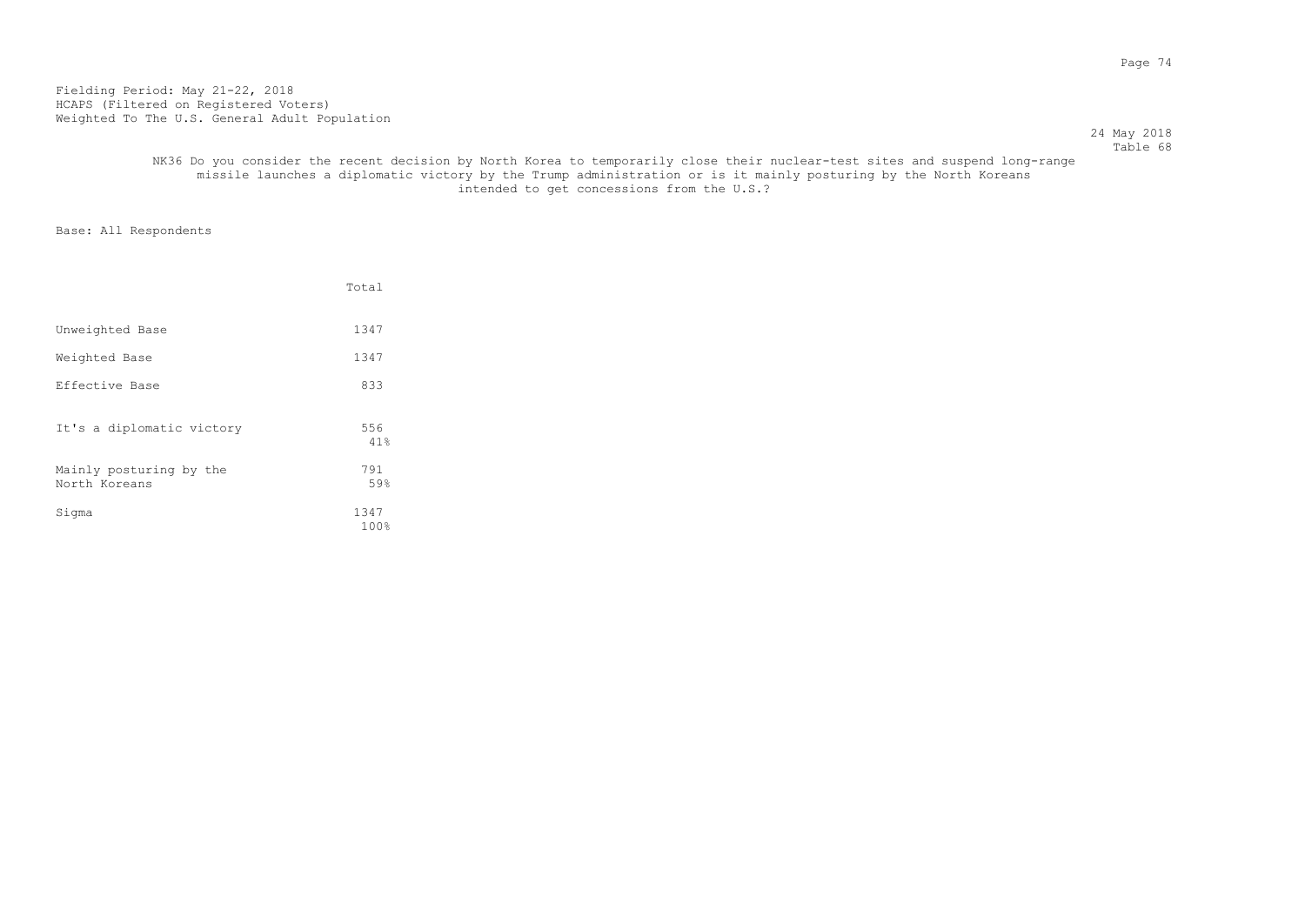24 May 2018 Table 69

# NK51 Do you consider the recent decision by North Korea to temporarily close their nuclear-test sites and suspend long-range missile launches progress towards nuclear disarmament not real progress?

|                   | Total        |
|-------------------|--------------|
| Unweighted Base   | 1347         |
| Weighted Base     | 1347         |
| Effective Base    | 833          |
| Progress          | 782<br>58%   |
| Not real progress | 565<br>42%   |
| Sigma             | 1347<br>100% |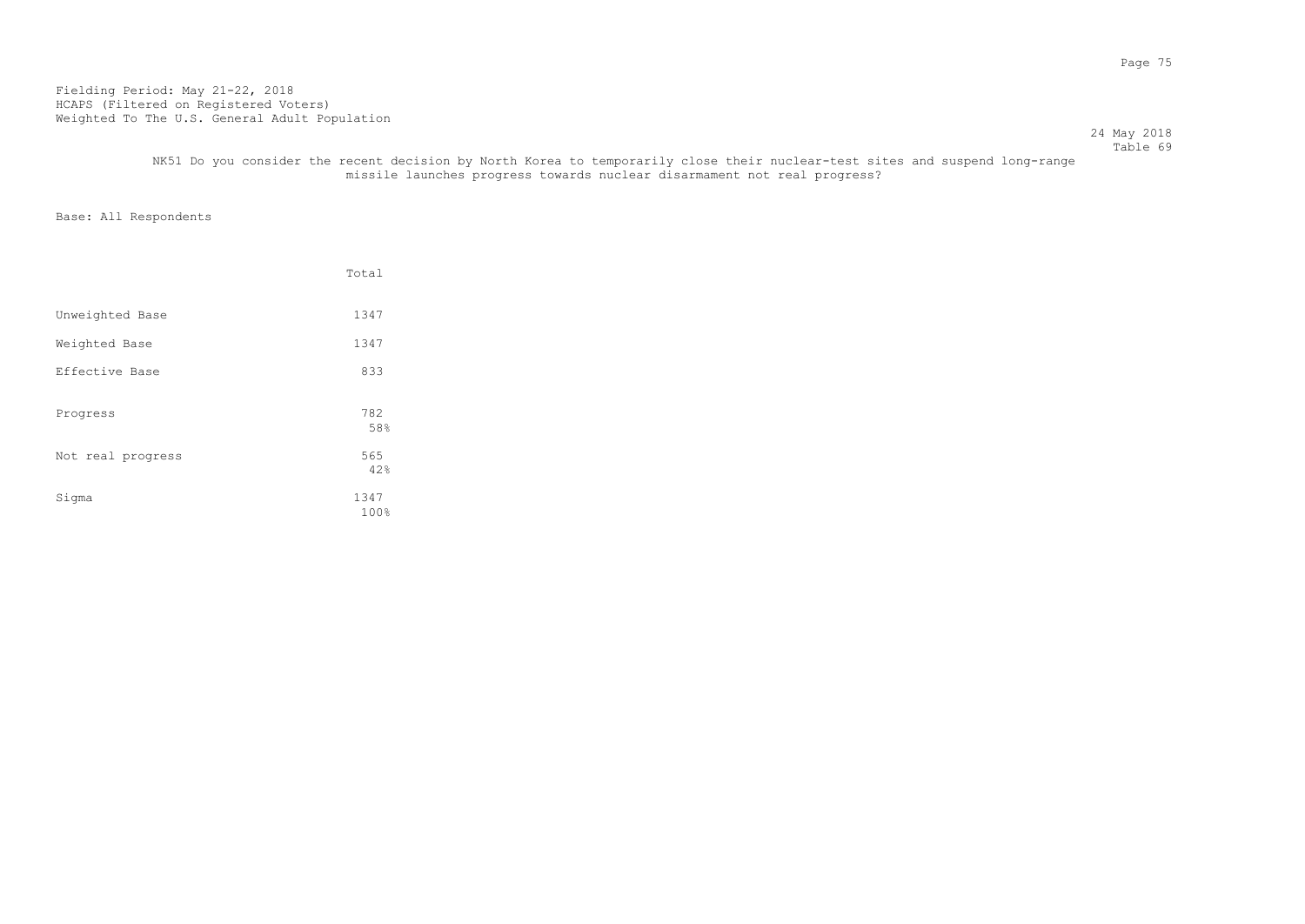#### 24 May 2018 Table 70

 NK52 Should the United States agree to reduce its troops in South Korea as part of a deal with North Korea to give up its nuclear weapons, or should it not offer to reduce its troop levels?

|                     | Total        |
|---------------------|--------------|
| Unweighted Base     | 1347         |
| Weighted Base       | 1347         |
| Effective Base      | 833          |
| Reduce              | 579<br>43%   |
| Not offer to reduce | 768<br>57%   |
| Sigma               | 1347<br>100% |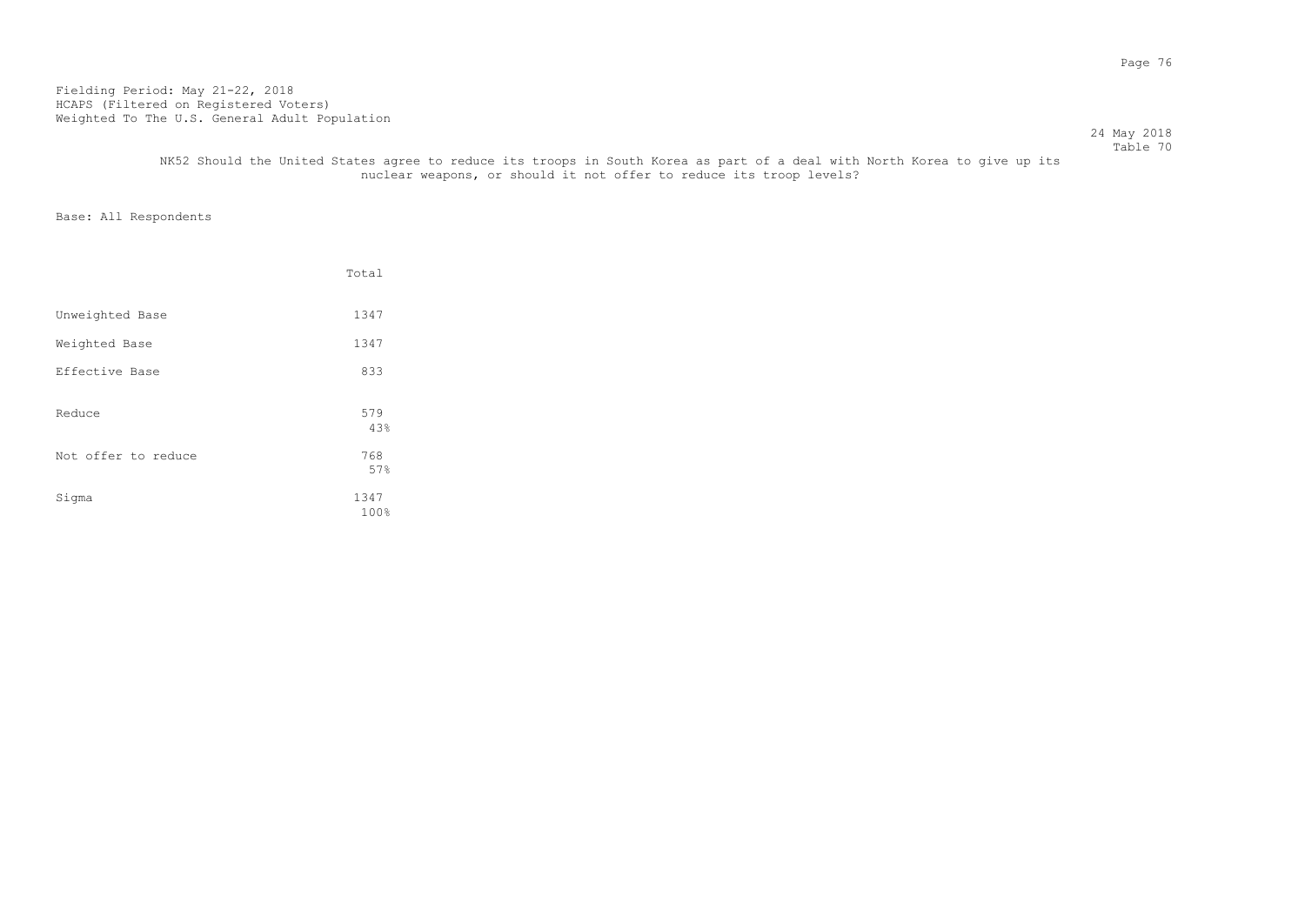24 May 2018 Table 71

# NK53 If Donald Trump reaches a deal with Kim Jong Un that leads to North Korea giving up its nuclear weapons would that make you more likely to vote for him, less likely, or have no effect on your vote in 2020?

|                 | Total                  |
|-----------------|------------------------|
| Unweighted Base | 1347                   |
| Weighted Base   | 1347                   |
| Effective Base  | 833                    |
| More likely     | 421<br>31%             |
| Less likely     | 145<br>11 <sup>°</sup> |
| Have no effect  | 781<br>58%             |
| Sigma           | 1347<br>100%           |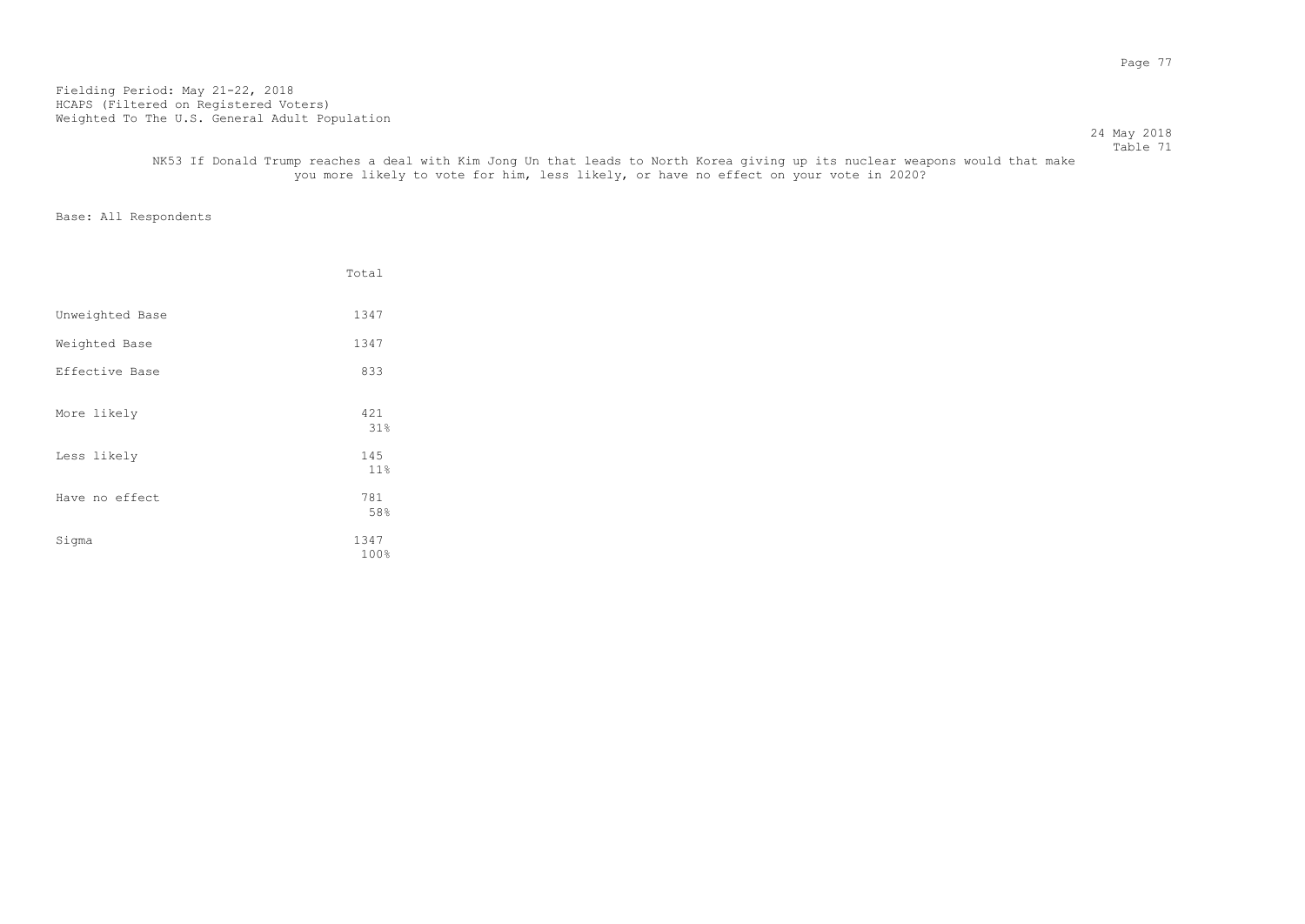24 May 2018 Table 72

# NK54 If the Trump administration reaches a deal with North Korea removing its nuclear weapons would it make you more likely to vote Republican in the upcoming midterm elections, less likely, or have no effect on your vote?

|                 | Total                        |
|-----------------|------------------------------|
| Unweighted Base | 1347                         |
| Weighted Base   | 1347                         |
| Effective Base  | 833                          |
| More likely     | 391<br>29%                   |
| Less likely     | 113                          |
| Have no effect  | 8 <sup>°</sup><br>843<br>63% |
| Sigma           | 1347<br>100%                 |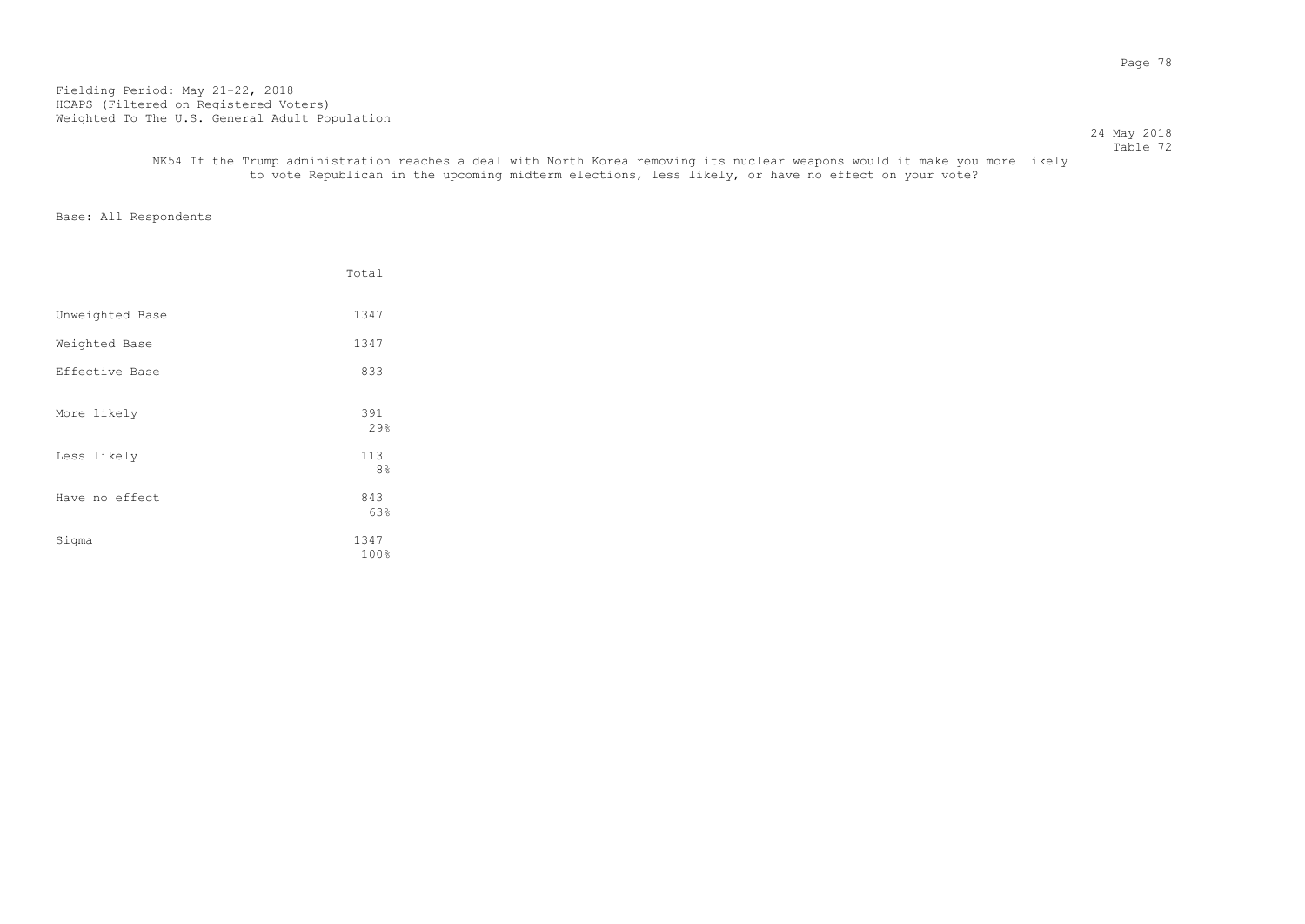#### Table 73 NK55 Do you think that North Korea will give up its nuclear weapons if all US and South Korean nuclear weapons are removed and they get economic benefits?

Base: All Respondents

|                 | Total               |
|-----------------|---------------------|
| Unweighted Base | 1347                |
| Weighted Base   | 1347                |
| Effective Base  | 833                 |
| Yes             | 544<br>40%          |
| No              | 803                 |
| Sigma           | 60%<br>1347<br>100% |

24 May 2018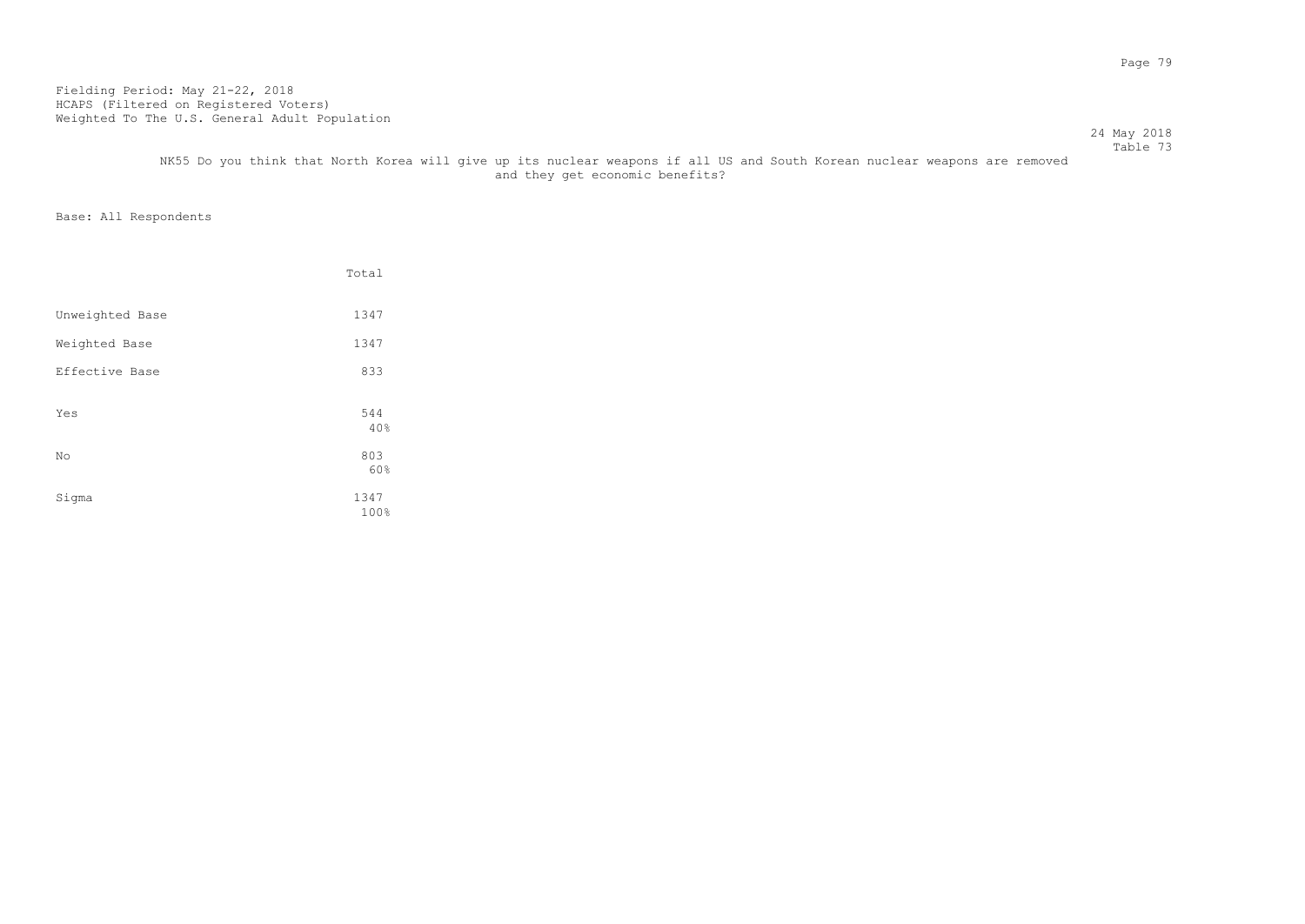Table 74 FA17 If diplomacy is unsuccessful, would you favor or oppose air strikes on the nuclear facilities of North Korea?

24 May 2018

|                 | Total        |
|-----------------|--------------|
| Unweighted Base | 1347         |
| Weighted Base   | 1347         |
| Effective Base  | 833          |
| Favor           | 531<br>39%   |
| Oppose          | 816<br>61%   |
| Sigma           | 1347<br>100% |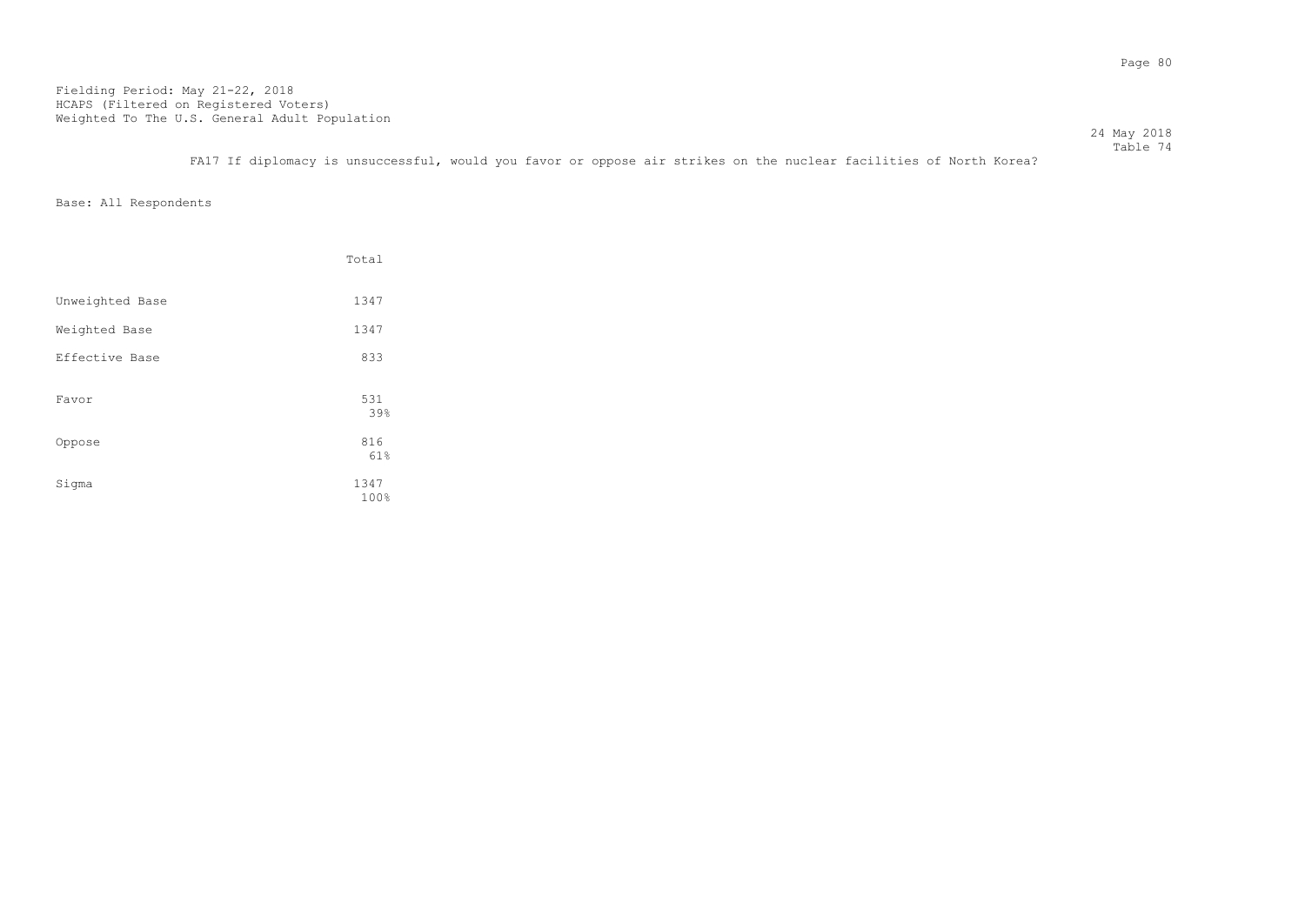24 May 2018 Table 75

 FA18 Do you think such strikes should be done because they are the only way to stop North Korea from gaining nuclear weapons or do you think they should not be done because they are too risky given the possibility of retaliation?

|                    | Total        |
|--------------------|--------------|
| Unweighted Base    | 1347         |
| Weighted Base      | 1347         |
| Effective Base     | 833          |
| Should be done     | 558<br>41%   |
| Should not be done | 789<br>59%   |
| Sigma              | 1347<br>100% |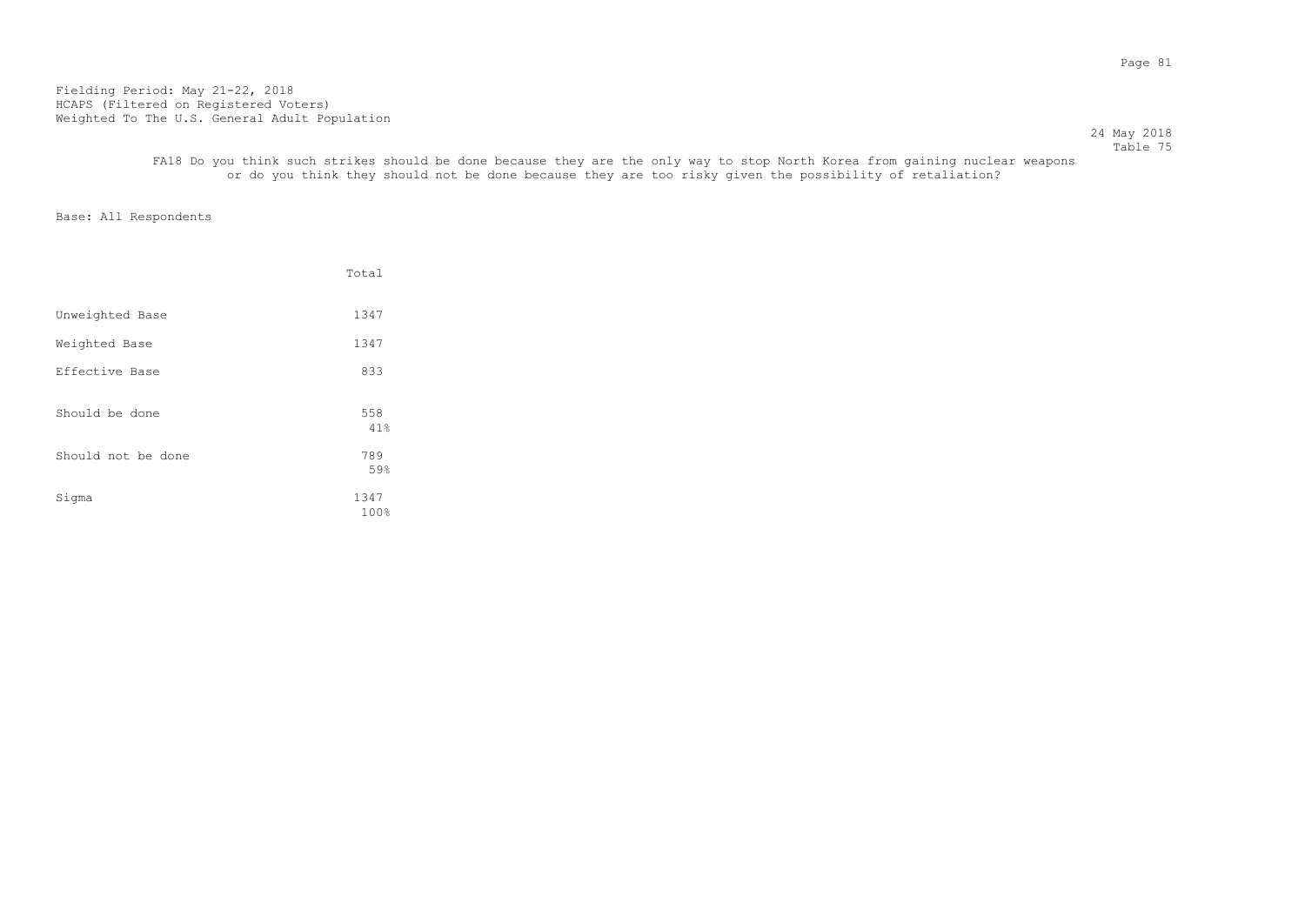24 May 2018 Table 76

|                                                                                    | Total             |
|------------------------------------------------------------------------------------|-------------------|
| Unweighted Base                                                                    | 1347              |
| Weighted Base                                                                      | 1347              |
| Effective Base                                                                     | 833               |
| The U.S. is going to go to<br>war with North Korea<br>President Trump will reach a | 209<br>15%<br>362 |
| deal with North Korea                                                              | 27%               |
| Diplomacy and economic<br>sanctions will work to get<br>North Korea to back down   | 462<br>34%        |
| North Korea will obtain<br>nuclear weapons and missiles                            | 315<br>2.3%       |
| Sigma                                                                              | 1347<br>100%      |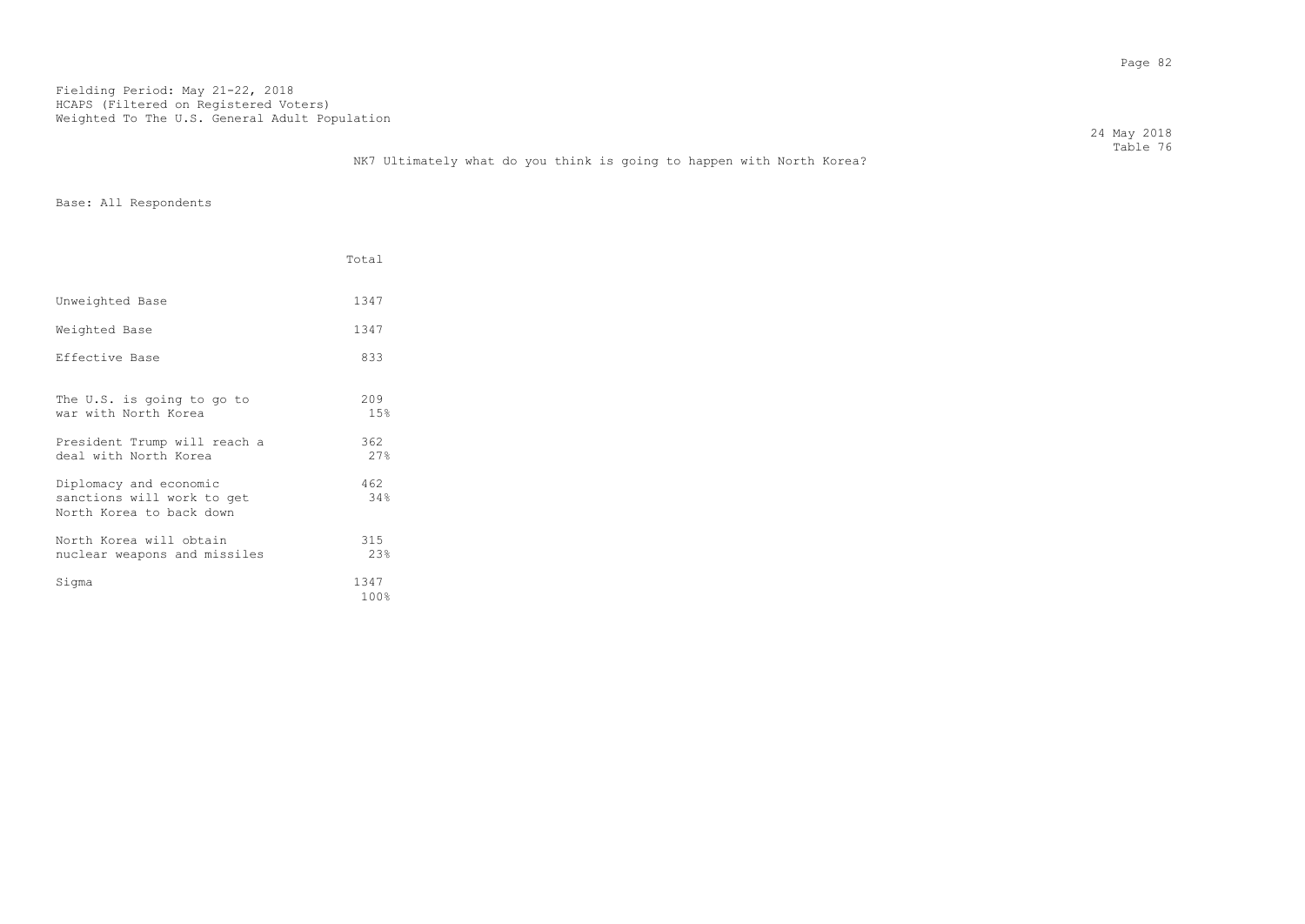Table 78 ME50B Do you agree or disagree with President Trump's decision to move the U.S. Embassy in Israel to Jerusalem?

24 May 2018

|                           | Total       |
|---------------------------|-------------|
| Unweighted Base           | 671         |
| Weighted Base             | 669         |
| Effective Base            | 413         |
| Strongly Agree            | 150<br>22%  |
| Agree                     | 228<br>34%  |
| Neither Agree or Disagree |             |
| Disagree                  | 172<br>26%  |
| Strongly Disagree         | 120<br>18%  |
| Sigma                     | 669<br>100% |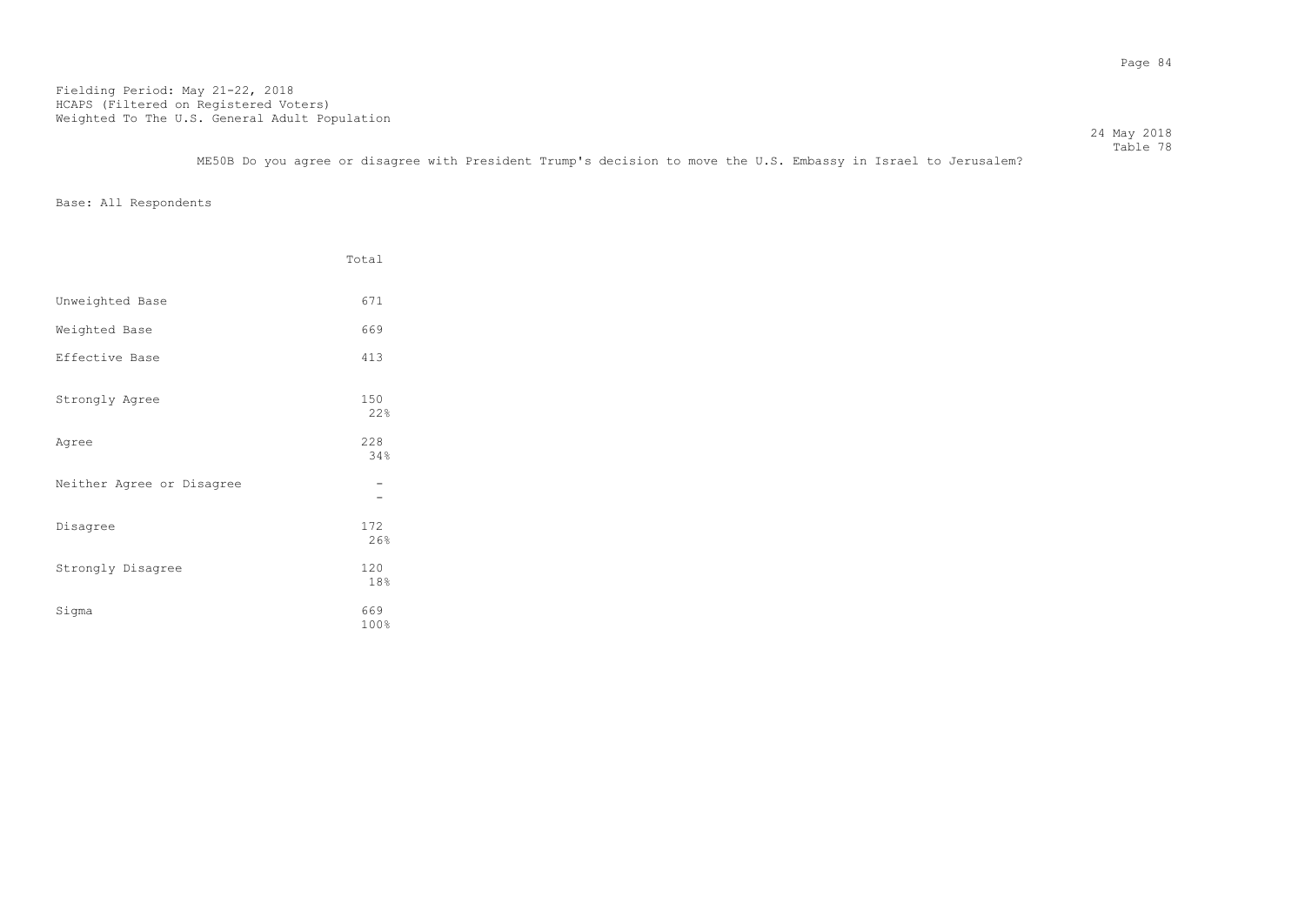|                       |       | ME51 Which is closest to your view? | 24 May 2018<br>Table 79 |
|-----------------------|-------|-------------------------------------|-------------------------|
| Base: All Respondents |       |                                     |                         |
|                       | Total |                                     |                         |
| Unweighted Base       | 1347  |                                     |                         |
| Weighted Base         | 1347  |                                     |                         |
|                       |       |                                     |                         |

| The U.S. Embassy should have<br>been moved to Jerusalem a<br>long time<br>ago to recognize Jerusalem<br>as the capital of Israel.                                                      | 542<br>40%               |
|----------------------------------------------------------------------------------------------------------------------------------------------------------------------------------------|--------------------------|
| We should have moved the<br>U.S. Embassy to Jerusalem<br>only in exchange for a major<br>concession from Israel<br>towards the peace talks with<br>the Palestinians.                   | 417<br>31%               |
| We should have never moved<br>the U.S. Embassy to<br>Jerusalem as there can be no<br>peace talks<br>with the Palestinians while<br>we recognize Jerusalem as<br>the capital of Israel. | 387<br>$29$ <sup>2</sup> |

Sigma 1347<br>100% 100% 100% 100% 100% and the matrix of the matrix of the matrix of the matrix of the matrix of the matrix of the matrix of the matrix of the matrix of the matrix of the matrix of the matrix of the matrix of the matrix of the matrix of th

|  | The U.S. Embassy should have |  |  |
|--|------------------------------|--|--|

| Weighted Base  | 1347 |
|----------------|------|
| Effective Base | 833  |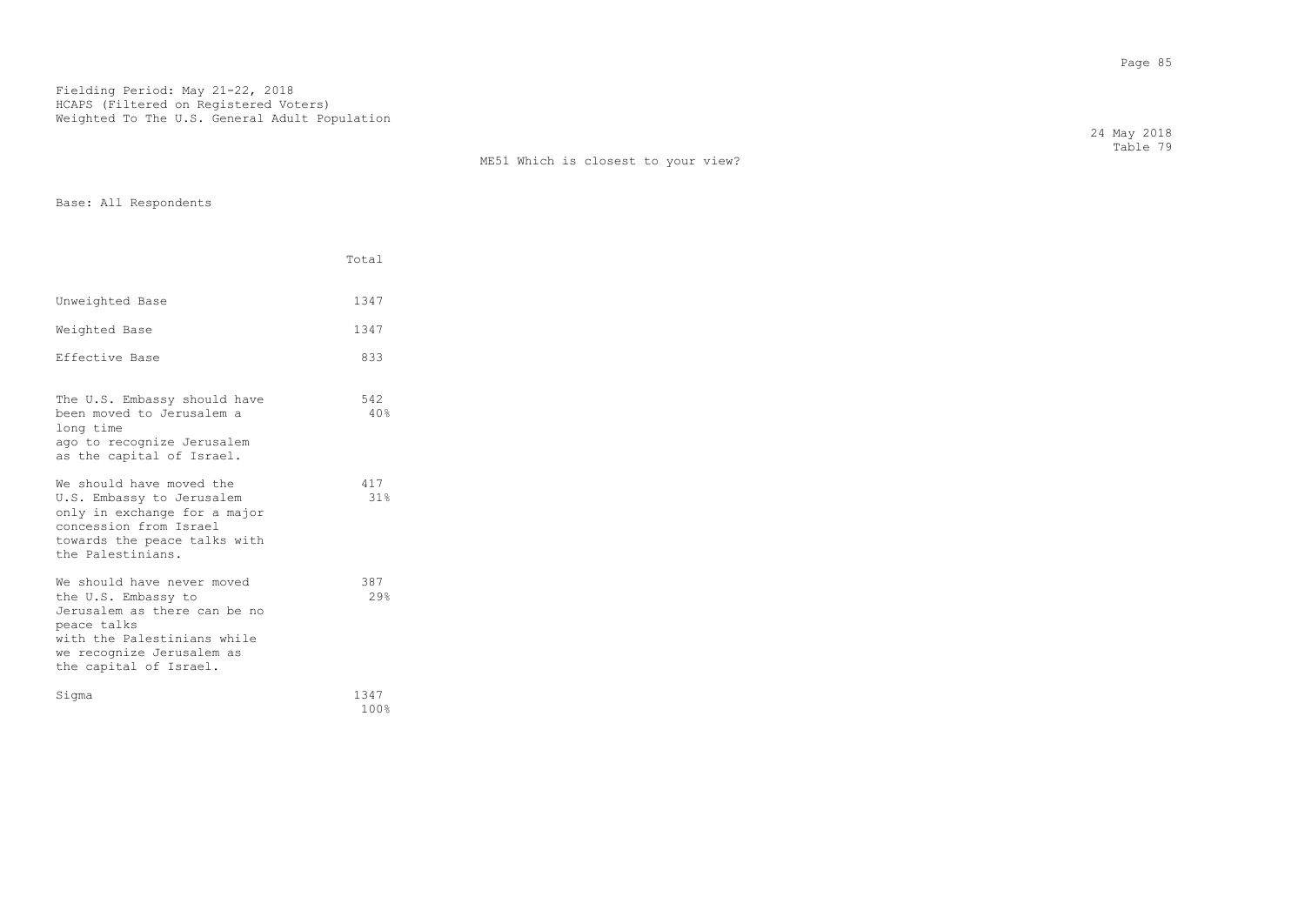Table 80 ME52 Do you think the recent deadly protests on the Palestinian-Israeli border were the fault of Hamas, of Israel, or the United States?

Base: All Respondents

|                 | Total        |
|-----------------|--------------|
| Unweighted Base | 1347         |
| Weighted Base   | 1347         |
| Effective Base  | 833          |
| Hamas           | 656<br>49%   |
| Israel          | 300<br>22%   |
| United States   | 391<br>29%   |
| Sigma           | 1347<br>100% |

24 May 2018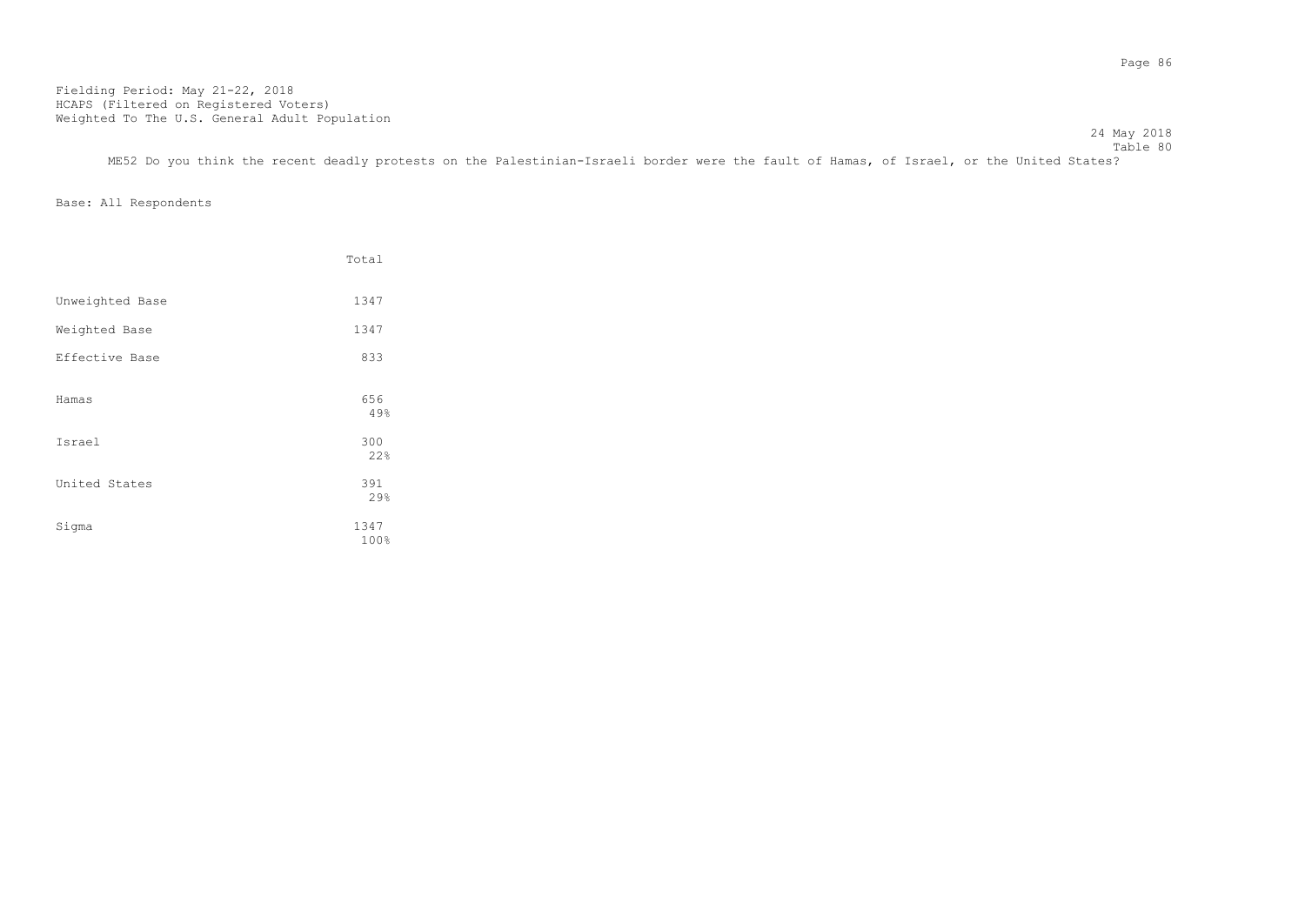Table 81 ME53A Do you think the U.S. government was right to leave the Iran nuclear deal or should it have attempted to renegotiate it?

24 May 2018

|                                            | Total       |
|--------------------------------------------|-------------|
| Unweighted Base                            | 683         |
| Weighted Base                              | 666         |
| Effective Base                             | 433         |
| Right to leave                             | 303<br>46%  |
| Should have attempted to<br>renegotiate it | 362<br>54%  |
| Sigma                                      | 666<br>100% |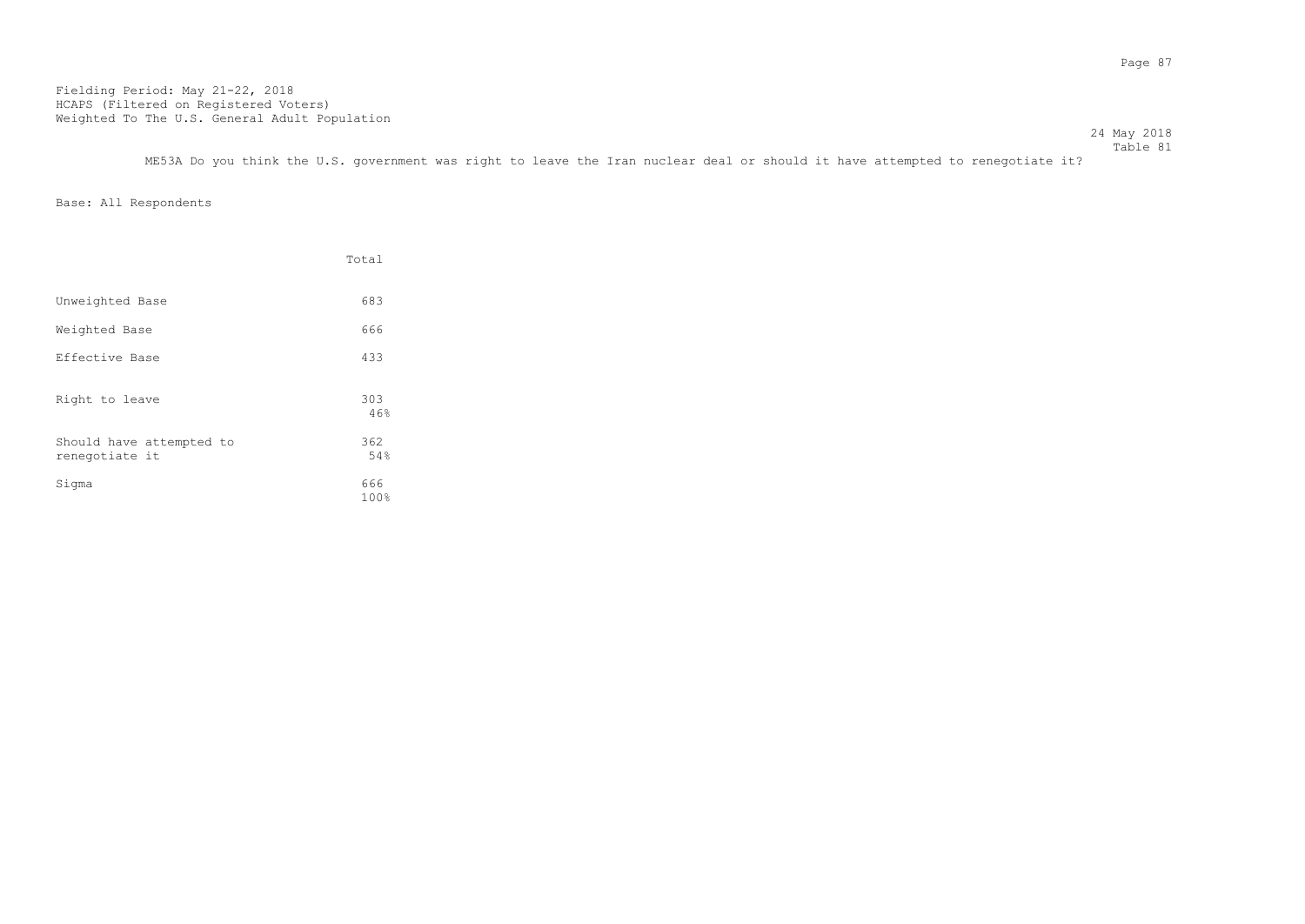24 May 2018 Table 82 ME53B Do you think President Donald Trump was right to leave the Iran nuclear deal or should he have attempted to renegotiate it?

|                                            | Total       |
|--------------------------------------------|-------------|
| Unweighted Base                            | 664         |
| Weighted Base                              | 681         |
| Effective Base                             | 402         |
| Right to leave                             | 290<br>43%  |
| Should have attempted to<br>renegotiate it | 391<br>57%  |
| Sigma                                      | 681<br>100% |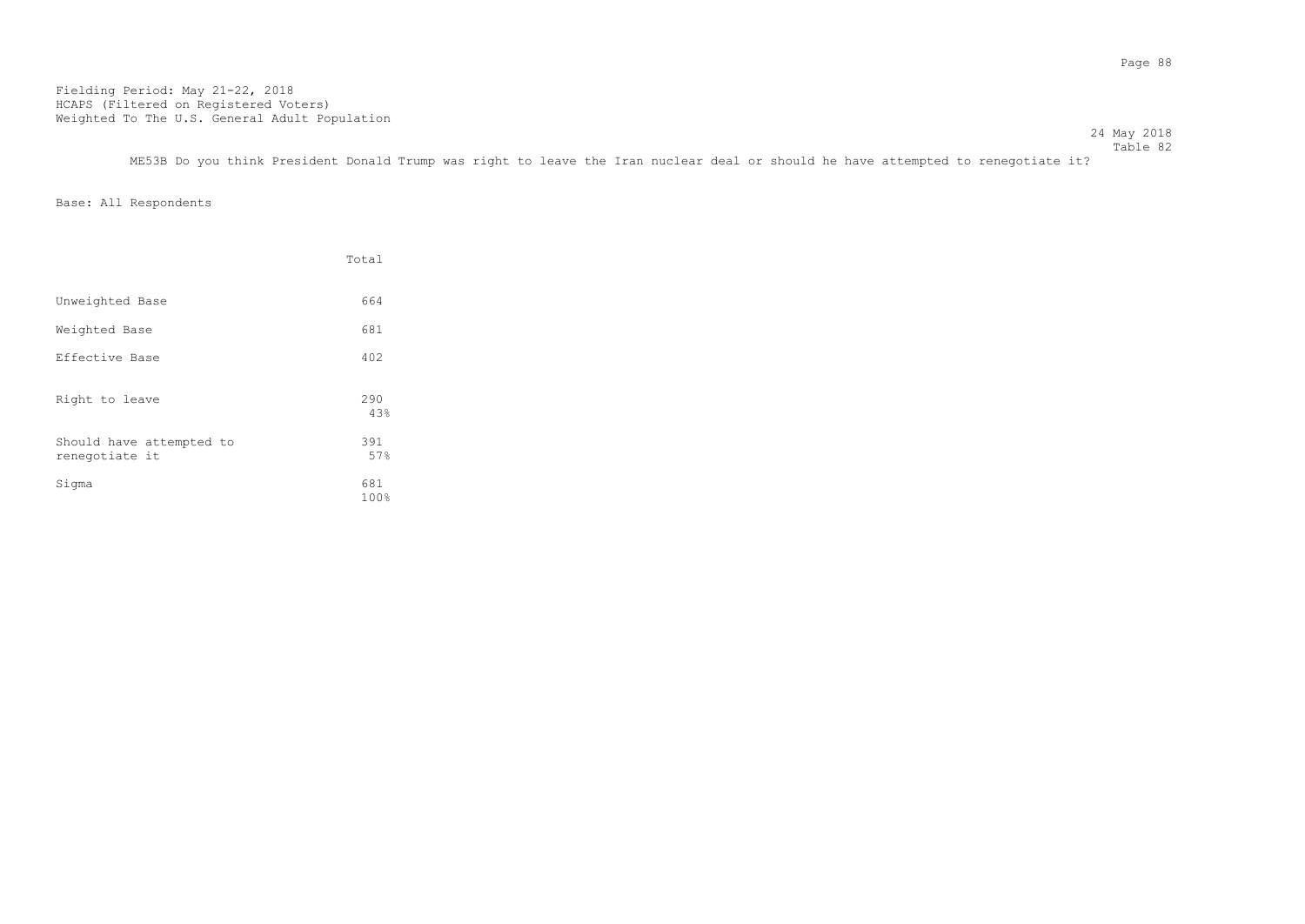Table 83 FP14 Do you think Iran is sticking to or violating its deal on nuclear weapons?

Base: All Respondents

|                      | Total        |
|----------------------|--------------|
| Unweighted Base      | 1347         |
| Weighted Base        | 1347         |
| Effective Base       | 833          |
| Sticking to the deal | 471<br>35%   |
| Violating the deal   | 876<br>65%   |
| Sigma                | 1347<br>100% |

24 May 2018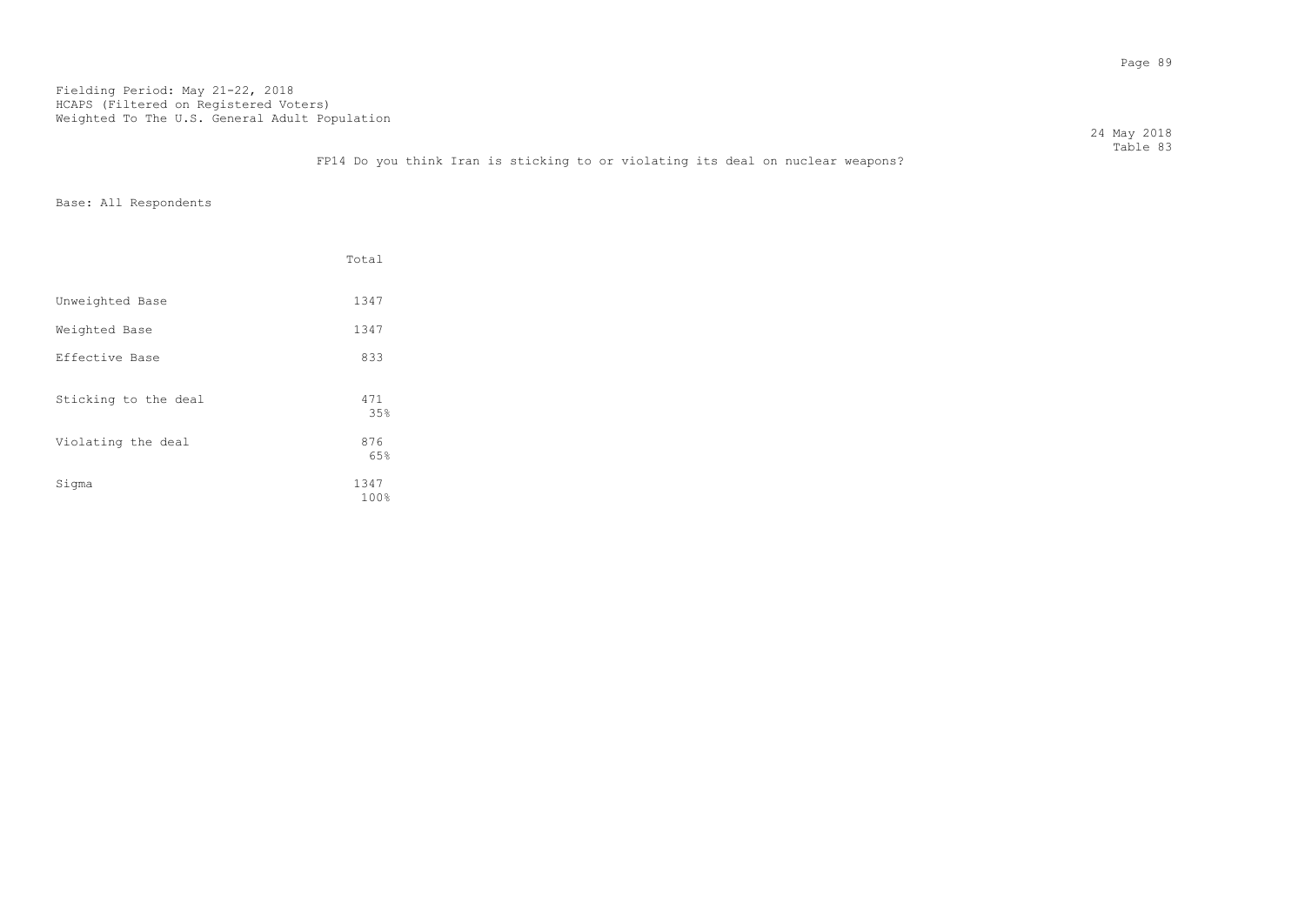Table 84 ME54 Do you think Iran is a peaceful force in the Middle East or does it contribute to conflict and instability in the region?

24 May 2018

|                         | Total        |
|-------------------------|--------------|
| Unweighted Base         | 1347         |
| Weighted Base           | 1347         |
| Effective Base          | 833          |
| Peaceful force          | 223<br>17%   |
| Contributes to conflict | 1124<br>83%  |
| Sigma                   | 1347<br>100% |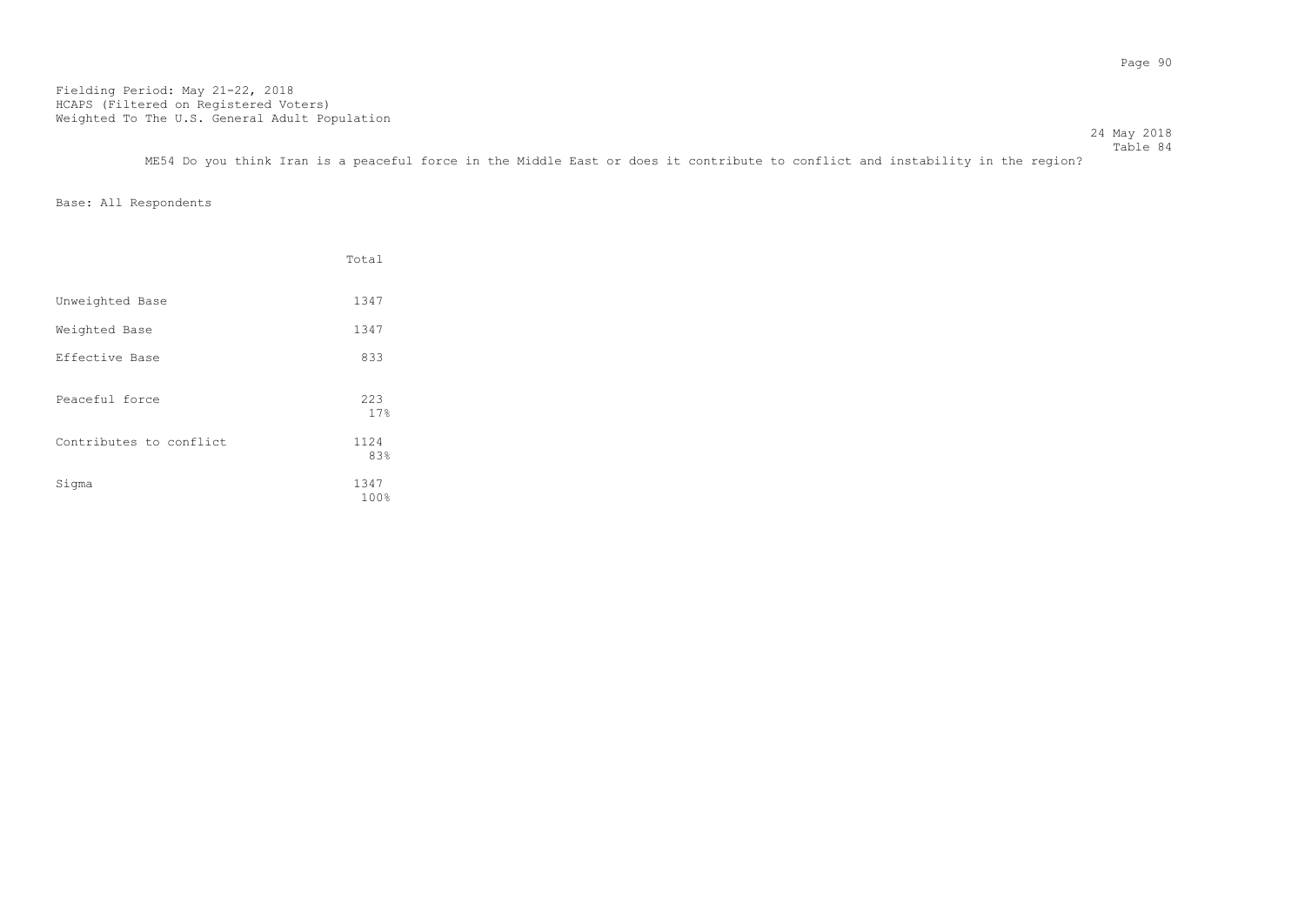24 May 2018 Table 85 ME2 Do you think the United States is losing or gaining influence in the Middle East compared to other external powers like Russia, Iran, and China?

|                                                     | Total         |
|-----------------------------------------------------|---------------|
| Unweighted Base                                     | 1347          |
| Weighted Base                                       | 1347          |
| Effective Base                                      | 833           |
| The U.S. is losing influence<br>in the Middle East  | 935<br>69%    |
| The U.S. is gaining<br>influence in the Middle East | 412<br>$31\%$ |
| Sigma                                               | 1347<br>100%  |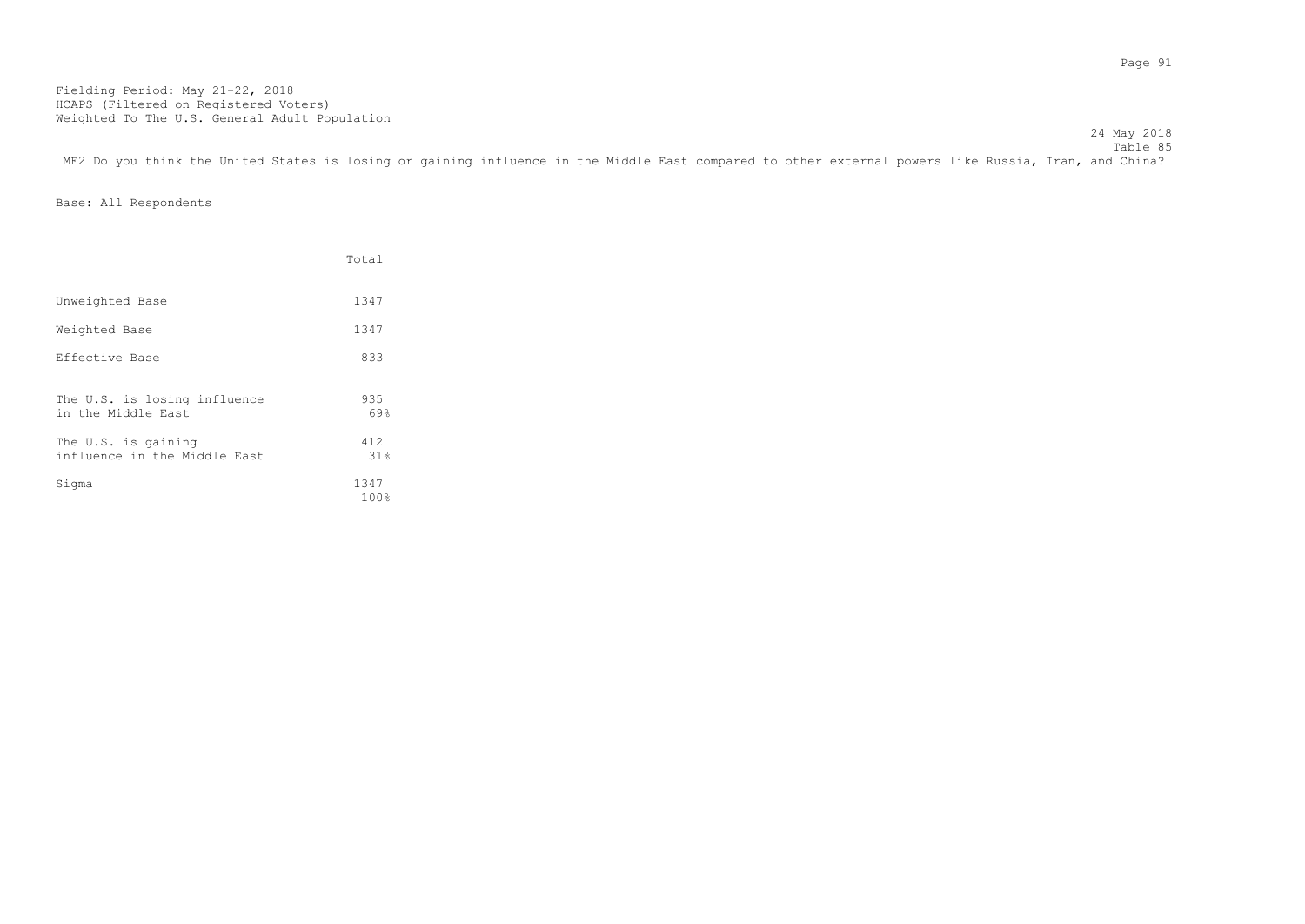#### 24 May 2018 Table 86

# T8 Do you approve or disapprove of the administration's order to impose a 25 percent tariff on imported steel and a 10 percent levy on imported aluminum?

|                 | Total               |
|-----------------|---------------------|
| Unweighted Base | 1347                |
| Weighted Base   | 1347                |
| Effective Base  | 833                 |
| Approve         | 672<br>50%          |
| Disapprove      | 675                 |
| Sigma           | 50%<br>1347<br>100% |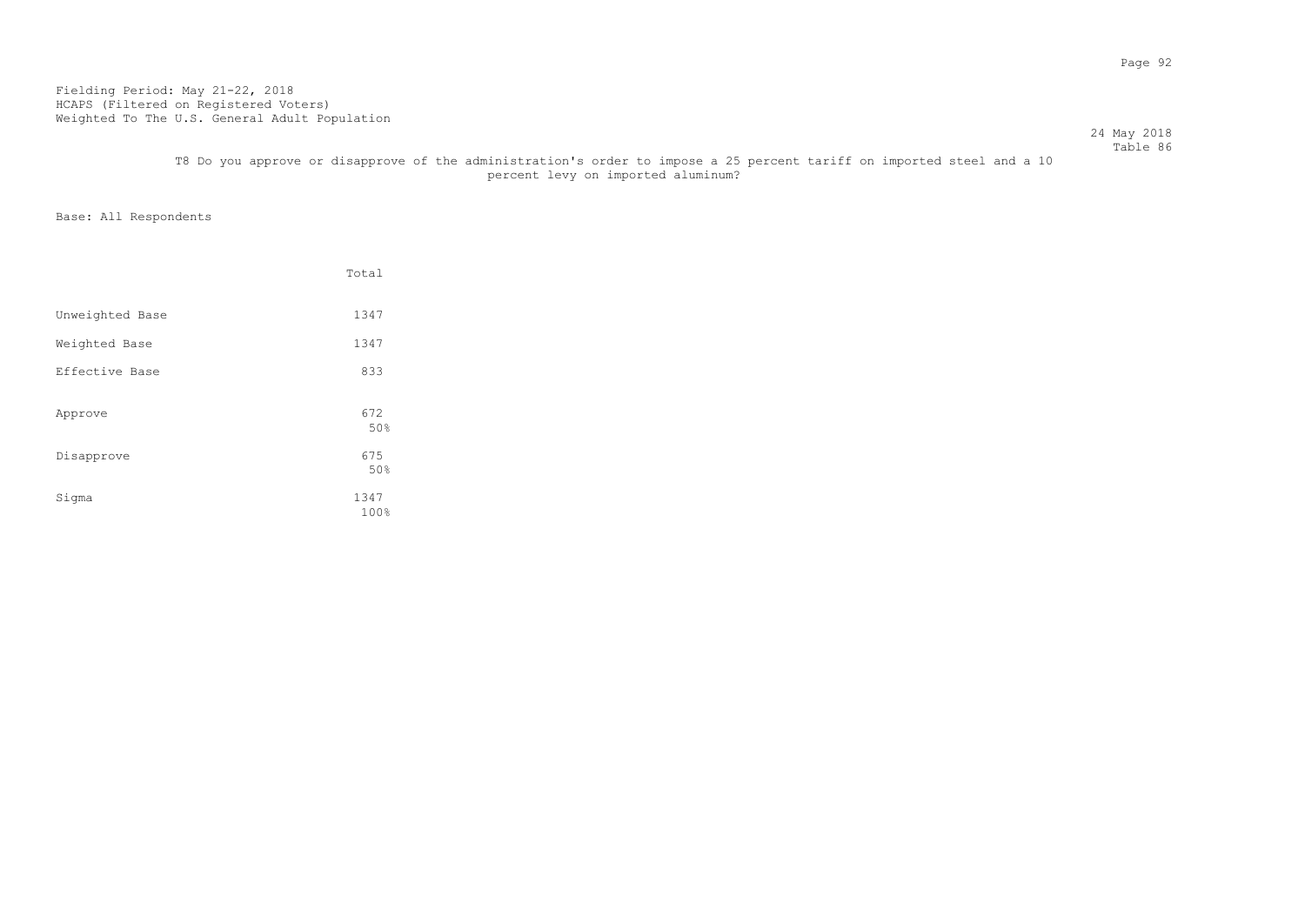#### 24 May 2018 Table 87

# T9 Do you think the new tariffs and levies will mostly protect American jobs in the steel and aluminum industries, will mostly result in job losses in other parts of the economy, or will have no effect?

|                       | Total        |
|-----------------------|--------------|
| Unweighted Base       | 1347         |
| Weighted Base         | 1347         |
| Effective Base        | 833          |
| Protect American jobs | 491<br>36%   |
| Result in job losses  | 568<br>42%   |
| Have no effect        | 288<br>21%   |
| Sigma                 | 1347<br>100% |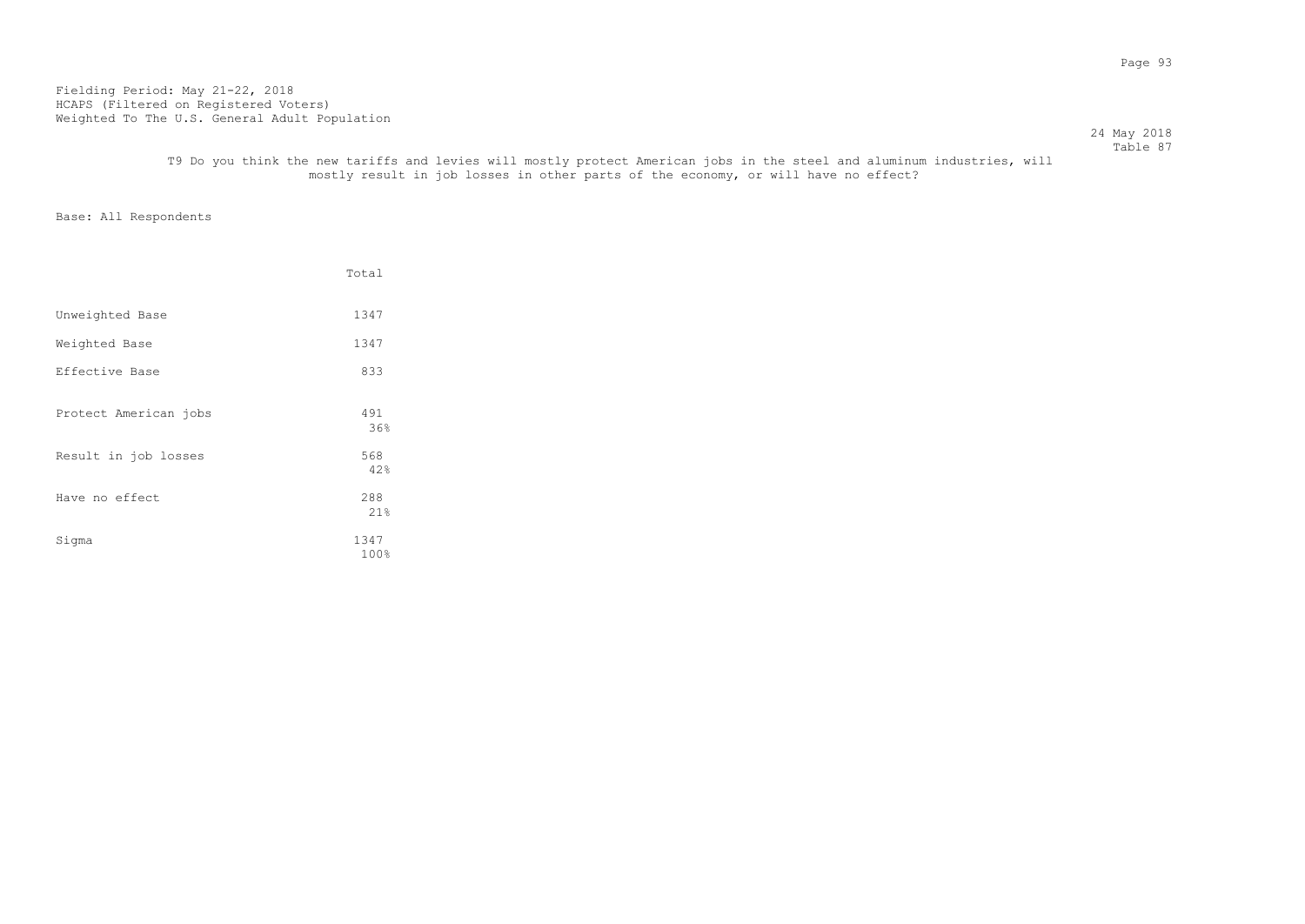Table 88 T10 Do you think the tariffs and levies will impact mainly our allies, our enemies, both equally, or just the United States?

24 May 2018

|                 | Total        |
|-----------------|--------------|
| Unweighted Base | 1347         |
| Weighted Base   | 1347         |
| Effective Base  | 833          |
| Allies          | 90<br>7%     |
| Enemies         | 136<br>10%   |
| Both equally    | 948<br>70%   |
| Just U.S.       | 172<br>13%   |
| Sigma           | 1347<br>100% |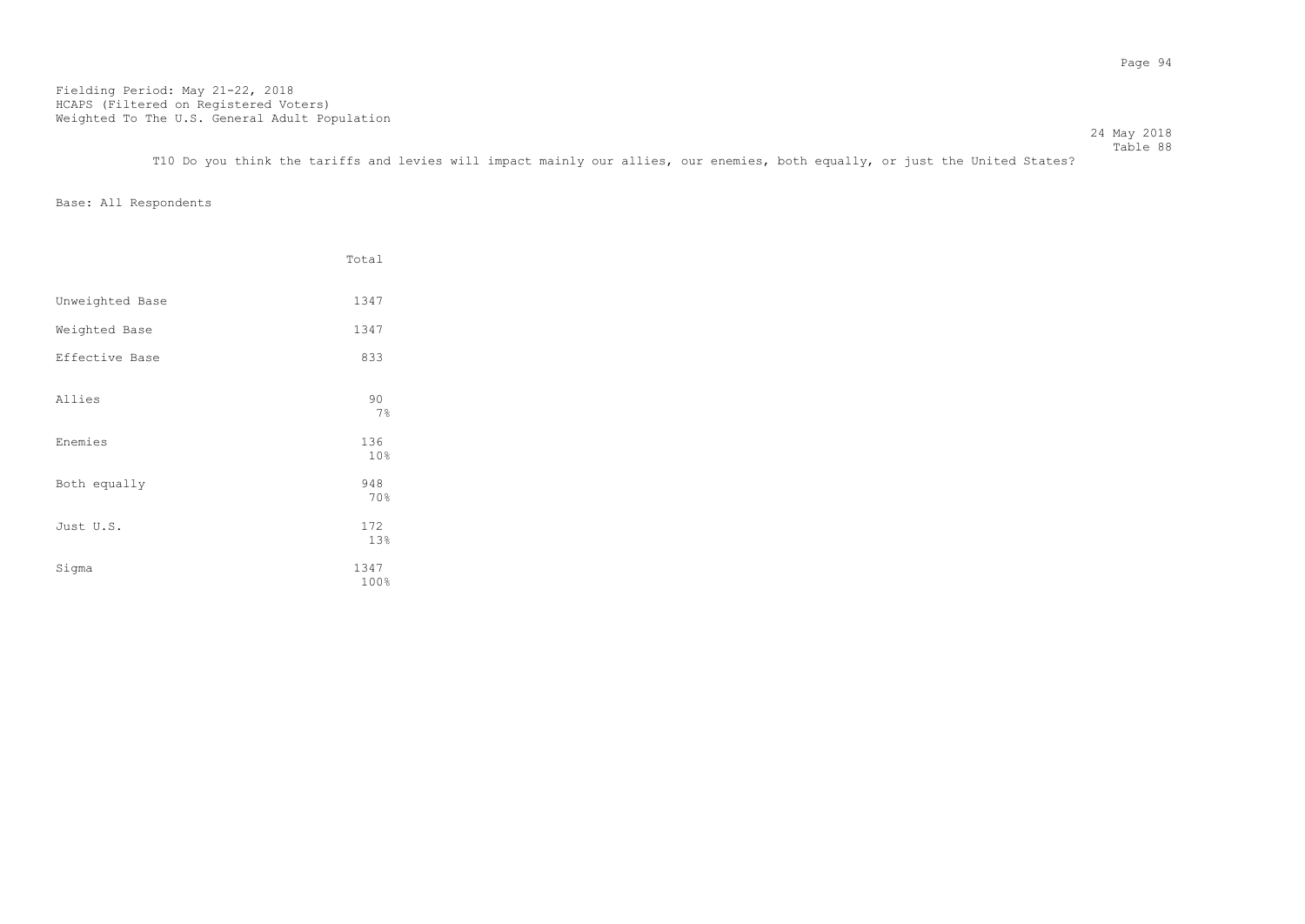#### 24 May 2018 Table 89

## T11 President Trump has stated that he will make exceptions to the tariffs for countries that negotiate. Do you approve or disapprove of the President leveraging the threat of tariffs to win more favorable terms from nations around the globe? The contract of the contract of the contract of the contract of the contract of the contract of the contract of the contract of the contract of the contract of the contract of the contract of the contract of the con

|                 | Total        |
|-----------------|--------------|
| Unweighted Base | 1347         |
| Weighted Base   | 1347         |
| Effective Base  | 833          |
| Approve         | 819<br>61%   |
| Disapprove      | 528<br>39%   |
| Sigma           | 1347<br>100% |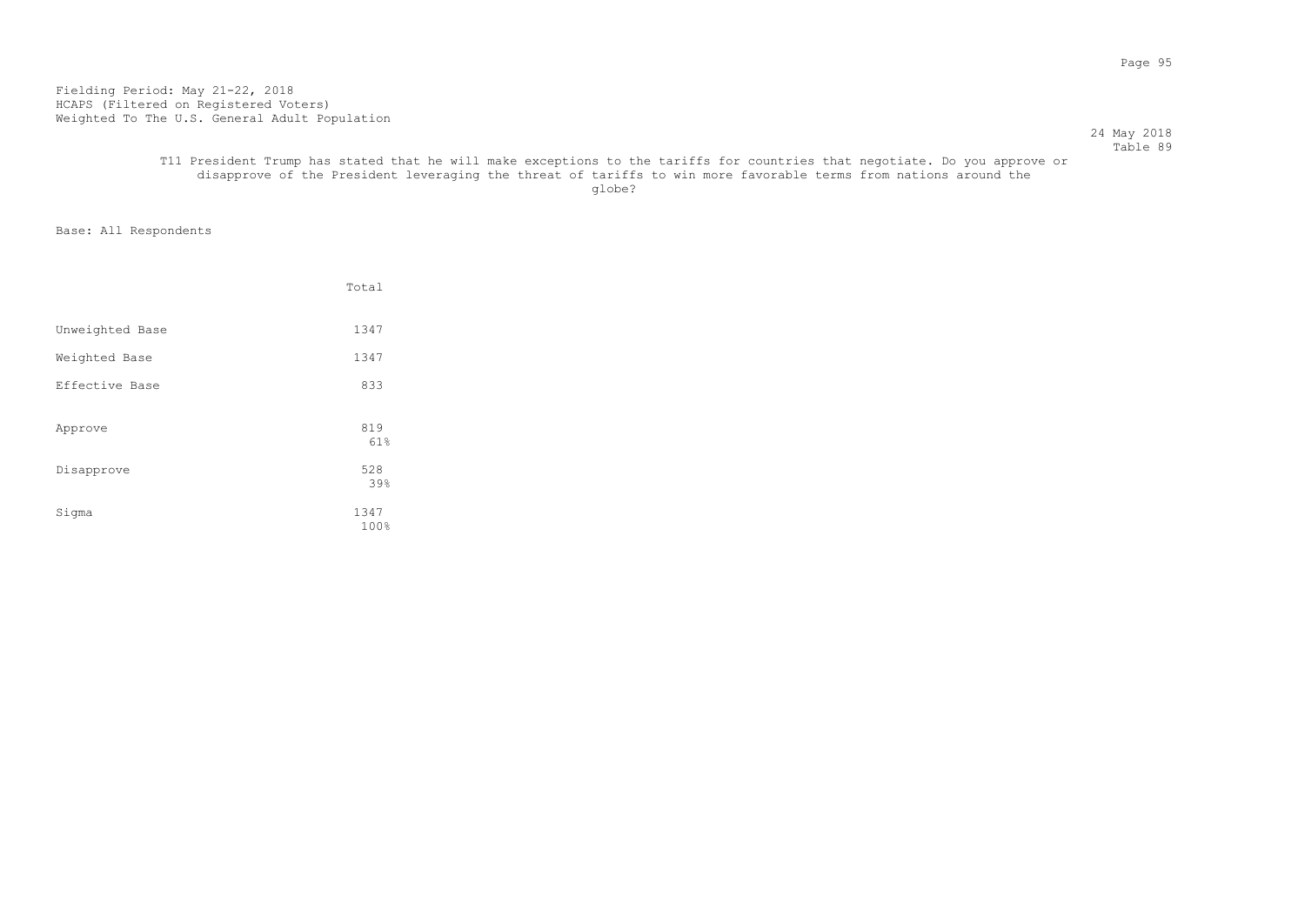24 May 2018 Table 90

T12 Are you concerned about retaliation from other countries towards the new tariffs and the threat of a global trade war?

|                                                       | Total        |
|-------------------------------------------------------|--------------|
| Unweighted Base                                       | 1347         |
| Weighted Base                                         | 1347         |
| Effective Base                                        | 833          |
| Yes, I am concerned other<br>countries will retaliate | 858<br>64%   |
| No, I am not concerned                                | 489<br>36%   |
| Sigma                                                 | 1347<br>100% |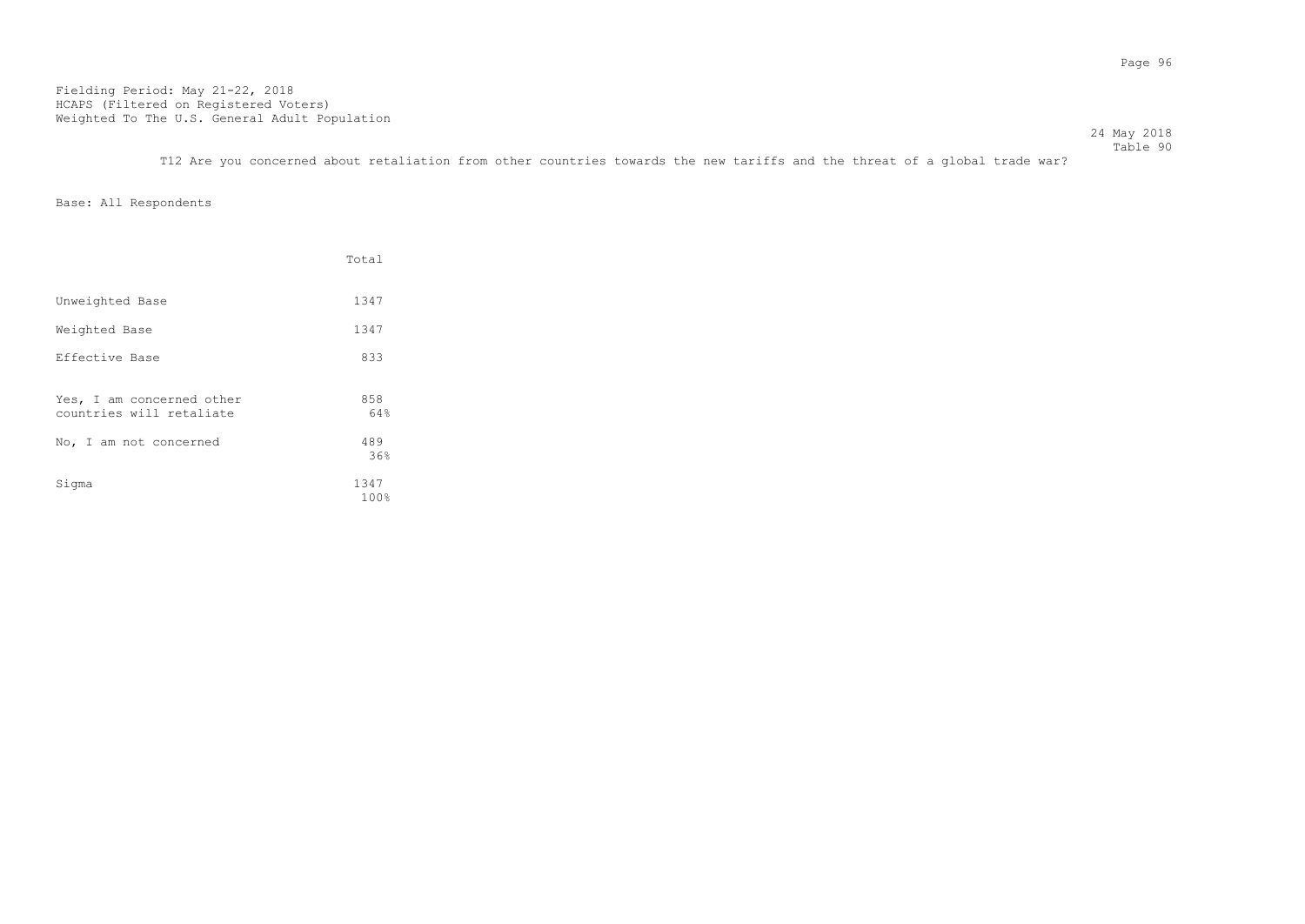24 May 2018 Table 91

 C4 Should the United States target Chinese technology companies to punish China for investment policies that force U.S. companies to give up their intellectual property and technology secrets in exchange for access to Chinese consumer markets?

|                                                                                                     | Total        |
|-----------------------------------------------------------------------------------------------------|--------------|
| Unweighted Base                                                                                     | 1347         |
| Weighted Base                                                                                       | 1347         |
| Effective Base                                                                                      | 833          |
| Yes, the U.S. should punish<br>China for forcing U.S.<br>companies to give up<br>technology secrets | 903<br>67%   |
| No, the U.S. should not<br>punish China                                                             | 444<br>33%   |
| Sigma                                                                                               | 1347<br>100% |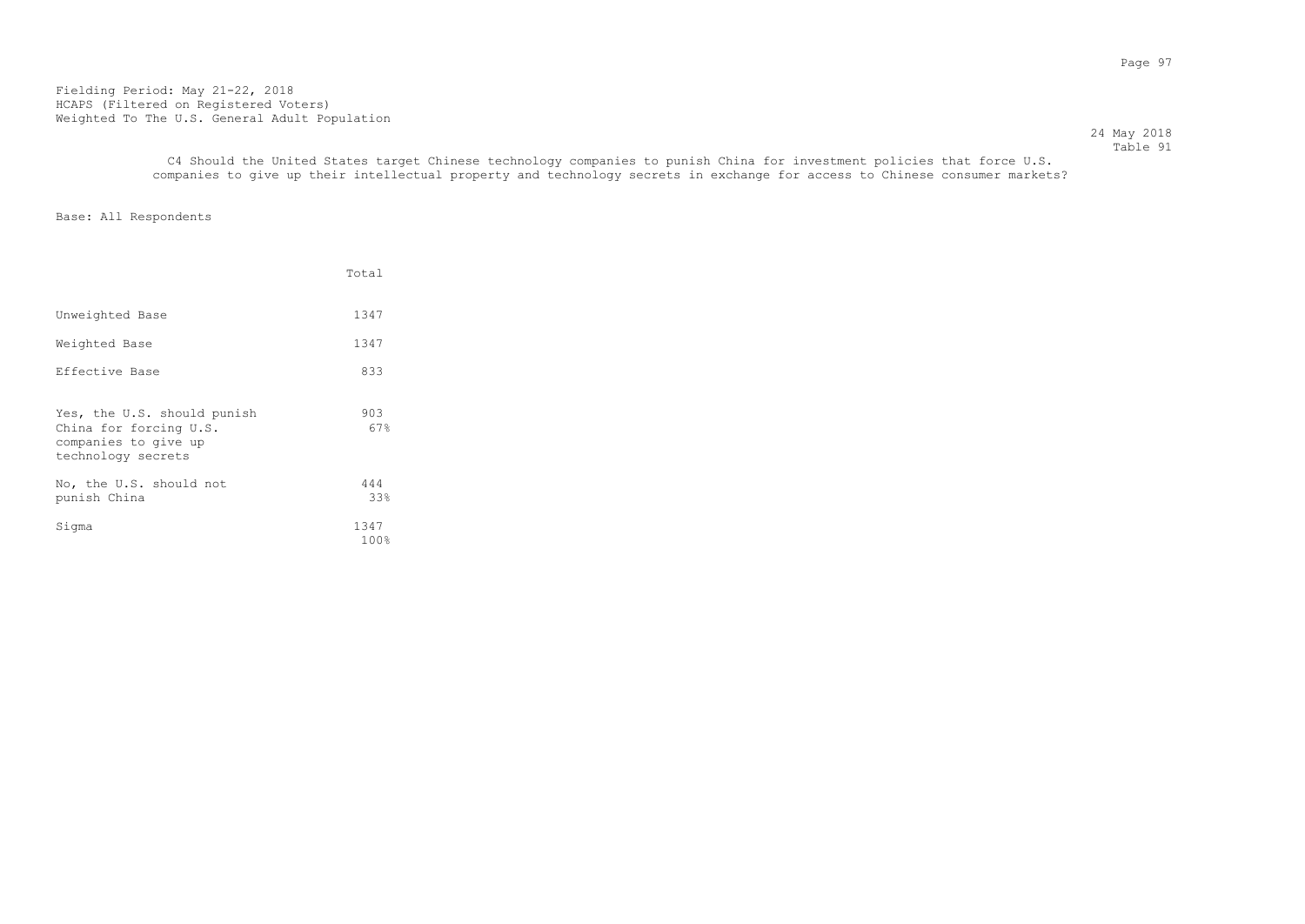24 May 2018 Table 92

# C50 Should the United States forgive Chinese technology companies for their infringement of U.S. and international laws in exchange for concessions from China in our trade negotiations?

|                 | Total        |
|-----------------|--------------|
| Unweighted Base | 1347         |
| Weighted Base   | 1347         |
| Effective Base  | 833          |
| Yes             | 496<br>37%   |
| No              | 851<br>63%   |
| Sigma           | 1347<br>100% |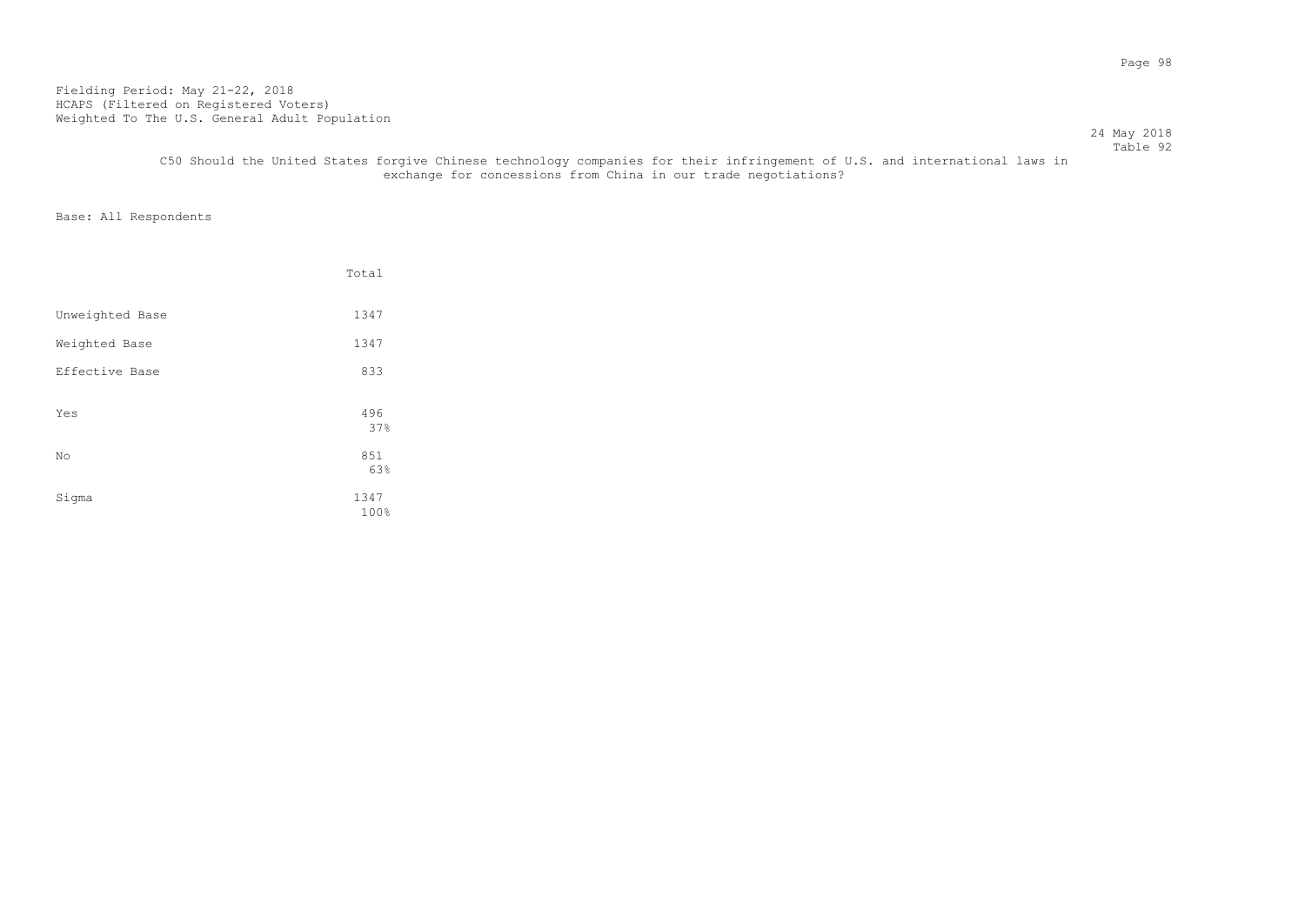Table 93 C7 How concerned are you about the United States losing technological supremacy to China in the near future?

24 May 2018

|                      | Total        |
|----------------------|--------------|
| Unweighted Base      | 1347         |
| Weighted Base        | 1347         |
| Effective Base       | 833          |
| Very concerned       | 325<br>24%   |
| Concerned            | 619<br>46%   |
| Not concerned        | 316<br>23%   |
| Not concerned at all | 87<br>6%     |
| Sigma                | 1347<br>100% |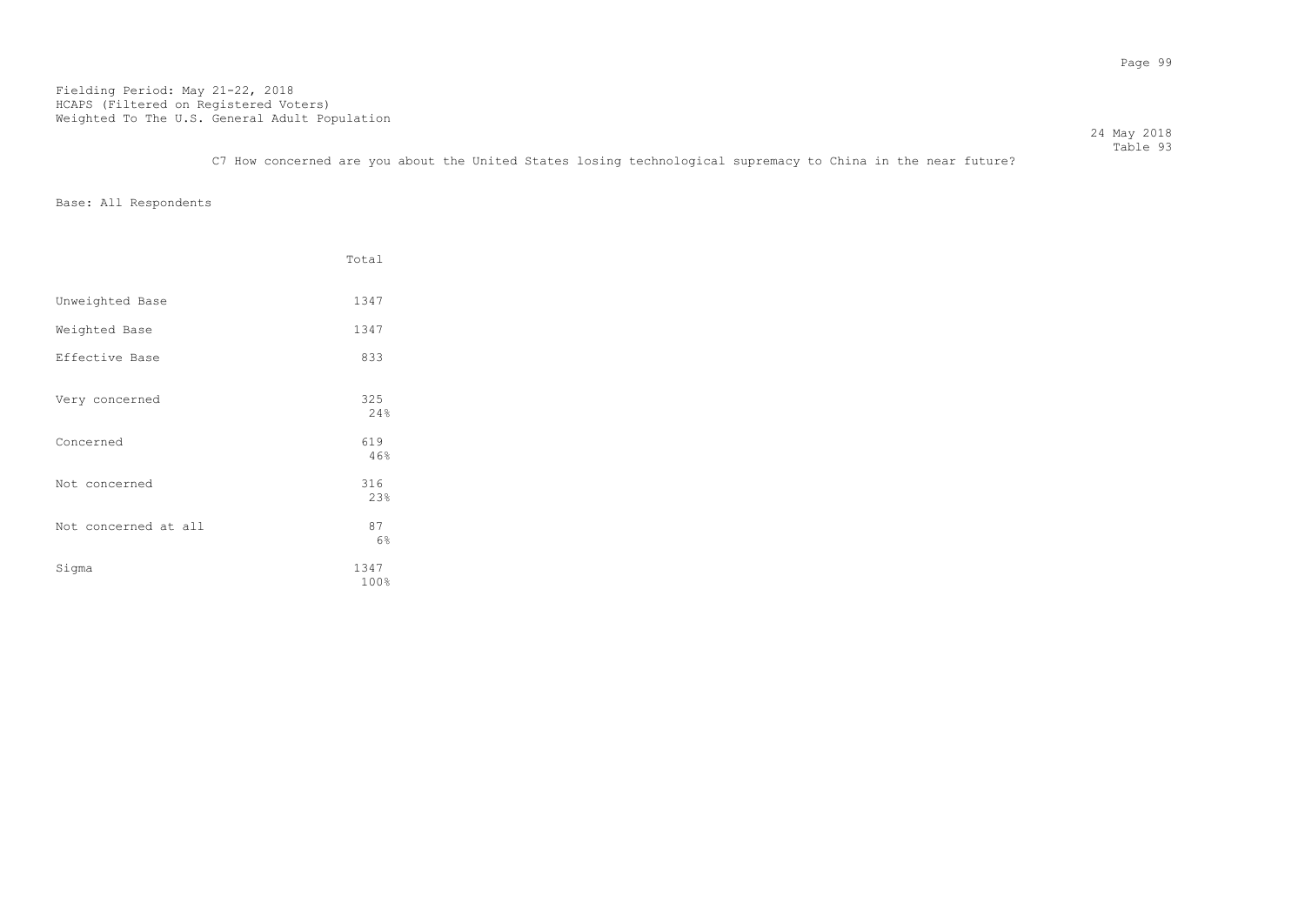| C8 Which is closer to your view? |  |  |  |
|----------------------------------|--|--|--|
|                                  |  |  |  |

Base: All Respondents

|                                                                                                                                                                     | Total        |
|---------------------------------------------------------------------------------------------------------------------------------------------------------------------|--------------|
| Unweighted Base                                                                                                                                                     | 1347         |
| Weighted Base                                                                                                                                                       | 1347         |
| Effective Base                                                                                                                                                      | 833          |
| The Unites States gains the<br>most from a stable and<br>prosperous China that<br>plays by accepted global<br>rules and norms, and trades<br>with the U.S.          | 730<br>54%   |
| We have we qiven up too much<br>to China in this pursuit and<br>enabled them<br>as a competitor that is<br>reshaping global interests<br>and norms against the U.S. | 617<br>46%   |
| Sigma                                                                                                                                                               | 1347<br>100% |

 24 May 2018 Table 94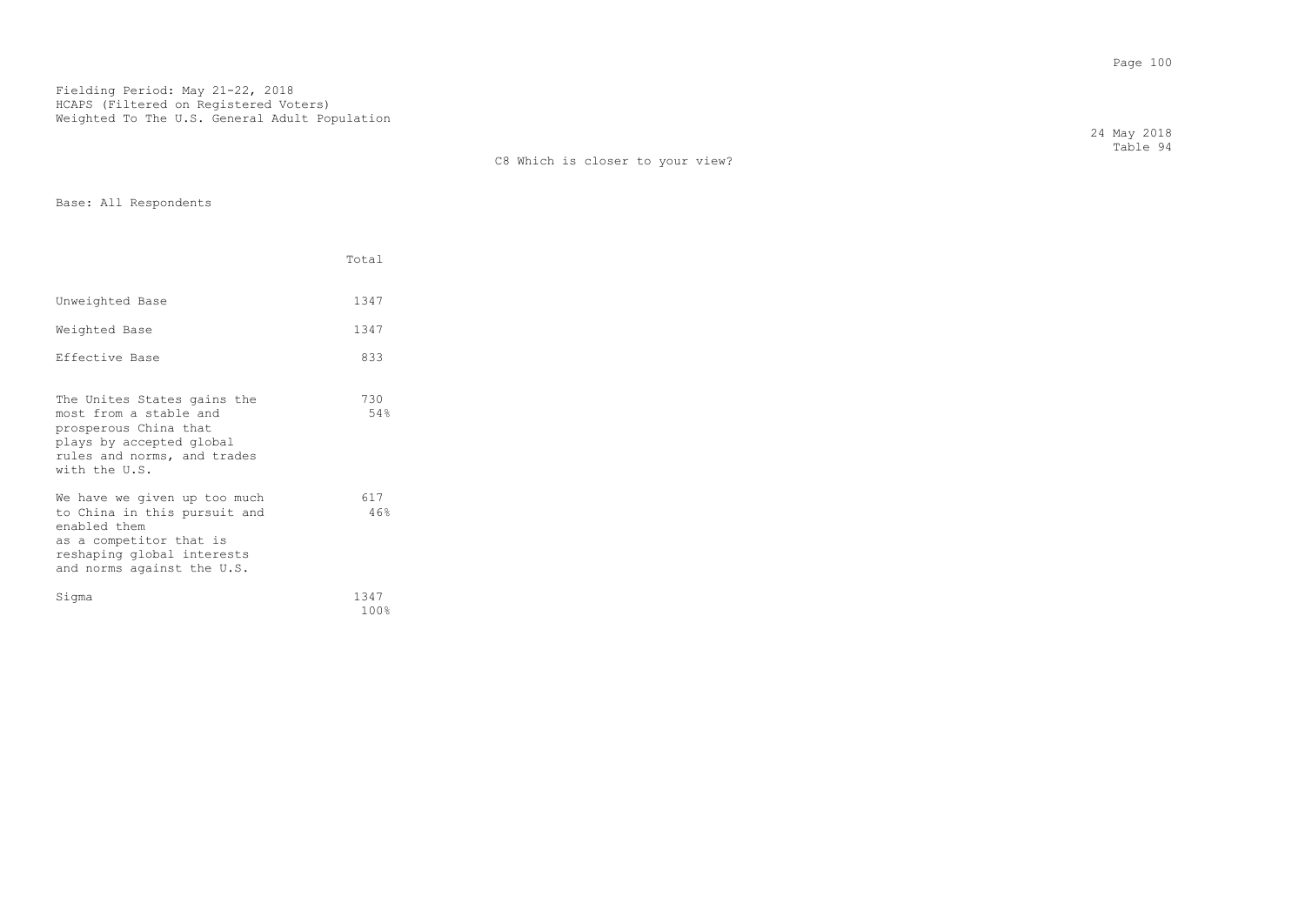24 May 2018 Table 95

# C5 Should the United States take steps to correct the \$375 billion trade deficit that it runs with China, including tariffs, or should it not do so for fear of triggering a trade war with China that can impact consumer prices?

|                                                                                | Total        |
|--------------------------------------------------------------------------------|--------------|
| Unweighted Base                                                                | 1347         |
| Weighted Base                                                                  | 1347         |
| Effective Base                                                                 | 833          |
| Yes, the U.S. should take<br>steps to correct the trade<br>deficit with China  | 1025<br>76%  |
| No, the U.S. should not so<br>as to avoid triggering a<br>trade war with China | 322<br>2.4%  |
| Sigma                                                                          | 1347<br>100% |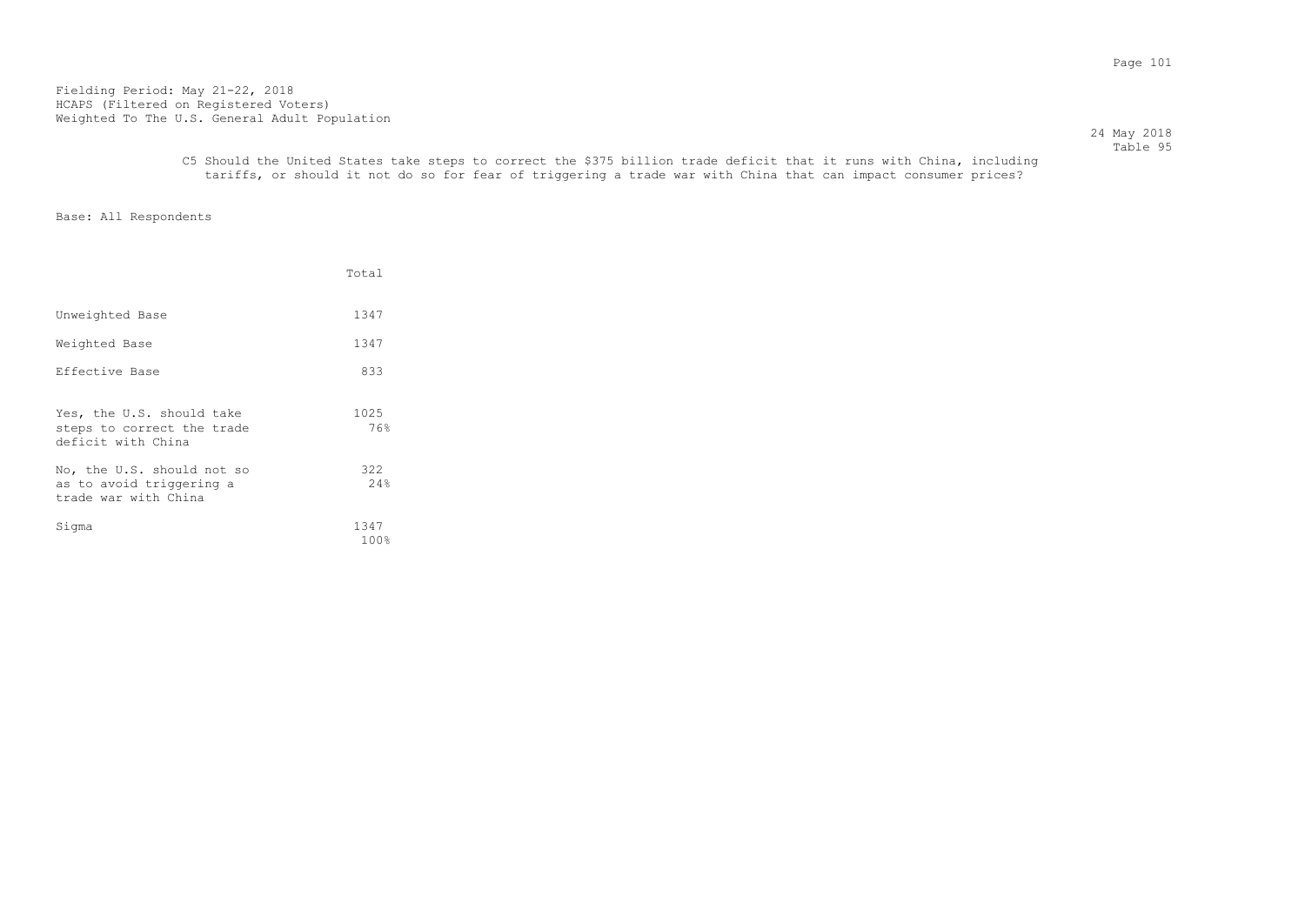24 May 2018 Table 96

## C6 Do you support or oppose the U.S. government's threat to impose as much as \$150 billion dollars in tariffs on Chinese goods and products if China does not take steps to correct our trade deficit with them?

|                 | Total        |
|-----------------|--------------|
| Unweighted Base | 1347         |
| Weighted Base   | 1347         |
| Effective Base  | 833          |
| Support         | 818<br>61%   |
| Oppose          | 529<br>39%   |
| Sigma           | 1347<br>100% |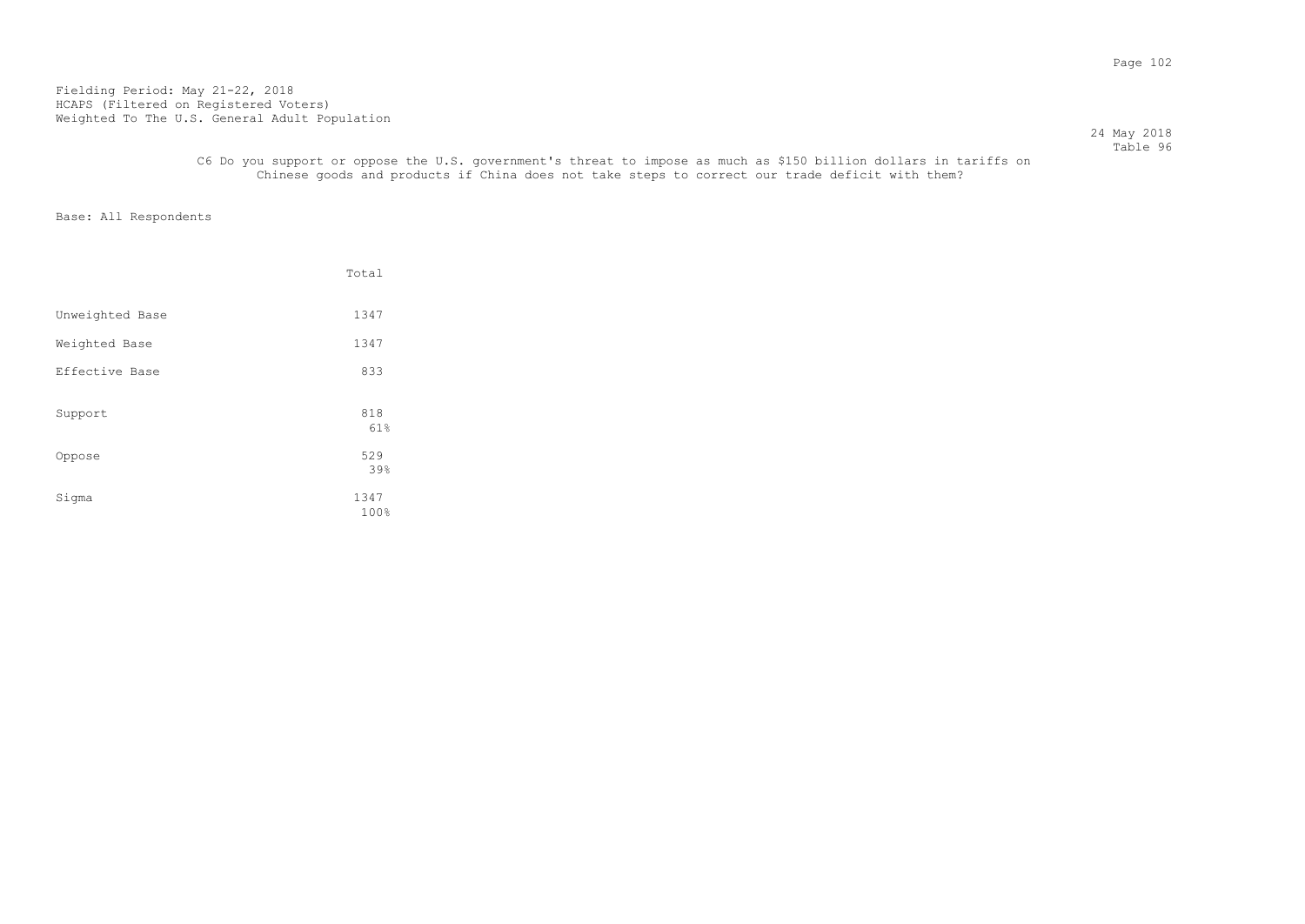|  | C51 Which is closer to your view: |  |  |  |  |  |
|--|-----------------------------------|--|--|--|--|--|
|--|-----------------------------------|--|--|--|--|--|

Base: All Respondents

|                                                                                                                                                                                                                     | Total        |
|---------------------------------------------------------------------------------------------------------------------------------------------------------------------------------------------------------------------|--------------|
| Unweighted Base                                                                                                                                                                                                     | 1347         |
| Weighted Base                                                                                                                                                                                                       | 1347         |
| Effective Base                                                                                                                                                                                                      | 833          |
| President Trump should hold<br>out and take punitive steps<br>towards China until it<br>offers a broad<br>package that corrects our<br>trade deficit with them by<br>at least half, even if<br>triggers a trade war | 611<br>45%   |
| President Trump should be<br>pragmatic and take Chinese<br>concessions as they come<br>even if they amount<br>to a smaller correction in<br>the trade deficit. He should<br>not trigger a trade war.                | 736<br>55%   |
| Sigma                                                                                                                                                                                                               | 1347<br>100% |

 24 May 2018 Table 97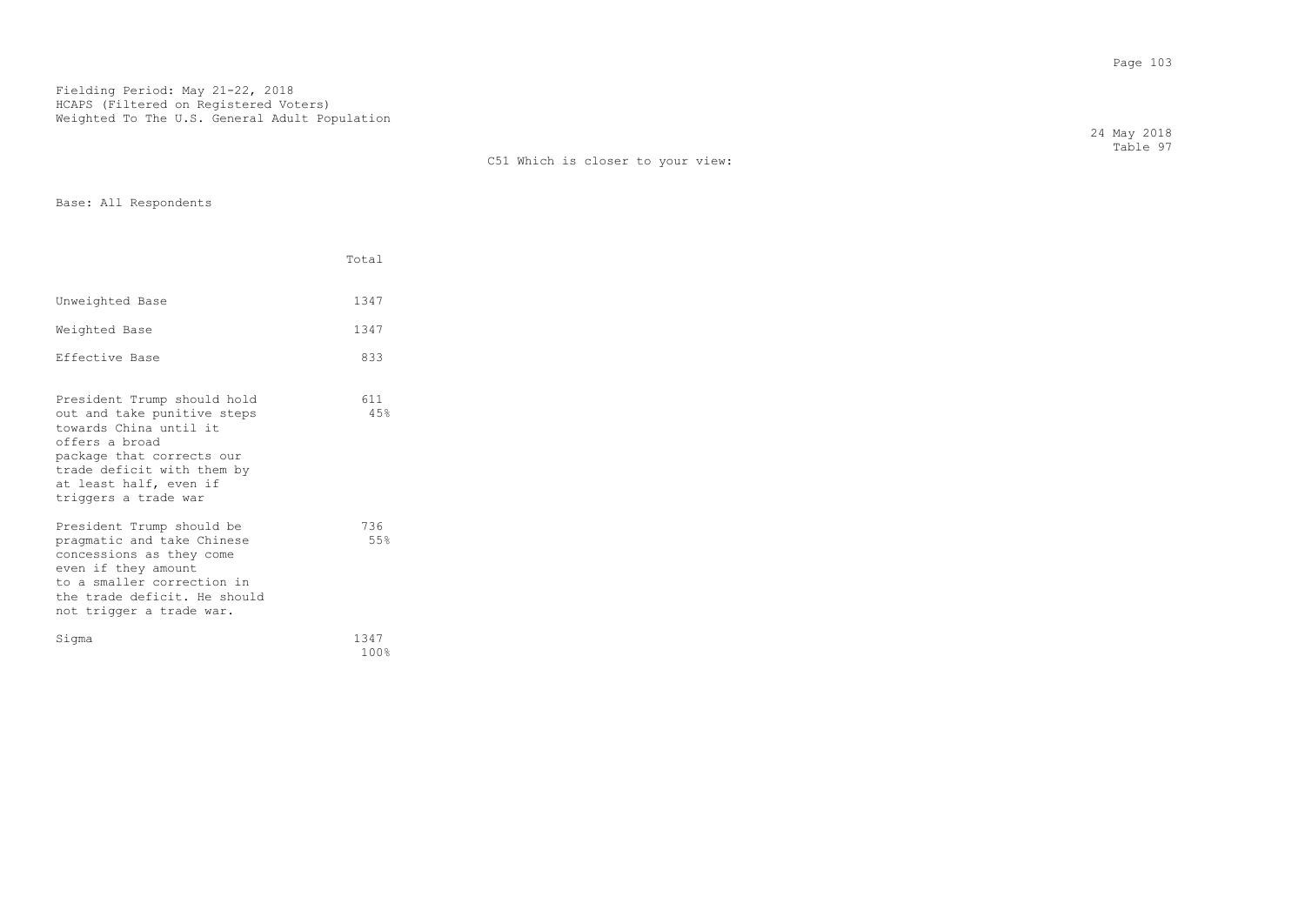#### Table 98 M9B Do you think that, for his actions, President Trump should be impeached and removed from office, censured by Congress, or no action should be taken?

24 May 2018

|                                      | Total        |
|--------------------------------------|--------------|
| Unweighted Base                      | 1347         |
| Weighted Base                        | 1347         |
| Effective Base                       | 833          |
| Impeached and removed from<br>office | 521<br>39%   |
| Censured by Congress                 | 2.57<br>19%  |
| No action should be taken            | 569<br>42%   |
| Sigma                                | 1347<br>100% |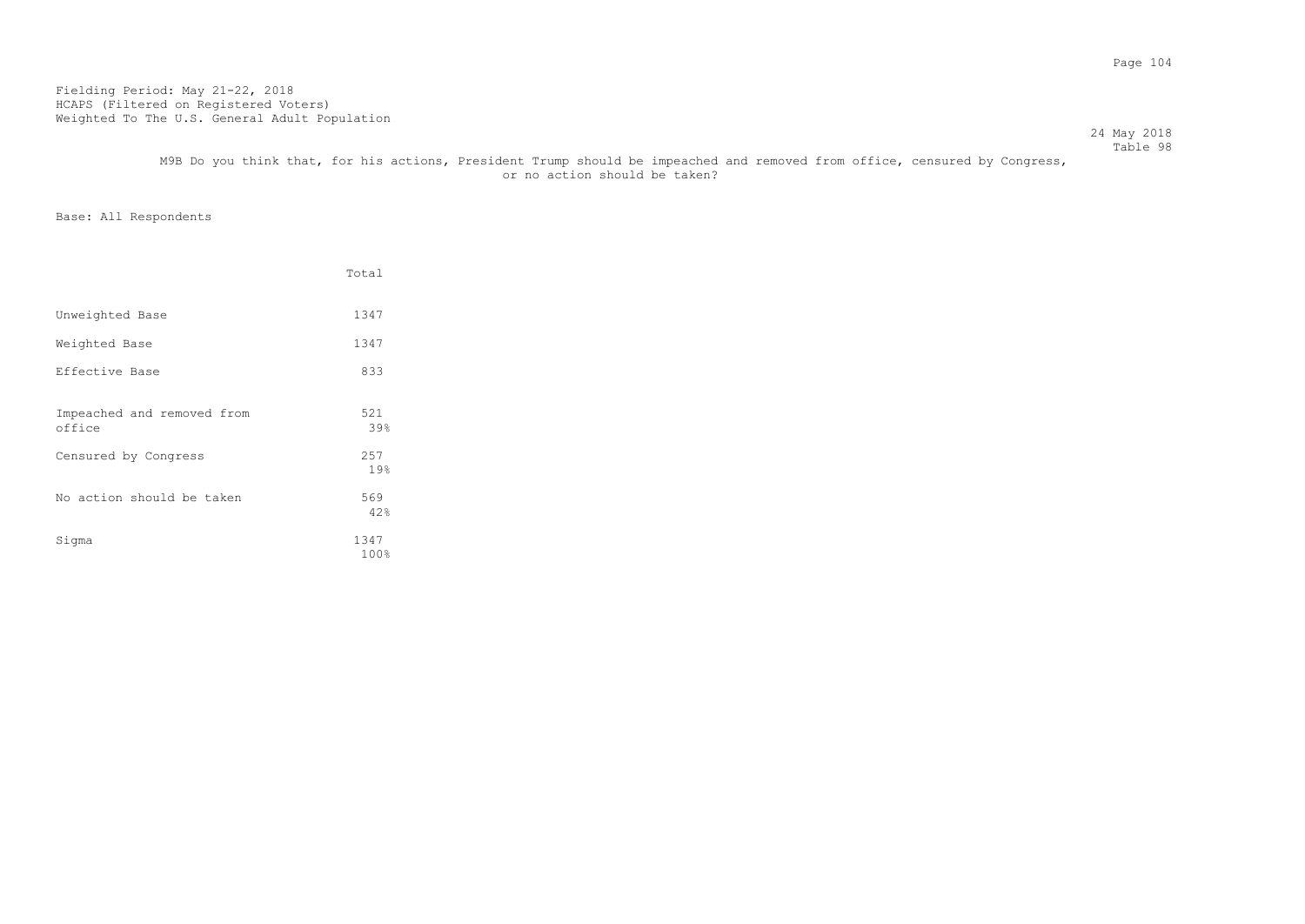24 May 2018 Table 99

## INV510 If a Democratic controlled House of Representatives would impeach Trump, are you more likely to vote in the midterms for a Democrat, less likely, or would it have no effect on your vote?

|                      | Total        |
|----------------------|--------------|
| Unweighted Base      | 1347         |
| Weighted Base        | 1347         |
| Effective Base       | 833          |
| More likely          | 426<br>32%   |
| Less likely          | 457<br>34%   |
| Would have no effect | 463<br>34%   |
| Sigma                | 1347<br>100% |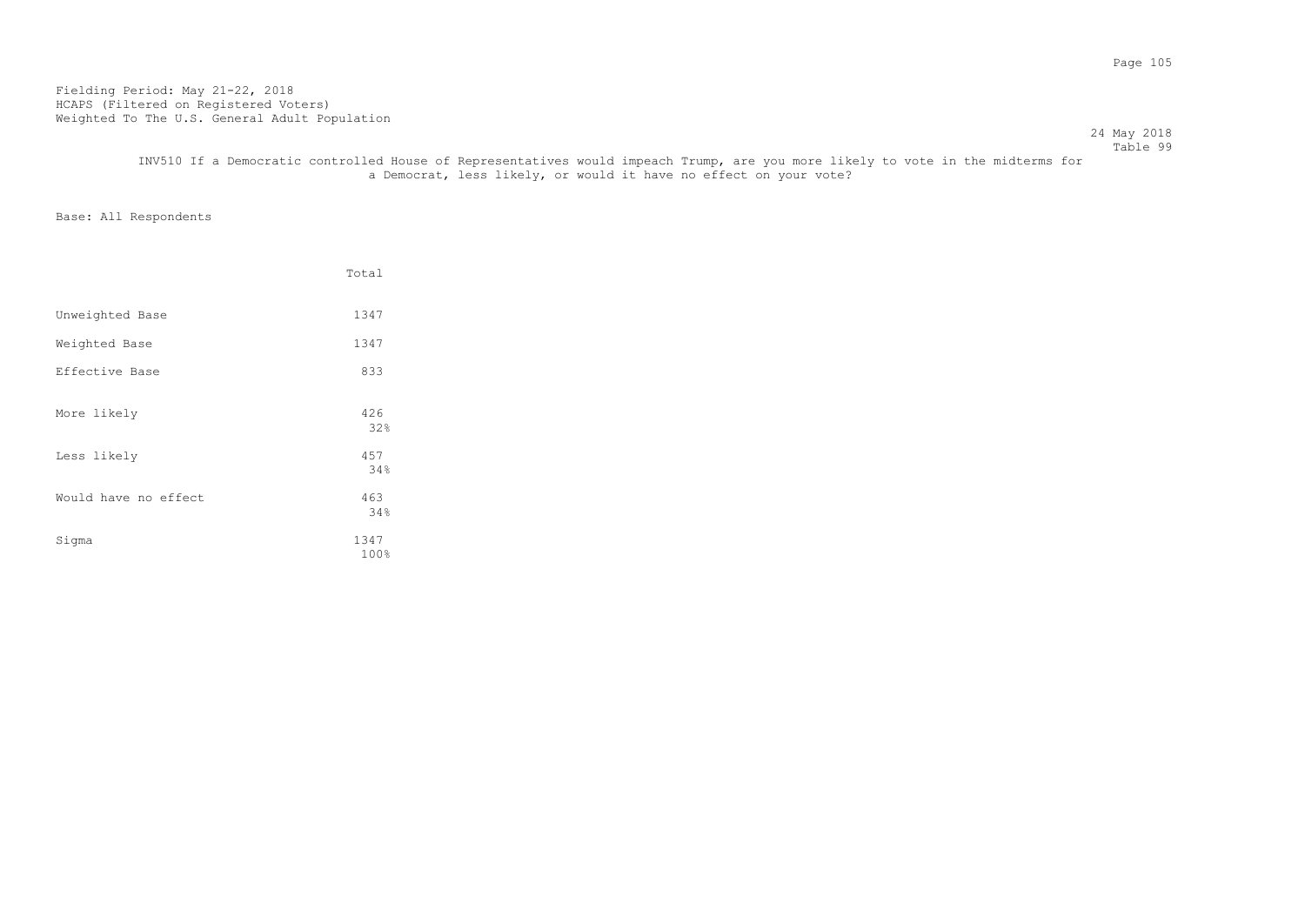Table 100 M10 Do you think the investigations into Russia and President Trump are helping the country or hurting the country?

24 May 2018

|                     | Total        |
|---------------------|--------------|
| Unweighted Base     | 1347         |
| Weighted Base       | 1347         |
| Effective Base      | 833          |
| Helping the country | 570<br>42%   |
| Hurting the country | 777<br>58%   |
| Sigma               | 1347<br>100% |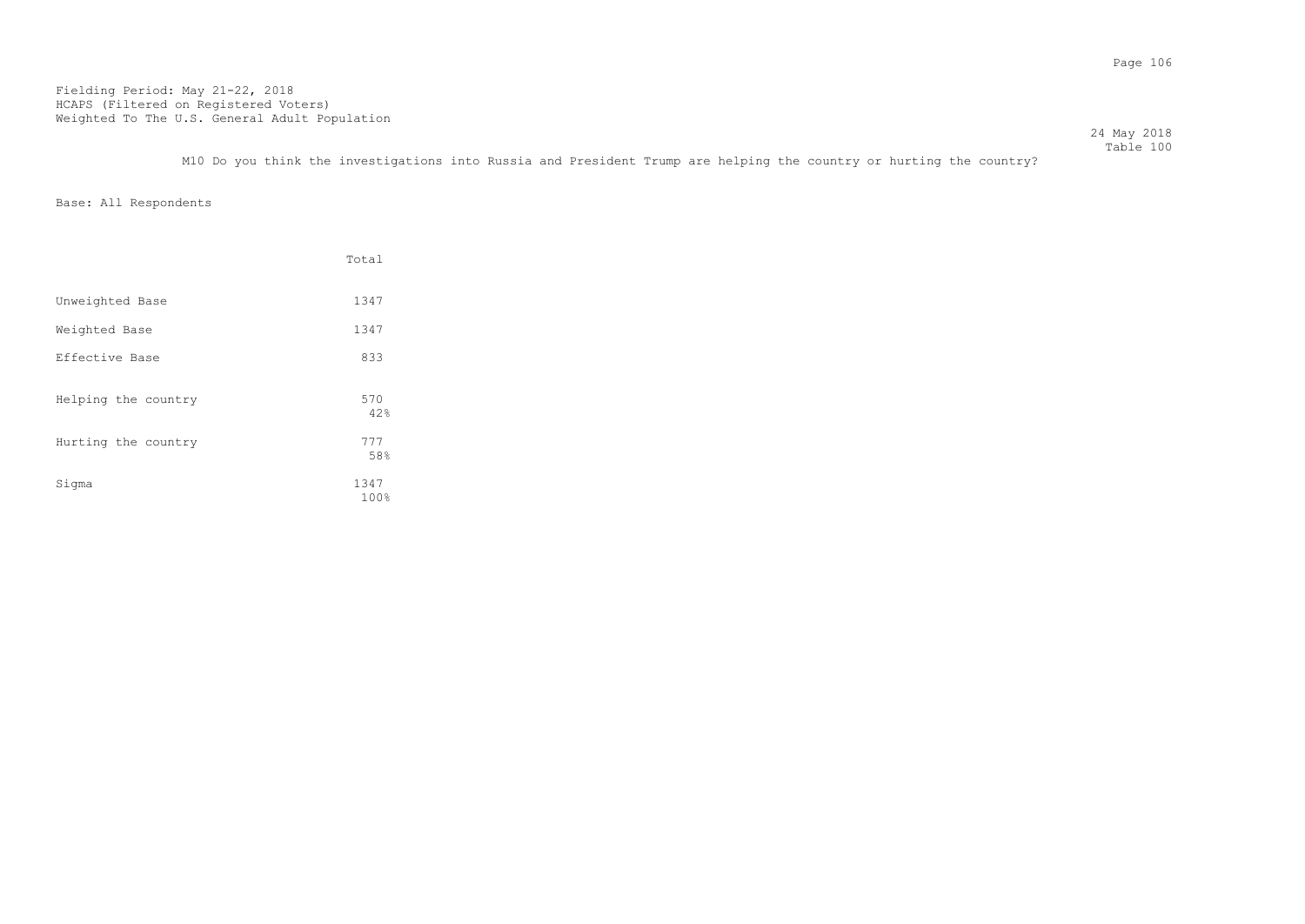24 May 2018 Table 101

## QCOLLUSION Do you think the independent counsel has found actual evidence of Trump campaign officials colluding with the Russians or has he not found any evidence of such collusion?

|                 | Total |
|-----------------|-------|
|                 |       |
| Unweighted Base | 1347  |
| Weighted Base   | 1347  |
| Effective Base  | 833   |
|                 |       |
| Found           | 510   |
|                 | 38%   |
| Not found       | 537   |
|                 | 40%   |
| Don't know      | 300   |
|                 | 22%   |
| Sigma           | 1347  |
|                 | 100%  |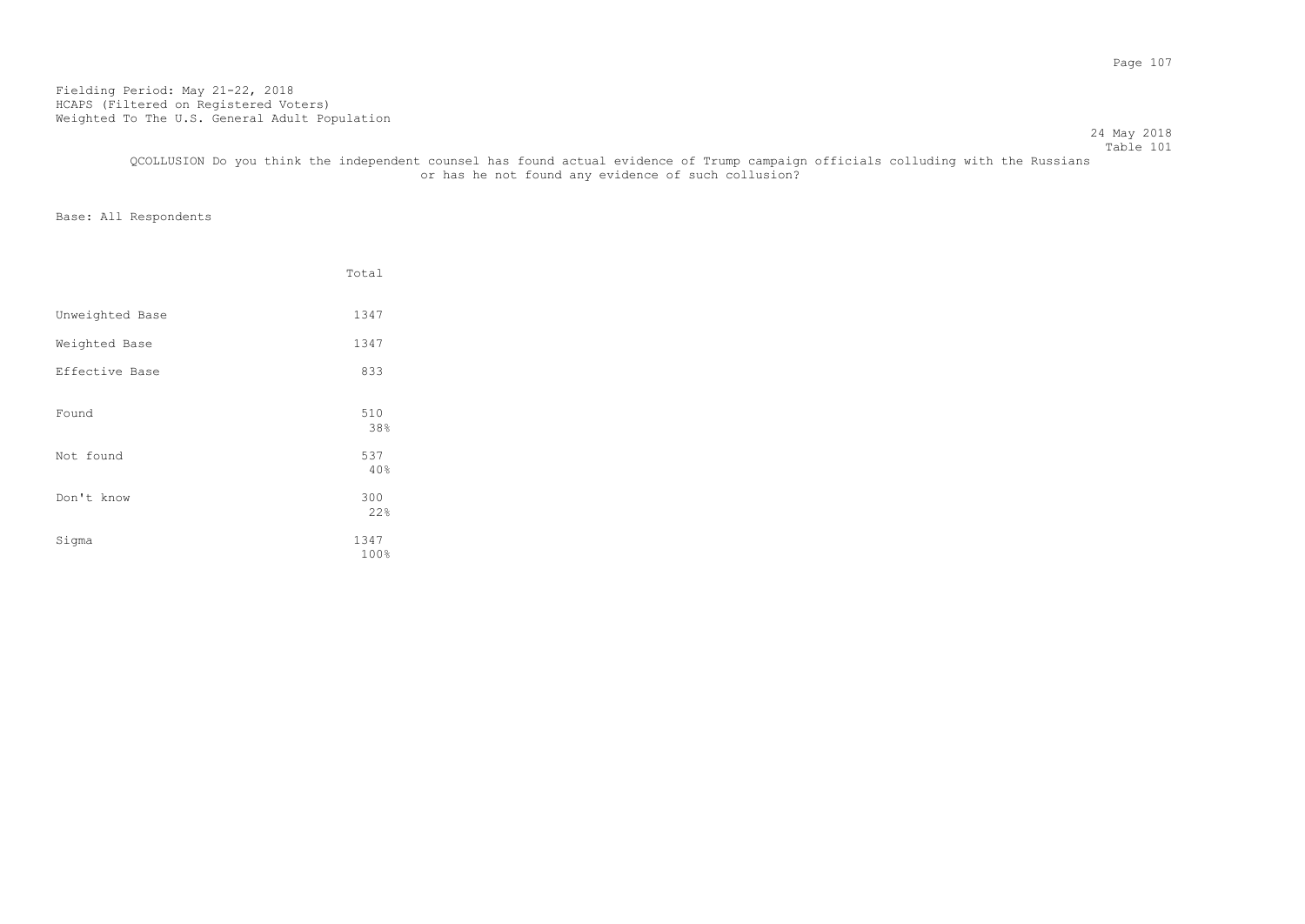Table 102 FBI1 Do you think the Justice Department and FBI under President Obama were politicized or were they objective and independent?

Base: All Respondents

|                           | Total        |
|---------------------------|--------------|
| Unweighted Base           | 1347         |
| Weighted Base             | 1347         |
| Effective Base            | 833          |
| Politicized               | 645<br>48%   |
| Objective and independent | 702<br>52%   |
| Sigma                     | 1347<br>100% |

24 May 2018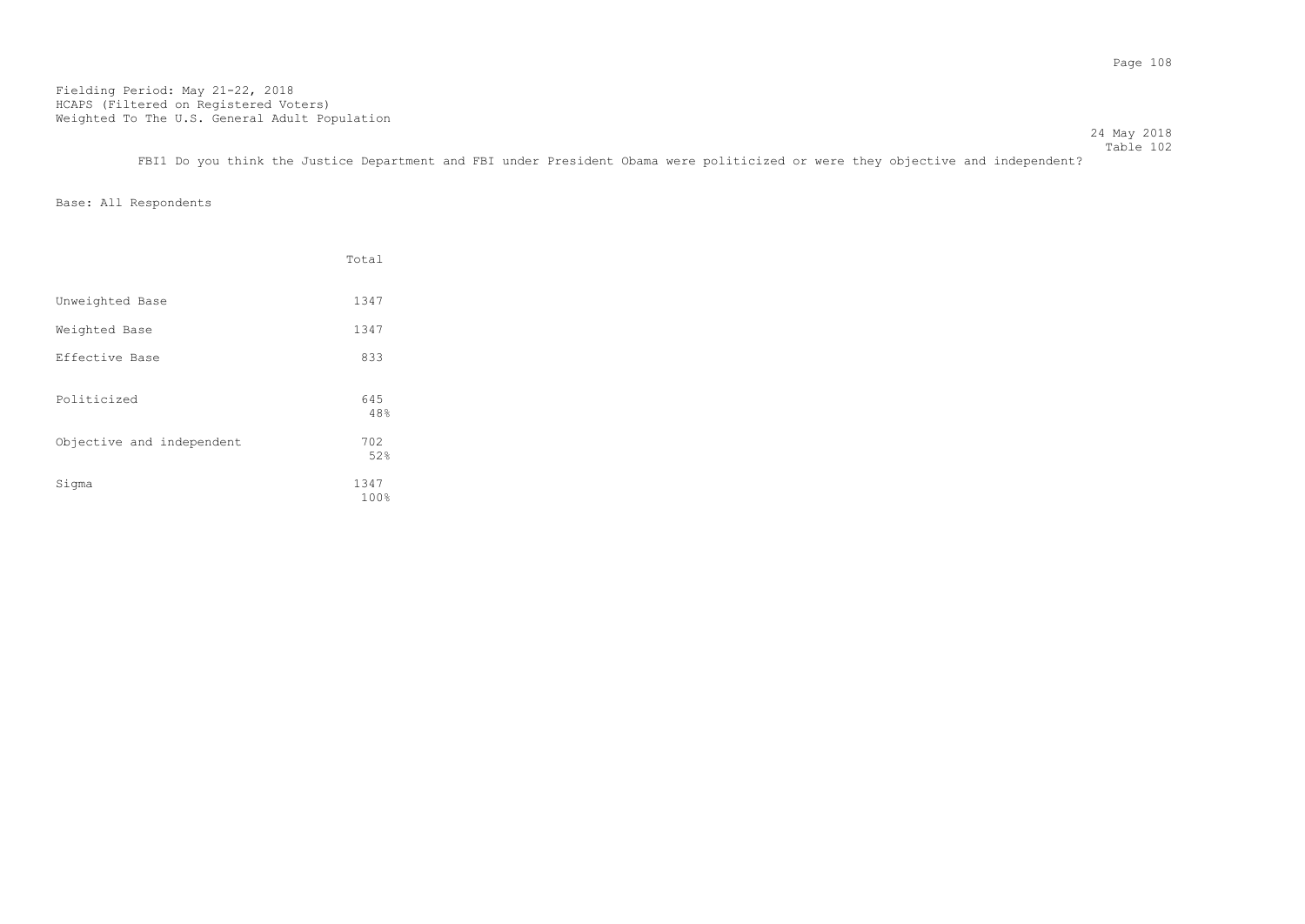Table 103 INV500 Do you believe the investigation of Hillary Clinton and the Clinton foundation was objective, was tilted in her favor, or was tilted against her?

24 May 2018

|                     | Total        |
|---------------------|--------------|
| Unweighted Base     | 1347         |
| Weighted Base       | 1347         |
| Effective Base      | 833          |
| Objective           | 373<br>28%   |
| Tilted in her favor | 534<br>40%   |
| Tilted against her  | 440<br>33%   |
| Sigma               | 1347<br>100% |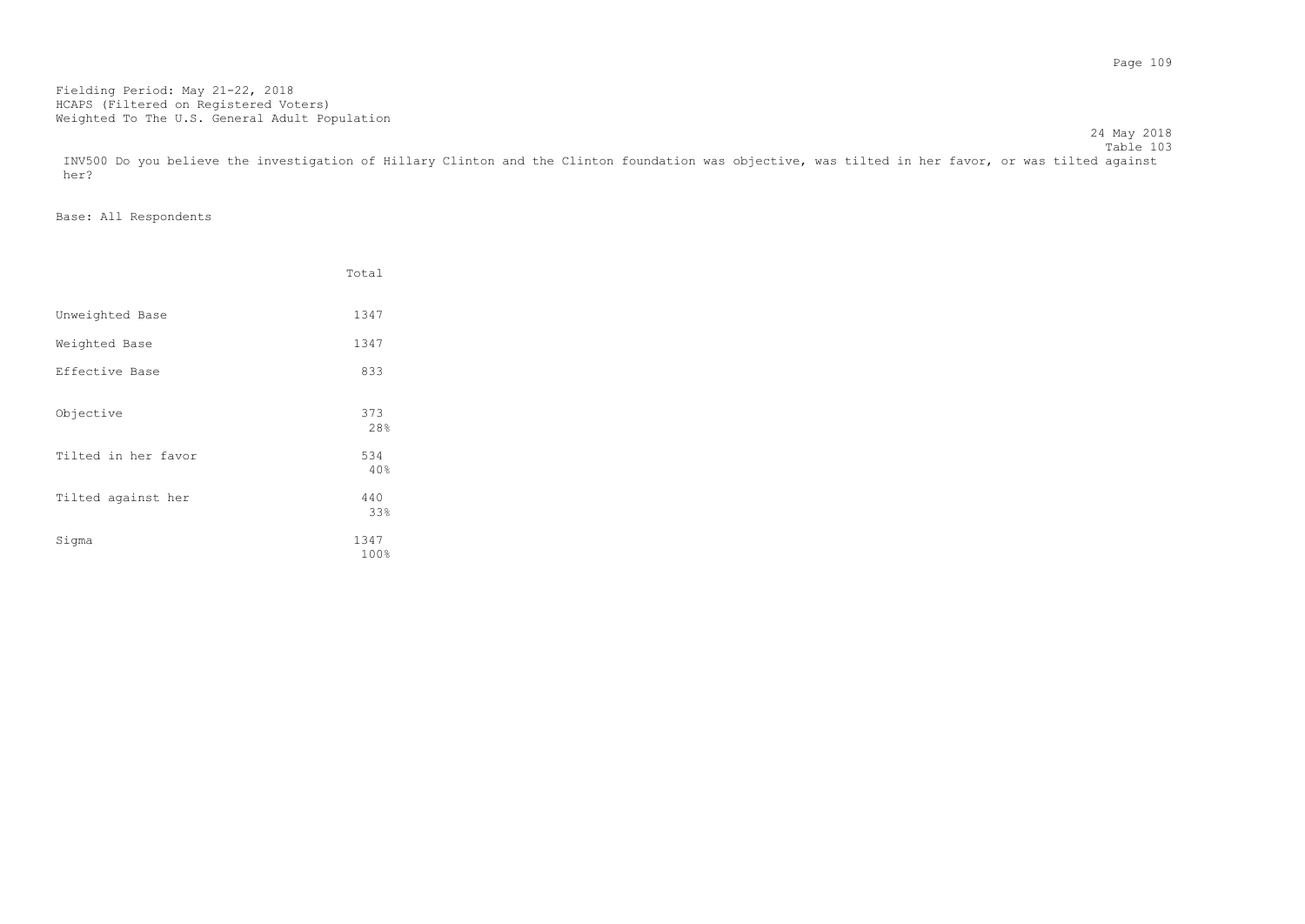24 May 2018 Table 104

INV501 Do you think former FBI director James Comey acted properly or improperly in the investigation of Hillary Clinton's email server?

|                 | Total        |
|-----------------|--------------|
| Unweighted Base | 1347         |
| Weighted Base   | 1347         |
| Effective Base  | 833          |
| Properly        | 548<br>41%   |
| Improperly      | 799<br>59%   |
| Sigma           | 1347<br>100% |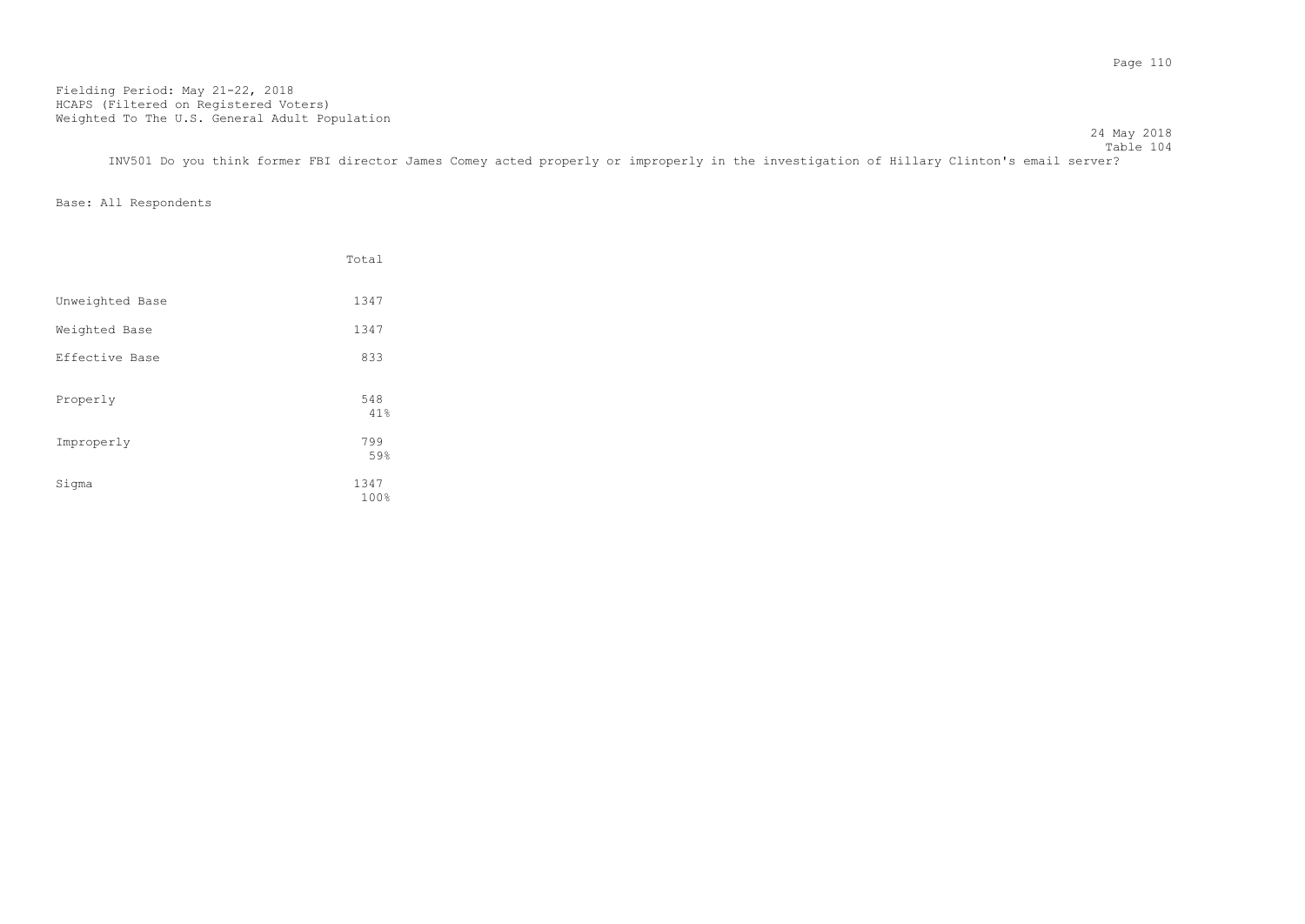#### 24 May 2018 Table 105

# QMEMO5 Do you think that former FBI director Comey's leaking of his memos was legal since they were his property or illegal because they were government property?

|                 | Total               |
|-----------------|---------------------|
| Unweighted Base | 1347                |
| Weighted Base   | 1347                |
| Effective Base  | 833                 |
| Legal           | 604<br>45%          |
| Illegal         | 743                 |
| Sigma           | 55%<br>1347<br>100% |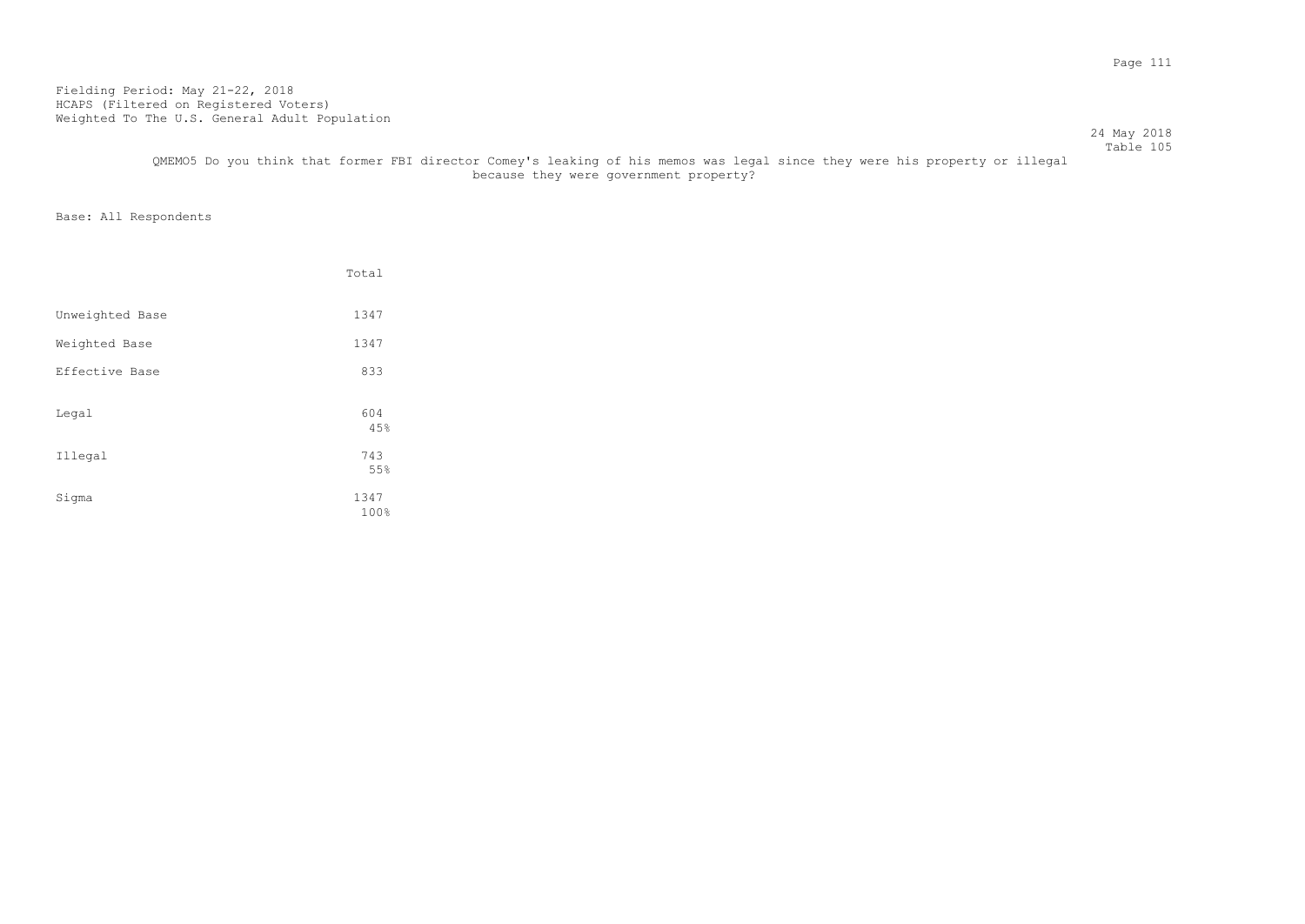#### 24 May 2018 Table 106

## QMEMO6 If the Department of Justice inspector general finds that former FBI director James Comey knowingly leaked classified information to the press should James Comey be criminally indicted or should he be given a pass because he believed he was doing what was right?

|                     | Total        |
|---------------------|--------------|
| Unweighted Base     | 1347         |
| Weighted Base       | 1347         |
| Effective Base      | 833          |
| Criminally indicted | 872<br>65%   |
| Given a pass        | 475<br>35%   |
| Sigma               | 1347<br>100% |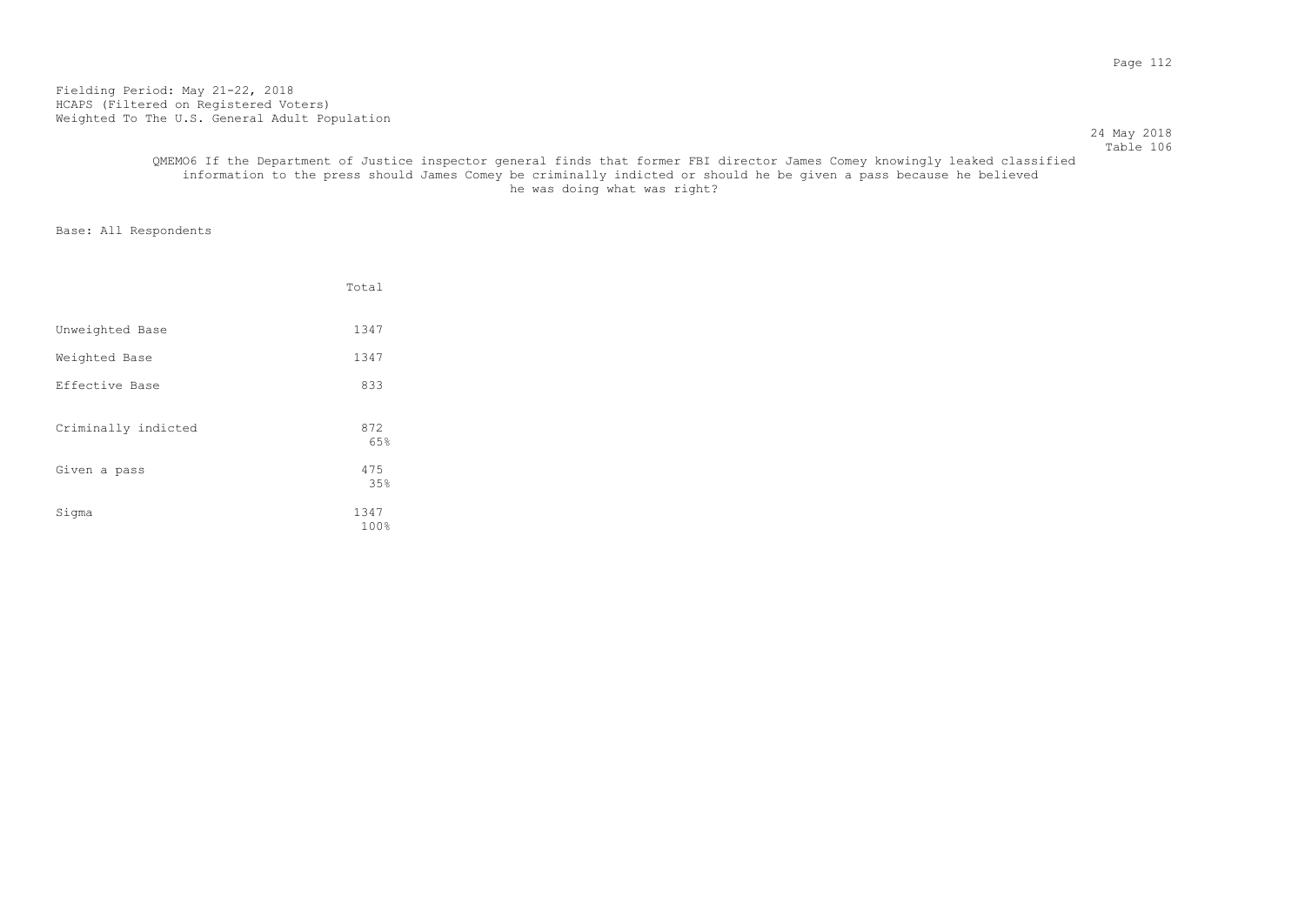24 May 2018 Table 107

 MEMO14 Do you think the investigations of the President and his team were started on the basis of significant hard evidence or do you think they were started primarily on the basis of unverified information?

|                                                      | Total           |
|------------------------------------------------------|-----------------|
| Unweighted Base                                      | 1347            |
| Weighted Base                                        | 1347            |
| Effective Base                                       | 833             |
| Started on the basis of<br>significant hard evidence | 699<br>52%      |
| Started on the basis of<br>unverified information    | 648<br>48%      |
| Sigma                                                | 1347<br>$100\%$ |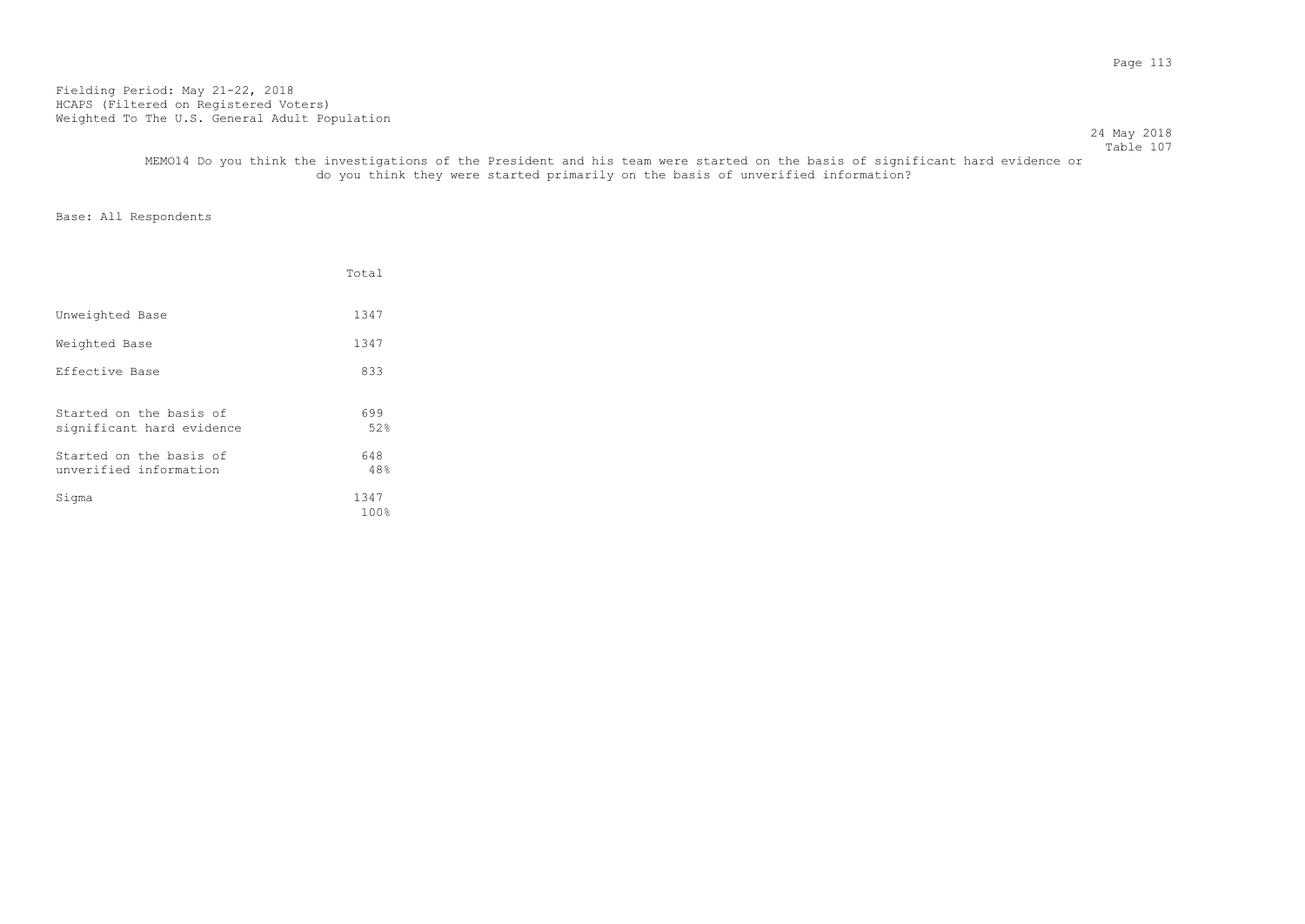24 May 2018

|                          | Total        |
|--------------------------|--------------|
| Unweighted Base          | 1347         |
| Weighted Base            | 1347         |
| Effective Base           | 833          |
| Bias played a role       | 734<br>54%   |
| Bias did not play a role | 613<br>46%   |
| Sigma                    | 1347<br>100% |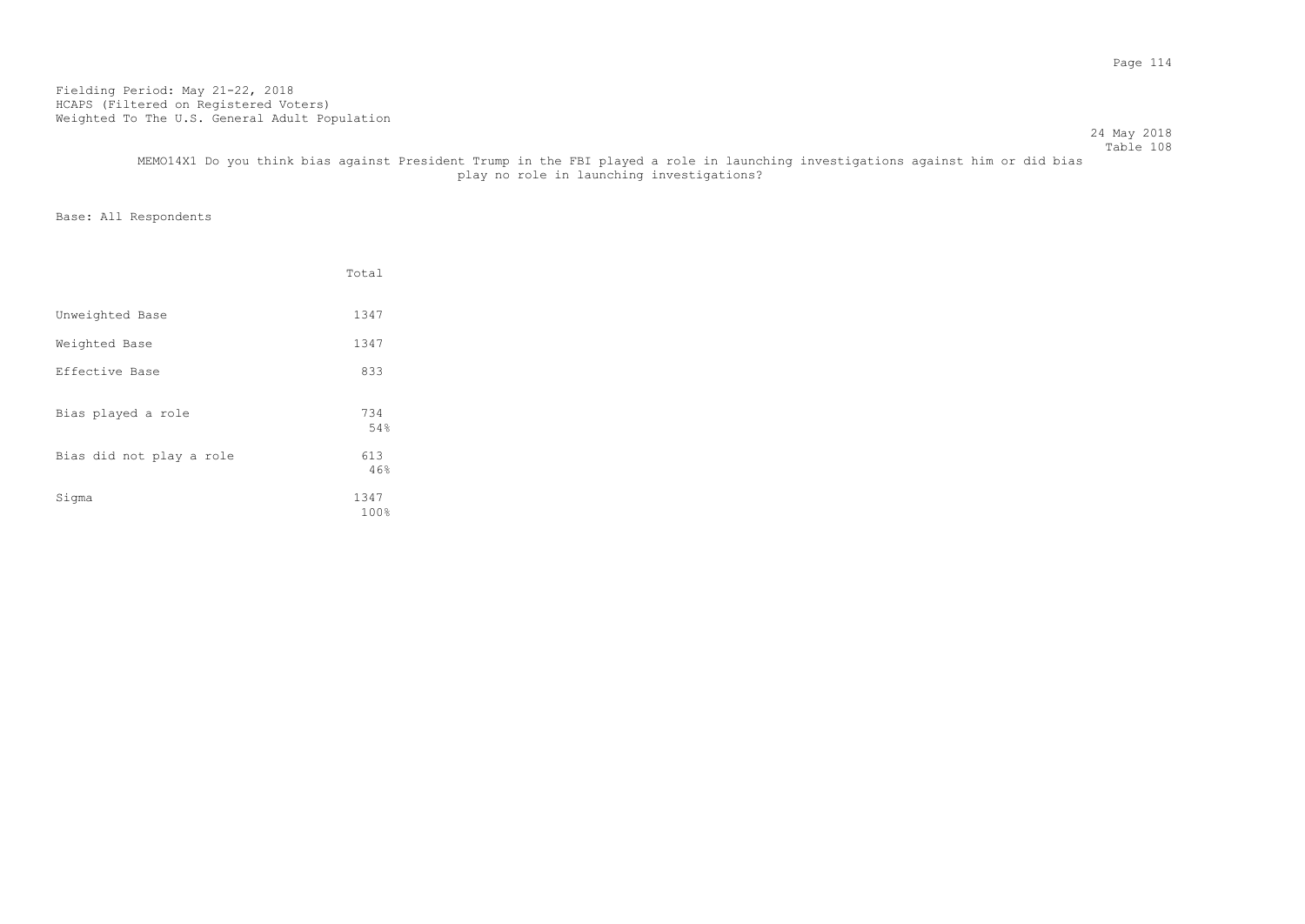24 May 2018 Table 109

INV502 Do you think the intelligence officials in the Obama administration set up surveillance of the Trump campaign or not?

|                             | Total        |
|-----------------------------|--------------|
| Unweighted Base             | 1347         |
| Weighted Base               | 1347         |
| Effective Base              | 833          |
| Set up surveillance         | 658<br>49%   |
| Did not set up surveillance | 689<br>51%   |
| Sigma                       | 1347<br>100% |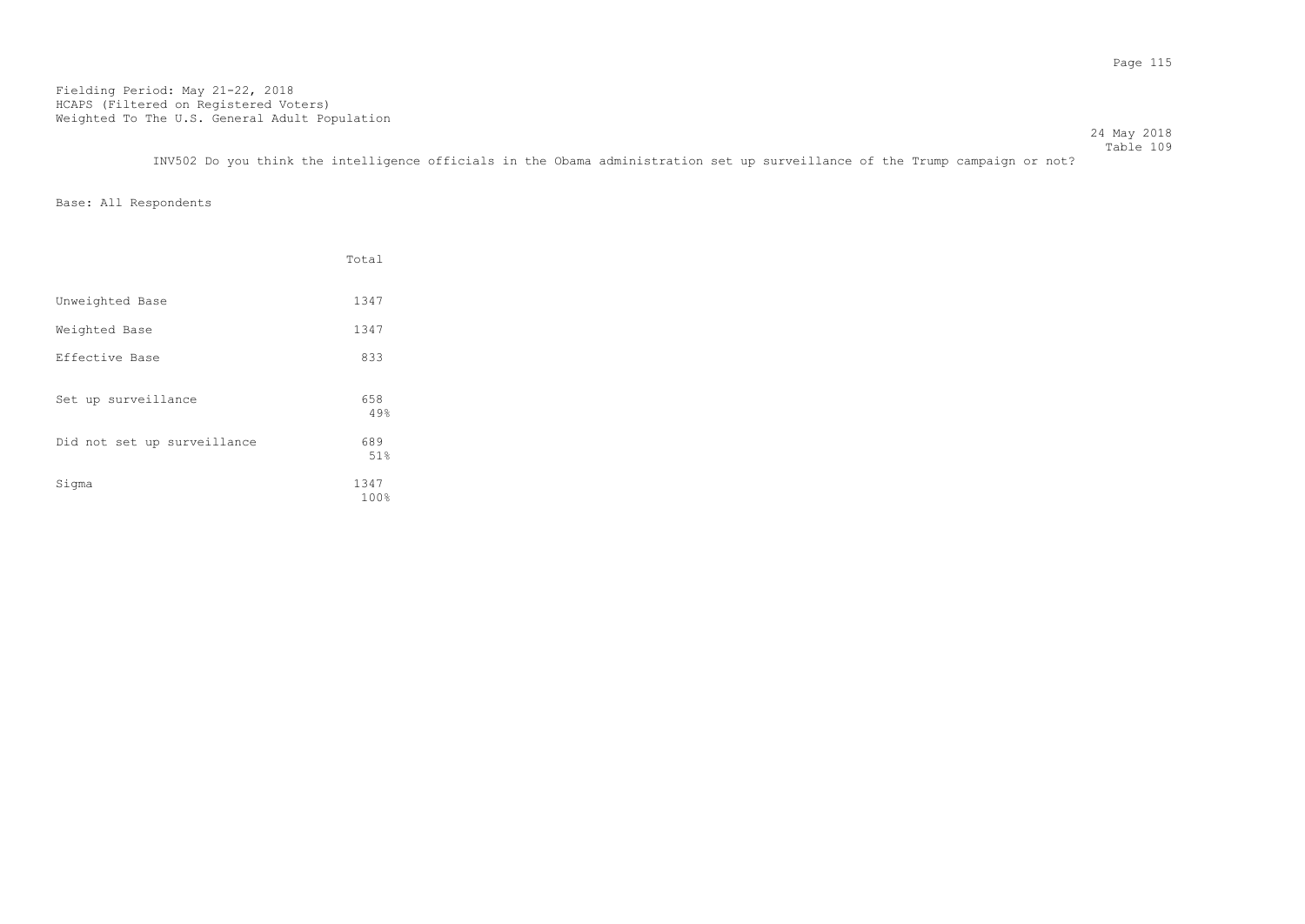Table 110 INV503 Do you think the surveillance of the Trump campaign by the FBI and CIA was justified or not justified?

24 May 2018

|                 | Total        |
|-----------------|--------------|
| Unweighted Base | 1347         |
| Weighted Base   | 1347         |
| Effective Base  | 833          |
| Justified       | 717<br>53%   |
| Not justified   | 630<br>47%   |
| Sigma           | 1347<br>100% |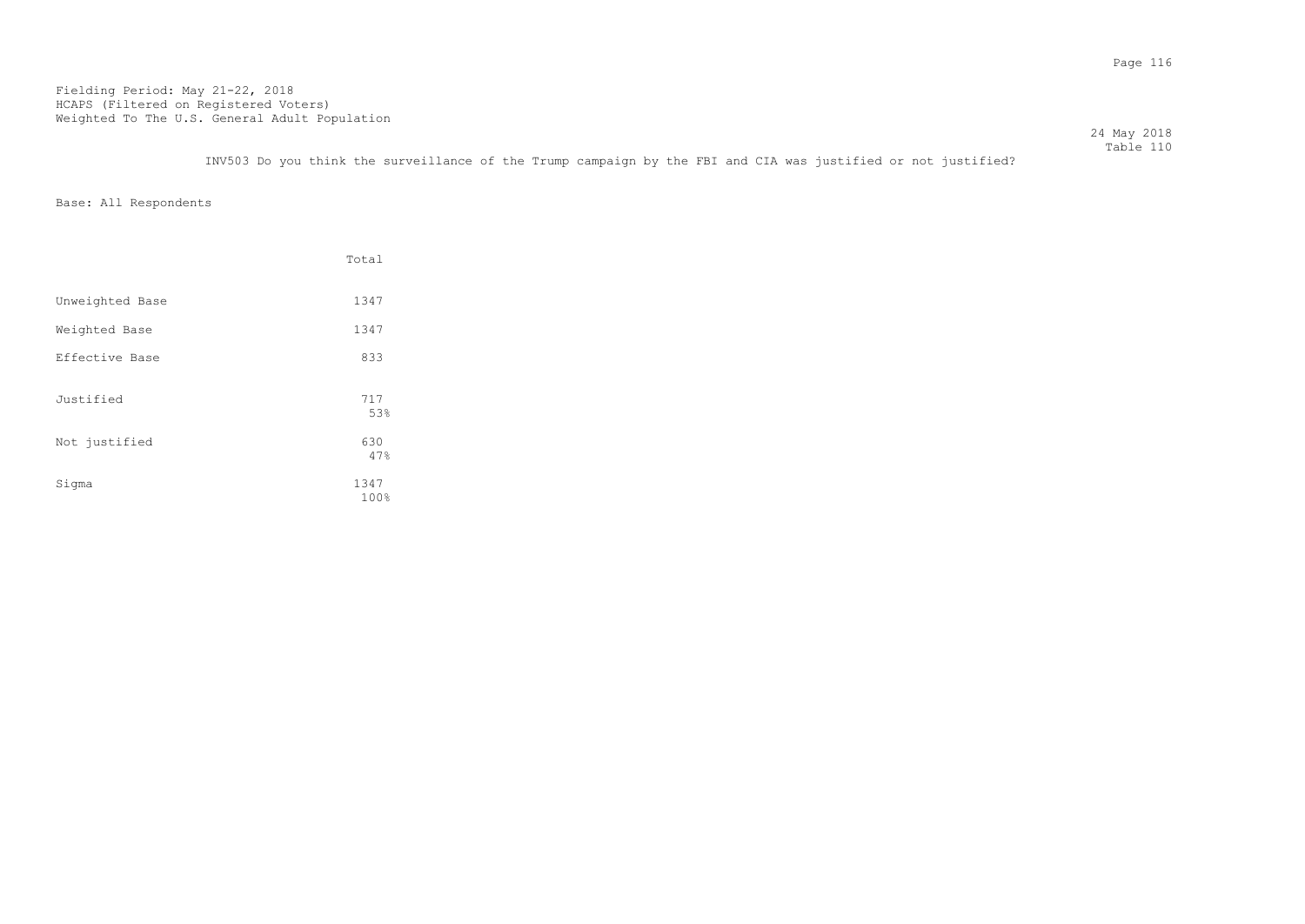#### Table 111 INV504 If the CIA and the FBI had an informant setting up meetings to entrap people in the Trump campaign, would that have been right or wrong?

## Base: All Respondents

|                 | Total               |
|-----------------|---------------------|
| Unweighted Base | 1347                |
| Weighted Base   | 1347                |
| Effective Base  | 833                 |
| Right           | 550<br>41%          |
| Wrong           | 797                 |
| Sigma           | 59%<br>1347<br>100% |

24 May 2018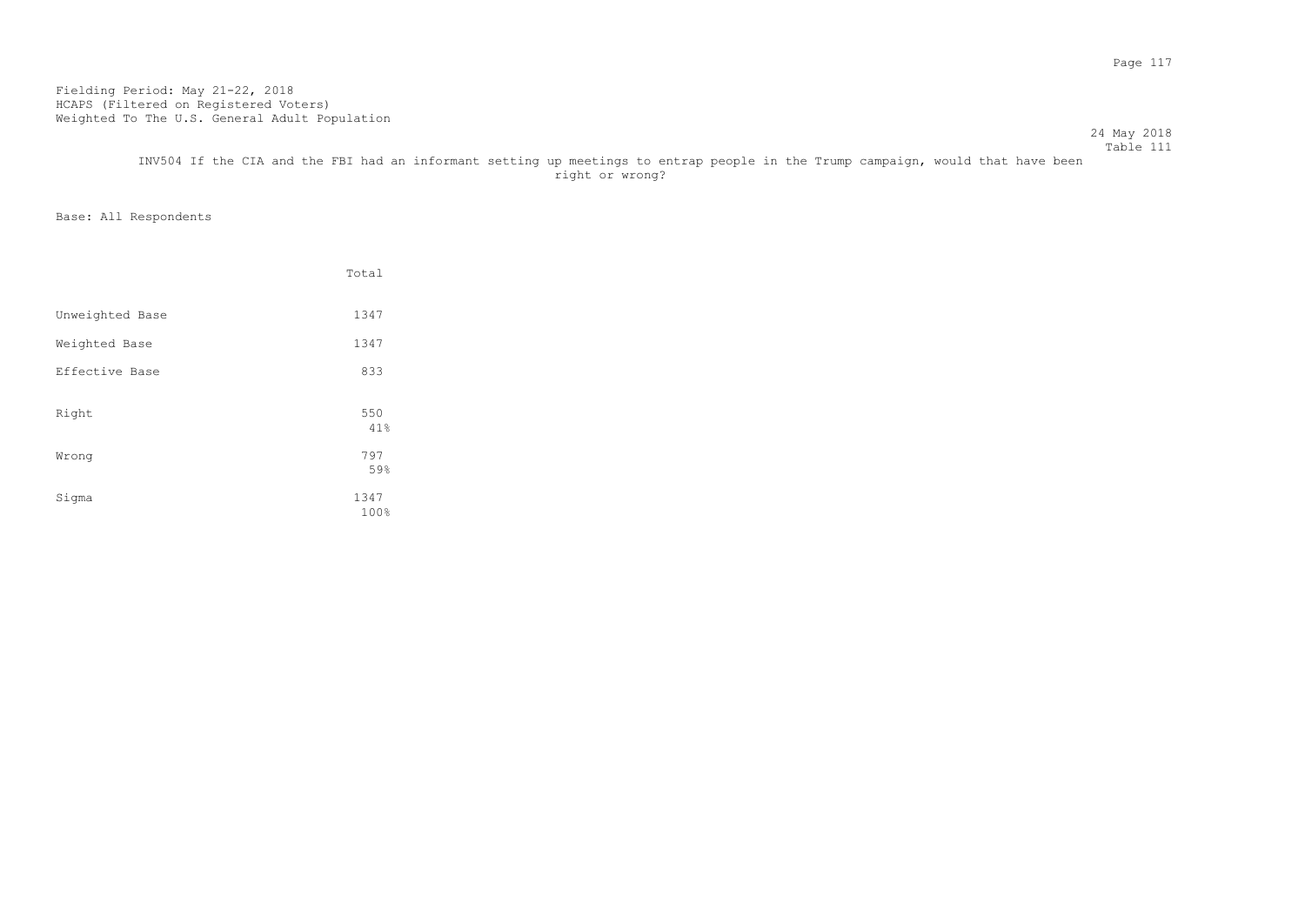24 May 2018 Table 112

## FBI7 Do you think that if the special counsel has found no collusion by the Trump campaign and the Russians, should he keep on investigating or should he wind down his investigation?

|                                                           | Total           |
|-----------------------------------------------------------|-----------------|
| Unweighted Base                                           | 1347            |
| Weighted Base                                             | 1347            |
| Effective Base                                            | 833             |
| The special counsel should<br>keep on investigating       | 583<br>4.3%     |
| The special counsel should<br>wind down the investigation | 764<br>57%      |
| Sigma                                                     | 1347<br>$100\%$ |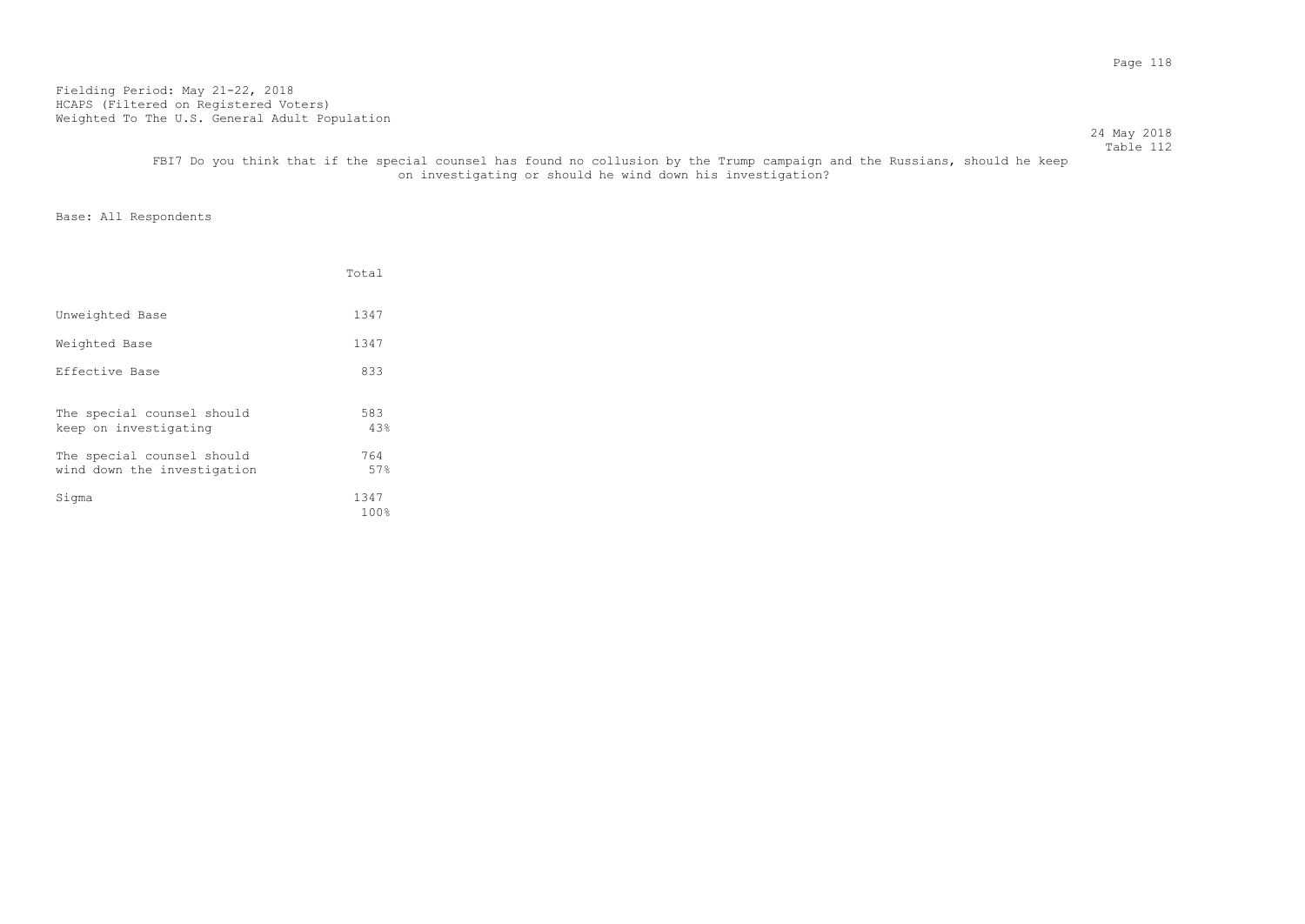#### 24 May 2018 Table 113

## FBI8 Do you think that if the special counsel has found no evidence of collusion he should still pursue President Trump for obstruction of justice or should he wind down his investigation because if there is no collusion, there was nothing to obstruct? The contract of the contract of the contract of the contract of the contract of the contract of the contract of the contract of the contract of the contract of the contract of the contract of the contract of the

|                                                                                          | Total           |
|------------------------------------------------------------------------------------------|-----------------|
| Unweighted Base                                                                          | 1347            |
| Weighted Base                                                                            | 1347            |
| Effective Base                                                                           | 833             |
| The special counsel should<br>still pursue President Trump<br>for obstruction of justice | 674<br>50%      |
| The special counsel should<br>wind down the investigation                                | 673<br>50%      |
| Sigma                                                                                    | 1347<br>$100\%$ |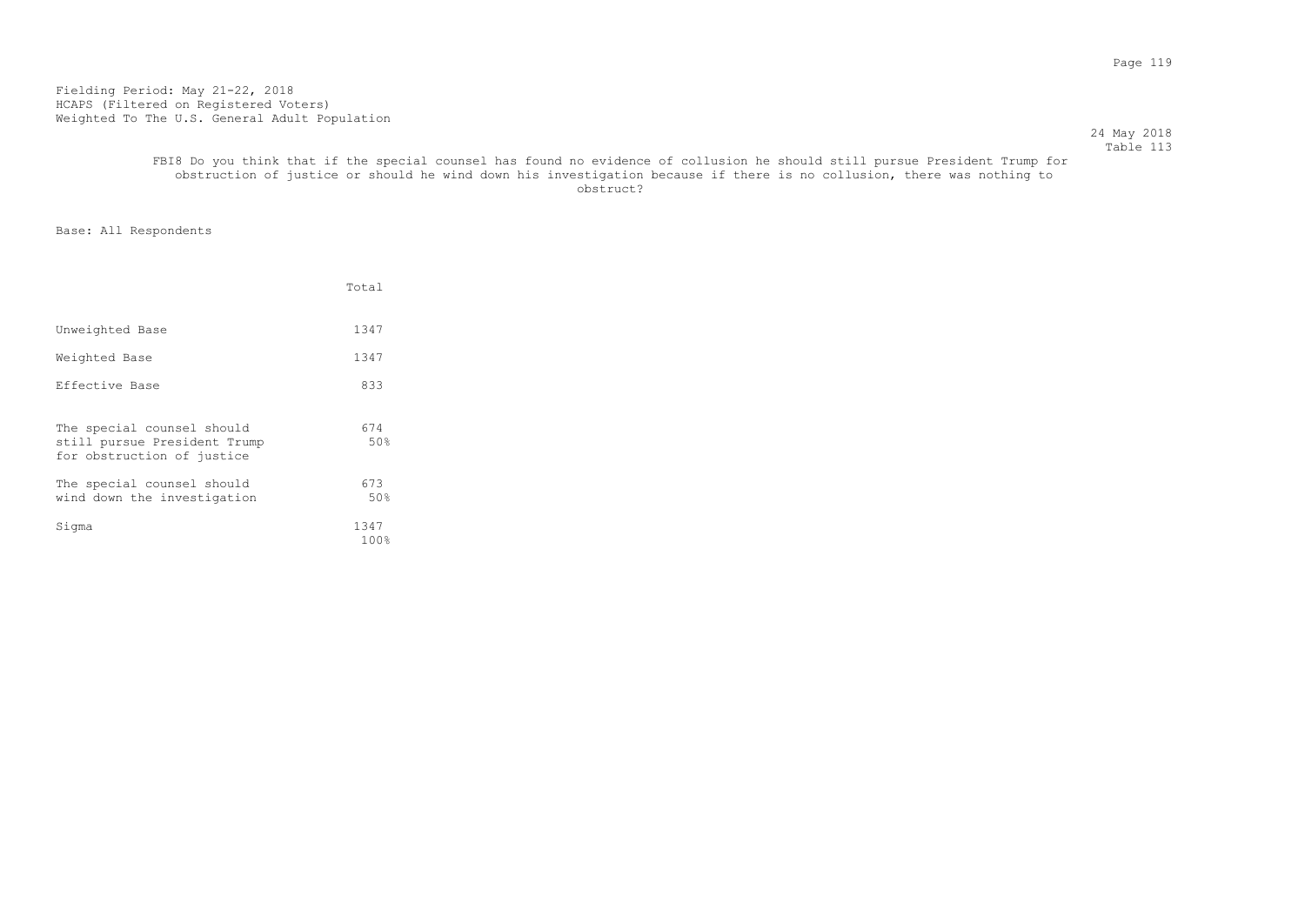## 24 May 2018 Table 114

## FBI9 Do you think Donald Trump's firing of FBI director Comey was obstruction of justice or do you think his firing was an appropriate act by a President upset with the way the FBI director handled the Clinton investigation, and a director he saw as biased against him?

|                                                                       | Total           |
|-----------------------------------------------------------------------|-----------------|
| Unweighted Base                                                       | 1347            |
| Weighted Base                                                         | 1347            |
| Effective Base                                                        | 833             |
| Firing FBI Director Comey<br>was obstruction of justice               | 737<br>55%      |
| Firing FBI Director Comey<br>was an appropriate act by a<br>President | 610<br>4.5%     |
| Sigma                                                                 | 1347<br>$100\%$ |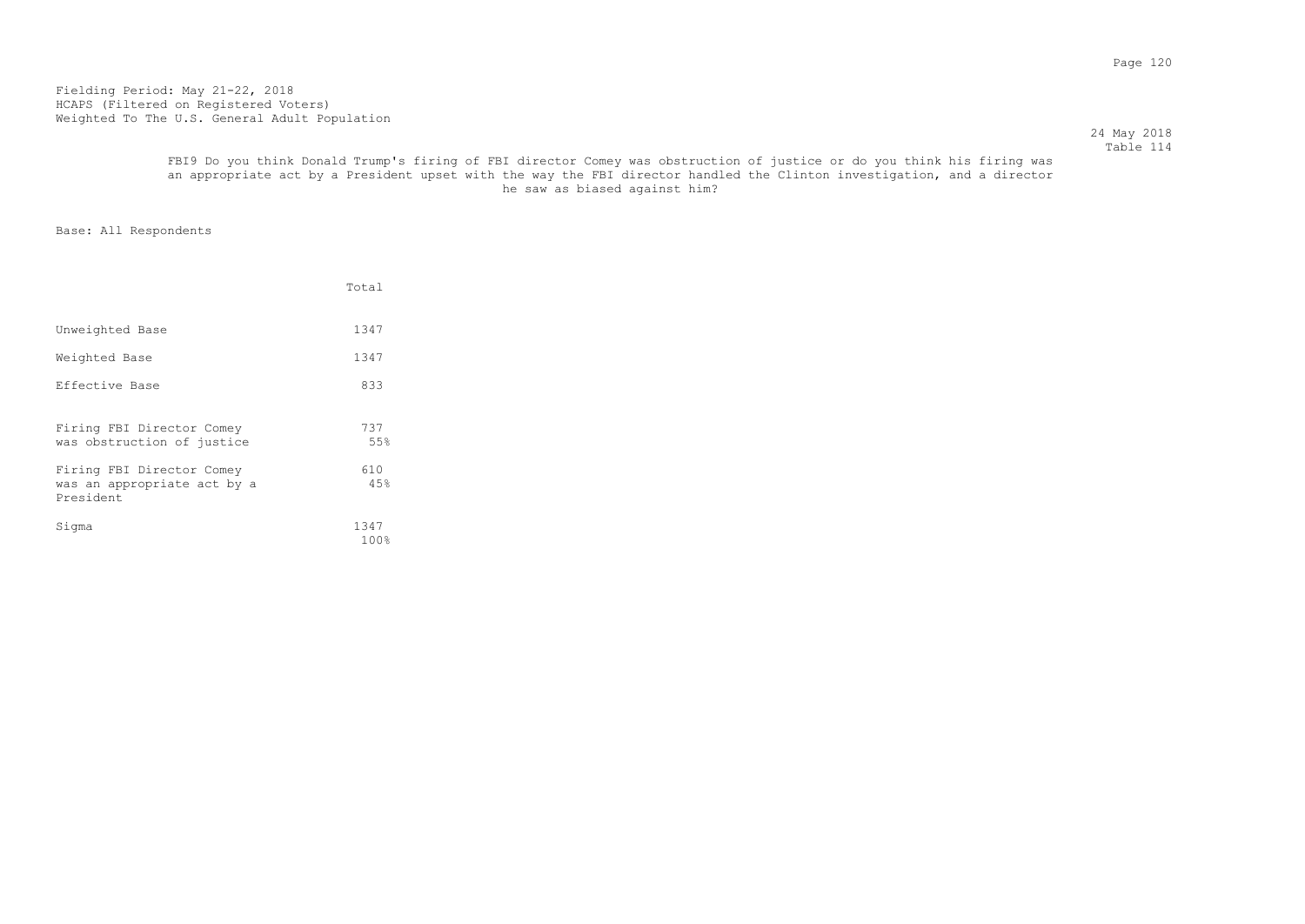|                                                                           | 24 May 2018 |
|---------------------------------------------------------------------------|-------------|
|                                                                           | Table 115   |
| INV506 How long do you think Robert Mueller should keep on investigating? |             |

|                            | Total                 |
|----------------------------|-----------------------|
| Unweighted Base            | 1347                  |
| Weighted Base              | 1347                  |
| Effective Base             | 833                   |
| He should stop immediately | 410<br>30%            |
| Another month              | 132<br>10%            |
| 2 to 3 months              | 140<br>10%            |
| 3 to 6 months              | 111<br>8 <sup>°</sup> |
| 6 months to a year         | 125<br>9%             |
| Indefinitely               | 428<br>32%            |
| Sigma                      | 1347<br>100%          |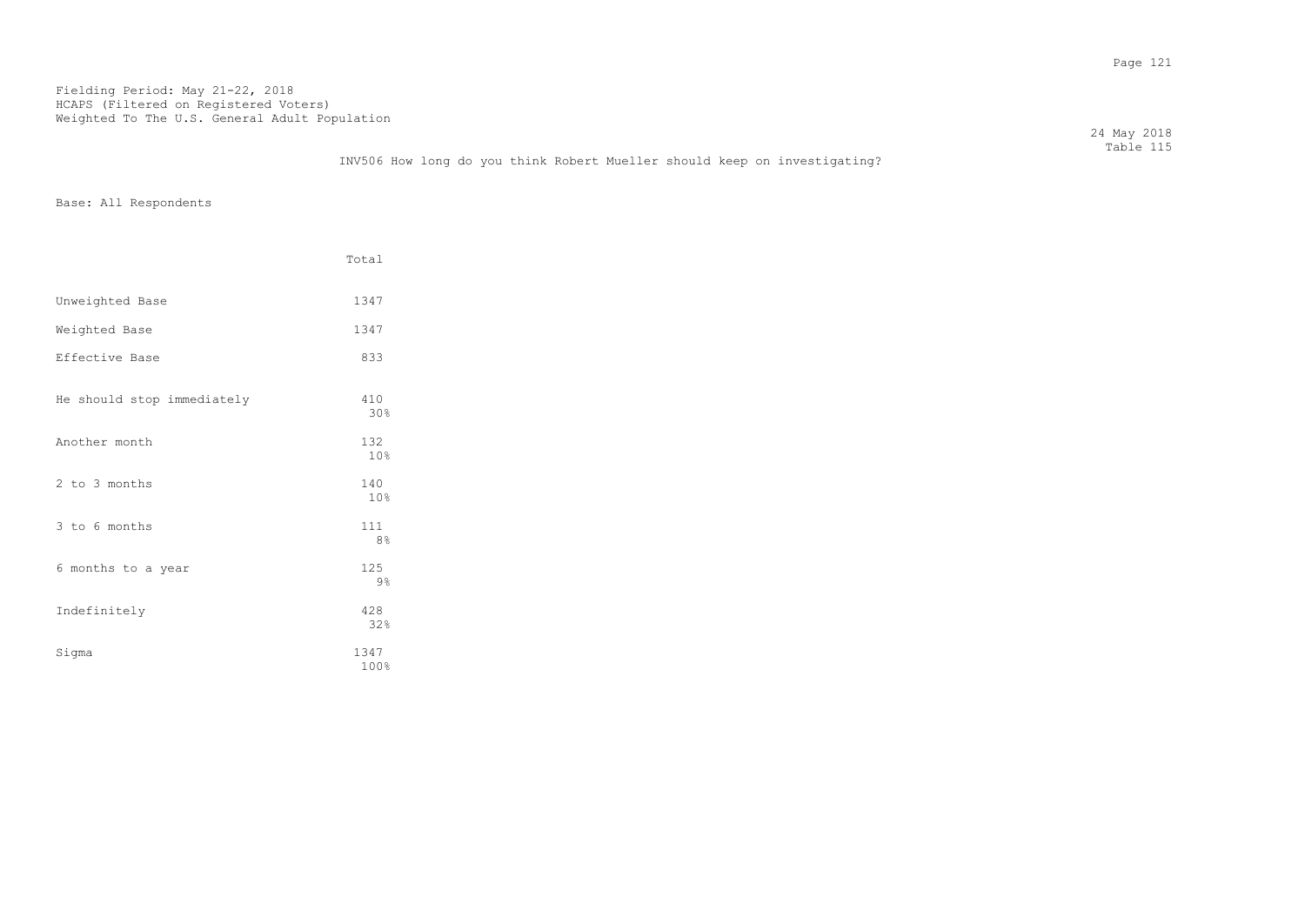Table 116 INV507 Do you think President Trump should testify or decline to testify in front of Robert Muller?

Base: All Respondents

|                    | Total        |
|--------------------|--------------|
| Unweighted Base    | 1347         |
| Weighted Base      | 1347         |
| Effective Base     | 833          |
| Testify            | 859<br>64%   |
| Decline to testify | 488<br>36%   |
| Sigma              | 1347<br>100% |

24 May 2018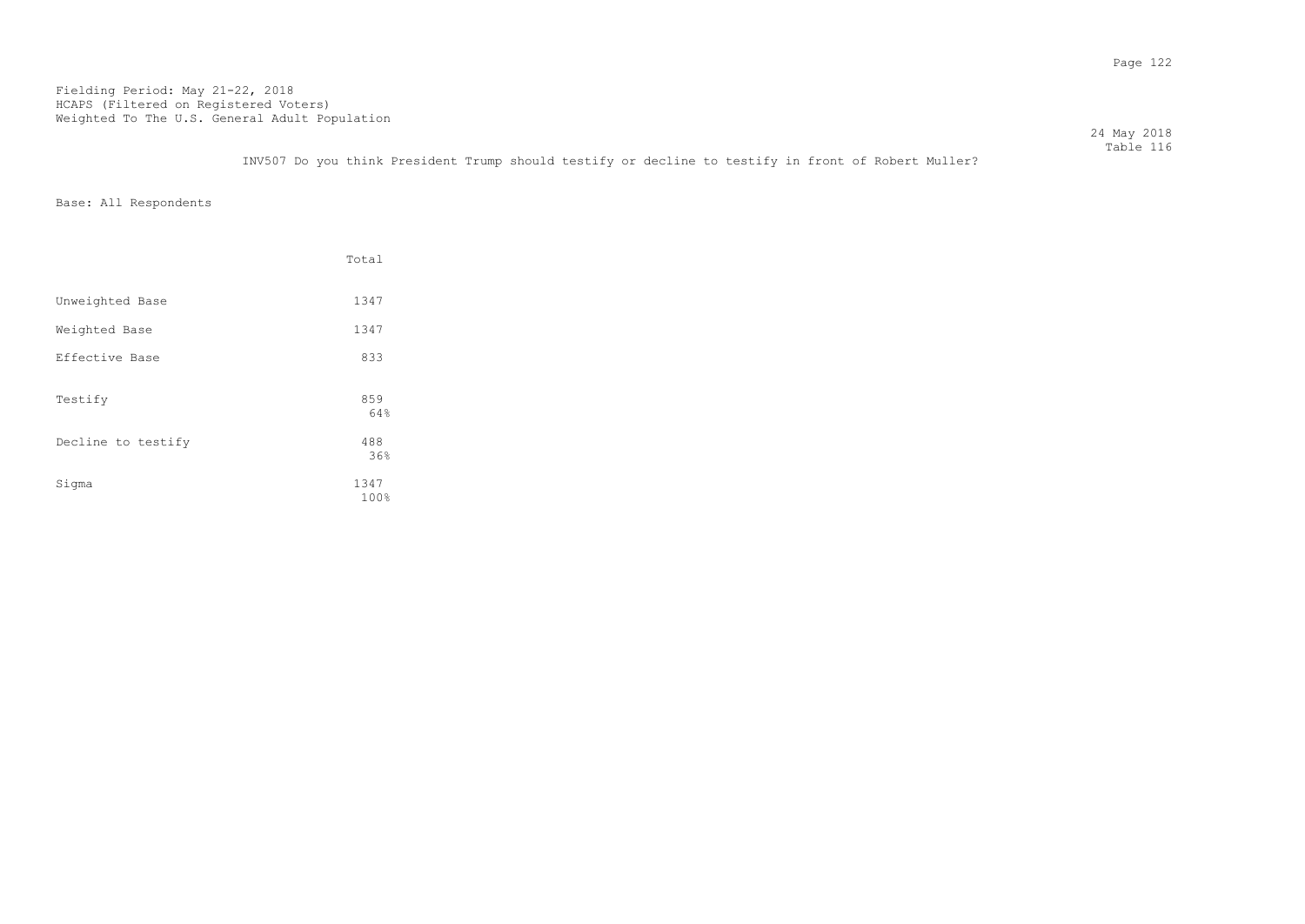24 May 2018

Table 117 INV508 Do you think that the Special Counsel investigation has acted appropriately towards people like Michael Flynn or act inappropriately?

|                 | Total        |
|-----------------|--------------|
| Unweighted Base | 1347         |
| Weighted Base   | 1347         |
| Effective Base  | 833          |
| Appropriately   | 858<br>64%   |
| Inappropriately | 489<br>36%   |
| Sigma           | 1347<br>100% |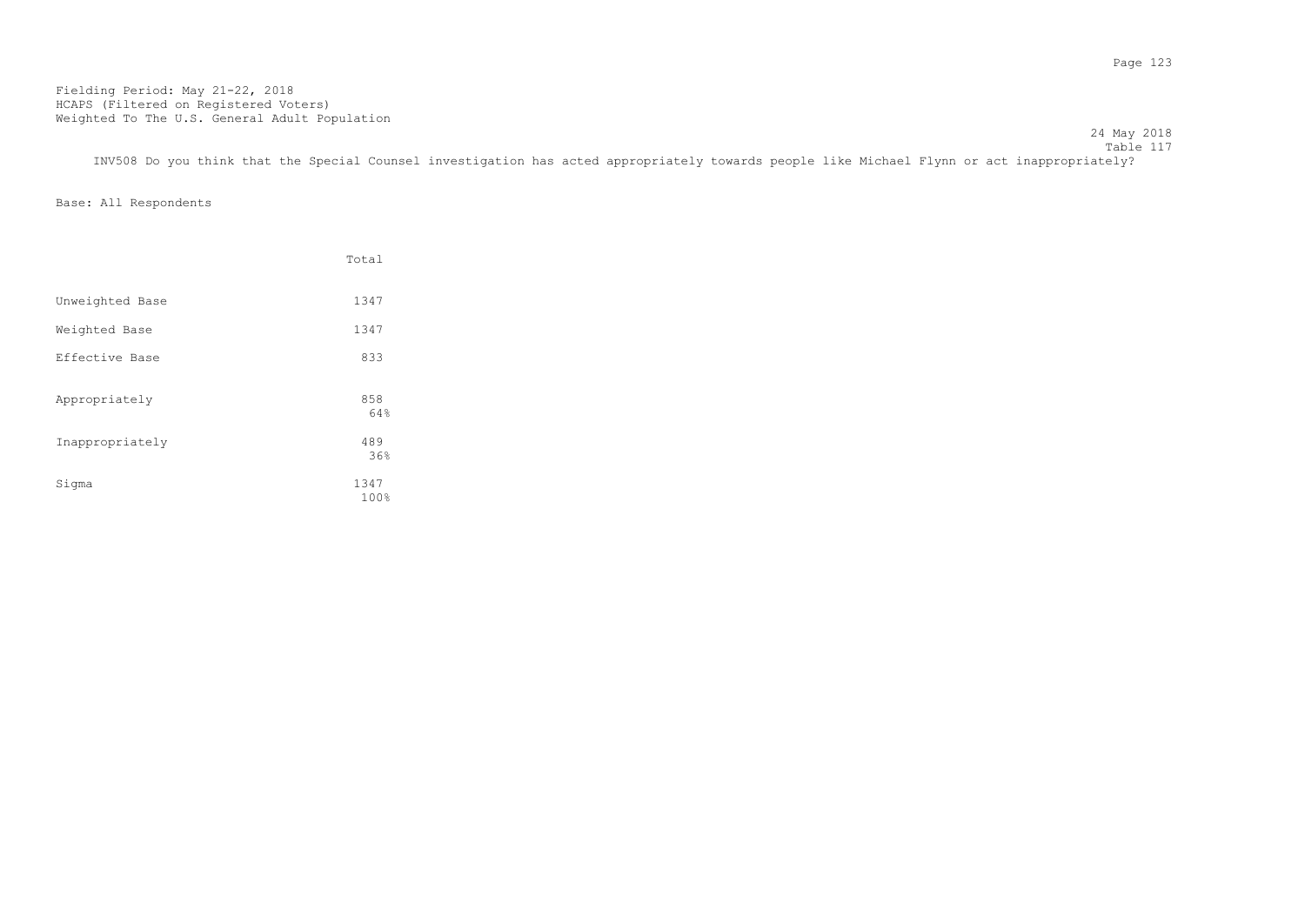24 May 2018 Table 118

INV509 Do you think the actions of the FBI and CIA in the Hillary email case and Trump Russia case need to be investigated or not?

|                  | Total        |
|------------------|--------------|
| Unweighted Base  | 1347         |
| Weighted Base    | 1347         |
| Effective Base   | 833          |
| Investigated     | 875<br>65%   |
| Not investigated | 472<br>35%   |
| Sigma            | 1347<br>100% |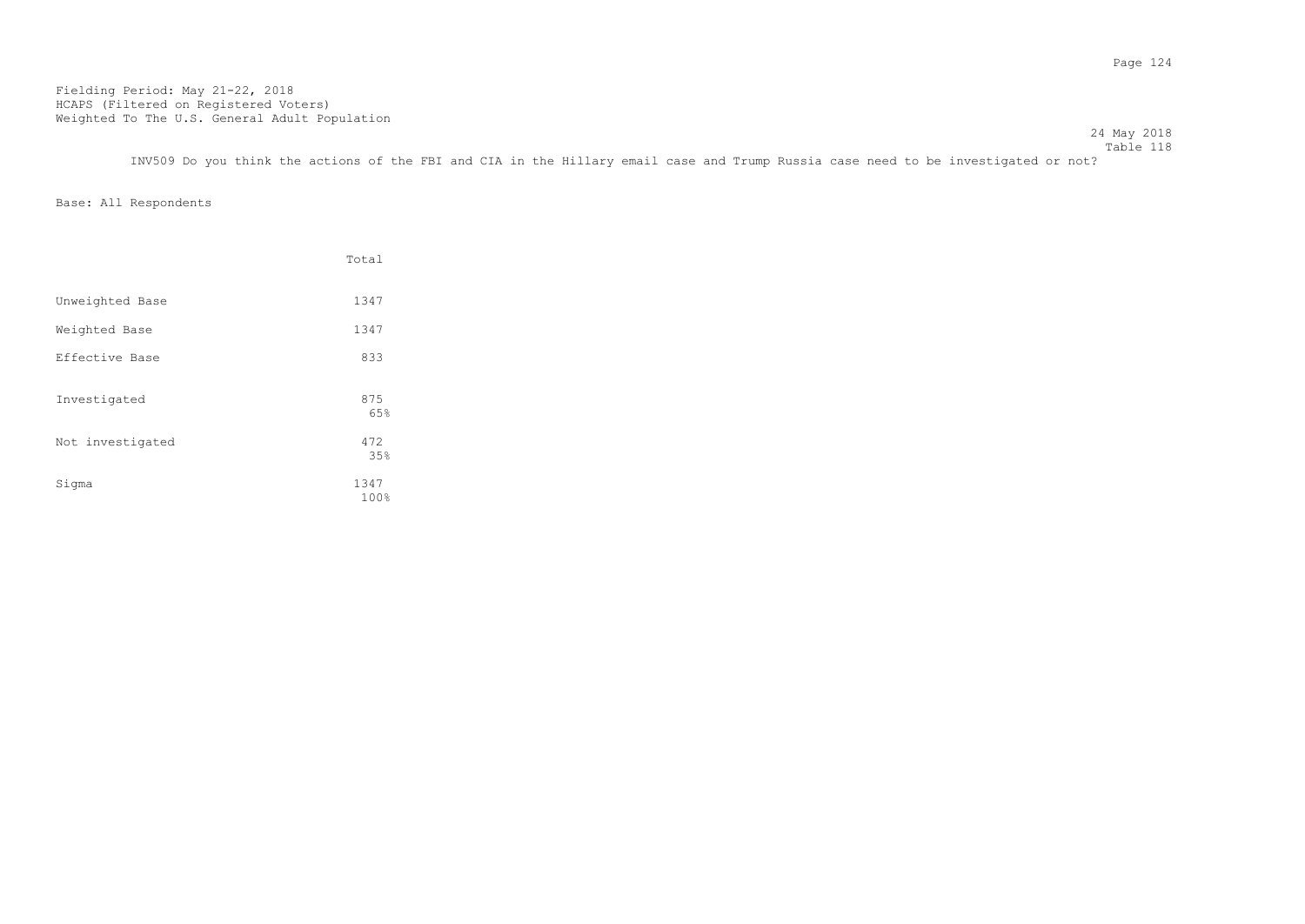Table 119 FBI10 Do you favor or oppose appointing a special counsel to investigate potential abuses at the FBI?

Base: All Respondents

|                 | Total        |
|-----------------|--------------|
| Unweighted Base | 1347         |
| Weighted Base   | 1347         |
| Effective Base  | 833          |
| Favor           | 892<br>66%   |
| Oppose          | 455<br>34%   |
| Sigma           | 1347<br>100% |

24 May 2018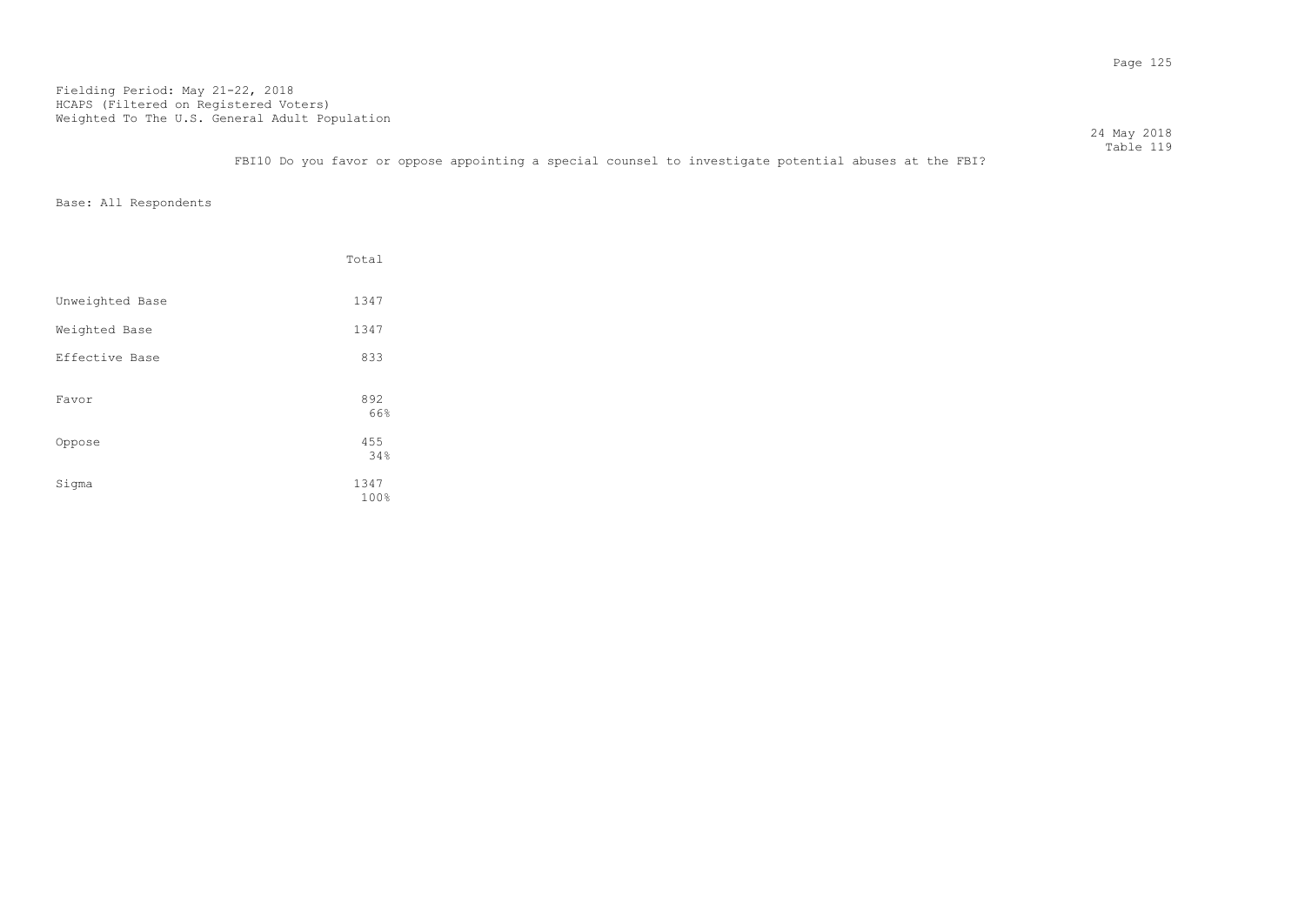## SC7 Do you think it is within the executive power of the President to fire a special counsel or can the special counsel only be fired by a Justice Department official?

|                                                       | Total        |
|-------------------------------------------------------|--------------|
| Unweighted Base                                       | 1347         |
| Weighted Base                                         | 1347         |
| Effective Base                                        | 833          |
| Within the executive power<br>of the president        | 623<br>46%   |
| Can only be fired by a<br>justice department official | 724<br>54%   |
| Sigma                                                 | 1347<br>100% |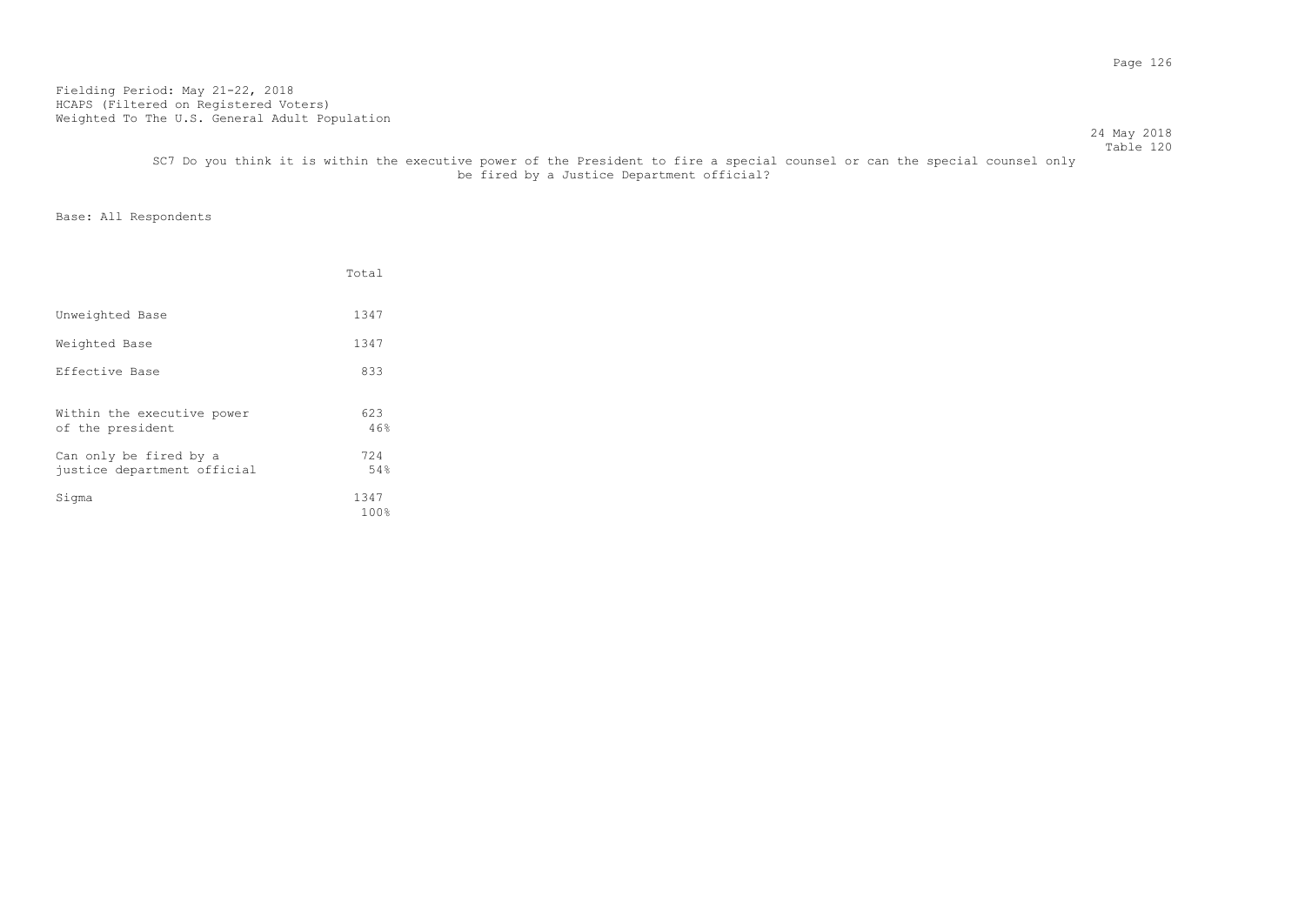24 May 2018 Table 121 SC11 Should special counsel Robert Mueller be fired or not?

|                 | Total        |
|-----------------|--------------|
| Unweighted Base | 1347         |
| Weighted Base   | 1347         |
| Effective Base  | 833          |
| Fired           | 594<br>44%   |
| Not fired       | 753<br>56%   |
| Sigma           | 1347<br>100% |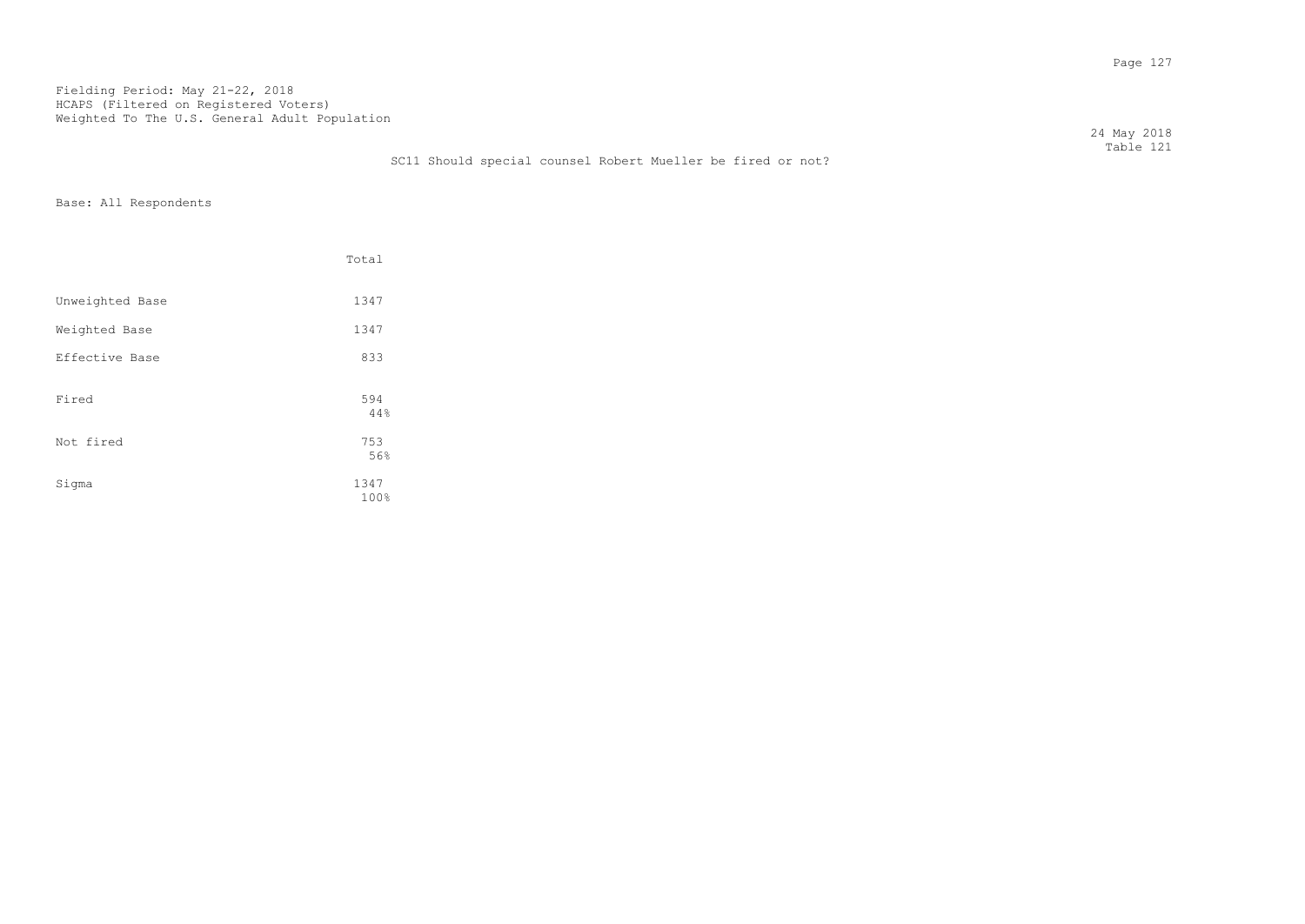|                                                                     | 24 May 2018 |
|---------------------------------------------------------------------|-------------|
|                                                                     | Table 122   |
| SC12 Should deputy Attorney General Rod Rosenstein be fired or not? |             |

|                 | Total        |  |
|-----------------|--------------|--|
| Unweighted Base | 1347         |  |
| Weighted Base   | 1347         |  |
| Effective Base  | 833          |  |
| Fired           | 572<br>42%   |  |
| Not fired       | 775<br>58%   |  |
| Sigma           | 1347<br>100% |  |